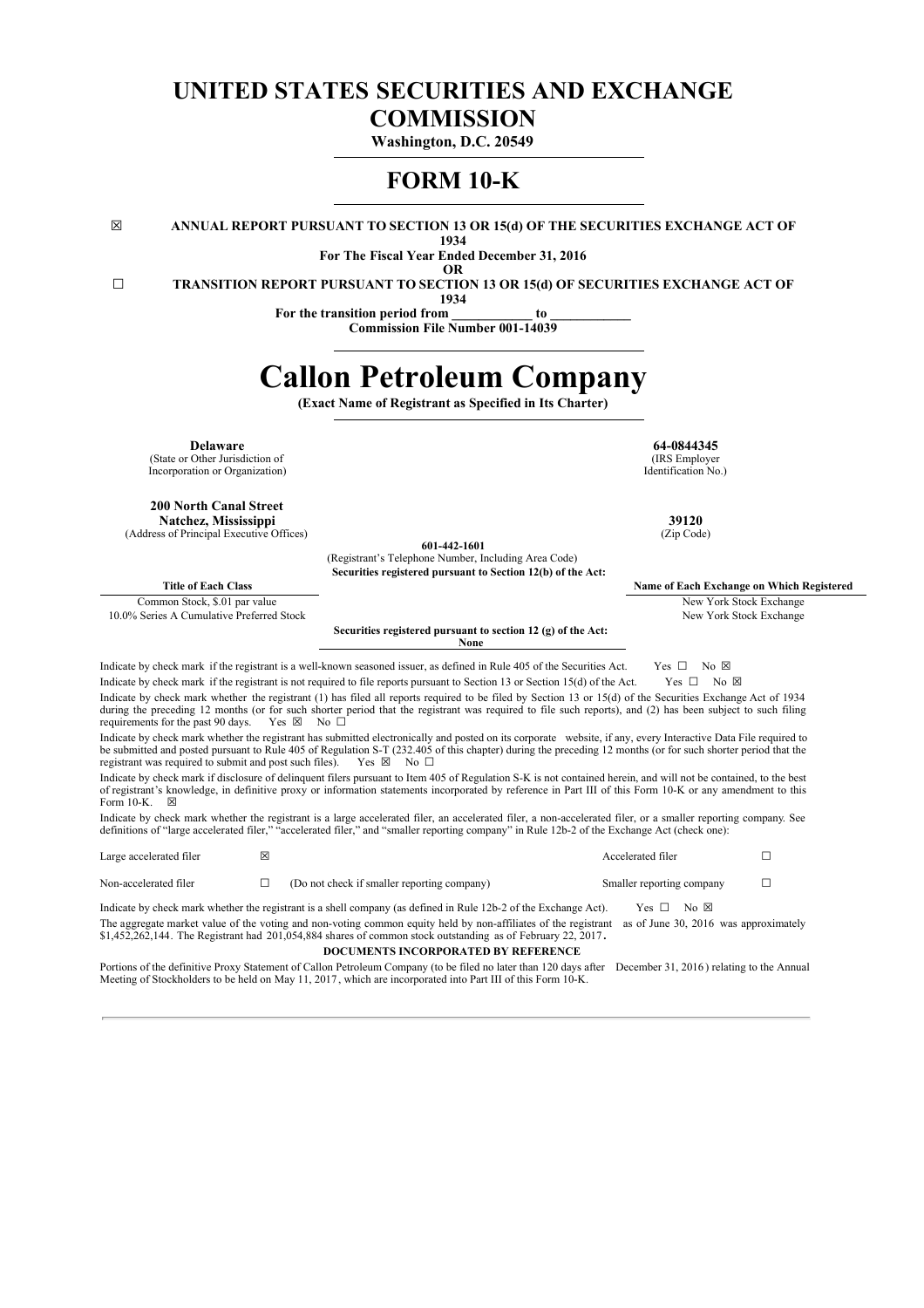# **TABLE OF CONTENTS**

|                   | Special Note Regarding Forward-Looking Statements                                              | 3                |
|-------------------|------------------------------------------------------------------------------------------------|------------------|
| Definitions       |                                                                                                | $\overline{4}$   |
| Part I            |                                                                                                | 5                |
|                   | Items 1 and 2. Business and Properties                                                         | 5                |
|                   | <b>Oil and Natural Gas Properties</b>                                                          | $\boldsymbol{7}$ |
|                   | <b>Reserves and Production</b>                                                                 | $\tau$           |
|                   | <b>Capital Budget</b>                                                                          | $\overline{9}$   |
|                   | <b>Exploration and Development Activity</b>                                                    | 10               |
|                   | <b>Production Wells</b>                                                                        | 10               |
|                   | Production Volumes, Average Sales Prices and Operating Costs                                   | 11               |
|                   | <b>Leasehold Acreage</b>                                                                       | 12               |
|                   | Other                                                                                          | 12               |
|                   | <b>Regulations</b>                                                                             | 14               |
|                   | <b>Commitments and Contingencies</b>                                                           | 21               |
|                   | <b>Available Information</b>                                                                   | 21               |
| Item 1A.          | <b>Risk Factors</b>                                                                            | 22               |
| Item 1B.          | <b>Unresolved Staff Comments</b>                                                               | 34               |
| Item $3.$         | <b>Legal Proceedings</b>                                                                       | 34               |
| Item 4.           | <b>Mine Safety Disclosures</b>                                                                 | 34               |
| Part II           |                                                                                                |                  |
| Item 5.           | Market for Registrant's Common Equity, Related Stockholder Matters and Issuer Purchases of     | 35               |
|                   | <b>Equity Securities</b>                                                                       |                  |
|                   | <b>Performance Graph</b>                                                                       | 36               |
| Item $6.$         | <b>Selected Financial Data</b>                                                                 | 37               |
| Item 7.           | Management's Discussion and Analysis of Financial Condition and Results of Operations          | 38               |
|                   | <b>Overview and Outlook</b>                                                                    | 39               |
|                   | <b>Liquidity and Capital Resources</b>                                                         | 40               |
|                   | <b>Results of Operations</b>                                                                   | 44               |
|                   | <b>Significant Accounting Policies and Critical Accounting Estimates</b>                       | 51               |
| Item 7A.          | <b>Quantitative and Qualitative Disclosures About Market Risk</b>                              | 54               |
| Item 8.           | <b>Financial Statements and Supplementary Data</b>                                             | 56               |
|                   | Report of Independent Registered Public Accounting Firm                                        | 57               |
|                   | <b>Consolidated Balance Sheets</b>                                                             | 59               |
|                   | <b>Consolidated Statements of Operations</b>                                                   | 60               |
|                   | <b>Consolidated Statements of Stockholders' Equity</b>                                         | 61               |
|                   | <b>Consolidated Statements of Cash Flows</b>                                                   | 62               |
|                   | <b>Notes to Consolidated Financial Statements</b>                                              | 63               |
| Item 9.           | <u>Changes in and Disagreements with Accountants on Accounting and Financial Disclosure</u>    | 87               |
| Item 9A.          | <b>Controls and Procedures</b>                                                                 | 87               |
| Item 9B.          | <b>Other Information</b>                                                                       | 88               |
|                   | Report of Independent Registered Public Accounting Firm                                        | 89               |
| Part III          |                                                                                                |                  |
| Item $10$ .       | Directors and Executive Officers and Corporate Governance                                      | 90               |
| Item 11.          | <b>Executive Compensation</b>                                                                  | 90               |
| Item 12.          | Security Ownership of Certain Beneficial Owners and Management and Related Stockholder Matters | 90               |
| <b>Item 13.</b>   | Certain Relationships and Related Transactions and Director Independence                       | 90               |
| <b>Item 14.</b>   | <b>Principal Accountant Fees and Services</b>                                                  | 90               |
| Part IV           |                                                                                                |                  |
| Item 15.          | <b>Exhibits</b>                                                                                | 91               |
| <b>Signatures</b> |                                                                                                | 93               |
|                   |                                                                                                |                  |

2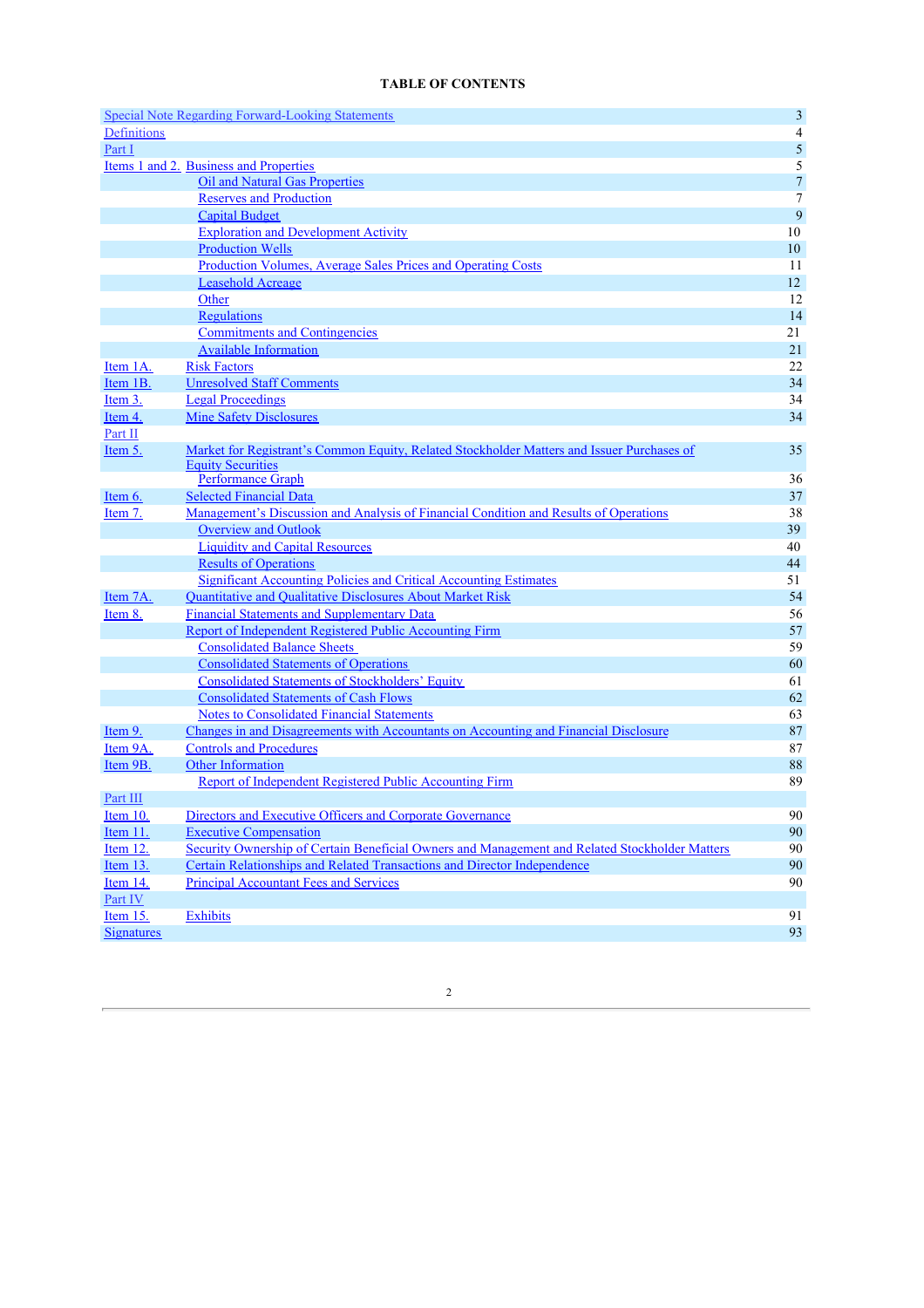#### **Special Note Regarding Forward Looking Statements**

This report includes "forward-looking statements" within the meaning of Section 27A of the Securities Act of 1933 (the "Securities Act"), as amended, and Section 21E of the Securities Exchange Act of 1934, as amended (the "Exchange Act"). These statements involve known and unknown risks, uncertainties and other factors that may cause our actual results, performance or achievements to be materially different from any future results, performance or achievements expressed or implied by the forwardlooking statements. In some cases, you can identify forward-looking statements in this Form 10-K by words such as "anticipate," "project," "intend," "estimate," "expect," "believe," "predict," "budget," "projection," "goal," "plan," "forecast," "target" or similar expressions.

All statements, other than statements of historical facts, included in this report that address activities, events or developments that we expect or anticipate will or may occur in the future are forward-looking statements, including such things as:

- our oil and gas reserve quantities, and the discounted present value of these reserves;
- · the amount and nature of our capital expenditures;
- our future drilling and development plans and our potential drilling locations;
- · the timing and amount of future production and operating costs;
- commodity price risk management activities and the impact on our average realized prices;
- business strategies and plans of management;
- our ability to efficiently integrate recently completed acquisitions; and
- prospect development and property acquisitions.

Some of the risks, which could affect our future results and could cause results to differ materially from those expressed in our forward-looking statements, include:

- general economic conditions including the availability of credit and access to existing lines of credit;
- · the volatility of oil and natural gas prices;
- · the uncertainty of estimates of oil and natural gas reserves;
- · impairments;
- · the impact of competition;
- · the availability and cost of seismic, drilling and other equipment;
- · operating hazards inherent in the exploration for and production of oil and natural gas;
- difficulties encountered during the exploration for and production of oil and natural gas;
- difficulties encountered in delivering oil and natural gas to commercial markets;
- changes in customer demand and producers' supply;
- · the uncertainty of our ability to attract capital and obtain financing on favorable terms;
- compliance with, or the effect of changes in, the extensive governmental regulations regarding the oil and natural gas business including those related to climate change and greenhouse gases;
- · the impact of government regulation, including regulation of endangered species;
- any increase in severance or similar taxes;
- · litigation relating to hydraulic fracturing, the climate and over-the-counter derivatives;
- · the financial impact of accounting regulations and critical accounting policies;
- · the comparative cost of alternative fuels;
- · credit risk relating to the risk of loss as a result of non-performance by our counterparties;
- weather conditions; and
- any other factors listed in the reports we have filed and may file with the SEC.

We caution you that the forward-looking statements contained in this Form 10-K are subject to all of the risks and uncertainties, many of which are beyond our control, incident to the exploration for and development, production and sale of oil and natural gas. These risks include, but are not limited to, the risks described in Item 1A of this Annual Report on Form 10-K for the year ended December 31, 2016 (the "2016 Annual Report on Form 10-K"), and all quarterly reports on Form 10-Q filed subsequently thereto.

Should one or more of the risks or uncertainties described above or in our 2016 Annual Report on Form 10-K occur, or should underlying assumptions prove incorrect, our actual results and plans could differ materially from those expressed in any forwardlooking statements. We specifically disclaim all responsibility to publicly update any information contained in a forward-looking statement or any forward-looking statement in its entirety and therefore disclaim any resulting liability for potentially related damages.

All forward-looking statements attributable to us are expressly qualified in their entirety by this cautionary statement.

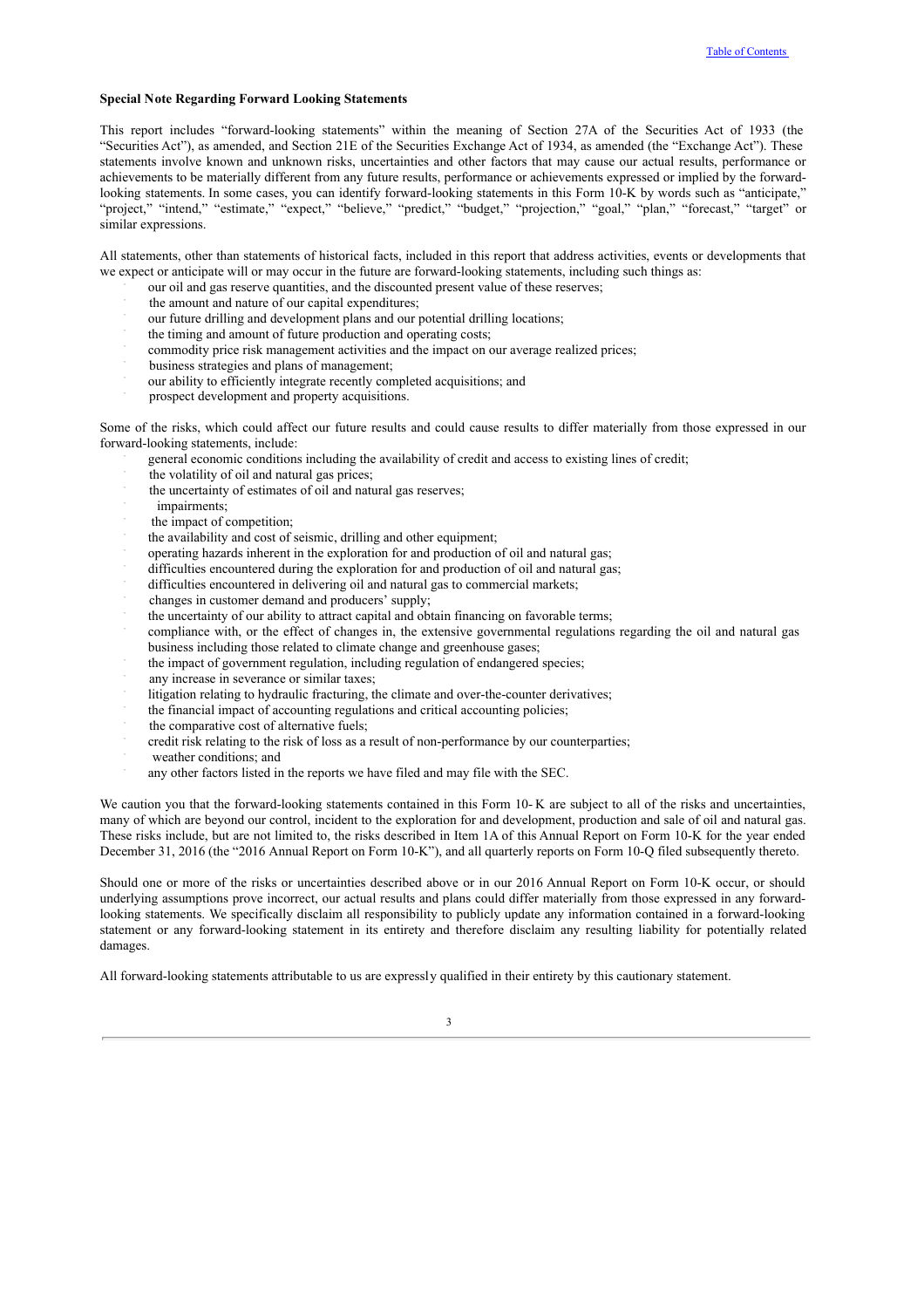# **DEFINITIONS**

All defined terms under Rule 4-10(a) of Regulation S-X shall have their prescribed meanings when used in this report. As used in this document:

- ARO: asset retirement obligation.
- ASU: accounting standards update.
- **Bbl** or **Bbls**: barrel or barrels of oil or natural gas liquids.
- **BOE:** barrel of oil equivalent, determined by using the ratio of one Bbl of oil or NGLs to six Mcf of gas. The ratio of one barrel of oil or NGL to six Mcf of natural gas is commonly used in the industry and represents the approximate energy equivalence of oil or NGLs to natural gas, and does not represent the economic equivalency of oil and NGLs to natural gas. The sales price of a barrel of oil or NGLs is considerably higher than the sales price of six Mcf of natural gas.
- · **BBtu**: billion Btu.
- **BOE/d:** BOE per day.
- · **BLM:** Bureau of Land Management.
- **Btu**: a British thermal unit, which is a measure of the amount of energy required to raise the temperature of one pound of water one degree Fahrenheit.
- **DOI:** Department of Interior.
- **EPA:** Environmental Protection Agency.
- · **FASB:** Financial Accounting Standards Board.
- GAAP: Generally Accepted Accounting Principles in the United States.
- · **Henry Hub**: A natural gas pipeline delivery point that serves as the benchmark natural gas price underlying NYMEX natural gas futures contracts.
- GHG: greenhouse gases.
- LIBOR: London Interbank Offered Rate.
- **LOE**: lease operating expense.
- **MBbls**: thousand barrels of oil.
- · **MBOE**: thousand BOE.
- · **MMBOE**: million BOE.
- **MBOE/d**: MBOE per day.
- Mcf: thousand cubic feet of natural gas.
- **MMBbls**: million barrels of oil.
- · **MMBOE**: million BOE.
- · **MMBtu**: million Btu.
- MMcf: million cubic feet of natural gas.
- MMcf/d: MMcf per day.
- · **NGL or NGLs**: natural gas liquids, such as ethane, propane, butanes and natural gasoline that are extracted from natural gas production streams.
- **NYMEX**: New York Mercantile Exchange.
- **Oil**: includes crude oil and condensate.
- **OPEC:** Organization of Petroleum Exporting Countries
- **PDPs**: proved developed producing reserves.
- **PDNPs**: proved developed non-producing reserves.
- PUDs: proved undeveloped reserves.
- **RSU**: restricted stock units.
- SEC: United States Securities and Exchange Commission.
- · **WTI**: West Texas Intermediate grade crude oil, used as a pricing benchmark for sales contracts and NYMEX oil futures contracts.

With respect to information relating to our working interest in wells or acreage, "net" oil and gas wells or acreage is determined by multiplying gross wells or acreage by our working interest therein. Unless otherwise specified, all references to wells and acres are gross.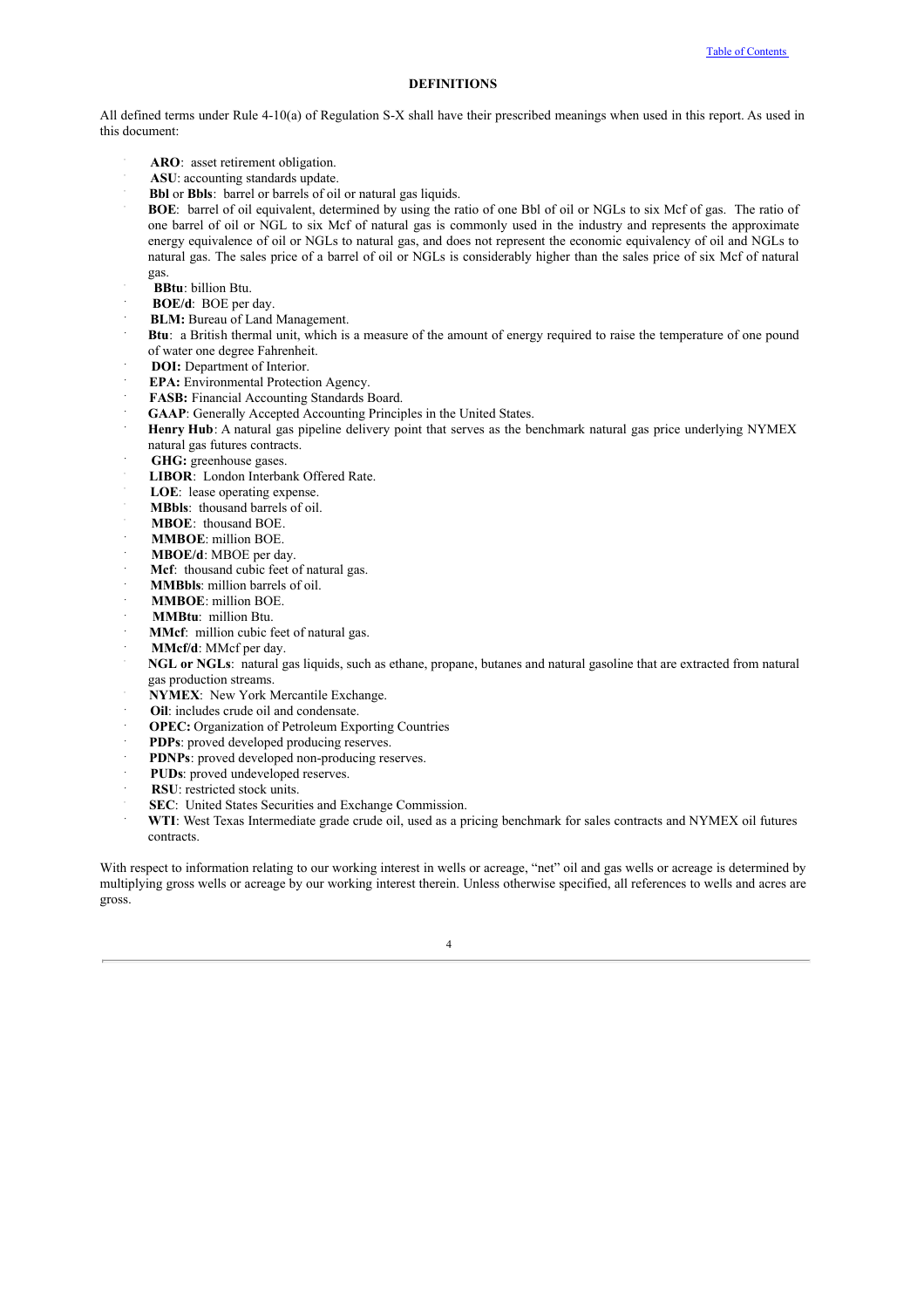# **PART I. Items 1 and 2 – Business and Properties**

#### **Overview**

Callon Petroleum Company has been engaged in the exploration, development, acquisition and production of oil and natural gas properties since 1950. As used herein, the "Company," "Callon," "we," "us," and "our" refer to Callon Petroleum Company and its predecessors and subsidiaries unless the context requires otherwise.

We are an independent oil and natural gas company focused on the acquisition and development of unconventional oil and natural gas reserves in the Permian Basin. The Permian Basin is located in West Texas and southeastern New Mexico and is comprised of three primary sub-basins: the Midland Basin, the Delaware Basin, and the Central Basin Platform. We have historically been focused on the Midland Basin and recently entered the Delaware Basin through an acquisition completed in February 2017. Our drilling activity during 2016 focused on the horizontal development of several prospective intervals in the Midland Basin, including multiple levels of the Wolfcamp formation and the Lower Spraberry shale. As a result of our horizontal development efforts and contributions from acquisitions, our net daily production for calendar year 2016 as compared to calendar year 2015 grew approximately 59% to 15,227 BOE/d (approximately 77% oil). We intend to grow our reserves and production through the development, exploitation and drilling of our multi-year inventory of identified, potential drilling locations. We intend to add to this inventory through delineation drilling of emerging zones on our existing acreage and acquisition of additional locations through leasehold purchases, leasing programs, joint ventures and asset swaps.

For the year ended December 31, 2016, our net proved reserve volumes increased 69% as compared to the year ended December 31, 2015, to 91.6 MMBOE, comprised of 78% crude oil including 71.1 MMBbls with the remaining 22% natural gas of 122.6 Bcf. Approximately 47% of our net proved year-end 2016 reserves were proved developed on a BOE basis.

#### **Our Business Strategy**

Our goal is to enhance stockholder value through the execution of the following strategies with an emphasis on safety:

*Maintain fiscal discipline, financial liquidity and our capacity to capitalize on growth opportunities.* During the past several quarters of relative oil price weakness, we moderated our level of drilling activity and high-graded our investments to the highest returning projects to preserve our financial flexibility while also maintaining operational momentum. In 2016, we reduced our operational capital expenditures by 8% from 2015 to better align internal cash flows with spending, but were still able to deliver organic production and reserve growth given the attractive drilling opportunities within our portfolio. Our ability to pivot our operations and maintain a solid financial position allowed us to selectively pursue attractive acquisition opportunities during the course of 2016, ultimately putting us in the position to grow our net surface acreage position by approximately 122%. Importantly, we funded these inorganic growth initiatives with the issuance of common stock, allowing us to reduce leverage throughout the year and positioning us in a strong financial position for future growth in our organic drilling plans.

*Drive production and maximize resource recovery and reserve growth through horizontal development of our resource base.* We entered the Midland Basin in 2009 focused on a vertical development program that allowed us to amass a comprehensive database of subsurface geologic and other technical data. Beginning in 2012, we leveraged that subsurface knowledge base to transition to horizontal development of hydrocarbon bearing zones that were previously being exploited with vertical wells. Since that time, we have applied the continued success of our horizontal development as evidenced in our significant year-over-year production growth, which increased 59% in 2016 to 5,573 MBOE (15,227 BOE/d) compared to3,508 MBOE (9,610 BOE/d) in 2015. Additionally, we grew reserves 69% in 2016 to 91.6 MMBOE from 54.3 MMBOE at year-end 2015, including reserve extensions and discoveries replacement in 2016 of 17.3 MMBOE. We intend to continue to grow our production volumes, both from our existing properties and from properties acquired in recent acquisitions, as we execute a resource development program exclusively focused on horizontal development of currently producing and prospective flow intervals in the Midland and Delaware Basins.

*Expand our drilling portfolio through evaluation of existing acreage.* We plan to further our efforts to expand our drilling inventory through downspacing tests in existing flow units and selective delineation of new flow units. During 2016, we successfully tested a second flow unit in the Lower Spraberry shale in the Midland Basin, bringing our producing flow unit count in the that sub-basin to six, including the Upper and Lower sections of the Lower Spraberry, Middle Spraberry, Upper and Lower Wolfcamp A and the Upper and Lower Wolfcamp B zones. In the Midland Basin, we believe incremental opportunities exist to develop existing flow units with tighter well spacing, and add new flow units within both currently producing zones that have adequate thickness and new flow units in other prospective zones including the Clearfork, Jo Mill, Wolfcamp C and Cline (also called the Wolfcamp D). As part of our entry into the Delaware Basin, we will be initially focused on development of established zones such as the Wolfcamp A and Wolfcamp B, but plan to test other prospective intervals within both the Bone Spring and Wolfcamp formations in the future.

*Pursue selective acquisitions in the Permian Basin.* During 2016, we significantly expanded our Permian Basin footprint after entering into agreements to acquire over 41,000 net surface acres in both the Midland and Delaware sub-basins. On a combined basis, the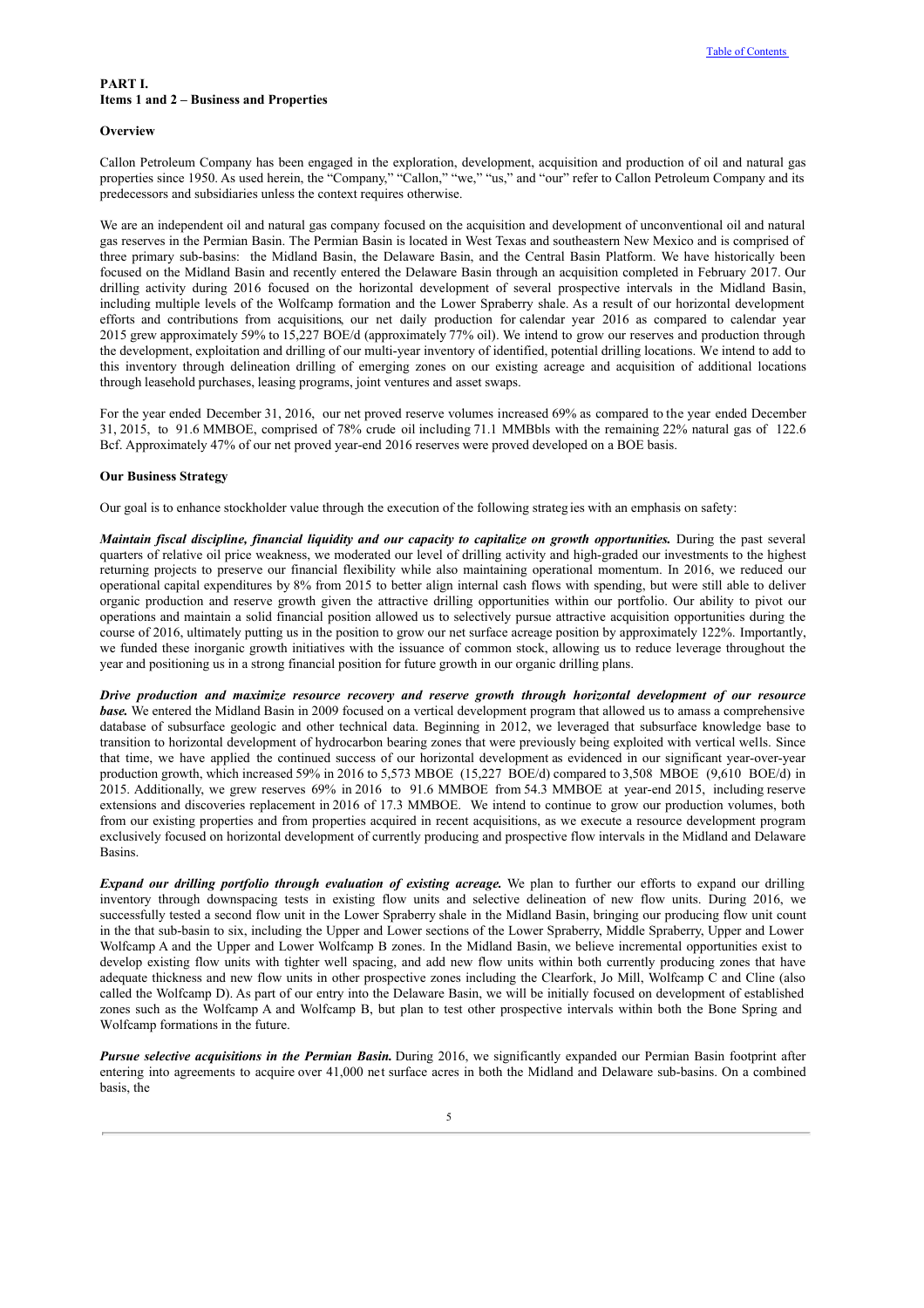acquisitions added approximately 950 gross potential horizontal drilling locations across currently producing flow units in the Lower Spraberry, Wolfcamp A and Wolfcamp B zones. These acquisitions have provided the foundation for two new core operating areas that will be a significant component of our near-term drilling plans. In addition to selective evaluation of larger acquisition opportunities in the Permian Basin, we will be focused on incremental "bolt-on" acquisitions, acreage trades and leasing programs in these two new areas.

# **Our Strengths**

*Established resource base and acreage position in the core of the Permian Basin.* Our production is exclusively from the Permian Basin in West Texas, an area that has supported production since the 1940s. The Basin has well established infrastructure from historical operations, and we believe the Basin also benefits from a relatively stable regulatory environment that has been established over time. We have assembled a position of over 56,000 net surface acres in the Permian Basin that are prospective for multiple oil-bearing intervals that have been produced by us and other industry participants. As of December 31, 2016, our estimated net proved reserves were comprised of approximately 78% oil and 22% natural gas, which includes NGLs in the production stream.

*Economic, multi-year drilling inventory in a lower commodity price environment.* Our current acreage position in the Permian Basin provides growth potential from a horizontal drilling inventory of approximately 1,550 gross locations based solely on seven currently producing flow intervals, including the Upper and Lower sections of the Lower Spraberry, Middle Spraberry, Upper and Lower Wolfcamp A, and the Upper and Lower Wolfcamp B. Our identified well locations across our Midland and Delaware Basin acreage positions are based upon the results of horizontal wells drilled by us and other offsetting operators and by our analysis of core data and historical vertical well performance. To the extent that long-term production data and microseismic data support the potential for capital efficient resource recovery from reduced spacing between lateral wellbores and stacked development within thicker zones, the number of drilling locations within currently producing zones may increase over time, complementing potential growth from additional prospective zones without current production.

*Experienced team operating in the Permian Basin.* We have assembled a management team experienced in acquisitions, exploration, development and production in the Permian Basin. Reflective of this experience, we were an early adopter of efficient multi-well pad development, transitioning to this development model in 2012 which enabled us to realize improvements in our drilling and capital. Since 2012, we have drilled more than 109 operated horizontal wells with lengths varying from approximately 5,000 feet to 10,400 feet, continuing to employ new generation completion techniques in an effort to improve capital efficiency. In addition, we regularly evaluate our operating results against those of other operators in the area in an effort to benchmark our performance against the top-performing operators and evaluate and adopt best practices. We believe that the experience of our team is highlighted by our success in achieving significantly lower well capital costs and reducing our operating cost structure to generate the operating margins and capital efficiency to operate effectively in the current environment.

*Significant amount of operational control*. We operate nearly all of our Permian Basin acreage that is largely held by production, providing us an advantage that enables us to modify our operational plans quickly and drill in areas that offer highest potential returns on capital. For example, as commodity prices continued to decline throughout 2015 and into 2016, we shifted our development plan exclusively to the Monarch operating area to focus on the Lower Spraberry which has demonstrated strong returns on capital over time. Our operating team reacted quickly to pivot our operations and worked with our service partners to coordinate a smooth and efficient transition to the new plan.

*Operating culture focused on safety and the environment.* We have a Health, Safety and Environmental ("HSE") department dedicated to our operations in the Permian Basin. This group is responsible for developing and implementing work processes to mitigate safety and environmental risks associated with our work activities. With emphasis on leadership engagement, planning, training and communication, and empowering both our employees and third party service providers with Stop Work Authority, we continue to improve operational performance. We have enhanced Management of Change, routine facility maintenance and inspections, and compliance action tracking methods with the implementation of a HSE management system software program. We also utilize the program to distribute all incident reports, including near miss events and safety observations to track trends, learn from our mistakes and implement corrective actions to drive improvement across our operations. This department also coordinates closely with our operational team to ensure effective communication with appropriate regulatory bodies as well as landowners. We believe that our proactive efforts in this area have made a positive impact on our operations and culture.

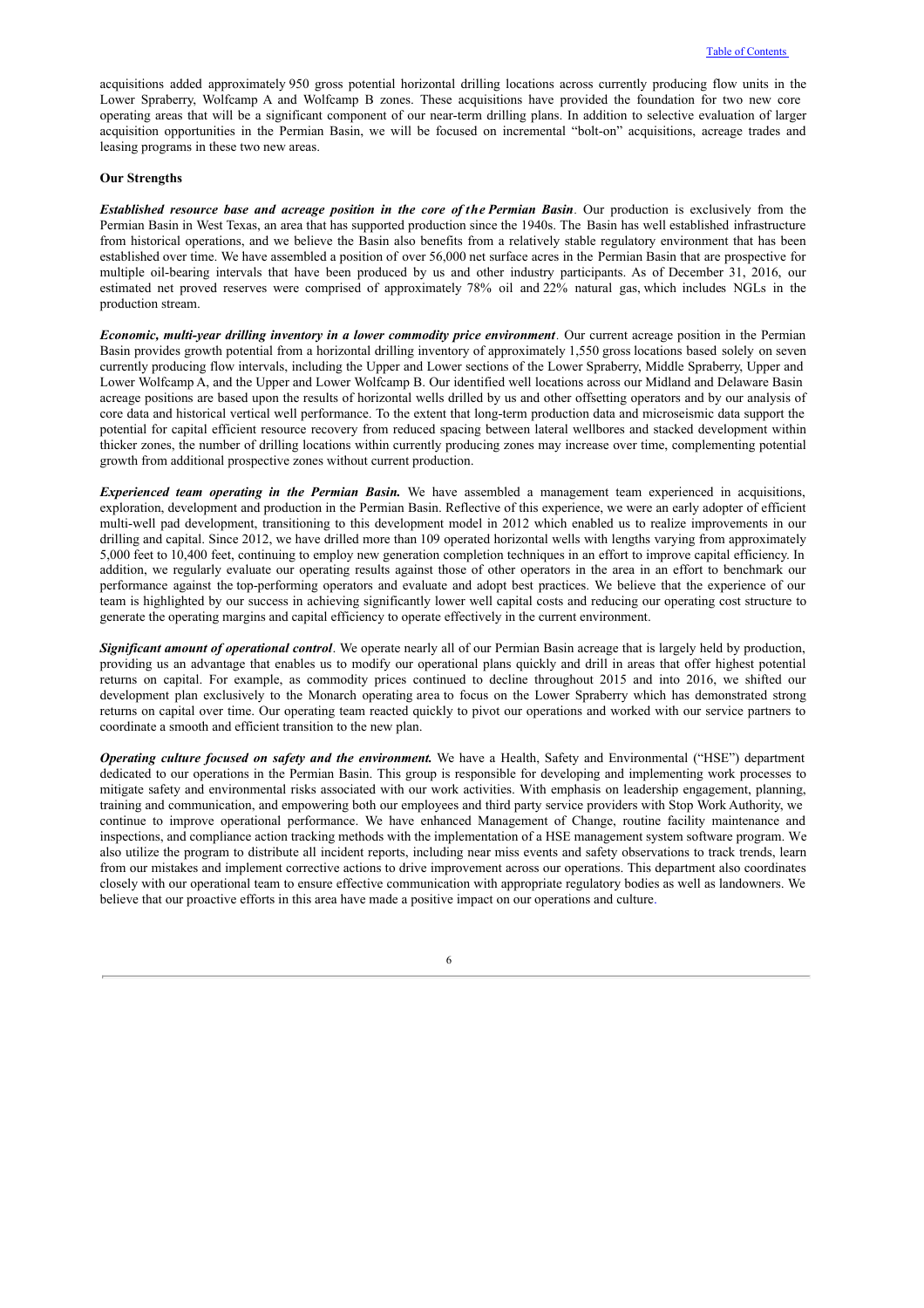# **Oil and Natural Gas Properties**

#### *Permian Basin*

As of December 31, 2016, we owned leaseholds in 39,570 net acres in the Permian Basin, all of which was located in the Midland Basin on that date. Average net production from our Permian Basin properties increased 59% to 15,227 BOE/d in 2016 from 9,610 BOE/d in 2015. The following table sets forth certain information about our major operating areas in the Permian Basin as of December 31, 2016:

|                            |                  |              | Producing  |                 |            |                                                                       |
|----------------------------|------------------|--------------|------------|-----------------|------------|-----------------------------------------------------------------------|
|                            |                  | Horizontal   |            | <b>Vertical</b> |            | <b>Horizontal Flow</b>                                                |
| <b>Operating Area</b>      | <b>Net Acres</b> | <b>Gross</b> | <b>Net</b> | <b>Gross</b>    | <b>Net</b> | <b>Unit Zones</b>                                                     |
| Monarch                    | 7,840            | 56           | 42.4       | 179             | 134.4      | Middle Spraberry<br>Lower Spraberry<br>Wolfcamp A<br>Wolfcamp B       |
| Ranger                     | 8,428            | 52           | 40.7       | 13              | 9.2        | Lower Spraberry<br>Wolfcamp A<br>Upper Wolfcamp B<br>Lower Wolfcamp B |
| Wildhorse                  | 20,773           | 22           | 13.9       | 80              | 67.8       | Lower Spraberry<br>Wolfcamp A<br>Wolfcamp B                           |
| Other Permian              | 2,529            | 18           | 15.5       | 8               | 8.0        | Wolfcamp A<br>Upper Wolfcamp B<br>Lower Wolfcamp B                    |
| <b>Total Permian Basin</b> | 39,570           | 148          | 112.5      | 280             | 219.4      |                                                                       |

On February 13, 2017, the Company completed the acquisition of 27,552 gross (16,688 net) acres in the Delaware Basin, primarily located in Ward and Pecos Counties, Texas, from American Resource Development, LLC, for total cash consideration of \$633 million, excluding customary purchase price adjustments (the "Ameredev Transaction"). The Company acquired an 82% average working interest (75% average net revenue interest) in the properties acquired in the Ameredev Transaction. The Ameredev Transaction represents our initial entry into the Delaware sub-basin. See Note 3 in the Footnotes to the Financial Statements for additional information related to the Ameredev Transaction.

#### *Other Property*

We own additional immaterial properties in Louisiana.

# **Reserve Data**

# *Proved Reserves*

Estimates of volumes of proved reserves at year-end, net to our working interest, are presented in MBbls for oil and in MMcf for natural gas, including NGLs, at a pressure base of 14.65 pounds per square inch. Total equivalent volumes are presented in BOE. For the BOE computation, 6,000 cubic feet of gas are the equivalent of one barrel of oil. The ratio of six Mcf of gas to one BOE is typically used in the oil and gas business and represents the approximate energy equivalent of a barrel of oil and a Mcf of natural gas. The price of a barrel of oil is much higher than the price of six Mcf of natural gas, so the ratio of six Mcf to one BOE does not reflect the economic equivalent of a barrel of oil to six Mcf of gas.

As of December 31, 2016, our estimated net proved reserves totaled 91.6 MMBOE and included71.1 MMBbls of oil and 122.6 Bcf, of natural gas with a pre-tax present value, discounted at 10%, of \$809.8 million. Pre-tax present value is a non-GAAP financial measure, which we reconcile to the GAAP measure of standardized measure o f \$809.8 million. Oil constituted approximately 78% of our total estimated equivalent net proved reserves and approximately 76% of our total estimated equivalent proved developed reserves.

7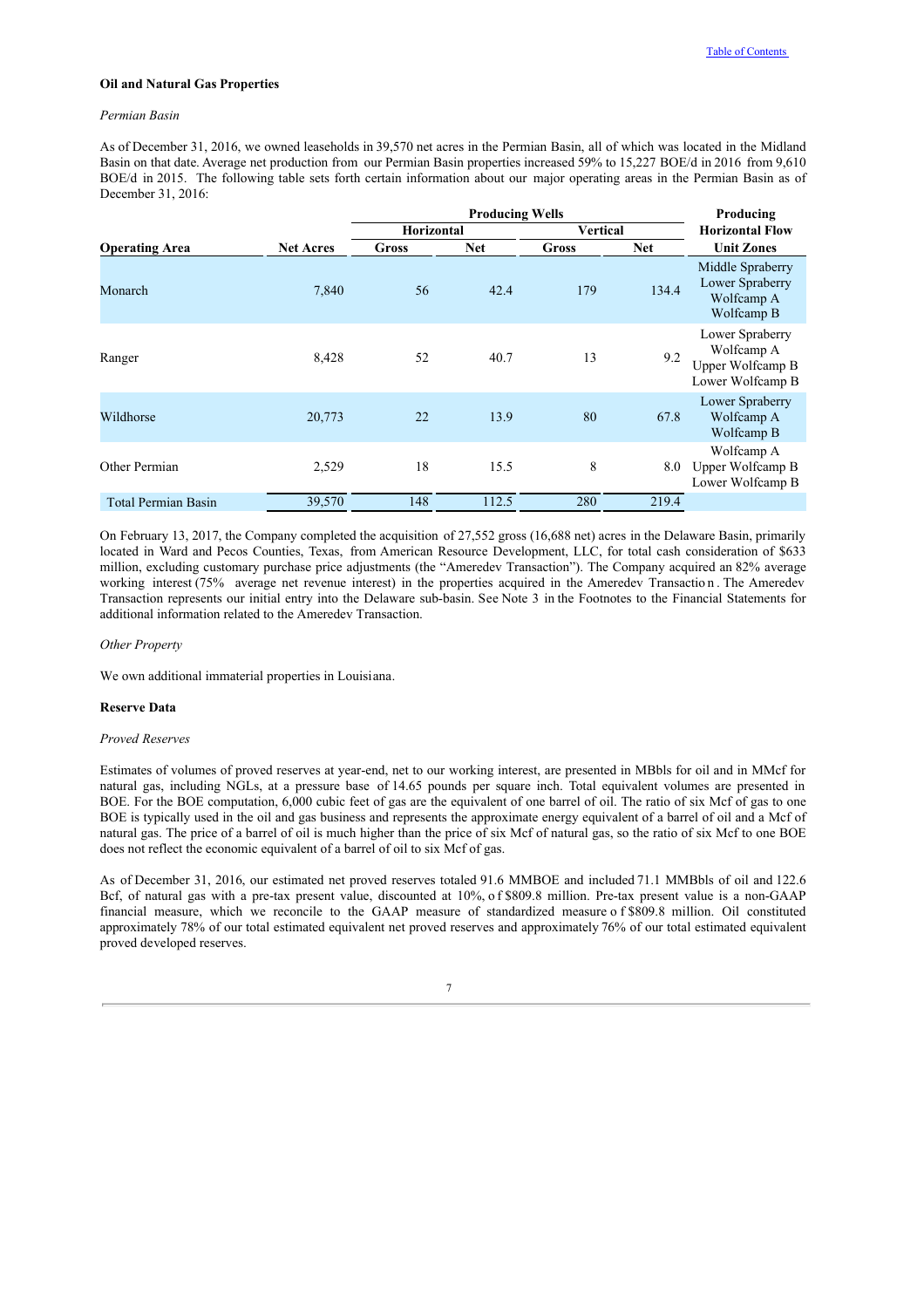The following table sets forth certain information about our estimated net proved reserves prepared by our independent petroleum reserve engineers. All of our proved reserves are located in the Permian Basin in the continental United States.

|                                                                  | For the Year Ended December 31, |              |              |           |  |
|------------------------------------------------------------------|---------------------------------|--------------|--------------|-----------|--|
|                                                                  |                                 | 2016         | 2015         | 2014      |  |
| <b>Proved developed</b>                                          |                                 |              |              |           |  |
| Oil (MBbls)                                                      |                                 | 32,920       | 22,257       | 14,006    |  |
| Natural gas (MMcf)                                               |                                 | 61,871       | 38,157       | 25,171    |  |
| <b>MBOE</b>                                                      |                                 | 43,232       | 28,617       | 18,201    |  |
| <b>Proved undeveloped</b>                                        |                                 |              |              |           |  |
| Oil (MBbls)                                                      |                                 | 38,225       | 21,091       | 11,727    |  |
| Natural gas (MMcf)                                               |                                 | 60,740       | 27,380       | 17,377    |  |
| <b>MBOE</b>                                                      |                                 | 48,348       | 25,654       | 14,623    |  |
| Total proved                                                     |                                 |              |              |           |  |
| Oil (MBbls)                                                      |                                 | 71,145       | 43,348       | 25,733    |  |
| Natural gas (MMcf)                                               |                                 | 122,611      | 65,537       | 42,548    |  |
| <b>MBOE</b>                                                      |                                 | 91,580       | 54,271       | 32,824    |  |
| <b>Financial Information (in thousands)</b>                      |                                 |              |              |           |  |
| Estimated pre-tax future net cash flows (a)                      | $\mathbf S$                     | 1,821,221 \$ | 1,160,808 \$ | 1,330,628 |  |
| Pre-tax discounted present value (a) (b)                         | \$                              | 809,832 \$   | 570,906 \$   | 629,680   |  |
| Standardized measure of discounted future net cash flows (a) (b) | $\mathbf{s}$                    | 809,832 \$   | 570,890 \$   | 579,542   |  |

(a) Includes a reduction for estimated plugging and abandonment costs that is reflected as a liability on our balance sheet at December 31, 2016 and 2015, in accordance with accounting standards for asset retirement obligations.

(b) The Company uses the financial measure " pre-tax discounted present value" which is a non-GAAP financial meas ure. The Company believes that pre-tax discounted present value, while not a financial measure in accordance with GAAP, is an important financial measure used by investors and independent oil and natural gas producers for evaluating the relative value of oil and natural gas properties and acquisitions because the tax characteristics of comparable companies can differ materially. The total standardized measure calculated in accordance with the guidance issued by the FASB for disclosures about oil and natural gas producing activities for our proved reserves as of December 31, 2016, was \$809.8 million, net of discounted estimated future income taxes relating to such future net revenues. The projected per Mcf natural gas price of \$2.71 used in the 2016 reserve estimates has been adjusted to reflect the Btu content, transportation charges and other fees specific to the individual properties. The projected per barrel oil price of \$40.03 used in the 2016 reserve estimates has been adjusted to reflect all wellhead deductions and premiums on a property-by-property basis, including transportation costs, location differentials and crude quality.

See Note 13 of our Consolidated Financial Statements for the additional information regarding the Company's reserves including its estimates of proved reserves and the Company's estimates of future net cash flows and discounted future net cash flows from proved reserves.

The Company's estimated net proved reserves increased 69% to 91.6 MBOE a t December 31, 2016 from 54.3 MBOE at December 31, 2015. Additions during the year were due to (1) 17.3 MMBOE related to the Company's horizontal development of a portion of its properties and (2) 31.1 MMBOE related to acquired properties. These increases were partially offset by (1) 5.6 MMBOE related to the Company's production during 2016, (2) 2.2 MMBOE related to divestitures, and (3) 3.3 MMBOE of net revisions primarily due to pricing.

#### *Proved Undeveloped Reserves*

Annually, the Company reviews its proved undeveloped reserves ("PUDs") to ensure appropriate plans exist for development of this reserve category. PUD reserves are recorded only if the Company has plans to convert these reserves into proved developed producing reserves ("PDPs") within five years of the date they are first recorded. Our development plans include the allocation of capital to projects included within our 2017 capital budget and, in subsequent years, the allocation of capital within our long-range business plan to convert PUDs to PDPs within this five year period. In general, our 2017 capital budget and our long-range capital plans are primarily governed by our expectations of internally generated cash flow, senior secured revolving credit facility borrowing availability and corporate credit metrics. Reserve calculations at any end-of-year period are representative of our development plans at that time. Changes in commodity pricing, oilfield service costs and availability, and other economic factors may lead to changes in development plans.

The following table summarizes the Company's recorded PUDs (in MBOE):

|               |        | For the Year Ended December 31, |        |  |  |
|---------------|--------|---------------------------------|--------|--|--|
|               | 2016   | 2015                            | 2014   |  |  |
| Permian Basin | 48.348 | 25.654                          | 14.623 |  |  |
|               |        |                                 |        |  |  |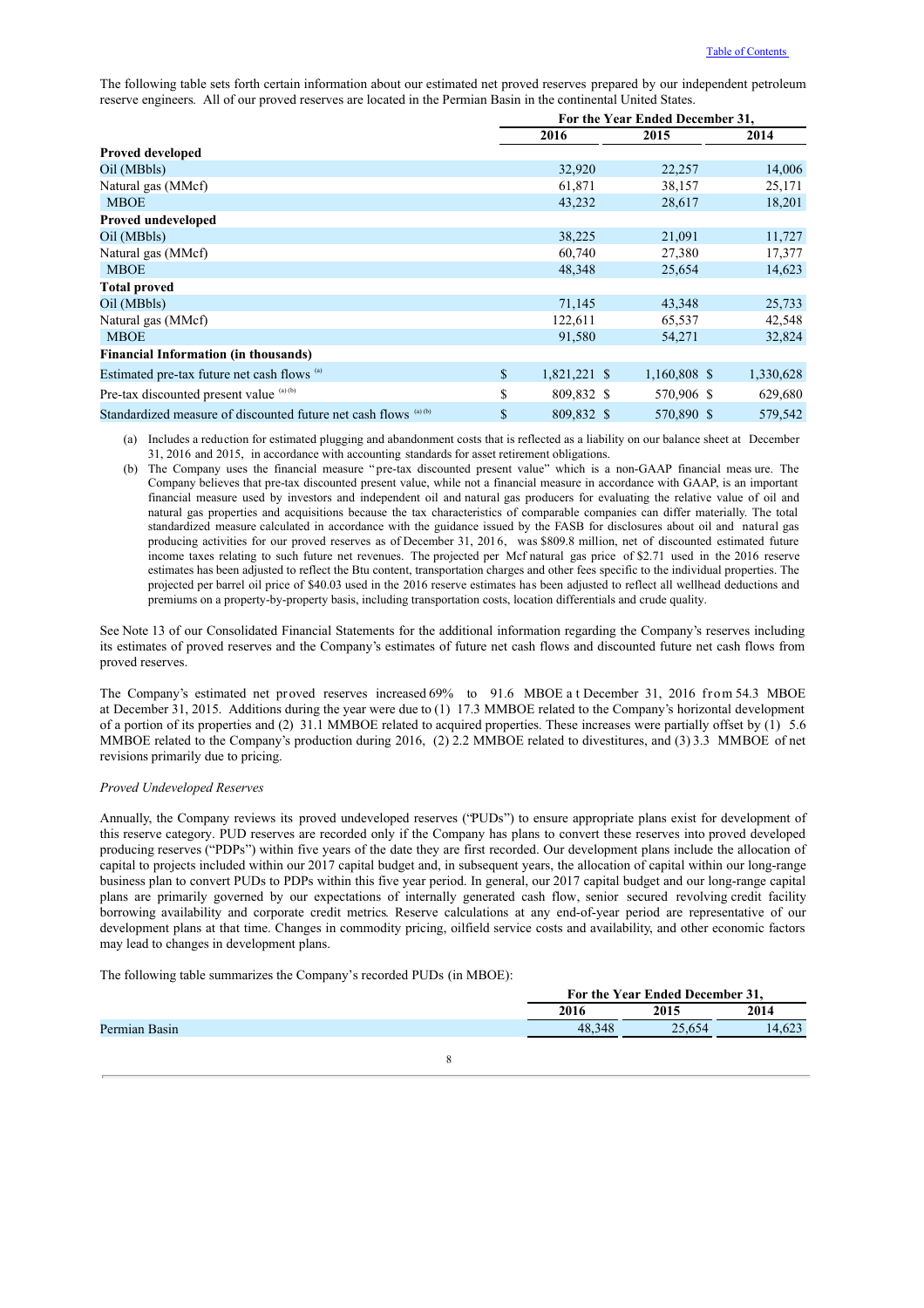Our PUDs increased 88% to 48.3 MMBOE at December 31, 2016 from 25.7 MMBOE at December 31, 2015. Additions during the year were due to (1) 17.5 MMBOE related to acquired properties, net of divestitures, and (2) 11.9 MMBOE related to the Company's horizontal development of a portion of its properties, net of revisions. These increases were offset by the reclassification of 6.8 MMBOE, or 27%, included in the year-end 2015 PUDs, to PDPs as a result of our horizontal development of properties at a total cost of approximately \$43.4 million, net.

The Company plans to develop its PUDs as part of a multi-year drilling program. At December 31, 2016, we had no reserves that remained undeveloped for five or more years, and all PUD drilling locations are currently scheduled to be drilled within five years of their initial recording.

#### *Controls Over Reserve Estimates*

Compliance as it relates to reporting the Company's reserves is the responsibility of our Chief Operating Officer, who has over 35 years of industry experience, including 29 years as a manager, and is our principal engineer. In addition to his years of experience, our principal engineer holds a degree in petroleum engineering and is experienced in asset evaluation and management.

Callon's controls over reserve estimates included retaining DeGolyer and MacNaughton, a Texas registered engineering firm, as our independent petroleum and geological firm. The Company provided to DeGolyer and MacNaughton information about our oil and gas properties, including production profiles, prices and costs, and DeGolyer and MacNaughton prepared its own estimates of the reserves attributable to the Company's properties. All of the information regarding 2016, 2015 and 2014 reserves in this annual report is derived from DeGolyer and MacNaughton's report. DeGolyer and MacNaughton's reserve report letter is included as an Exhibit to this annual report. The principal engineer at DeGolyer and MacNaughton who certified the Company's reserve estimates has over 32 years of experience in the oil and gas industry and is a Texas Licensed Professional Engineer. Further professional qualifications include a degree in petroleum engineering and membership in the International Society of Petroleum Engineers and the Society of Petroleum Evaluation Engineers.

To further enhance the control environment over the reserve estimation process, our Strategic Planning and Reserve Committee, a committee of the Board of Directors, assists management and the Board with its oversight of the integrity of the determination of the Company's oil and natural gas reserves and the work of our independent reserve engineer. The Committee's charter also specifies that the Committee shall perform, in consultation with the Company's management and senior reserves and reservoir engineering personnel, the following responsibilities:

- · Oversee the appointment, qualification, independence, compensation and retention of the independent petroleum and geological firm (the "Firm") engaged by the Company (including resolution of material disagreements between management and the Firm regarding reserve determination) for the purpose of preparing or issuing an annual reserve report. The Committee shall review any proposed changes in the appointment of the Firm, determine the reasons for such proposal, and whether there have been any disputes between the Firm and management.
- Review the Company's significant reserves engineering principles and policies and any material changes thereto, and any proposed changes in reserves engineering standards and principles which have, or may have, a material impact on the Company's reserves disclosure.
- Review with management and the Firm the proved reserves of the Company, and, if appropriate, the probable reserves, possible reserves and the total reserves of the Company, including: (i) reviewing significant changes from prior period reports; (ii) reviewing key assumptions used or relied upon by the Firm; (iii) evaluating the quality of the reserve estimates prepared by both the Firm and the Company relative to the Company's peers in the industry; and (iv) reviewing any material reserves adjustments and significant differences between the Company's an d Firm's estimates.
- If the Committee deems it necessary, it shall meet in executive session with management and the Firm to discuss the oil and gas reserve determination process and related public disclosures, and any other matters of concern in respect of the evaluation of the reserves.

During our last fiscal year, we filed no reports with other federal agencies which contain an estimate of total proved net oil and natural gas reserves.

#### **2017 Capital Budget**

Our operational capital budget for 2017 has been established in the range of \$325 to \$350 million on an accrual, or GAAP, basis, inclusive of a planned transition from a three-rig program that commenced in January 2017 to a four-rig program by July 2017 that would include horizontal development activity at our recent Delaware Basin acquisition (see Note 3 in the Footnotes to the Financial Statements for information on this acquisition).

As part of our 2017 operated horizontal drilling program, we expect to place 33 –36 net horizontal wells on production with lateral lengths ranging from 5,000' to 10,000'. We have also budgeted approximate ly \$7.5 to \$10 million for non-operated operational activity.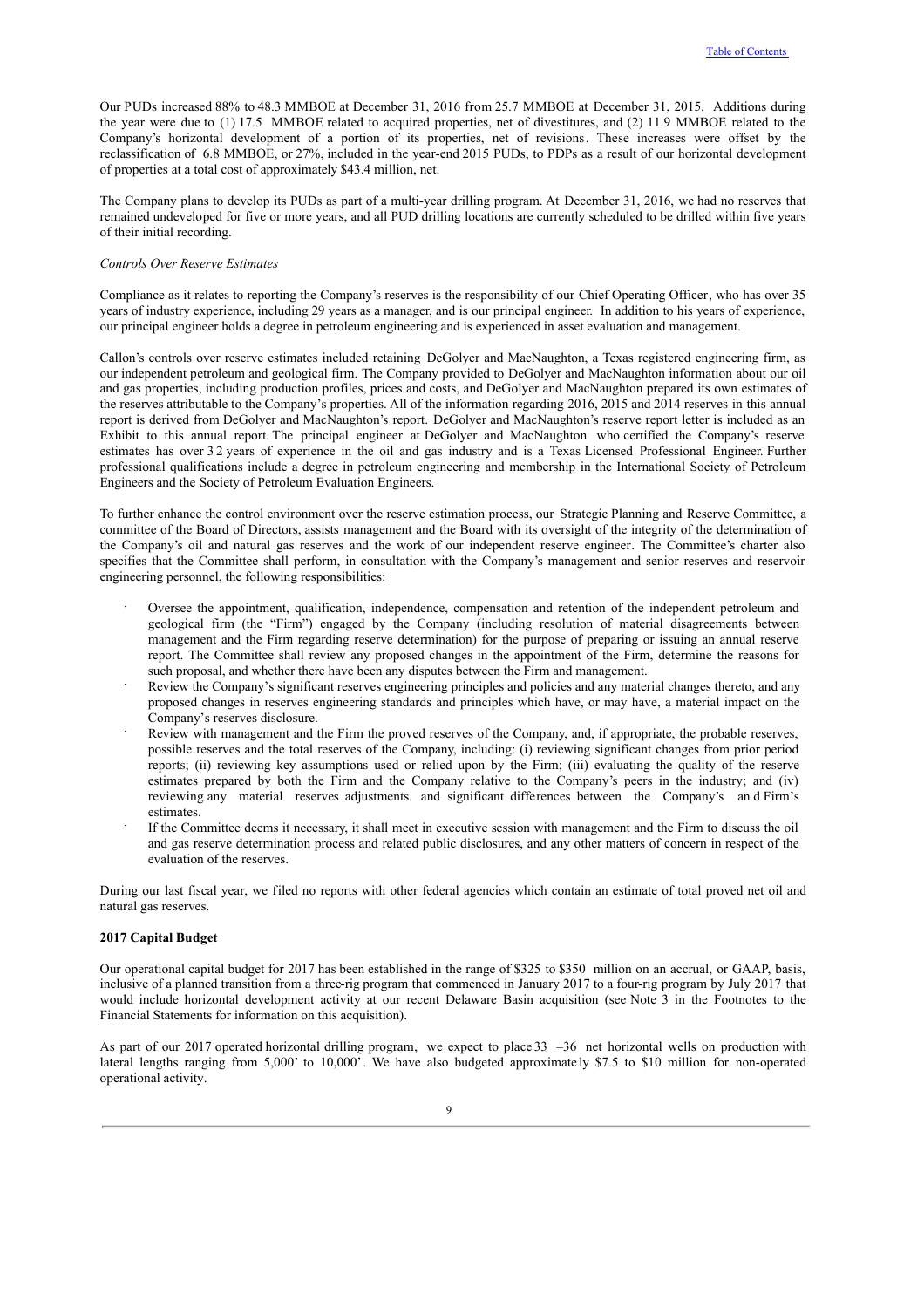In addition to the operational capital expenditures budget, which includes well costs, facilities and infrastructure capital, and surface land purchases, we budgeted an estimated \$40 to \$45 million for capitalized general and administrative expenses and capitalized interest expenses, both on an accrual, or GAAP, basis.

Our revenues, earnings, liquidity and ability to grow are substantially dependent on the prices we receive for, and our ability to develop our reserves of oil and natural gas. Despite a continued low price environment, we believe the long-term outlook for our business is favorable due to our resource base, low cost structure, financial strength, risk management, including commodity hedging strategy, and disciplined investment of capital. We monitor current and expected market conditions, including the commodity price environment, and our liquidity needs and may adjust our capital investment plan accordingly.

#### **Exploration and Development Activities**

Our 2016 total capital expenditures, including acquisitions, on a cash basis were \$866.4 million, of which \$190 million was allocated to operational capital expenditures, including drilling and completion and facilities and infrastructure expenditures.

For the year ended December 31, 2016, we drilled 29 gross (20.9 net) horizontal wells, completed 32 gross (23.7 net) horizontal wells and had six gross (4.2 net) horizontal wells awaiting completion.

The following table sets forth the Company's drilled wells, none of which were natural gasor nonproductive for the periods reflected:

|                            | 2016  |            | 2015  |      | $2014^{(a)}$ |      |  |
|----------------------------|-------|------------|-------|------|--------------|------|--|
|                            | Gross | <b>Net</b> | Gross | Net  | Gross        | Net  |  |
| Oil wells                  |       |            |       |      |              |      |  |
| Development <sup>(b)</sup> |       | 4.9        | 14    | 11.4 |              | 15.5 |  |
| Exploratory <sup>(c)</sup> | 20    | 16.0       | 22    | 15.7 |              |      |  |
| Total                      | 29    | 20.9       | 36    | 27.1 | ے ر          | 27.2 |  |

(a) Does not include two gross (two net) nonproductive exploratory wells.

(b) A development well is a well drilled within the proved area of an oil or natural gas reservoir to the depth of a stratigraphic horizon known to be productive.

(c) An exploratory well is a well drilled to find and produce oil or natural gas reserves not classified as proved, to find a new reservoir in a field previously found to be productive of oil or natural gas in another reservoir or to extend a known reservoir.

#### **Productive Wells**

As of December 31, 2016, we had 428 gross (331.9 net) working interest oil wells, three gross (0.1 net) royalty interest oil wells and no natural gas wells. A well is categorized as an oil well or a natural gas well based upon the ratio of oil to natural gas reserves on a BOE basis. However, most of our wells produce both oil and natural gas.

# **Present Activities**

Subsequent to December 31, 2016, and through February 22, 2017, the Company drilled four gross (3.4 net) horizontal wells and completed five gross (3.4 net) horizontal wells and had five gross (4.1 net) horizontal wells awaiting completion.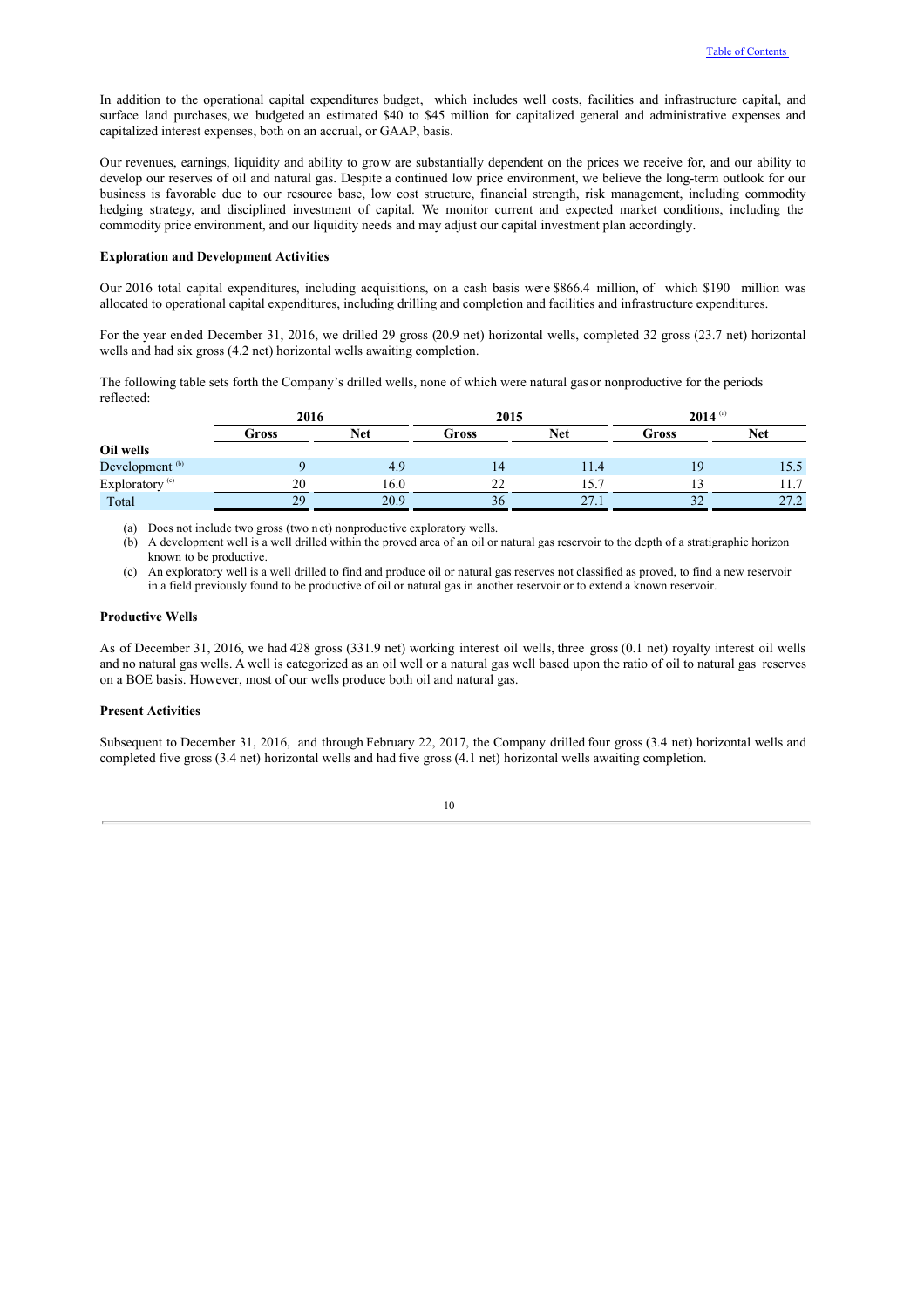# **Production Volumes, Average Sales Prices and Operating Costs**

The following table sets forth certain information regarding the production volumes and average sales prices received for, and average production costs associated with, the Company's sale of oil and natural gas for the periods indicated (dollars in thousands, except per unit data).

|                                                                  | For the Year Ended December 31, |            |               |            |  |         |
|------------------------------------------------------------------|---------------------------------|------------|---------------|------------|--|---------|
|                                                                  |                                 | 2016       |               | 2015       |  | 2014    |
| <b>Production</b>                                                |                                 |            |               |            |  |         |
| Oil (MBbl)                                                       |                                 | 4,280      |               | 2,789      |  | 1,692   |
| Natural gas (MMcf)                                               |                                 | 7,758      |               | 4,312      |  | 2,220   |
| Total (MBOE)                                                     |                                 | 5,573      |               | 3,508      |  | 2,062   |
| <b>Revenues</b>                                                  |                                 |            |               |            |  |         |
| Oil sales                                                        | $\mathbf S$                     | 177,652 \$ |               | 125,166 \$ |  | 139,374 |
| Natural gas sales                                                |                                 | 23,199     |               | 12,346     |  | 12,488  |
| Total                                                            | $\mathcal{S}$                   | 200,851 \$ |               | 137,512 \$ |  | 151,862 |
| <b>Operating costs</b>                                           |                                 |            |               |            |  |         |
| Lease operating expense                                          | $\mathbf S$                     | 38,353 \$  |               | 27,036 \$  |  | 22,372  |
| Production taxes                                                 |                                 | 11,870     |               | 9,793      |  | 8,973   |
| Total                                                            | \$                              | 50,223 \$  |               | 36,829 \$  |  | 31,345  |
| Average realized sales price                                     |                                 |            |               |            |  |         |
| Oil (Bbl) (excluding impact of cash settled derivatives)         | $\mathbf S$                     | $41.51$ \$ |               | 44.88 \$   |  | 82.37   |
| Oil (Bbl) (including impact of cash settled derivatives)         |                                 | 45.67      |               | 56.82      |  | 84.84   |
| Natural gas (Mcf) (excluding impact of cash settled derivatives) |                                 | 2.99       |               | 2.86       |  | 5.63    |
| Natural gas (Mcf) (including impact of cash settled derivatives) |                                 | 3.00       |               | 3.26       |  | 5.59    |
| Total (BOE) (excluding impact of cash settled derivatives)       |                                 | 36.04      |               | 39.20      |  | 73.65   |
| Total (BOE) (including impact of cash settled derivatives)       |                                 | 39.25      |               | 49.18      |  | 75.63   |
| <b>Operating costs per BOE</b>                                   |                                 |            |               |            |  |         |
| Lease operating expense                                          | \$                              | 6.88 \$    |               | 7.71S      |  | 10.85   |
| Production taxes                                                 |                                 | 2.13       |               | 2.79       |  | 4.35    |
| Total                                                            | \$                              | 9.01       | <sup>\$</sup> | 10.50 S    |  | 15.20   |

# **Major Customers**

Our production is sold generally on month-to-month contracts at prevailing prices. The following table identifies customers to whom we sold a significant percentage of our total oil and natural gas production, on an equivalent basis, during each of the 12 month periods indicated:

|                               |      | For the Year Ended December 31, |        |  |  |  |
|-------------------------------|------|---------------------------------|--------|--|--|--|
|                               | 2016 | 2015                            | 2014   |  |  |  |
| Enterprise Crude Oil, LLC     | 43%  | 42%                             | $51\%$ |  |  |  |
| <b>Shell Trading Company</b>  | 18%  | $4\%$                           |        |  |  |  |
| Plains Marketing, L.P.        | 16%  | 19%                             | $22\%$ |  |  |  |
| Permian Transport and Trading |      | 15%                             | 7%     |  |  |  |
| Sunoco                        |      | 9%                              | 10%    |  |  |  |
| Other                         | 23%  | 11%                             | 10%    |  |  |  |
| Total                         | 100% | 100%                            | 100%   |  |  |  |

Because alternative purchasers of oil and natural gas are readily available, the Company believes that the loss of any of these purchasers would not result in a material adverse effect on Callon's ability to market future oil and natural gas production. We are not currently committed to provide a fixed and determinable quantity of oil or gas in the near future under our contracts.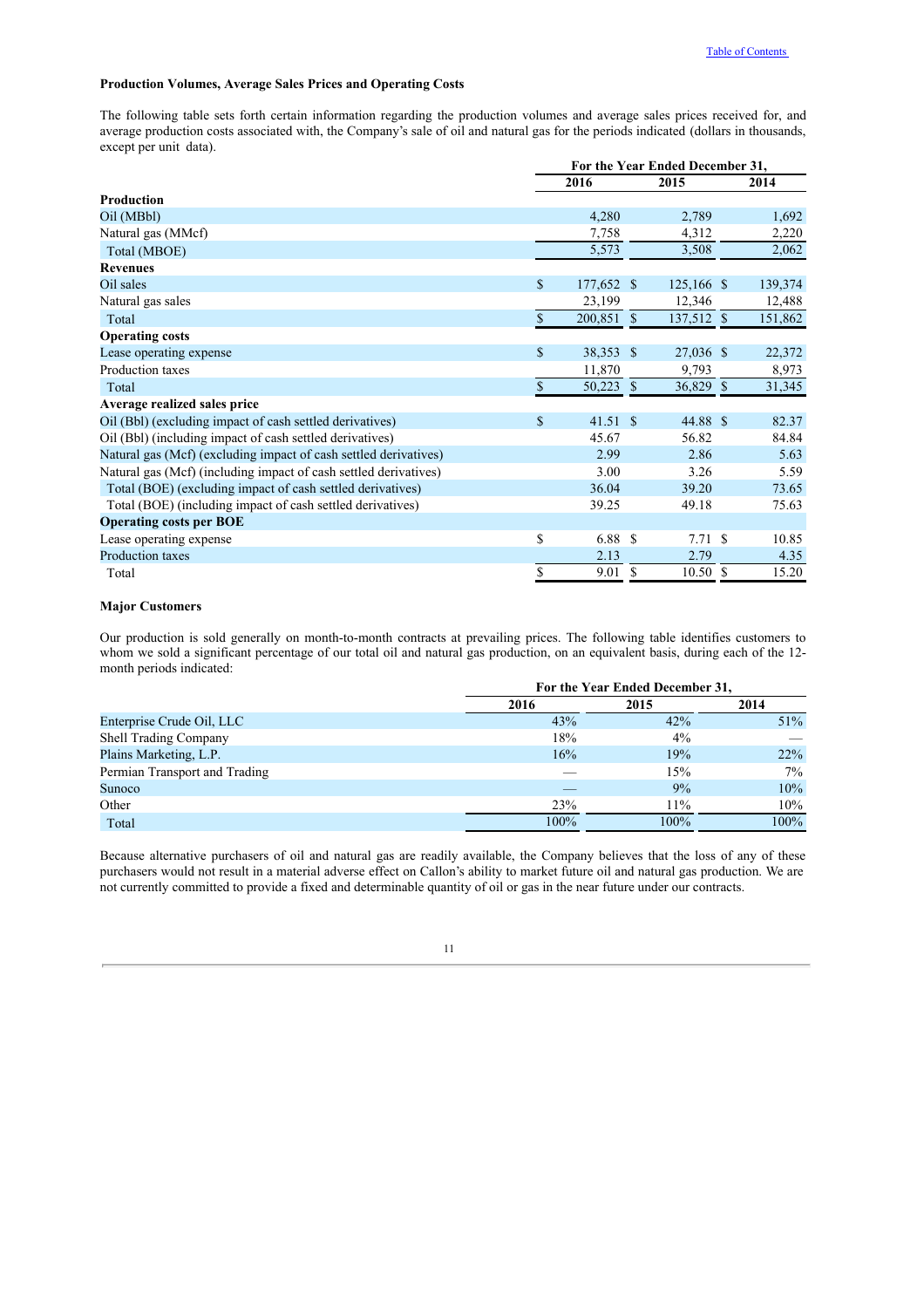## **Leasehold Acreage**

The following table shows our approximate developed and undeveloped (gross and net) leasehold acreage as of December 31, 2016.

|                              | <b>Developed</b> |            | Undeveloped |            | <b>Total</b> |            |
|------------------------------|------------------|------------|-------------|------------|--------------|------------|
|                              | Gross            | <b>Net</b> | Gross       | <b>Net</b> | Gross        | <b>Net</b> |
| Permian Basin <sup>(a)</sup> | 36.960           | 29,765     | 14.255      | 9.805      | 51.215       | 39.570     |
| Other                        | 936              | 200        | 188         |            | . 124        | 255        |
| Total                        | 37,896           | 29.965     | 14.443      | 9.860      | 52,339       | 39.825     |

(a) A portion of our Permian Basin acreage, which we have included in our development plans, requires continuous drilling to hold the acreage, though the cost to renew this acreage, if necessary, is no t considered material.

## **Undeveloped Acreage Expirations**

The following table sets forth as of December 31, 2016 the number of our leased gross and net undeveloped acres in the Permian Basin that will expire over the next three years unless production begins before lease expiration dates. Gross amounts may be more than net amounts in a particular year due to timing of expirations.

|                  | Na<br>INCL     |                        |      |       | 5ross           |  |
|------------------|----------------|------------------------|------|-------|-----------------|--|
|                  | 2017           | 2018                   | 2019 | Total | Total           |  |
| Permian<br>Basın | 0 <sub>0</sub> | 2770<br>70<br><u>.</u> | 799  | 9.384 | $1 - 1$<br>,456 |  |

The expiring acreage set forth in the table above accounts for approximately 95% of our net undeveloped acreage (9,860 total net acres) and there are no PUD reserves attributable to such acreage. We are continually engaged in a combination of drilling and development and discussions with mineral lessors for lease extensions, renewals, new drilling and development units and new leases to address any potential expiration of undeveloped acreage that occurs in the normal course of our business.

# **Title to Properties**

The Company believes that the title to its oil and natural gas properties is good and defensible in accordance with standards generally accepted in the oil and gas industry, subject to such exceptions which, in our opinion, are not so material as to detract substantially from the use or value of such properties. The Company's properties are potentially subject to one or more of the following:

- royalties and other burdens and obligations, express or implied, under oil and natural gas leases;
- overriding royalties and other burdens created by us or our predecessors in title;
- a variety of contractual obligations (including, in some cases, development obligations) arising under operating agreements; farm-out agreements, production sales contracts and other agreements that may affect the properties or their titles;
- back-ins and reversionary interests existing under purchase agreements and leasehold assignments;
- liens that arise in the normal course of operations, such as those for unpaid taxes, statutory liens securing obligations to unpaid suppliers and contractors and contractual liens under operating agreements;
- · pooling, unitization and communitization agreements, declarations and orders; and
- easements, restrictions, rights-of-way and other matters that commonly affect property.

To the extent that such burdens and obligations affect the Company's rights to production revenues, these characteristics have been taken into account in calculating Callon's net revenue interests and in estimating the size and value of its reserves. The Company believes that the burdens and obligations affecting our properties are typical within the industry for properties of the kind owned by Callon.

#### **Insurance**

In accordance with industry practice, the Company maintains insurance against some, but not all, of the operating risks to which its business is exposed. While not all inclusive, the Company's insurance policies include coverage for general liability insuring onshore operations (including sudden and accidental pollution), aviation liability, auto liability, worker's compensation, and employer's liability. The Company carries control of well insurance for all of its drilling operations.

Currently, the Company has general liability insurance coverage up to \$1 million per occurrence and \$2 million per policy in the aggregate, which includes sudden and accidental pollution liability coverage for the effects of pollution on third parties arising from its operations. The Company's insurance policies contain high policy limits, and in most cases, deductibles (generally ranging from \$0 to \$250,000) that must be met prior to recovery. These insurance policies are subject to certain customary exclusions and limitations. The Company maintains up to \$100 million in excess liability coverage, which is in addition to and triggered if the underlying liability limits have been reached. In addition, the company purchases pollution legal liability coverage in the amount of \$5 million, which is excess and difference in conditions of the liability coverage.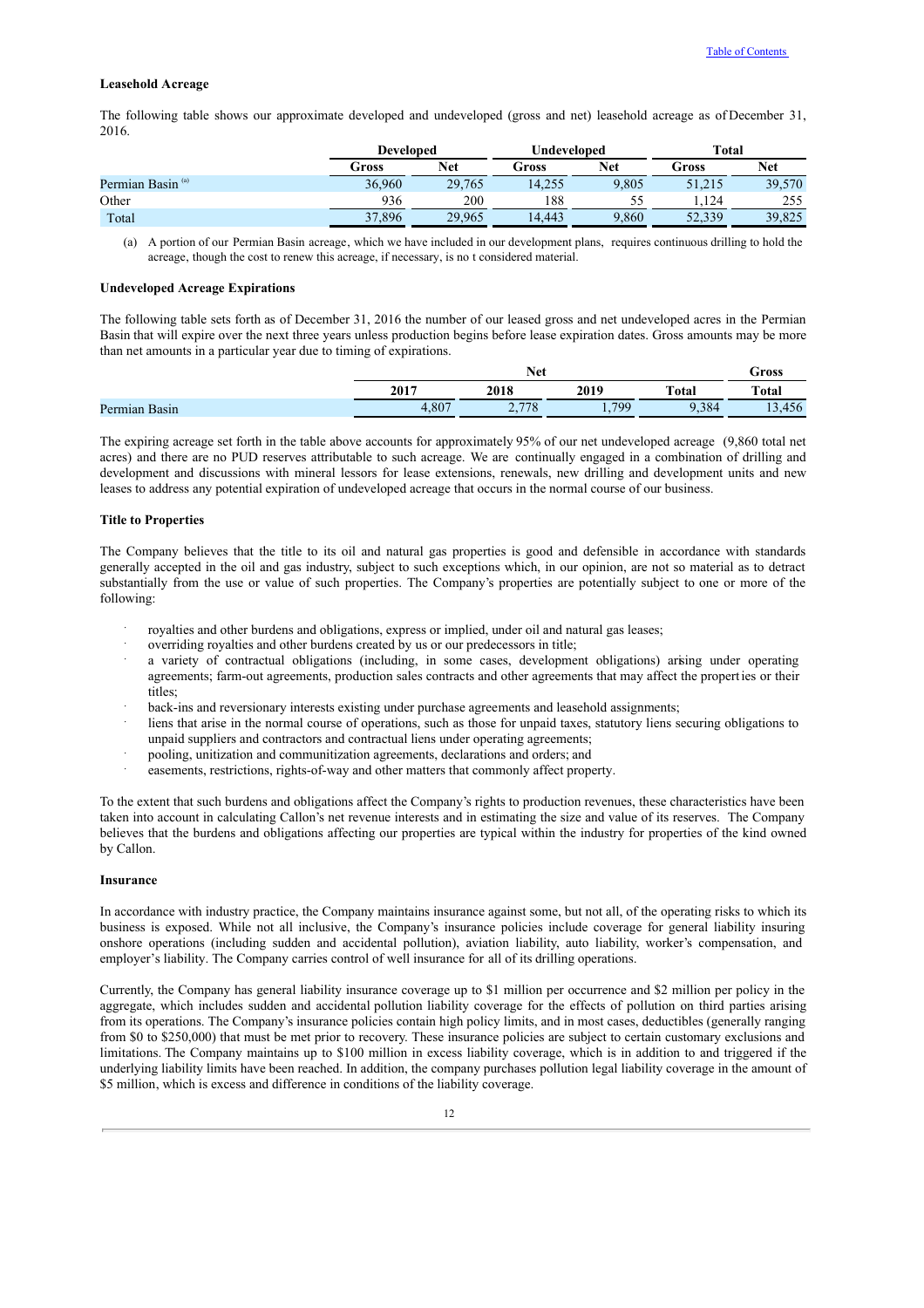The Company requires all of its third-party contractors to sign master service agreements in which they agree to indemnify the Company for injuries and deaths of the service provider's employees, as well as contractors and subcontractors hired by the service provider. Similarly, the Company generally agrees to indemnify each third-party contractor against claims made by employees of the Company and the Company's other contractors. Additionally, each party generally is responsible for damage to its own property.

The third-party contractors that perform hydraulic fracturing operations for the Company sign master service agreements generally containing the indemnification provisions noted above. The Company does not currently have any insurance policies in effect that are intended to provide coverage for losses solely related to hydraulic fracturing operations. However, the Company believes its general liability and excess liability insurance policies would cover foreseeable third party claims related to hydraulic fracturing operations and associated legal expenses, in accordance with, and subject to, the terms of such policies.

The Company re-evaluates the purchase of insurance, coverage limits and deductibles annually. Future insurance coverage for the oil and natural gas industry could increase in cost and may include higher deductibles or retentions. In addition, some forms of insurance may become unavailable in the future or unavailable on terms that are economically acceptable. While based on the Company's risk analysis, it believes that it is properly insured, no assurance can be given that the Company will be able to maintain insurance in the future at rates that it considers reasonable. In such circumstances, the Company may elect to self-insure or maintain only catastrophic coverage for certain risks in the future.

# **Corporate Offices**

The Company's headquarters are located in Natchez, Mississippi, in a building owned by the Company. We also maintain leased business offices in Houston and Midland, Texas. Because alternative locations to our leased spaces are readily available, the replacement of any of our leased offices would not result in material expenditures**.**

# **Employees**

Callon had 121 employees as of December 31, 2016. None of the Company's employees are currently represented by a union, and the Company believes that it has good relations with its employees.

#### 13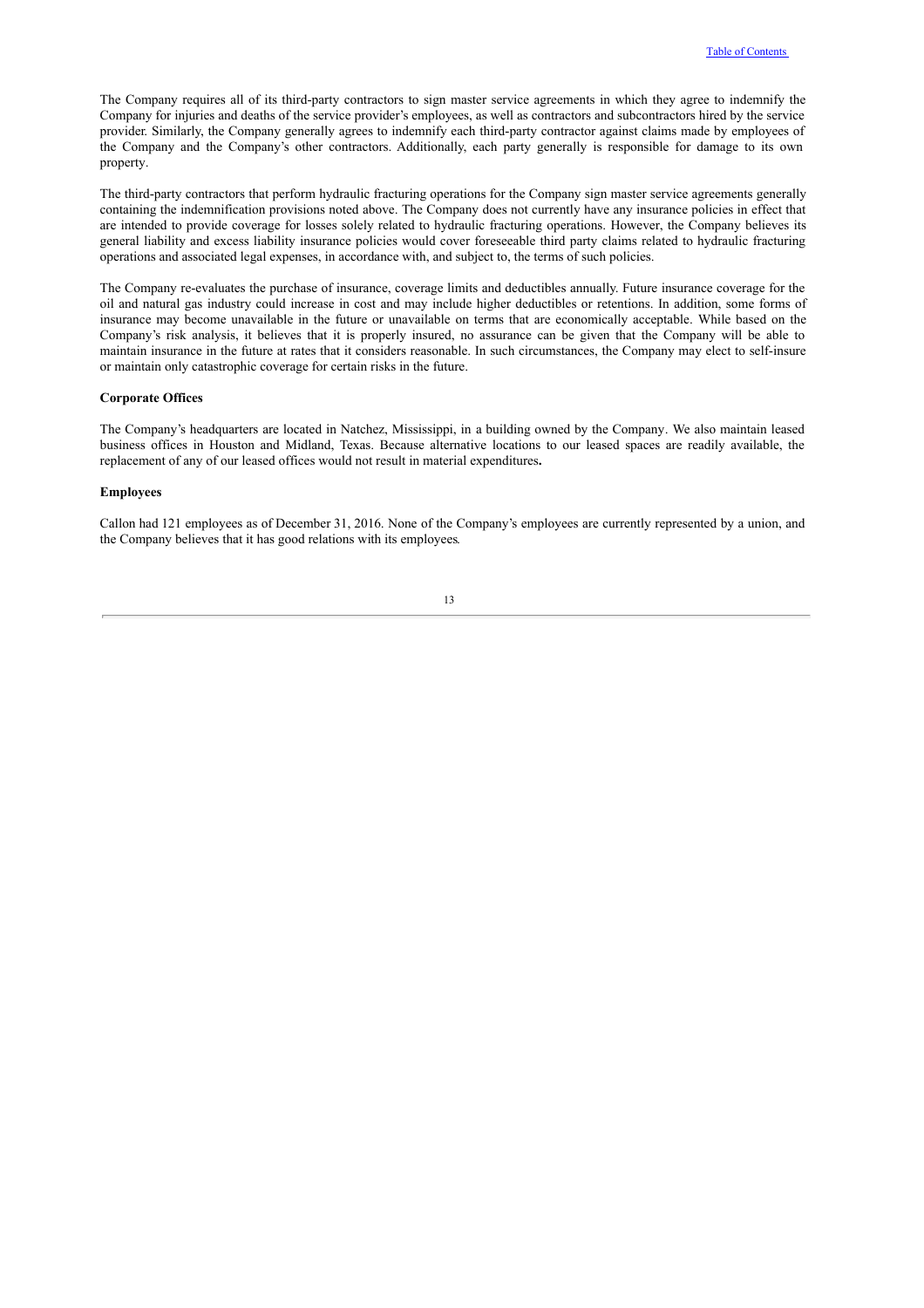# **Regulations**

*General.* Oil and natural gas operations such as ours are subject to various types of legislation, regulation and other legal requirements enacted by governmental authorities. Legislation and regulation affecting the entire oil and natural gas industry is continuously being reviewed for amendment and/or expansion. Some of these requirements carry substantial penalties for failure to comply.

*Exploration and Production***.** Our operations are subject to federal, state and local regulations that include requirements for permits to drill and to conduct other operations and for provision of financial assurances (such as bonds and letters of credit) covering drilling and well operations. Other activities subject to regulation are:

- the location and spacing of wells;
- the method of drilling and completing and operating wells;
- the rate and method of production;
- the surface use and restoration of properties upon which wells are drilled and other exploration activities;
- notice to surface owners and other third parties;
- the venting or flaring of natural gas;
- the plugging and abandoning of wells;
- the discharge of contaminants into water and the emission of contaminants into air;
- the disposal of fluids used or other wastes obtained in connection with operations;
- the marketing, transportation and reporting of production; and
- the valuation and payment of royalties.

Operations conducted on federal or state oil and natural gas leases must comply with numerous regulatory restrictions, including various nondiscrimination statutes, royalty and related valuation requirements, and certain of these operations must be conducted pursuant to certain on-site security regulations and other appropriate permits issued by DOI Bureaus or other appropriate federal or state agencies.

Our sales of oil and natural gas are affected by the availability, terms and cost of pipeline transportation. The price and terms for access to pipeline transportation remain subject to extensive federal and state regulation. If these regulations change, we could face higher transmission costs for our production and, possibly, reduced access to transmission capacity.

Various proposals and proceedings that might affect the petroleum industry are pending before Congress, the Federal Energy Regulatory Commission, or FERC, various state legislatures, and the courts. Historically, the industry has been heavily regulated and we can offer you no assurance that the less stringent regulatory approach recently pursued by the FERC and Congress will continue nor can we predict what effect such proposals or proceedings may have on our operations.

We do not currently anticipate that compliance with existing laws and regulations governing exploration and production will have a significantly adverse effect upon our capital expenditures, earnings or competitive position.

*Environmental Matters and Regulation.* Our oil and natural gas exploration, development and production operations are subject to stringent laws and regulations governing the discharge of materials into the environment or otherwise relating to environmental protection. Numerous federal, state and local governmental agencies, such as the EPA issue regulations which often require difficult and costly compliance measures that carry substantial administrative, civil and criminal penalties and may result in injunctive obligations for non-compliance. These laws and regulations may require the acquisition of a permit before drilling commences, restrict the types, quantities and concentrations of various substances that can be released into the environment in connection with drilling and production activities, limit or prohibit construction or drilling activities on certain lands lying within wilderness, wetlands, ecologically sensitive and other protected areas, require action to prevent or remediate pollution from current or former operations, such as plugging abandoned wells or closing pits, result in the suspension or revocation of necessary permits, licenses and authorizations, require that additional pollution controls be installed and impose substantial liabilities for pollution resulting from our operations or relate to our owned or operated facilities. Violations of environmental laws could result in administrative, civil or criminal fines and injunctive relief. The strict and joint and several liability nature of such laws and regulations could impose liability upon us regardless of fault. Moreover, it is not uncommon for neighboring landowners and other third parties to file claims for personal injury and property damage allegedly caused by the release of hazardous substances, hydrocarbons, air emissions or other waste products into the environment. Changes in environmental laws and regulations occur frequently, and any changes that result in more stringent and costly pollution control or waste handling, storage, transport, disposal or cleanup requirements could materially adversely affect our operations and financial position, as well as the oil and natural gas industry in general. Further, the EPA has identified environmental compliance by the energy extraction sector as one of its enforcement initiatives for fiscal years 2017-2019, although the outlook for this initiative is unclear with the incoming administration, and, as a general matter, the oil and natural gas exploration and production industry has been the subject of increasing scrutiny and regulation by environmental authorities. Our management believes that we are in substantial compliance with applicable environmental laws and regulations and we have not experienced any material adverse effect from compliance with these environmental requirements. Although such laws and regulations can increase the cost of planning, designing, installing and operating our facilities, it is anticipated that, absent the occurrence of an extraordinary event, compliance with them will not have a material effect upon our operations, capital expenditures, earnings or competitive position in the marketplace.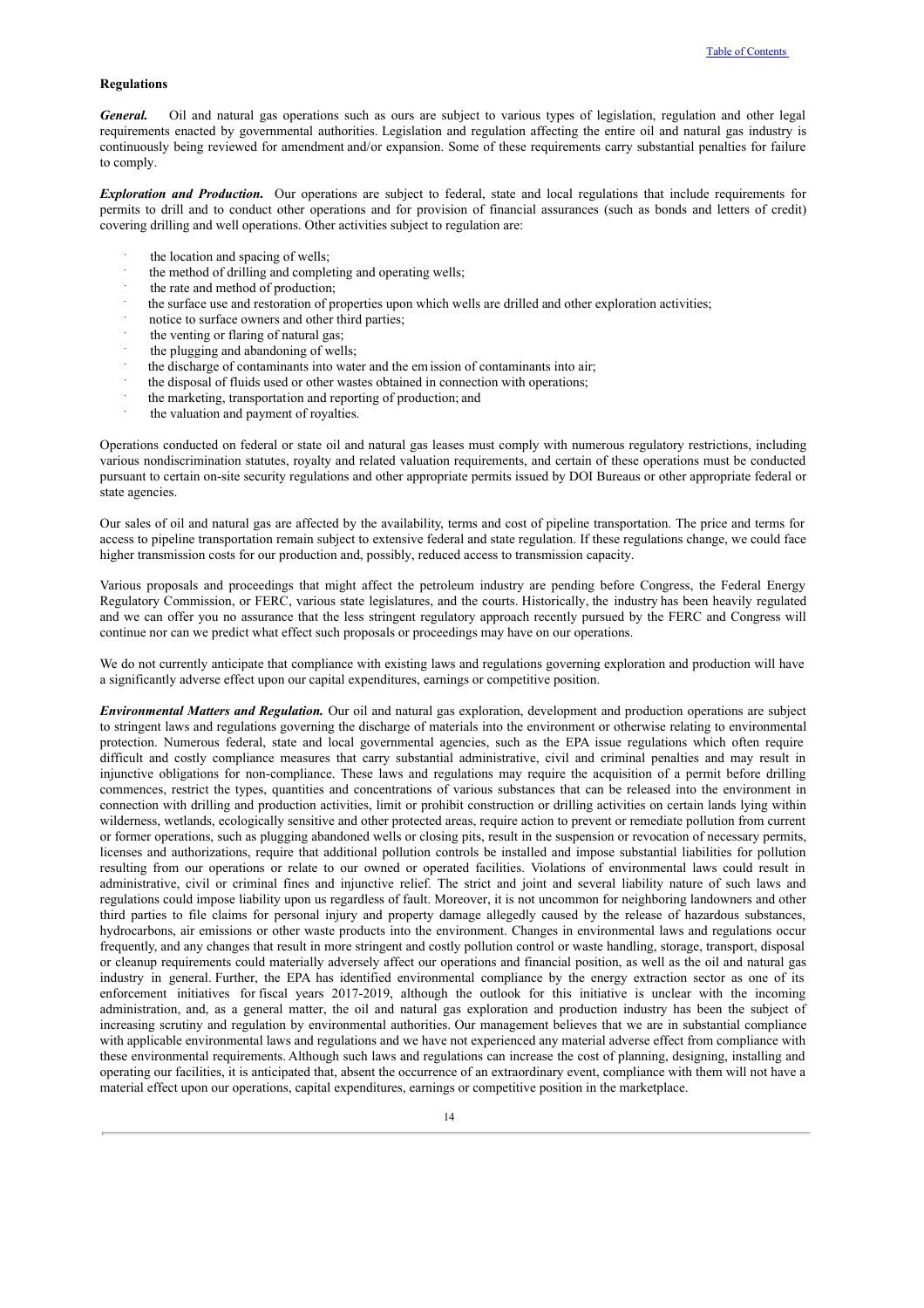*Waste Handling.* The Resource Conservation and Recovery Act ("RCRA"), as amended, and comparable state statutes and regulations promulgated thereunder, affect oil and natural gas exploration, development and production activities by imposing requirements regarding the generation, transportation, treatment, storage, disposal and cleanup of hazardous and non-hazardous wastes. With federal approval, the individual states administer some or all of the provisions of RCRA, sometimes in conjunction with their own, more stringent requirements. Although most wastes associated with the exploration, development and production of oil and natural gas are exempt from regulation as hazardous wastes under RCRA and its state analogs, it is possible that some wastes we generate presently or in the future may be subject to regulation under RCRA and state analogs. Additionally, we cannot assure you that the EPA or state or local governments will not adopt more stringent requirements for the handling of nonhazardous wastes or categorize some non-hazardous wastes as hazardous for future regulation. Indeed, legislation has been proposed from time to time in Congress to re-categorize certain oil and natural gas exploration, development and production wastes as "hazardous wastes." Additionally, following the filing of a lawsuit in the U.S. District Court for the District of Columbia in May 2016 by several non-governmental environmental groups against the EPA for the agency's failure to timely assess its RCRA Subtitle D criteria regulations for oil and gas wastes, EPA and the environmental groups entered into an agreement that was finalized in a consent decree issued by the District Court on December 28, 2016. Under the decree, the EPA is required to propose no later than March 15, 2019, a rulemaking for revision of certain Subtitle D criteria regulations pertaining to oil and gas wastes or sign a determination that revision of the regulations is not necessary. If EPA proposes a rulemaking for revised oil and gas waste regulations, the Consent Decree requires that the EPA take final action following notice and comment rulemaking no later than July 15, 2021. Non-exempt waste is subject to more rigorous and costly disposal requirements. Any such changes in the laws and regulations could have a material adverse effect on our capital expenditures and operating expenses.

Administrative, civil and criminal penalties can be imposed for failure to comply with waste handling requirements. We believe that we are in substantial compliance with applicable requirements related to waste handling, and that we hold all necessary and upto-date permits, registrations and other authorizations to the extent that our operations require them under such laws and regulations. Although we do not believe the current costs of managing our wastes, as presently classified, to be significant, any legislative or regulatory reclassification of wastes associated with oil and natural gas exploration and production could increase our costs to manage and dispose of such wastes.

*Comprehensive Environmental Response, Compensation and Liability Act.* The Comprehensive Environmental Response, Compensation and Liability Act ("CERCLA"), imposes joint and several liability for costs of investigation and remediation and for natural resource damages without regard to fault or legality of the original conduct, on certain classes of persons with respect to the release into the environment of substances designated under CERCLA as hazardous substances. These classes of persons, or so– called potentially responsible parties ("PRPs") include the current and past owners or operators of a site where the release occurred and anyone who disposed or arranged for the disposal of a hazardous substance found at the site. CERCLA also authorizes the EPA and, in some instances, third parties to take actions in response to threats to public health or the environment and to seek to recover from the PRPs the costs of such action. Many states have adopted comparable or more stringent state statutes.

Although CERCLA generally exempts "petroleum" from the definition of hazardous substance, in the course of our operations, we have generated and will generate wastes that may fall within CERCLA's definition of hazardous substance and may have disposed of these wastes at disposal sites owned and operated by others. Comparable state statutes may not provide a comparable exemption for petroleum. We may also be the owner or operator of sites on which hazardous substances have been released. To our knowledge, neither we nor our predecessors have been designated as a PRP by the EPA under CERCLA; we also do not know of any prior owners or operators of our properties that are named as PRPs related to their ownership or operation of such properties. In the event contamination is discovered at a site on which we are or have been an owner or operator or to which we sent hazardous substances, we could be liable for the costs of investigation and remediation and natural resources damages.

We currently own, lease, or operate numerous properties that have been used for oil and natural gas exploration and production for many years. Although we believe we have utilized operating and waste disposal practices that were standard in the industry at the time, hazardous substances, wastes or hydrocarbons may have been released on or under the properties owned or leased by us, or on or under other locations, including offsite locations, where such substances have been taken for disposal. In addition, some of these properties have been operated by third parties or by previous owners or operators whose treatment and disposal of hazardous substances, wastes, or hydrocarbons were not under our control. These properties and the substances disposed or released on them may be subject to CERCLA, RCRA and analogous state laws. In the future, we could be required to remediate property, including groundwater, containing or impacted by previously disposed wastes (including wastes disposed or released by prior owners or operators, or property contamination, including groundwater contamination by prior owners or operators) or to perform remedial plugging operations to prevent future or mitigate existing contamination.

*Water Discharges.* The Federal Water Pollution Control Act of 1972, as amended, also known as the "Clean Water Act," the Safe Drinking Water Act, the Oil Pollution Act ("OPA"), and analogous state laws and regulations promulgated thereunder impose restrictions and strict controls regarding the unauthorized discharge of pollutants, including produced waters and other gas and oil wastes, into navigable waters of the United States (a term broadly defined to include, among other things, certain wetlands), as well as state waters for analogous state programs. The discharge of pollutants into regulated waters is prohibited, except in accordance with the terms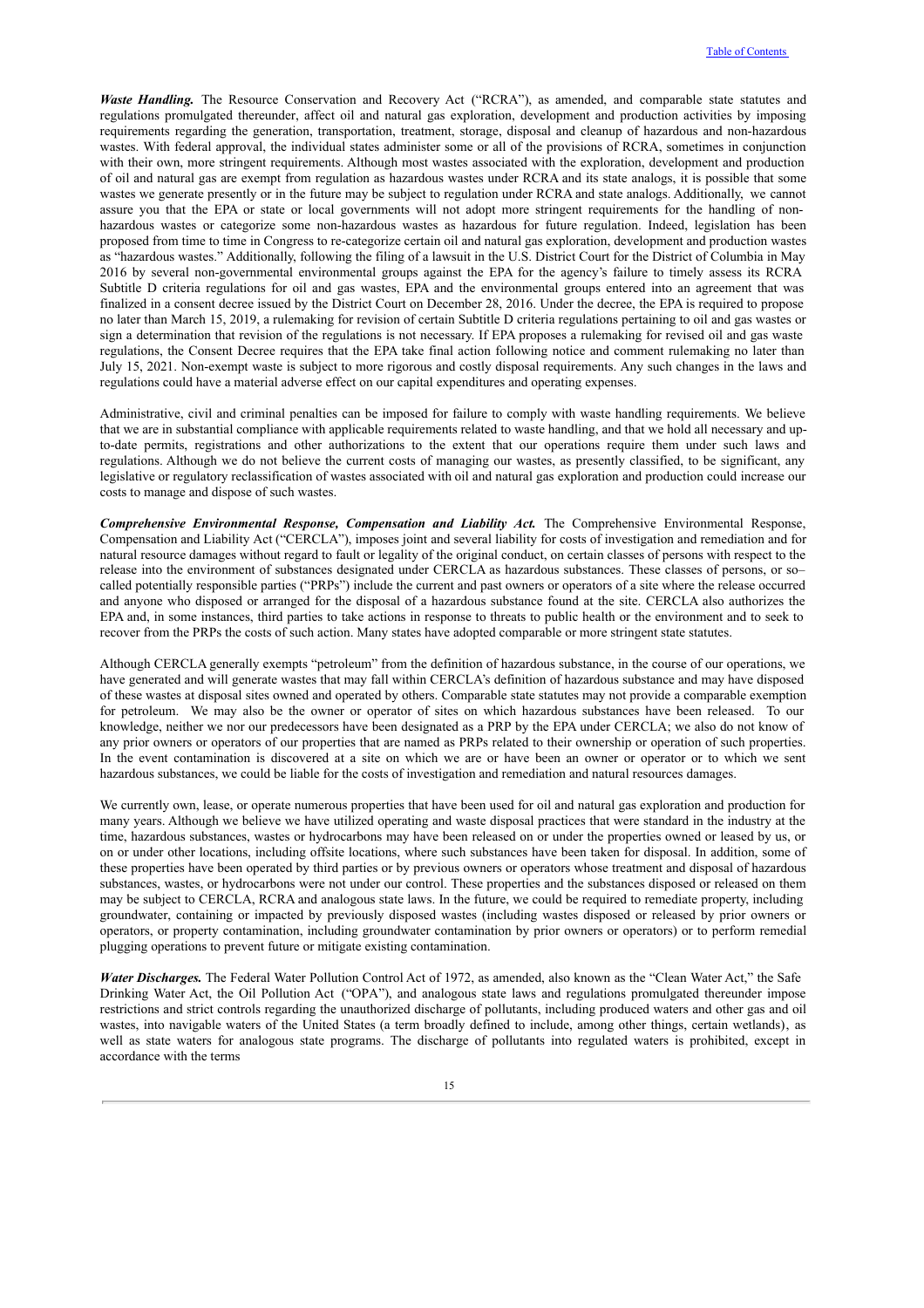of a permit issued by the EPA or applicable state analog. The Clean Water Act and regulations implemented thereunder also prohibit the discharge of dredge and fill material into regulated waters, including jurisdictional wetlands, unless authorized by an appropriately issued permit from the U.S. Army Corps of Engineers. The EPA has issued final rules on the federal jurisdictional reach over waters of the United States that may constitute an expansion of federal jurisdiction over waters of the United States. The rule was stayed nationwide by the U.S. Sixth Circuit Court of Appeals in October 2015 and in January 2017, the United States Supreme Court accepted review of the rule to determine whether jurisdiction rests with the federal district or appellate courts. Spill prevention, control and countermeasure plan requirements under federal law require appropriate containment berms and similar structures to help prevent the contamination of navigable waters in the event of a petroleum hydrocarbon tank spill, rupture or leak. The EPA has also adopted regulations requiring certain oil and natural gas exploration and production facilities to obtain individual permits or coverage under general permits for storm water discharges. Costs may be associated with the treatment of wastewater or developing and implementing storm water pollution prevention plans, as well as for monitoring and sampling the storm water runoff from certain of our facilities. Some states also maintain groundwater protection programs that require permits for discharges or operations that may impact groundwater conditions.

The Oil Pollution Act is the primary federal law for oil spill liability. The OPA contains numerous requirements relating to the prevention of and response to petroleum releases into waters of the United States, including the requirement that operators of offshore facilities and certain onshore facilities near or crossing waterways must develop and maintain facility response contingency plans and maintain certain significant levels of financial assurance to cover potential environmental cleanup and restoration costs. The OPA subjects owners of facilities to strict, joint and several liability for all containment and cleanup costs and certain other damages arising from a release, including, but not limited to, the costs of responding to a release of oil to surface waters.

Noncompliance with the Clean Water Act or OPA may result in substantial administrative, civil and criminal penalties, as well as injunctive obligations. We believe we are in material compliance with the requirements of each of these laws.

*Air Emissions.* The federal Clean Air Act, as amended, and comparable state and local laws and regulations, regulate emissions of various air pollutants through the issuance of permits and the imposition of other requirements. The EPA has developed, and continues to develop, stringent regulations governing emissions of air pollutants at specified sources. New facilities may be required to obtain permits before work can begin, and modified and existing facilities may be required to obtain additional permits. As a result, we may need to incur capital costs in order to remain in compliance. For example, on August 16, 2012, the EPA published final regulations under the federal Clean Air Act that establish new emission controls for oil and natural gas production and processing operations, which regulations are discussed in more detail below in "Regulation of Hydraulic Fracturing." These laws and regulations may increase the costs of compliance for some facilities we own or operate, and federal and state regulatory agencies can impose administrative, civil and criminal penalties and seek injunctive relief for non-compliance with air permits or other requirements of the federal Clean Air Act and associated state laws and regulations. We believe that we are in substantial compliance with all applicable air emissions regulations and that we hold all necessary and valid construction and operating permits for our operations. Obtaining or renewing permits has the potential to delay the development of oil and natural gas projects.

On June 3, 2016, the EPA expanded its regulatory coverage in the oil and gas industry with additional regulated equipment categories, and the addition of new rules limiting methane emissions from new or modified sites and equipment. There has been discussion of the EPA further expanding its regulatory coverage by developing and proposing rules for existing sites and equipment. Simultaneously with the additional methane rules, EPA released a rule defining site aggregation for air permitting purposes. Should the EPA reconsider this definition, some sites could require additional permitting under the Clean Air Act, an outcome that could result in costs and delays to our operations.

*Greenhouse Gas Regulation.* More stringent laws and regulations relating to climate change and GHGs may be adopted in the future and could cause us to incur material expenses in complying with them. In the absence of comprehensive federal legislation on GHG emission control, the EPA attempted to require the permitting of GHG emissions. Although the Supreme Court struck down the permitting requirements, it upheld the EPA's authority to control GHG emissions when a permit is required due to emissions of other pollutants.

The EPA has established GHG reporting requirements for certain sources in the petroleum and natural gas industry, requiring those sources to monitor, maintain records on, and annually report their GHG emissions. Although these requirements do not limit the amount of GHGs that can be emitted, they do require us to incur costs to monitor, keep records of, and report GHG emissions associated with our operations. The GHG reporting threshold was recently crossed due to drilling activity, acquisitions, and production growth. The EPA recently began regulating methane emissions from oil and natural gas op erations. Additional regulations for reducing methane from new and modified oil and gas production sources and natural gas processing and transmission sources are discussed in more detail above in "Air Emissions."

In addition to possible federal regulation, a number of states, individually and regionally, are also considering or have implemented GHG regulatory programs. These potential regional and state initiatives may result in so-called "Cap-and-Trade programs", under which overall GHG emissions are limited and GHG emissions are then allocated and sold, and possibly other regulatory requirements, that could result in our incurring material expenses to comply, such as by being required to purchase or to surrender allowances for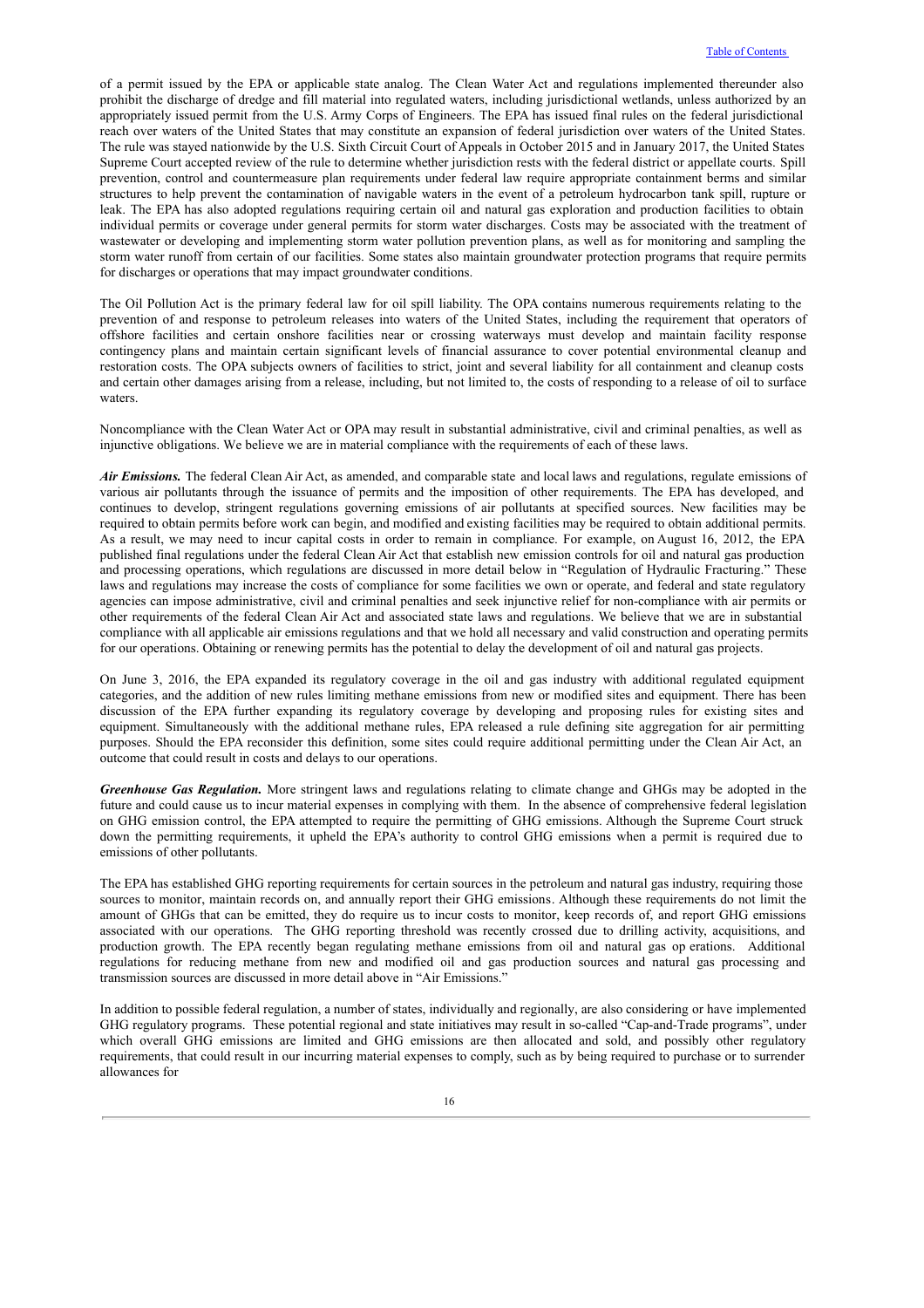GHGs resulting from our operations. These federal, regional and local regulatory initiatives also could adversely affect the marketability of the oil and natural gas we produce. The impact of such future programs cannot be predicted, but we do not expect our operations to be affected any differently than other similarly situated domestic competitors.

*Regulation of Hydraulic Fracturing.* Hydraulic fracturing is an important common practice that is used to stimulate production of hydrocarbons, particularly natural gas, from tight formations, including shales. The process involves the injection of water, sand and chemicals under pressure into formations to fracture the surrounding rock and stimulate production. The federal Safe Drinking Water Act ("SDWA"), regulates the underground injection of substances through the Underground Injection Control ("UIC"), program. Hydraulic fracturing is generally exempt from regulation under the UIC program, and the hydraulic fracturing process is typically regulated by state oil and gas commissions and not at the federal level, as the SDWA expressly excludes regulation of these fracturing activities (except where diesel is a component of the fracturing fluid, as further discussed below). Legislation to amend the SDWA to repeal the exemption for hydraulic fracturing from the definition of "underground injection" and require federal permitting and regulatory control of hydraulic fracturing have been proposed but have not passed.

The EPA, however, issued guidance on permitting hydraulic fracturing that uses fluids containing diesel fuel under the UIC program, specifically as "Class II" UIC wells. In December 2016, the EPA released its final report on the potential impacts of hydraulic fracturing on drinking water resources, concluding that "water cycle" activities associated with hydraulic fracturing may impact drinking water resources "under some circumstances," including water withdrawals for fracturing in times or areas of low water availability; surface spills during the management of fracturing fluids, chemicals or produced water; injection of fracturing fluids into wells with inadequate mechanical integrity; injection of fracturing fluids directly into groundwater resources; discharge of inadequately treated fracturing wastewater to surface waters; and disposal or storage of fracturing wastewater in unlined pits. This report could result in additional regulatory scrutiny that could make it more difficult to perform hydraulic fracturing and increase our costs of compliance and business. Further, in June 2016, the EPA published an effluent limit guideline final rule prohibiting the discharge of wastewater from onshore unconventional oil and natural gas extraction facilities to publicly owned wastewater treatment plants.

The EPA has adopted regulations under the federal Clean Air Act that establish new air emission controls for oil and natural gas production and natural gas processing operations. Specifically, the EPA's rule package includes New Source Performance Standards for hydraulically fractured natural gas and oil wells to address emissions of sulfur dioxide, volatile organic compounds, or VOCs, and methane, with a separate set of emission standards to address hazardous air pollutants frequently associated with oil and natural gas production and processing activities. The final rule seeks to achieve a 95% reduction in VOCs and methane emitted by requiring the use of reduced emission completions or "green completions" on all hydraulically-fractured gas and oil wells newly constructed or refractured. The rules also establish specific new requirements regarding emissions from compressors, controllers, dehydrators, storage tanks and other production equipment. These rules require a number of modifications to our operations, including the installation of new equipment to control emissions from our wells. The BLM finalized regulations for hydraulic fracturing activities on federal lands. Among other things, the BLM rules impose new requirements to validate the protection of groundwater, disclosure of chemicals used in hydraulic fracturing and higher standards for the interim storage of recovered waste fluids from hydraulic fracturing. This rule is the subject of legal challenges and in June 2016 a Wyoming federal judge struck down this final rule, finding that the BLM lacked authority to promulgate the rule, and that decision is currently remains on appeal by the federal government. In addition, the EPA has announced that it is considering regulations under the Toxic Substance Control Act to require evaluation and disclosure of hydraulic fracturing.

Several states, including Texas, and some municipalities, have adopted, or are considering adopting, regulations that could restrict or prohibit hydraulic fracturing in certain circumstances and/or require the disclosure of the composition of hydraulic fracturing fluids. The Texas Legislature adopted new legislation requiring oil and gas operators to publicly disclose the chemicals used in the hydraulic fracturing process, effective as of September 1, 2011. The Texas Railroad Commission has adopted rules and regulations implementing this legislation that apply to all wells for which the Railroad Commission issues an initial drilling permit after February 1, 2012. The new law requires that the well operator disclose the list of chemical ingredients subject to the requirements of the federal Occupational Safety and Health Act ("OSHA") for disclosure on a website and also file the list of chemicals with the Texas Railroad Commission with the well completion report. The total volume of water used to hydraulically fracture a well must also be disclosed to the public and filed with the Texas Railroad Commission.

Additionally, some states, localities and local regulatory districts have adopted or have considered adopting regulations to limit, and in some case impose a moratorium on hydraulic fracturing or other restrictions on drilling and completion operations, including requirements regarding casing and cementing of wells; testing of nearby water wells; restrictions on access to, and usage of, water. Further, there has been increasing public controversy regarding hydraulic fracturing with regard to the use of fracturing fluids, impacts on drinking water supplies, use of water and the potential for impacts to surface water, groundwater and the environment generally. A number of lawsuits and enforcement actions have been initiated across the country implicating hydraulic fracturing practices. If new laws or regulations that significantly restrict hydraulic fracturing are adopted, such laws could make it more difficult or costly for us to perform fracturing to stimulate production from tight formations as well as make it easier for third parties opposing the hydraulic fracturing process to initiate legal proceedings based on allegations that specific chemicals used in the fracturing process could adversely affect groundwater. In addition, if hydraulic fracturing is further regulated at the federal or state level, our fracturing activities could become subject to additional permitting and financial assurance requirements, more stringent construction specifications, increased monitoring, reporting and recordkeeping obligations, plugging and abandonment requirements and also to attendant permitting delays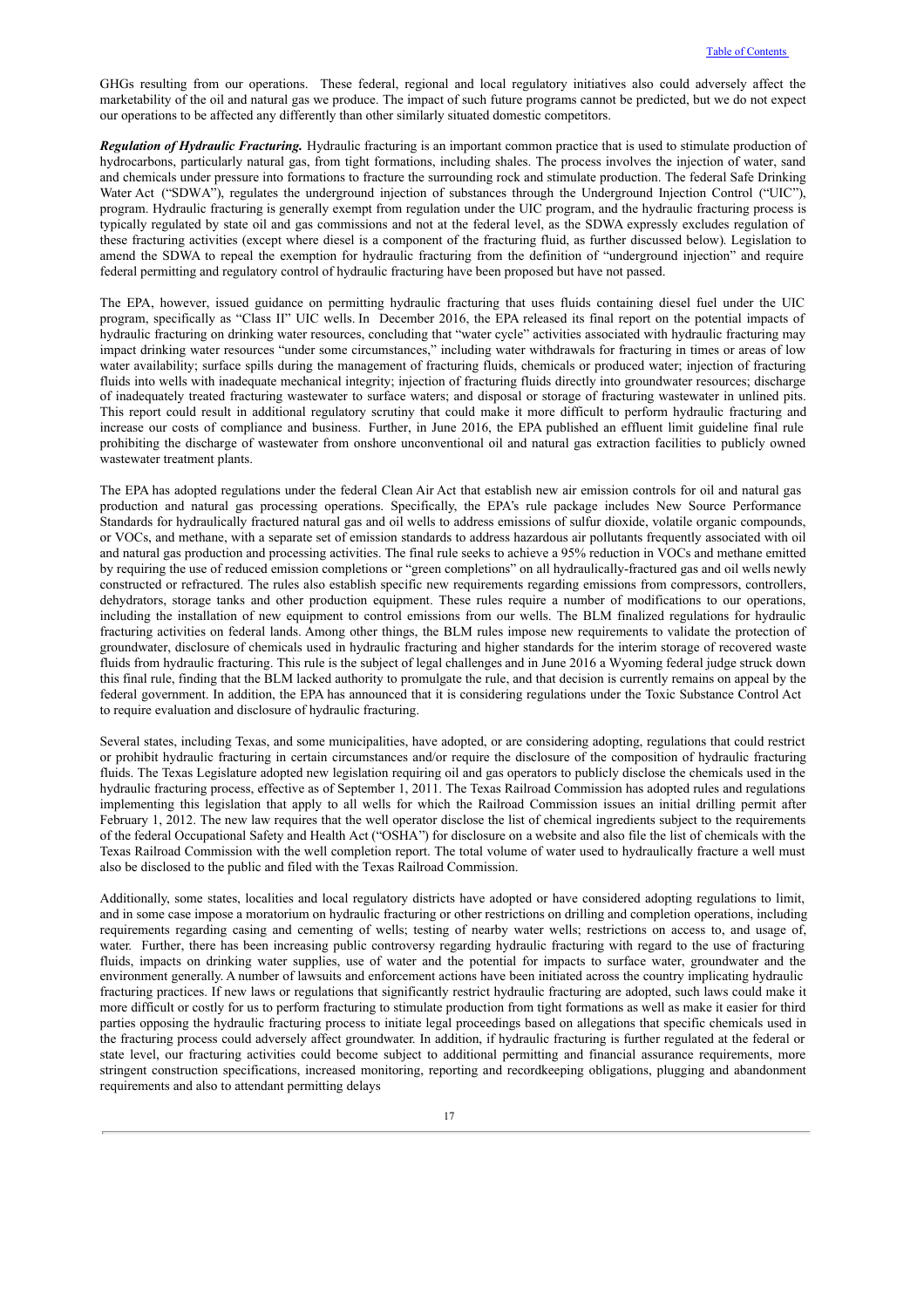and potential increases in costs. Such legislative changes could cause us to incur substantial compliance costs, and compliance or the consequences of any failure to comply by us could have a material adverse effect on our financial condition and results of operations. At this time, it is not possible to estimate the impact on our business of newly enacted or potential federal or state legislation governing hydraulic fracturing.

*Surface Damage Statutes ("SDAs")*. In addition, a number of states and some tribal nations have enacted SDAs. These laws are designed to compensate for damage caused by oil and gas development operations. Most SDAs contain entry notification and negotiation requirements to facilitate contact between operators and surface owners/users. Most also contain binding requirements for payments by the operator to surface owners/users in connection with exploration and operating activities in addition to bonding requirements to compensate for damages to the surface as a result of such activities. Costs and delays associated with SDAs could impair operational effectiveness and increase development costs.

*National Environmental Policy Act and Endangered Species Act* . Oil and natural gas exploration and production activities on federal lands may be subject to the National Environmental Policy Act ("NEPA"), which requires federal agencies, including the Department of Interior, to evaluate major agency actions having the potential to significantly impact the environment. In the course of such evaluations, an agency will prepare an Environmental Assessment that assesses the potential direct, indirect and cumulative impacts of a proposed project and, if necessary, will prepare a more detailed Environmental Impact Statement that may be made available for public review and comment. To the extent that our current exploration and production activities, as well as proposed exploration and development plans, on federal lands require governmental permits that are subject to the requirements of NEPA, this process has the potential to delay or impose additional conditions upon the development of oil and natural gas projects.

The Endangered Species Act ("ESA") was established to protect endangered and threatened species. Pursuant to that act, if a species is listed as threatened or endangered, restrictions may be imposed on activities adversely affecting that species' or its habitat. Similar protections are offered to migratory birds under the Migratory Bird Treaty Act. The U.S. Fish and Wildlife Service must also designate the species' critical habitat and suitable habitat as part of the effort to ensure survival of the species. A critical habitat or suitable habitat designation could result in further material restrictions to land use and may materially delay or prohibit land access for oil and natural gas development. If the Company was to have a portion of its leases designated as critical or suitable habitat or a protected species were located on a lease, it may adversely impact the value of the affected leases.

*Mineral Leasing Act of 1920 ("Mineral Act").* The Mineral Act prohibits direct or indirect ownership of any interest in federal onshore oil and natural gas leases by a foreign citizen or a foreign corporation except through stock ownership in a corporation formed under the laws of the United States or of any U.S. state or territory, and only if the laws, customs, or regulations of their country of origin or domicile do not deny similar or like privileges to citizens or corporations of the United States. If these restrictions are violated, the oil and gas lease or leases can be canceled in a proceeding instituted by the United States Attorney General. Although the regulations of the BLM (which administers the Mineral Act) provide for agency designations of nonreciprocal countries, there are presently no such designations in effect. For any federal leasehold interest that the Company owns, it is possible that holders of the Company's equity interests may be citizens of a foreign country, which is a non-reciprocal country under the Mineral Act. In such event, the federal onshore oil and gas leases held by the Company could be subject to cancellation based on such determination.

*Other Regulation of the Oil and Natural Gas Industry.* The oil and natural gas industry is extensively regulated by numerous federal, state and local authorities. Legislation affecting the oil and natural gas industry is under constant review for amendment or expansion, frequently increasing the regulatory burden. Also, numerous departments and agencies, both federal and state, are authorized by statute to issue rules and regulations that are binding on the oil and natural gas industry and its individual members, some of which carry substantial penalties for failure to comply. Although the regulatory burden on the oil and natural gas industry increases our cost of doing business and, consequently, affects our profitability, these burdens generally do not affect us any differently or to any greater or lesser extent than they affect other similar companies in the industry with similar types, quantities and locations of production.

The availability, terms and cost of transportation significantly affect sales of oil and natural gas. The interstate transportation of oil and natural gas is subject to federal regulation, including regulation of the terms, conditions and rates for interstate transportation, storage and various other matters, primarily by the Federal Energy Regulatory Commission, or FERC. Federal and state regulations govern the rates and other terms for access to oil and natural gas pipeline transportation. FERC's regulations for interstate oil and natural gas transmission in some circumstances may also affect the intrastate transportation of oil and natural gas.

Although oil and natural gas sales prices are currently unregulated, the federal government historically has been active in the area of oil and natural gas sales regulation. We cannot predict whether new legislation to regulate oil and natural gas sales might be proposed, what proposals, if any, might actually be enacted by Congress or the various state legislatures, and what effect, if any, the proposals might have on our operations. Sales of condensate, oil and natural gas liquids are not currently regulated and are made at market prices.

*Exports of US Crude Oil Production***.** The federal government has recently ended its decades-old prohibition of exports of oil produced in the lower 48 states of the US. It is too recent an event to determine the impact this regulatory change may have on our operations or our sales of oil. The general perception in the industry is that ending the prohibition of exports of oil produced in the US will be positive for producers of U.S. oil.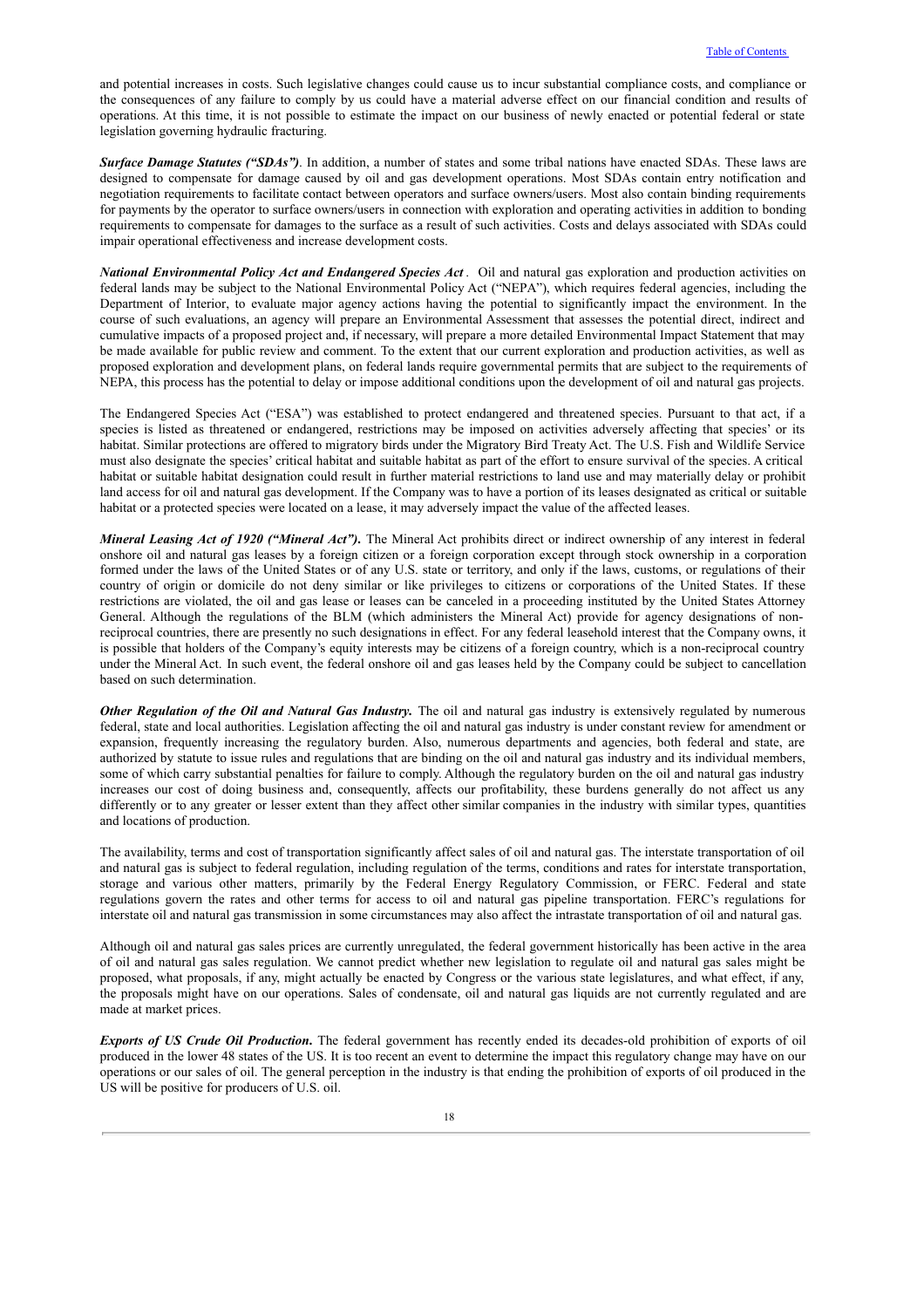*Drilling and Production.* Our operations are subject to various types of regulation at the federal, state and local level. These types of regulation include requiring permits for the drilling of wells, drilling bonds and reports concerning operations. The state, and some counties and municipalities, in which we operate also regulate one or more of the following:

- the location of wells:
- the method of drilling and casing wells;
- the timing of construction or drilling activities, including seasonal wildlife closures;
- the rates of production or "allowables";
- the surface use and restoration of properties upon which wells are drilled;
- the plugging and abandoning of wells; and
- notice to, and consultation with, surface owners and other third parties.

State laws regulate the size and shape of drilling and spacing units or proration units governing the pooling of oil and natural gas properties. Some states allow forced pooling or integration of tracts to facilitate exploration while other states rely on voluntary pooling of lands and leases. In some instances, forced pooling or unitization may be implemented by third parties and may reduce our interest in the unitized properties. In addition, state conservation laws establish maximum rates of production from oil and natural gas wells, generally prohibit the venting or flaring of natural gas and impose requirements regarding the ratability of production. These laws and regulations may limit the amount of oil and natural gas we can produce from our wells or limit the number of wells or the locations at which we can drill. Moreover, each state generally imposes a production or severance tax with respect to the production and sale of oil, natural gas and natural gas liquids within its jurisdiction. States do not regulate wellhead prices or engage in other similar direct regulation, but we cannot assure you that they will not do so in the future. The effect of such future regulations may be to limit the amounts of oil and natural gas that may be produced from our wells, negatively affecting the economics of production from these wells or to limit the number of locations we can drill.

Federal, state and local regulations provide detailed requirements for the abandonment of wells, closure or decommissioning of production facilities and pipelines and for site restoration in areas where we operate. The U.S. Army Corps of Engineers and many other state and local authorities also have regulations for plugging and abandonment, decommissioning and site restoration. Although the U.S. Army Corps of Engineers does not require bonds or other financial assurances, some state agencies and municipalities do have such requirements.

*Natural Gas Sales and Transportation.* Historically, federal legislation and regulatory controls have affected the price of the natural gas we produce and the manner in which we market our production. FERC has jurisdiction over the transportation and sale for resale of natural gas in interstate commerce by natural gas companies under the Natural Gas Act of 1938 and the Natural Gas Policy Act of 1978. Since 1978, various federal laws have been enacted which have resulted in the complete removal of all price and non-price controls for sales of domestic natural gas sold in "first sales," which include all of our sales of our own production. Under the Energy Policy Act of 2005, FERC has substantial enforcement authority to prohibit the manipulation of natural gas markets and enforce its rules and orders, including the ability to assess substantial civil penalties.

Under the Energy Policy Act of 2005 ("EPAct"), Congress amended the Natural Gas Act ("NGA") to give FERC substantial enforcement authority to prohibit the manipulation of natural gas markets and enforce its rules and orders, including the ability to assess substantial civil penalties. EPAct also amended the NGA to authorize FERC to "facilitate transparency in markets for the sale or transportation of physical natural gas in interstate commerce," pursuant to which authorization FERC now requires natural gas wholesale market participants, including a number of entities that may not otherwise be subject to FERC's traditional NGA jurisdiction, to report information annually to FERC concerning their natural gas sales and purchases. FERC requires any wholesale market participant that sells 2.2 million MMBtus or more annually in "reportable" natural gas sales to provide a report, known as FERC Form 552, to FERC. Reportable natural gas sales include sales of natural gas that utilize a daily or monthly gas price index, contribute to index price formation, or could contribute to index price formation, such as fixed price transactions for next-day or next-month delivery.

FERC also regulates interstate natural gas transportation rates, terms and-conditions of natural gas transportation service, and the terms under which we as a shipper may use interstate natural gas pipeline capacity, which affects the marketing of natural gas that we produce, as well as the revenues we receive for sales of our natural gas and for the release of our excess, if any, natural gas pipeline capacity. Commencing in 1985, FERC promulgated a series of orders, regulations and rule makings that significantly fostered competition in the business of transporting and marketing gas. Today, interstate pipeline companies are required to provide nondiscriminatory transportation services to producers, marketers and other shippers, regardless of whether such shippers are affiliated with an interstate pipeline company. FERC's initiatives have led to the development of a competitive, open access market for natural gas purchases and sales that permits all purchasers of natural gas to buy gas directly from third-party sellers other than pipelines. However, the natural gas industry historically has been very heavily regulated; therefore, we cannot guarantee that the less stringent regulatory approach currently pursued by FERC and Congress will continue indefinitely into the future nor can we determine what effect, if any, future regulatory changes might have on our natural gas related activities.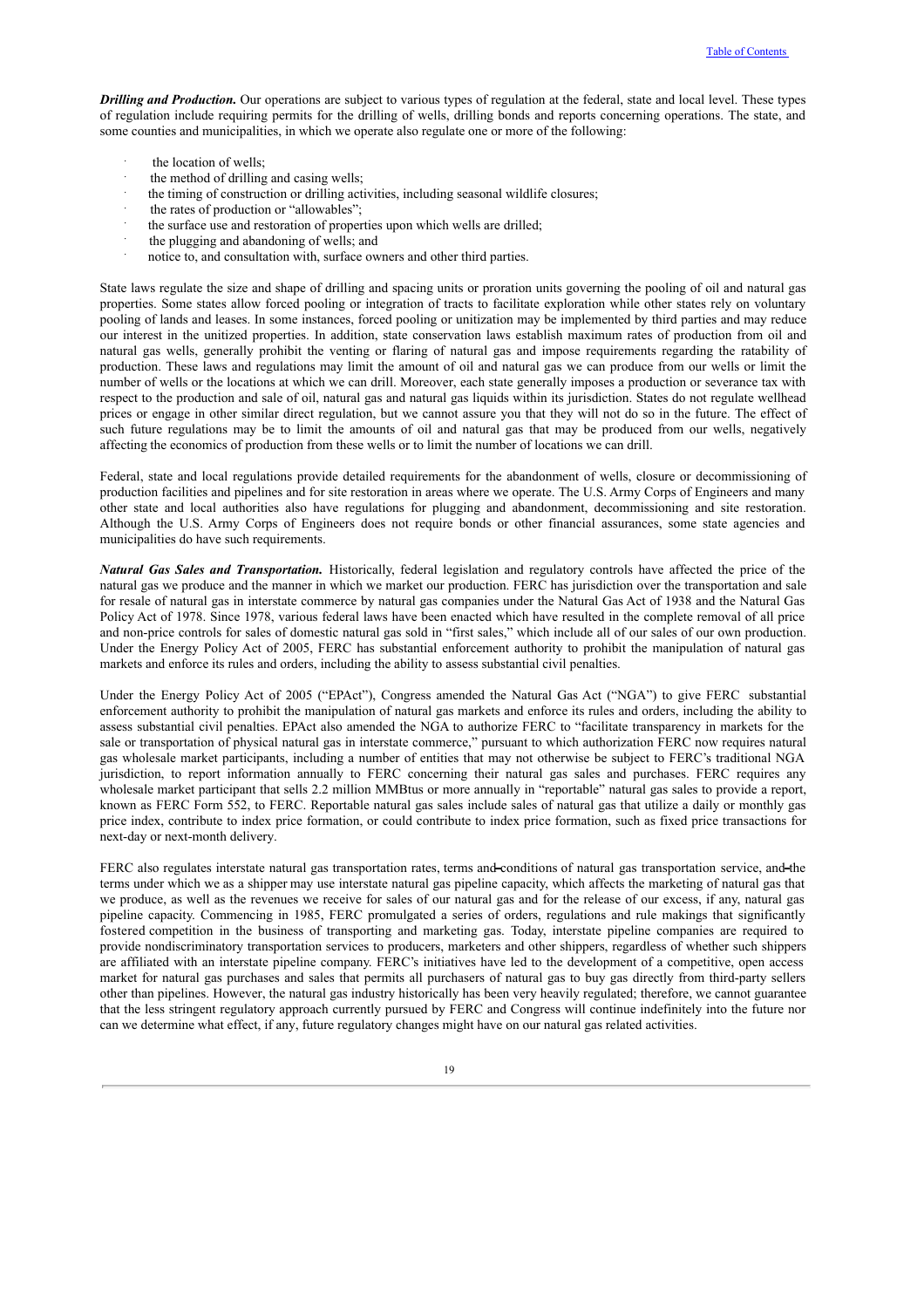Under FERC's current regulatory regime, interstate transportation services must be provided on an open-access, nondiscriminatory basis at cost-based rates or at market-based rates if the transportation market at issue is sufficiently competitive. The FERC-regulated tariffs, under which interstate pipelines provide such open-access transportation service, contain strict limits on the means by which a shipper releases its pipeline capacity to another potential shipper, which provisions include FERC's "shipper-must-have-title" rule. Violations by a shipper (i.e., a pipeline customer) of FERC's capacity release rules or shipper-musthave-title rule could subject a shipper to substantial penalties from FERC.

Gathering service, which occurs on pipeline facilities located upstream of FERC-jurisdictional interstate transportation services, is regulated by the states onshore and in state waters. Depending on changes in the function performed by particular pipeline facilities, FERC has in the past reclassified certain FERC-jurisdictional transportation facilities as non-jurisdictional gathering facilities and FERC has reclassified certain non-jurisdictional gathering facilities as FERC-jurisdictional transportation facilities. Any such changes could result in an increase to our costs of transporting gas to point-of-sale locations.

The pipelines used to gather and transport natural gas being produced by the Company are also subject to regulation by the U.S. Department of Transportation ("DOT") under the Natural Gas Pipeline Safety Act of 1968, as amended ("NGPSA"), the Pipeline Safety Act of 1992, as reauthorized and amended ("Pipeline Safety Act"), and the Pipeline Safety, Regulatory Certainty, and Job Creation Act of 2011. The DOT Pipeline and Hazardous Materials Safety Administration ("PHMSA") has established a risk-based approach to determine which gathering pipelines are subject to regulation and what safety standards regulated gathering pipelines must meet. In August 2011, the PHMSA issued an Advance Notice of Proposed Rulemaking regarding pipeline safety, including questions regarding the modification of regulations applicable to gathering lines in rural areas.

*Oil and NGLs Sales and Transportation.* Sales of oil, condensate and natural gas liquids are not currently regulated and are made at negotiated prices. Nevertheless, Congress could reenact price controls in the future.

The Company's sales of oil and natural gas liquids are also affected by the availability, terms and costs of transportation. The rates, terms, and conditions applicable to the interstate transportation of oil and natural gas liquids by pipelines are regulated by the FERC under the Interstate Commerce Act. The FERC has implemented a simplified and generally applicable ratemaking methodology for interstate oil and natural gas liquids pipelines to fulfill the requirements of Title XVIII of the Energy Policy Act of 1992 comprised of an indexing system to establish ceilings on interstate oil and natural gas liquids pipeline rates. Intrastate oil pipeline transportation rates are subject to regulation by state regulatory commissions. The basis for intrastate oil pipeline regulation, and the degree of regulatory oversight and scrutiny given to intrastate oil pipeline rates, varies from state to state. Insofar as effective interstate and intrastate rates are equally applicable to all comparable shippers, we believe that the regulation of oil transportation rates will not affect our operations in any materially different way than such regulation will affect the operations of our competitors.

Further, interstate and intrastate common carrier oil pipelines must provide service on a non-discriminatory basis. Under this open access standard, common carriers must offer service to all shippers requesting service on the same terms and under the same rates. When oil pipelines operate at full capacity, access is governed by prorationing provisions set forth in the pipelines' published tariffs. Accordingly, we believe that access to oil pipeline transportation services generally will be available to us to the same extent as to our competitors.

Any transportation of the Company's crude oil, natural gas liquids and purity components (ethane, propane, butane, iso-butane, and natural gasoline) by rail is also subject to regulation by the DOT's PHMSA and the DOT's Federal Railroad Administration ("FRA") under the Hazardous Materials Regulations at 49 CFR Parts 171-180 ("HMR"), including Emergency Orders by the FRA and new regulations being proposed by the PHMSA, arising due to the consequences of train accidents and the increase in the rail transportation of flammable liquids.

In October 2015, the PHMSA issued proposed new safety regulations for hazardous liquid pipelines, including a requirement that all hazardous liquid pipelines have a system for detecting leaks and establish a timeline for inspections of affected pipelines following extreme weather events or natural disasters.

*State Regulation.* Texas regulates the drilling for, and the production, gathering and sale of, oil and natural gas, including imposing severance taxes and requirements for obtaining drilling permits. Texas currently imposes a 4.6% severance tax on oil production and a 7.5% severance tax on natural gas production. States also regulate the method of developing new fields, the spacing and operation of wells and the prevention of waste of oil and natural gas resources. States may regulate rates of production and may establish maximum daily production allowables from oil and natural gas wells based on market demand or resource conservation, or both. States do not regulate wellhead prices or engage in other similar direct economic regulation, but we cannot assure you that they will not do so in the future. The effect of these regulations may be to limit the amount of oil and natural gas that may be produced from our wells and to limit the number of wells or locations we can drill.

The petroleum industry is also subject to compliance with various other federal, state and local regulations and laws. Some of those laws relate to resource conservation and equal employment opportunity. We do not believe that compliance with these laws will have a material adverse effect on us.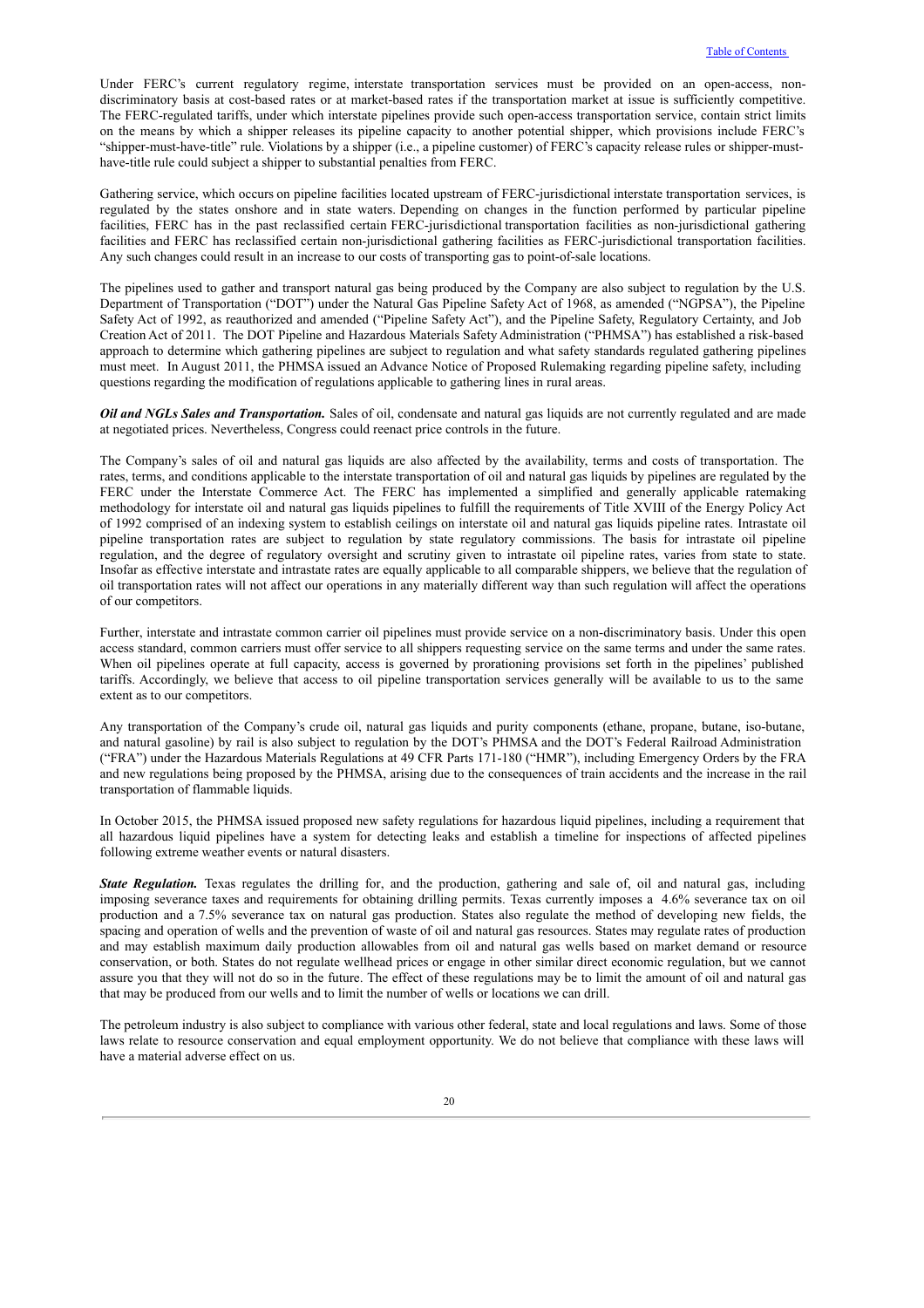#### **Commitments and Contingencies**

The Company's activities are subject to federal, state and local laws and regulations governing environmental quality and pollution control. Although no assurances can be made, the Company believes that, absent the occurrence of an extraordinary event, compliance with existing federal, state and local laws, rules and regulations governing the release of materials into the environment or otherwise relating to the protection of the environment will not have a material effect upon the capital expenditures, earnings or the competitive position of the Company with respect to its existing assets and operations. The Company cannot predict what effect additional regulation or legislation, enforcement policies included, and claims for damages to property, employees, other persons, and the environment resulting from the Company's operations could have on its activities. See Note 14 for additional information.

#### **Available Information**

We make available free of charge on our website (www.callon.com) our Annual Report on Form 10-K, Quarterly Reports on Form 10-Q, Current Reports on Form 8-K and other filings pursuant to Section 13(a) or 15(d) of the Securities Exchange Act of 1934, and amendments to such filings, as soon as reasonably practicable after each are electronically filed with, or furnished to, the SEC. You may read and copy any materials we file with the SEC at the SEC's Public Reference Room at 100 F Street, NE., Washington, DC 20549. You may obtain information on the operation of the Public Reference Room by calling the SEC at 1-800- SEC-0330. The SEC also maintains an website (www.sec.gov) that contains reports, proxy and information statements, and other information regarding issuers, like Callon, that file electronically with the SEC.

We also make available within the "About Callon" section of our website our Code of Business Conduct and Ethics, Corporate Governance Guidelines, and Audit, Compensation, Strategic Planning and Reserve, and Nominating and Governance Committee Charters, which have been approved by our Board of Directors. We will make timely disclosure by a Current Report on Form 8-K and on our website of any change to, or waiver from, the Code of Business Conduct and Ethics for our principal executive and senior financial officers. A copy of our Code of Business Conduct and Ethics is also available, free of charge by writing us at: Chief Financial Officer, Callon Petroleum Company, P.O. Box 1287, Natchez, MS 39121.

21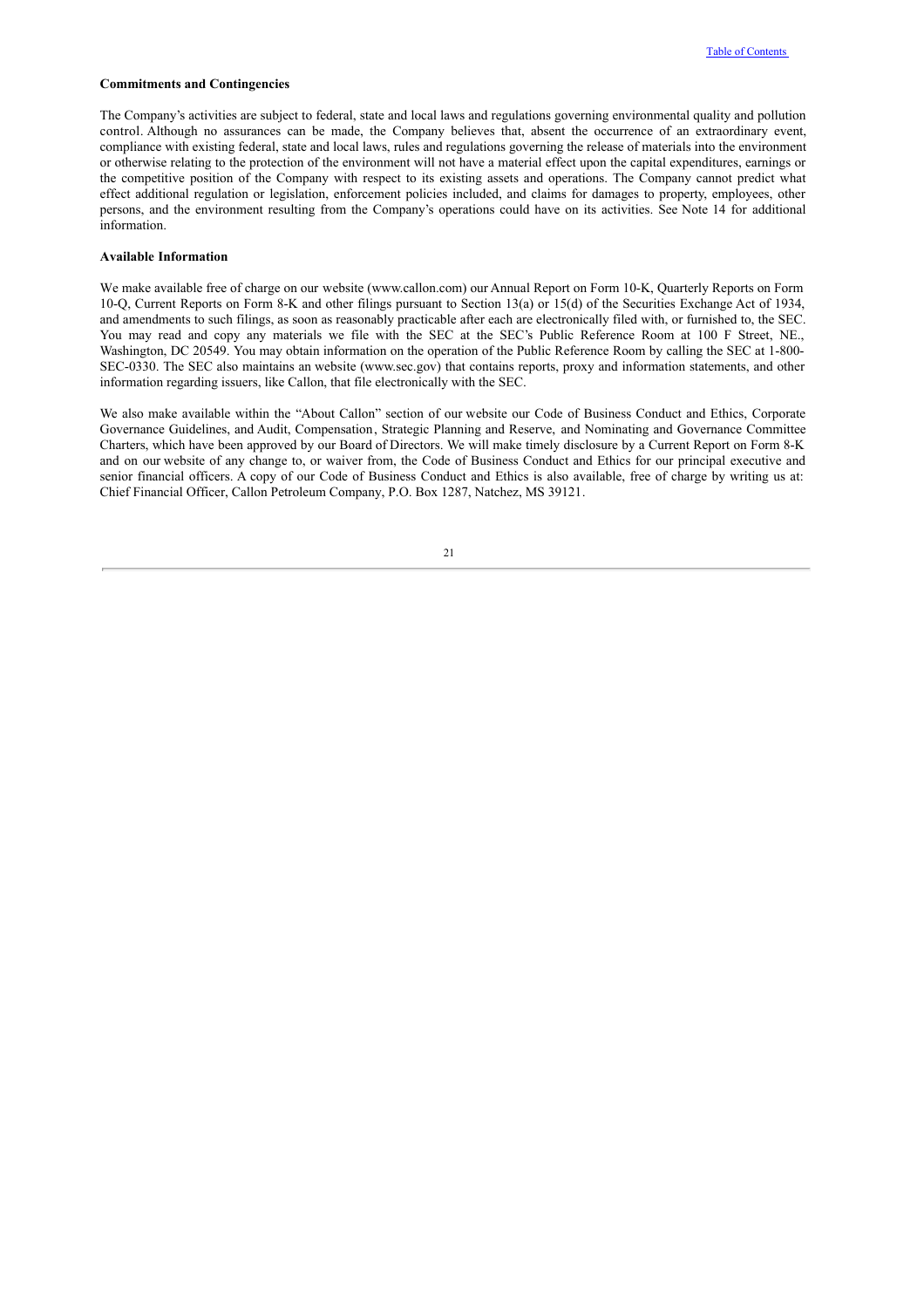# **Item 1A. Risk Factors**

#### **Risk Factors**

Depressed oil and natural gas prices may adversely affect our results of operations and financial condition. Our success is highly dependent on prices for oil and natural gas, which are extremely volatile. Approximately 77% of our anticipated 2017 production, on a BOE basis, is oil. Starting in the second half of 2014, the NYMEX price for a barrel of oil fell sharply, from a price of \$105.37 on June 30, 2014 to \$26.21 on February 11, 2016. In addition, NYMEX prices for natural gas have been low compared with historical prices. Extended periods of low prices for oil or natural gas will have a material adverse effect on us. The prices of oil and natural gas depend on factors we cannot control such as weather, economic conditions, levels of production, actions by OPEC and other countries and government actions. Prices of oil and natural gas will affect the following aspects of our business:

- our revenues, cash flows and earnings;
- the amount of oil and natural gas that we are economically able to produce;
- our ability to attract capital to finance our operations and the cost of the capital;
- the amount we are allowed to borrow under our senior secured revolving credit facility;
- the profit or loss we incur in exploring for and developing our reserves; and
- the value of our oil and natural gas properties.

Any substantial and extended decline in the price of oil or natural gas could have an adverse effect on our borrowing capacity, our ability to obtain additional capital, and our revenues, profitability and cash flows.

If oil and natural gas prices remain depressed for extended periods of time, we may be required to take additional **write-downs of the carrying value of our oil and natural gas properties.** We may be required to write -down the carrying value of our oil and natural gas properties when oil and natural gas prices are low. Under the full cost method, which we use to account for our oil and natural gas properties, the net capitalized costs of our oil and natural gas properties may not exceed the present value, discounted at 10%, of future net cash flows from estimated net proved reserves, using the preceding 12-months' average oil and natural gas prices based on closing prices on the first day of each month, plus the lower of cost or fair market value of our unproved properties. If net capitalized costs of our oil and natural gas properties exceed this limit, we must charge the amount of the excess to earnings. This type of charge will not affect our cash flows, but will reduce the book value of our stockholders' equity. Because the oil price we are required to use to estimate our future net cash flows is the average price over the 12 months prior to the date of determination of future net cash flows, the full effect of falling prices may not be reflected in our estimated net cash flows for several quarters. We review the carrying value of our properties quarterly and once incurred, a write -down of oil and natural gas properties is not reversible at a later date, even if prices increase. See Notes 2 and 13 to our Consolidated Financial Statements.

For the period ended December 31, 2016, we recorded a \$95.8 million write-down of oil and natural gas properties as a result of the ceiling test limitation driven primarily by the significant decrease in oil prices beginning in the fourth quarter of 2014. The ceiling test calculation as of December 31, 2016 was calculated using the realized prices used in determining the estimated future net cash flows from proved reserves of \$42.75 per barrel of oil and \$2.48 per Mcf of natural gas. Oil prices have continued to fluctuate since December 31, 2016 and we may experience further ceiling test write-downs in the future. Any future ceiling test cushion, and the risk we may incur further write-downs or impairments, will be subject to fluctuation as a result of acquisition or divestiture activity. In addition, declining commodity prices or other adverse market conditions, such as declines in the market price of our common stock, could result in goodwill impairments or reductions in proved reserve estimates that would adversely affect our results of operation or financial condition.

Our actual recovery of reserves may substantially differ from our proved reserve estimates and our proved reserve **estimates may change over time.** This Form 10-K contains estimates of our proved oil and natural gas reserves and the estimated future net cash flows from such reserves. These estimates are based upon various assumptions, including assumptions required by the SEC relating to oil and natural gas prices, drilling and operating expenses, capital expenditures, taxes and availability of funds. The process of estimating oil and natural gas reserves is complex. This process requires significant decisions and assumptions in the evaluation of available geological, geophysical, engineering and economic data for each reservoir and is therefore inherently imprecise. In addition, drilling, testing and production data acquired since the date of an estimate may justify revising an estimate.

Actual future production, oil and natural gas prices, revenues, taxes, development expenditures, operating expenses and quantities of recoverable oil and natural gas reserves most likely will vary from the estimates. Any significant variance could materially affect the estimated quantities and present value of reserves shown in this report. Additionally, reserves and future cash flows may be subject to material downward or upward revisions, based on production history, development drilling and exploration activities and prices of oil and natural gas. We incorporate many factors and assumptions into our estimates including:

- expected reservoir characteristics based on geological, geophysical and engineering assessments;
- future production rates:
- future oil and natural gas prices and quality and locational differences; and
- future development and operating costs.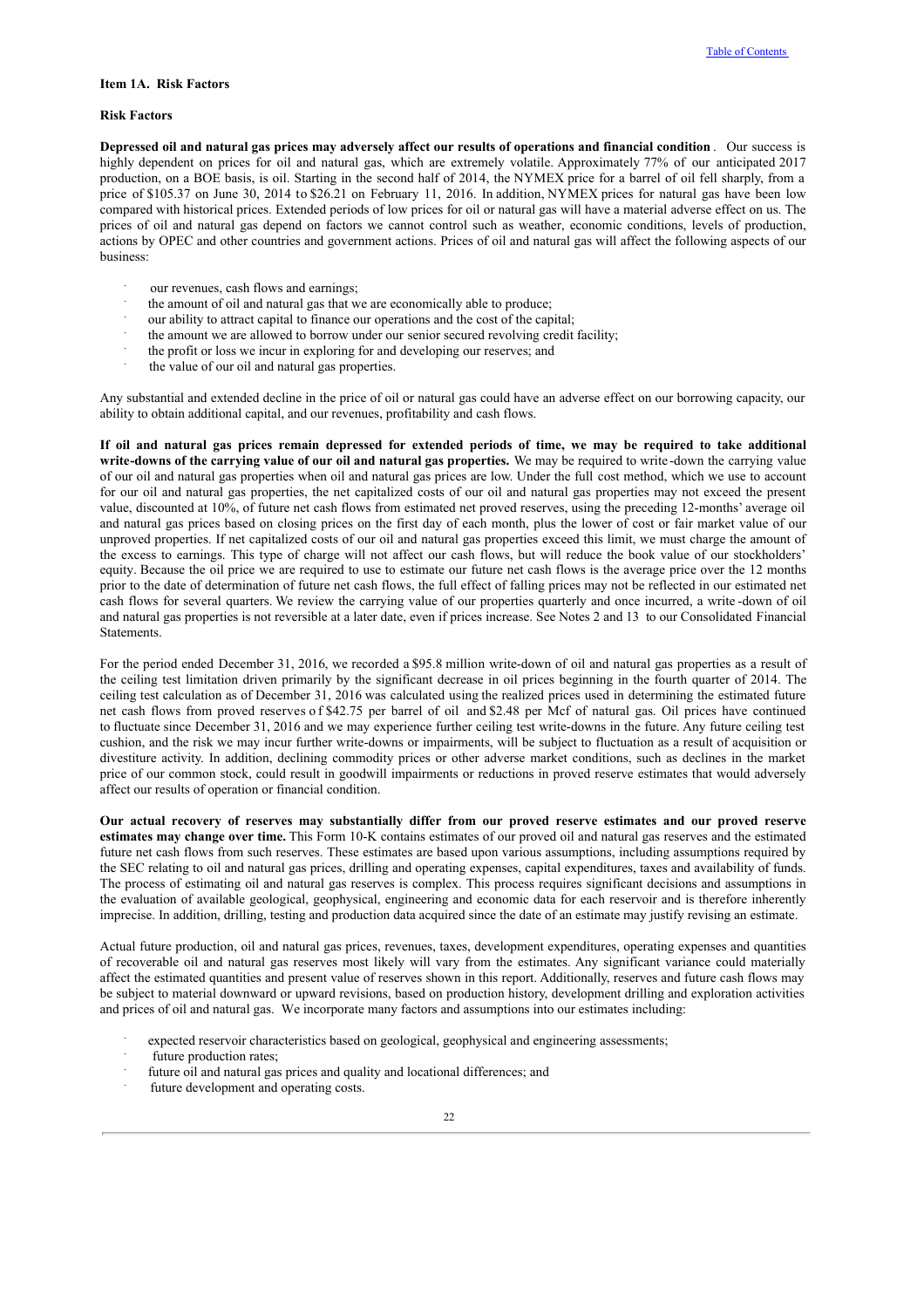You should not assume that any present value of future net cash flows from our estimated net proved reserves contained in this Form 10-K represents the market value of our oil and natural gas reserves. We base the estimated discounted future net cash flows from our proved reserves at December 31, 2016 on average 12-month prices and costs as of the date of the estimate. Actual future prices and costs may be materially higher or lower. Further, actual future net revenues will be affected by factors such as the amount and timing of actual development expenditures, the rate and timing of production, and changes in governmental regulations or taxes. At December 31, 2016, approximately 38% of the discounted present value of our estimated net proved reserves consisted of PUDs. PUDs represented 53% of total proved reserves by volume. Recovery of PUDs generally requires significant capital expenditures and successful drilling operations. Our reserve estimates include the assumption that we will make significant capital expenditures to develop these PUDs and the actual costs, development schedule, and results associated with these properties may not be as estimated. In addition, the 10% discount factor that we use to calculate the net present value of future net revenues and cash flows may not necessarily be the most appropriate discount factor based on our cost of capital in effect from time to time and the risks associated with our business and the oil and gas industry in general.

Information about reserves constitutes forward-looking information. See "Forward-Looking Statements" for information regarding forward-looking information.

**Unless we replace our oil and gas reserves, our reserves and production will decline.** Our future oil and gas production depends on our success in finding or acquiring additional reserves. If we fail to replace reserves through drilling or acquisitions, our production, revenues, reserve quantities and cash flows will decline. In general, production from oil and gas properties declines as reserves are depleted, with the rate of decline depending on reservoir characteristics. Our ability to make the necessary capital investment to maintain or expand our asset base of oil and gas reserves would be limited to the extent cash flow from operations is reduced and external sources of capital become limited or unavailable. We may not be successful in exploring for, developing or acquiring additional reserves.

**Exploring for, developing, or acquiring reserves is capital intensive and uncertain.** We may not be able to economically find, develop, or acquire additional reserves, or may not be able to make the necessary capital investments to develop our reserves, if our cash flows from operations decline or external sources of capital become limited or unavailable. As part of our exploration and development operations, we have expanded, and expect to further expand, the application of horizontal drilling and multi-stage hydraulic fracture stimulation techniques. The utilization of these techniques are capital intensive. If we do not replace the reserves we produce, our reserves revenues and cash flow will decrease over time, which will have an adverse effect on our business.

Our business requires significant capital expenditures and we may not be able to obtain needed capital or financing on **satisfactory terms or at all**. Our exploration and development activities are capital intensive. We make and expect to continue to make substantial capital expenditures in our business for the development, exploitation, production and acquisition of oil and natural gas reserves. Historically, we have funded our capital expenditures through a combination of cash flows from operations, borrowings from financial institutions, the sale of public debt and equity securities and asset dispositions. In 2016, our total operational capital expenditures, including expenditures for drilling, completion and facilities, were approximately \$190 million on a cash basis (\$142.7 million on an accrual, or GAAP, basis). Our 2017 budget for operational capital expenditures is currently estimated to be approximately \$325 to \$350 million (on an accrual, or GAAP, basis). The actual amount and timing of our future capital expenditures may differ materially from our estimates as a result of, among other things, commodity prices, actual drilling results, the availability of drilling rigs and other services and equipment, and regulatory, technological and competitive developments.

If the borrowing base under our senior secured revolving credit facility or our revenues decrease as a result of lower oil or natural gas prices, operating difficulties, declines in reserves or for any other reason, we may have limited ability to obtain the capital necessary to sustain our operations at current levels. If additional capital is needed, we may not be able to obtain debt or equity financing on terms favorable to us, or at all. If cash generated by operations or cash available under our senior secured revolving credit facility is not sufficient to meet our capital requirements, the failure to obtain additional financing could result in a curtailment of our operations relating to development of our drilling locations, which in turn could lead to a possible expiration of our leases and a decline in our estimated net proved reserves, and could adversely affect our business, financial condition and results of operations.

Our senior secured revolving credit facility and the indenture governing our 6.125% senior unsecured notes due 2024 ("6.125% Senior Notes") contain restrictive covenants that may limit our ability to respond to changes in market **conditions or pursue business opportunities.** Our senior secured revolving credit facility and the indenture governing our 6.125% senior unsecured notes due 2024 contain restrictive covenants that limit our ability to, among other things:

- incur additional indebtedness;
- make loans to others;
- make investments:
- merge or consolidate with another entity;
- pay dividends or make certain other payments;
- hedge future production or interest rates:
- create liens that secure indebtedness;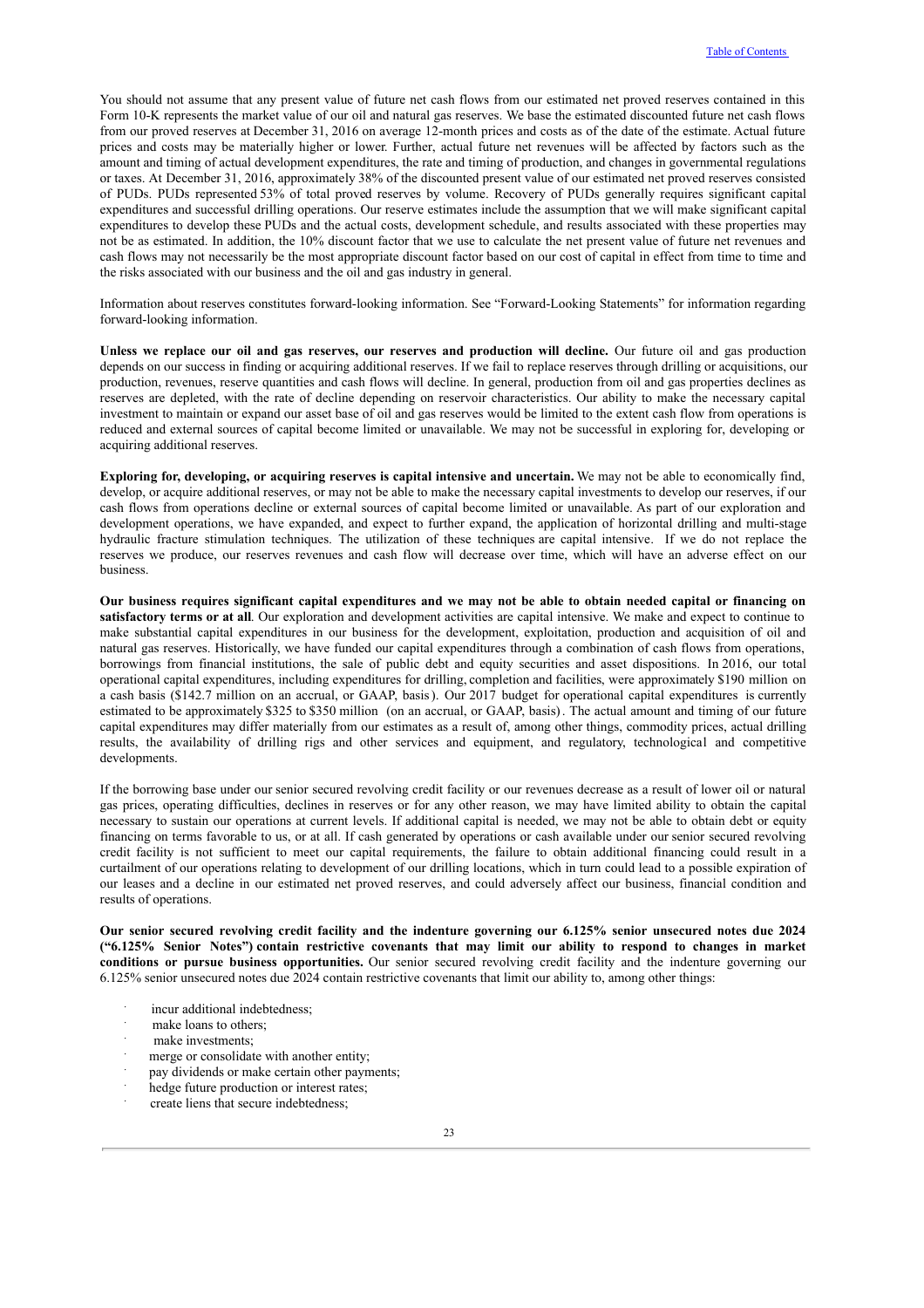- sell assets;
- engage in transactions with affiliates; and
- engage in certain other transactions without the prior consent of the lenders.

As a result of these covenants, we are limited in the manner in which we conduct our business and we may be unable to react to changes in market conditions, take advantage of business opportunities we believe to be desirable, obtain future financing, fund needed capital expenditures or withstand a continuing or future downturn in our business.

In addition, our senior secured revolving credit facility requires us to maintain certain financial ratios or to reduce our indebtedness if we are unable to comply with such ratios. If we are unable to generate sufficient cash flow and are otherwise unable to obtain funds necessary to meet required payments of principal, premium, if any, and interest, or special interest, if any, on our indebtedness, or if we otherwise fail to comply with the various covenants, including financial and operating covenants, in the agreements governing our indebtedness (including covenants in our senior secured revolving credit facility and the indenture governing the 6.125 % Senior Notes), we could be in default under the terms of the agreements governing such indebtedness. In the event of such default:

- · the holders of such indebtedness could elect to declare all the funds borrowed thereunder to be due and payable, together with accrued and unpaid interest;
- the lenders under our senior secured revolving credit facility could elect to terminate their commitments thereunder, cease making further loans and institute foreclosure proceedings against our assets; and
- we could be forced into bankruptcy or liquidation.

If our operating performance declines, we may in the future need to obtain waivers under our senior secured revolving credit facility to avoid being in default. If we breach our covenants under our senior secured revolving credit facility and seek a waiver, we may not be able to obtain a waiver from the required lenders. If this occurs, we would be in default under our senior secured revolving credit facility, the lenders could exercise their rights, as described above, and we could be forced into bankruptcy or liquidation.

Our borrowings under our senior secured revolving credit facility expose us to interest rate risk. Our earnings are exposed to interest rate risk associated with borrowings under our senior secured revolving credit facility, which bear interest at a rate elected by us that is based on the prime, LIBOR or federal funds rate plus margins ranging from 2.00% to 3.00% depending on the interest rate used and the amount of the loan outstanding in relation to the borrowing base.

The borrowing base under our senior secured revolving credit facility may be reduced below the amount of borrowings **outstanding under such facilities.** Under the terms of our senior secured revolving credit facility, our borrowing base is subject to redeterminations at least semi-annually based in part on prevailing oil and gas prices. A negative adjustment could occur if the estimates of future prices used by the banks in calculating the borrowing base are significantly lower than those used in the last redetermination. The next redetermination of our borrowing base is scheduled to occur in March 2017. In addition, the portion of our borrowing base made available to us is subject to the terms and covenants of our senior secured revolving credit facility including, without limitation, compliance with the financial performance covenants of such facility. In the event the amount outstanding under our senior secured revolving credit facility exceeds the redetermined borrowing base, we are required to either (i) grant liens on additional oil and gas properties (not previously evaluated in determining such borrowing base) with a value equal to or greater than such excess, (ii) repay such excess borrowings over five monthly installments, or (iii) elect a combination of options in clauses (i) and (ii). We may not have sufficient funds to make any required repayment. If we do not have sufficient funds and are otherwise unable to negotiate renewals of our borrowings or arrange new financing, an event of default would occur under our senior secured revolving credit facility.

We may not be able to generate sufficient cash to service all of our indebtedness and may be forced to take other actions to **satisfy our obligations under applicable debt instruments, which may not be successful.** Our ability to make scheduled payments on or to refinance our indebtedness obligations, including our senior secured revolving credit facility and 6.125% senior unsecured notes due 2024, depends on our financial condition and operating performance, which are subject to prevailing economic and competitive conditions and certain financial, business and other factors beyond our control. We may not be able to maintain a level of cash flows from operating activities sufficient to permit us to pay the principal, premium, if any, and interest on our indebtedness.

If our cash flows and capital resources are insufficient to fund debt service obligations, we may be forced to reduce or delay investments and capital expenditures, sell assets, seek additional capital or restructure or refinance indebtedness. Our ability to restructure or refinance indebtedness will depend on the condition of the capital markets and our financial condition at such time. Any refinancing of indebtedness could be at higher interest rates and may require us to comply with more onerous covenants, which could further restrict business operations. The terms of existing or future debt instruments may restrict us from adopting some of these alternatives. In addition, any failure to make payments of interest and principal on outstanding indebtedness on a timely basis would likely result in a reduction of our credit rating, which could harm our ability to incur additional indebtedness. In the absence of sufficient cash flows and capital resources, we could face substantial liquidity problems and might be required to dispose of material assets or operations to meet debt service and other obligations. Our senior secured revolving credit facility currently restricts our ability to dispose of assets and our use of the proceeds from such disposition. We may not be able to consummate those dispositions, and the proceeds of any such disposition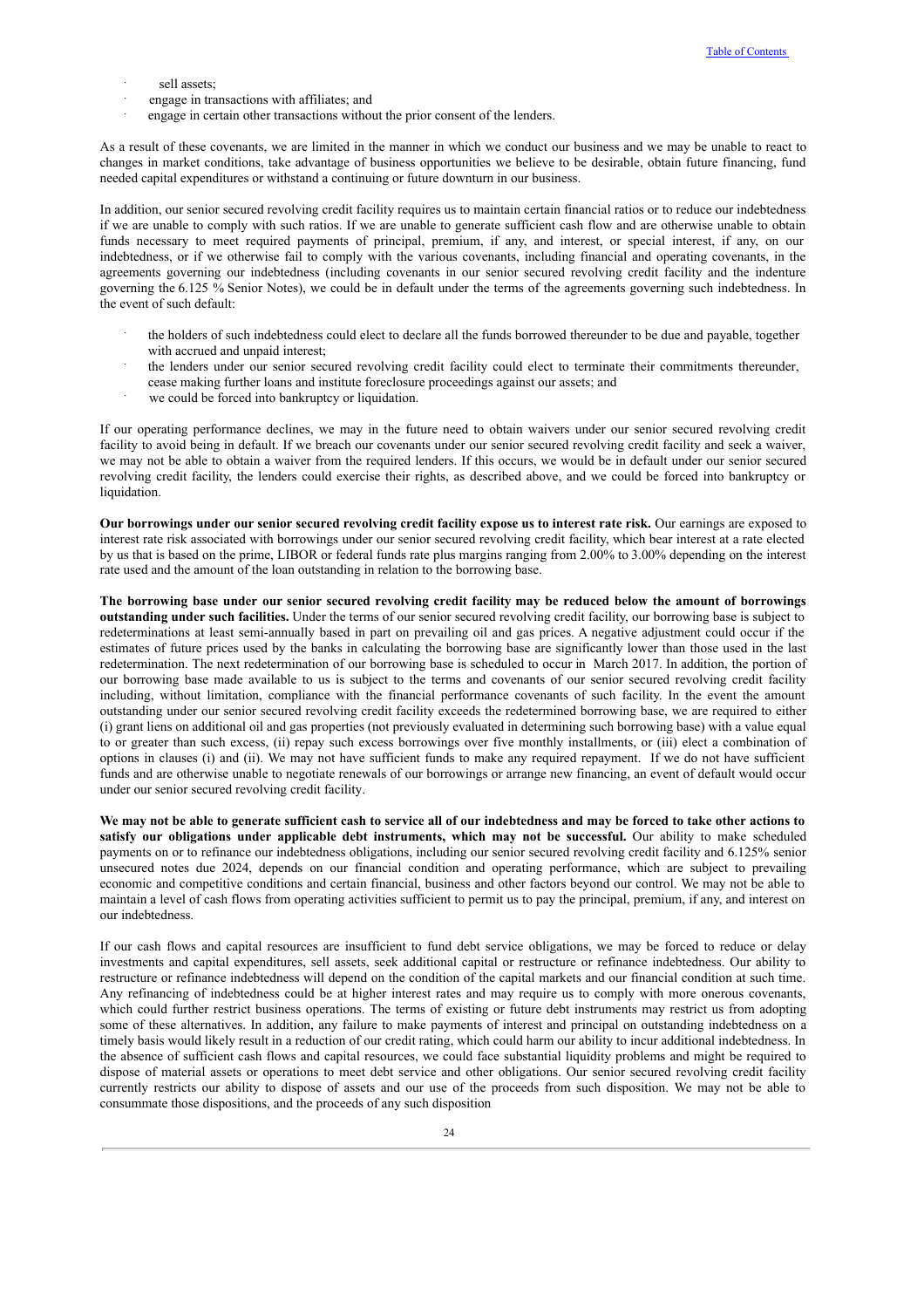may not be adequate to meet any debt service obligations then due. These alternative measures may not be successful and may not permit us to meet scheduled debt service obligations.

The borrowing base under our senior secured revolving credit facility is currently \$500 million, with elected commitments of \$385 million. Our next scheduled borrowing base redetermination is expected to occur in March 2017. In the future, we may not be able to access adequate funding under our senior secured revolving credit facility as a result of a decrease in borrowing base due to the issuance of new indebtedness, the outcome of a subsequent borrowing base redetermination or an unwillingness or inability on the part of lending counterparties to meet their funding obligations and the inability of other lenders to provide additional funding to cover the defaulting lender's portion. Declines in commodity prices could result in a determination to lower the borrowing base in the future and, in such a case, we could be required to repay any indebtedness in excess of the redetermined borrowing base. As a result, we may be unable to implement our drilling and development plan, make acquisitions or otherwise carry out business plans, which would have a material adverse effect on our financial condition and results of operations and impair our ability to service our indebtedness.

Our leverage and debt service obligations may adversely affect our financial condition, results of operations, business **prospects.** As of February 22, 2017, we had \$400 million outstanding of 6.125% senior unsecured notes due 2024 and no balance outstanding under our senior secured revolving credit facility, which had anadditional \$385 million available for borrowings based on the existing level of commitments. Our amount of indebtedness could affect our operations in several ways, including the following:

- · require us to dedicate a substantial portion of our cash flow from operations to service our existing debt, thereby reducing the cash available to finance our operations and other business activities;
- limit management's discretion in operating our business and our flexibility in planning for, or reacting to, changes in our business and the industry in which we operate;
- increase our vulnerability to downturns and adverse developments in our business and the economy;
- limit our ability to access the capital markets to raise capital on favorable terms or to obtain additional financing for working capital, capital expenditures or acquisitions or to refinance existing indebtedness;
- place restrictions on our ability to obtain additional financing, make investments, lease equipment, sell assets and engage in business combinations;
- make it more likely that a reduction in our borrowing base following a periodic redetermination could require us to repay a portion of our then-outstanding bank borrowings;
- make us vulnerable to increases in interest rates as our indebtedness under our senior secured revolving credit facility may vary with prevailing interest rates;
- · place us at a competitive disadvantage relative to competitors with lower levels of indebtedness in relation to their overall size or less restrictive terms governing their indebtedness; and
- make it more difficult for us to satisfy our obligations under the Senior Notes or other debt and increase the risk that we may default on our debt obligations.

We cannot assure you that we will be able to maintain or improve our leverage position. An element of our business strategy involves maintaining a disciplined approach to financial management. However, we are also seeking to acquire, exploit and develop additional reserves that may require the incurrence of additional indebtedness. Although we will seek to maintain or improve our leverage position, our ability to maintain or reduce our level of indebtedness depends on a variety of factors, including future performance and our future debt financing needs. General economic conditions, oil, NGL and natural gas prices and financial, business and other factors will also affect our ability to maintain or improve our leverage position. Many of these factors are beyond our control.

The unavailability or high cost of drilling rigs, pressure pumping equipment and crews, other equipment, supplies, water, personnel and oil field services could adversely affect our ability to execute our exploration and development plans on a **timely basis and within our budget.** From time to time, our industry experiences a shortage of drilling rigs, equipment, supplies, water or qualified personnel. During these periods, the costs and delivery times of rigs, equipment and supplies are substantially greater. In addition, the demand for, and wage rates of, qualified drilling rig crews rise as the number of active rigs in service increases. Increasing levels of exploration and production may increase the demand for oilfield services and equipment, and the costs of these services and equipment may increase, while the quality of these services and equipment may suffer. The unavailability or high cost of drilling rigs, pressure pumping equipment, supplies, water or qualified personnel can materially and adversely affect our operations and profitability.

Our operations substantially depend on the availability of water. Restrictions on our ability to obtain, recycle and dispose of water may impact our ability to execute our drilling and development plans in a timely or cost-effective manner. Water is an essential component of both the drilling and hydraulic fracturing processes. Historically, we have been able to secure water from local land owners and other sources for use in our operations. If drought conditions were to occur, our ability to obtain water could be impacted and in turn, our ability to perform hydraulic fracturing operations could be restricted or made more costly. If we are unable to obtain water to use in our operations from local sources, we may be unable to economically produce oil and natural gas, which could have an adverse effect on our financial condition, results of operations and cash flows.

Our producing properties are located in the Permian Basin of West Texas, making us vulnerable to risks associated with operating in a single geographic area. In addition, we have a large amount of proved reserves attributable to a small **number of**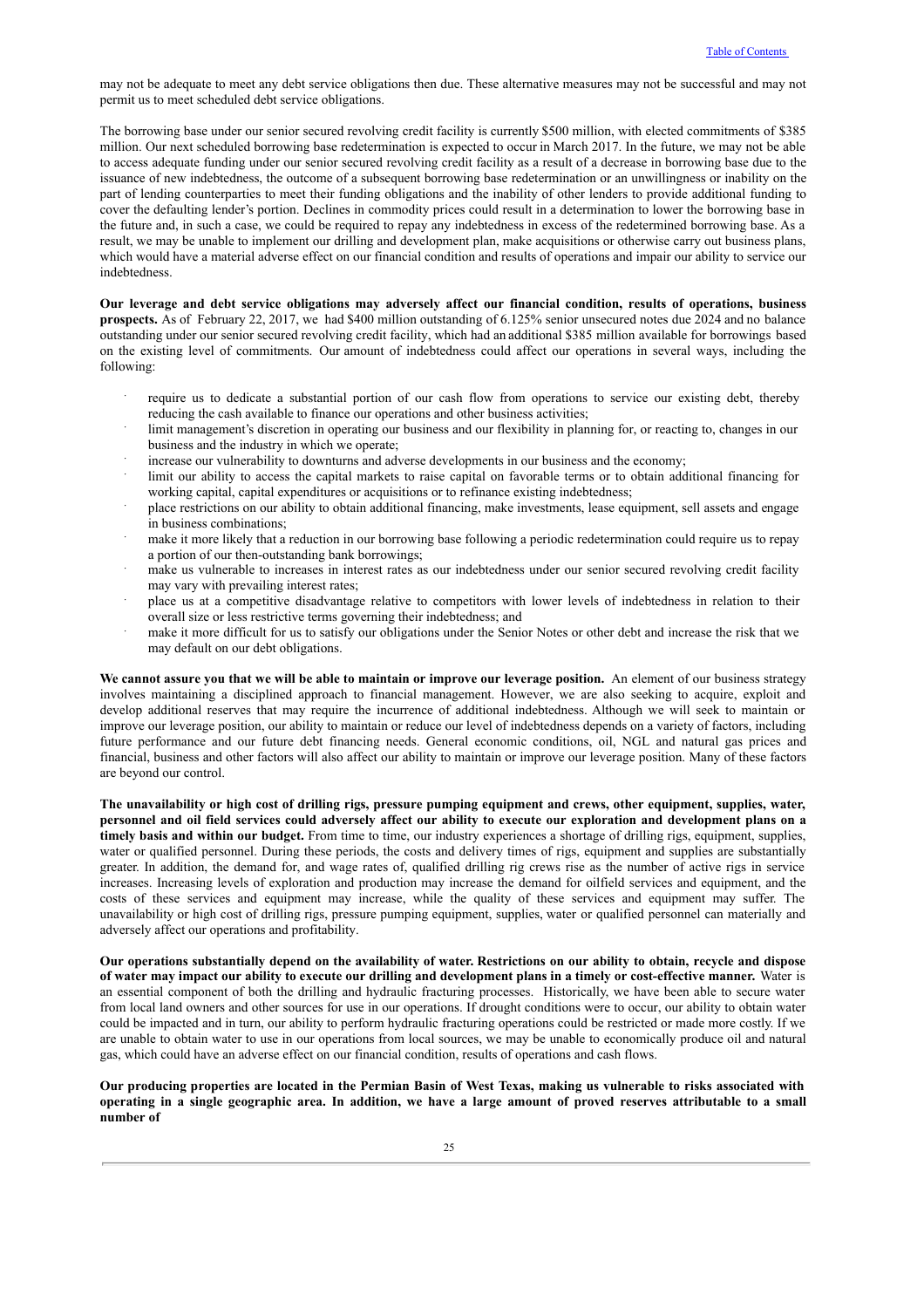**producing horizons within this area.** All of our producing properties are geographically concentrated in the Permian Basin of West Texas. As a result of this concentration, we may be disproportionately exposed to the impact of regional supply and demand factors, delays or interruptions of production from wells in this area caused by governmental regulation, processing or transportation capacity constraints, availability of equipment, facilities, personnel or services market limitations or interruption of the processing or transportation of oil, natural gas or natural gas liquids. In addition, the effect of fluctuations on supply and demand may become more pronounced within specific geographic oil and natural gas producing areas such as the Permian Basin, which may cause these conditions to occur with greater frequency or magnify the effects of these conditions. Due to the concentrated nature of our portfolio of properties, a number of our properties could experience any of the same conditions at the same time, resulting in a relatively greater impact on our results of operations than they might have on other companies that have a more diversified portfolio of properties. Such delays or interruptions could have a material adverse effect on our financial condition and results of operations.

**Our exploration projects increase the risks inherent in our oil and natural gas activities.** We may seek to replace reserves through exploration, where the risks are greater than in acquisitions and development drilling. Our exploration drilling operations may be curtailed, delayed or canceled as a result of a variety of factors, including:

- the results of our exploration drilling activities;
- receipt of additional seismic data or other geophysical data or the reprocessing of existing data;
- material changes in oil or natural gas prices;
- the costs and availability of drilling rigs;
- the success or failure of wells drilled in similar formations or which would use the same production facilities;
- availability and cost of capital;
- · changes in the estimates of the costs to drill or complete wells; and
- changes to governmental regulations.

Delays in exploration, cost overruns or unsuccessful drilling results could have a material adverse effect on our business and future growth.

Our exploration and development drilling efforts and the operation of our wells may not be profitable or achieve our **targeted returns.** Exploration, development, drilling and production activities are subject to many risks, including the risk that commercially productive deposits will not be discovered. We may invest in property, including undeveloped leasehold acreage, which we believe will result in projects that will add value over time. However, we cannot guarantee that any leasehold acreage acquired will be profitably developed, that new wells drilled will be productive or that we will recover all or any portion of our investment in such leasehold acreage or wells. Drilling for oil and natural gas may involve unprofitable efforts, not only from dry wells but also from wells that are productive but do not produce sufficient net reserves to return a profit after deducting operating and other costs. In addition, wells that are profitable may not achieve our targeted rate of return.

In addition, we may not be successful in controlling our drilling and production costs to improve our overall return. We may be forced to limit, delay or cancel drilling operations as a result of a variety of factors, including:

- unexpected drilling conditions:
- pressure or irregularities in formations;
- lack of proximity to and shortage of capacity of transportation facilities;
- equipment failures or accidents and shortages or delays in the availability of drilling rigs and the delivery of equipment; and
- compliance with governmental requirements.

Failure to conduct our oil and gas operations in a profitable manner may result in write-downs of our proved reserves quantities, impairment of our oil and gas properties, and a write-down in the carrying value of our unproved properties, and over time may adversely affect our growth, revenues and cash flows.

Our identified drilling locations are scheduled to be drilled over many years, making them susceptible to uncertainties that **could prevent them from being drilled or delay their drilling.** Our management team has identified drilling locations as an estimation of our future development activities on our existing acreage. These identified drilling locations represent a significant part of our growth strategy. Our ability to drill and develop these identified drilling locations depends on a number of uncertainties, including oil and natural gas prices, the availability and cost of capital, drilling and production costs, availability of drilling services and equipment, drilling results, lease expirations, gathering system, marketing and transportation constraints, regulatory approvals and other factors. Because of these uncertain factors, we do not know if the identified drilling locations will ever be drilled or if we will be able to produce oil or natural gas from these drilling locations. In addition, unless production is established within the spacing units covering the undeveloped acres on which some of the identified locations are located, the leases for such acreage will expire. Therefore, our actual drilling activities may materially differ from those presently identified.

The development of our proved undeveloped reserves may take longer and may require higher levels of capital **expenditures than we currently anticipate.** Approximately 53% of our total estimated proved reserves as of December 31, 2016, were proved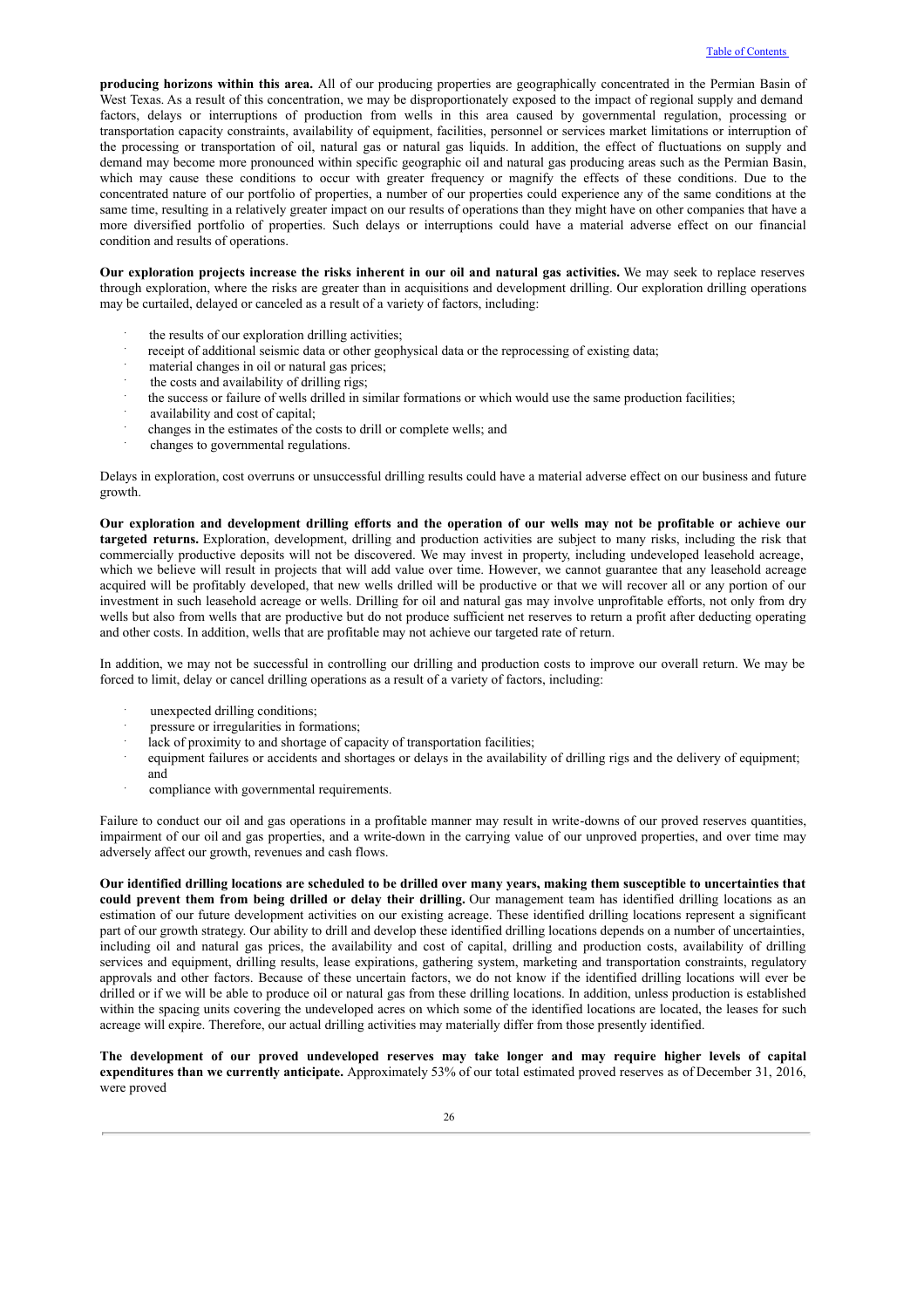undeveloped reserves and may not be ultimately developed or produced. Recovery of proved undeveloped reserves requires significant capital expenditures and successful drilling operations. The reserve data included in the reserve reports of our independent petroleum engineers assume that substantial capital expenditures are required to develop such reserves. We cannot be certain that the estimated costs of the development of these reserves are accurate, that development will occur as scheduled or that the results of such development will be as estimated. Delays in the development of our reserves, increases in costs to drill and develop such reserves or decreases in commodity prices will reduce the future net revenues of our estimated proved undeveloped reserves and may result in some projects becoming uneconomical. In addition, delays in the development of reserves could force us to reclassify certain of our proved reserves as unproved reserves.

We may be unable to integrate successfully the operations of recent and future acquisitions with our operations, and we **may not realize all the anticipated benefits of these acquisitions.** Our business has and may in the future include producing property acquisitions that include undeveloped acreage. We can offer no assurance that we will achieve the desired profitability from our recent acquisitions or from any acquisitions we may complete in the future. In addition, failure to assimilate recent and future acquisitions successfully could adversely affect our financial condition and results of operations. Our acquisitions may involve numerous risks, including:

- · operating a larger combined organization and adding operations;
- difficulties in the assimilation of the assets and operations of the acquired business, especially if the assets acquired are in a new geographic area;
- · risk that oil and natural gas reserves acquired may not be of the anticipated magnitude or may not be developed as anticipated:
- loss of significant key employees from the acquired business;
- inability to obtain satisfactory title to the assets we acquire;
- · a decrease in our liquidity if we use a portion of our available cash to finance acquisitions;
- a significant increase in our interest expense or financial leverage if we incur additional debt to finance acquisitions;
- diversion of management's attention from other business concerns;
- failure to realize expected profitability or growth;
- failure to realize expected synergies and cost savings;
- · coordinating geographically disparate organizations, systems and facilities; and
- · coordinating or consolidating corporate and administrative functions.

Further, unexpected costs and challenges may arise whenever businesses with different operations or management are combined, and we may experience unanticipated delays in realizing the benefits of an acquisition. If we consummate any future acquisition, our capitalization and results of operation may change significantly, and you may not have the opportunity to evaluate the economic, financial and other relevant information that we will consider in evaluating future acquisitions. The inability to effectively manage the integration of acquisitions could reduce our focus on subsequent acquisition and current operations, which in turn, could negatively impact our results of operations.

We may fail to fully identify problems with any properties we acquire, and as such, assets we acquire may prove to be worth less than we paid because of uncertainties in evaluating recoverable reserves and potential liabilities. We are actively seeking to acquire additional acreage in Texas or other regions in the future. Successful acquisitions require an assessment of a number of factors, including estimates of recoverable reserves, exploration potential, future oil and natural gas prices, operating and capital costs and potential environmental and other liabilities. Although we conduct a review of properties we acquire which we believe is consistent with industry practices, we can give no assurance that we have identified or will identify all existing or potential problems associated with such properties or that we will be able to mitigate any problems we do identify. Such assessments are inexact and their accuracy is inherently uncertain. In addition, our review may not permit us to become sufficiently familiar with the properties to fully assess their deficiencies and capabilities. We do not inspect every well. Even when we inspect a well, we do not always discover structural, subsurface and environmental problems that may exist or arise. We are generally not entitled to contractual indemnification for preclosing liabilities, including environmental liabilities. Normally, we acquire interests in properties on an "as is" basis with limited remedies for breaches of representations and warranties. As a result of these factors, we may not be able to acquire oil and natural gas properties that contain economically recoverable reserves or be able to complete such acquisitions on acceptable terms.

**Unexpected subsurface conditions and other unforeseen operating hazards may adversely impact our ability to conduct business.** There are many operating hazards in exploring for and producing oil and natural gas, including:

- · our drilling operations may encounter unexpected formations or pressures, which could cause damage to equipment or personal injury;
- we may experience equipment failures which curtail or stop production;
- we could experience blowouts or other damages to the productive formations that may require a well to be re-drilled or other corrective action to be taken; and
- storms and other extreme weather conditions could cause damages to our production facilities or wells.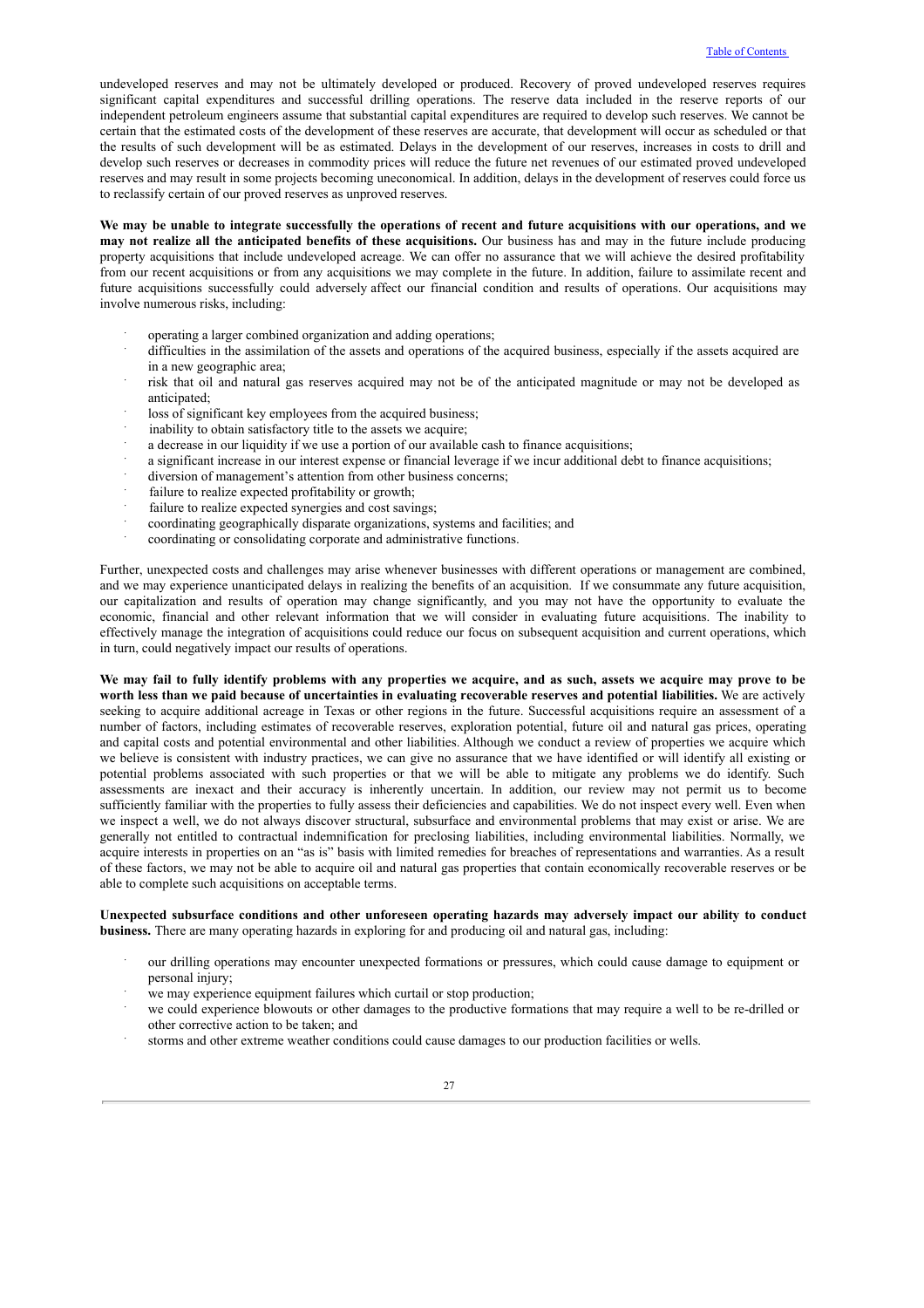Because of these or other events, we could experience environmental hazards, including release of oil and natural gas from spills, natural gas-leaks, accidental leakage of toxic or hazardous materials, such as petroleum liquids, drilling fluids or fracturing fluids, including chemical additives, underground migration, and ruptures.

If we experience any of these problems, it could affect well bores, gathering systems and processing facilities, which could adversely affect our ability to conduct operations. We could also incur substantial losses in excess of our insurance coverage as a result of:

- injury or loss of life;
- severe damage to and destruction of property, natural resources and equipment;
- · pollution and other environmental damage;
- clean-up responsibilities;
- regulatory investigation and penalties;
- suspension of our operations; and
- repairs to resume operations.

We cannot assure you that we will be able to maintain adequate insurance at rates we consider reasonable to cover our possible losses from operating hazards. The occurrence of a significant event not fully insured or indemnified against could materially and adversely affect our financial condition and results of operations.

**Factors beyond our control affect our ability to market production and our financial results.** The ability to market oil and natural gas from our wells depends upon numerous factors beyond our control. These factors could negatively affect our ability to market all of the oil or natural gas we produce. In addition, we may be unable to obtain favorable prices for the oil and natural gas we produce. These factors include:

- · the extent of domestic production and imports of oil and natural gas;
- recent changes in federal regulations allowing the export of U.S. crude oil after decades of prohibition;
- federal regulations authorizing exports of liquefied natural gas ("LNG"), the development of new LNG export facilities under construction in the U.S. Gulf Coast region, and the first LNG exports from such facilities;
- the construction of new pipelines capable of exporting U.S. natural gas to Mexico;
- the proximity of hydrocarbon production to pipelines;
- the availability of pipeline and/or refining capacity;
- the demand for oil and natural gas by utilities and other end users;
- the availability of alternative fuel sources;
- the effects of inclement weather;
- state and federal regulation of oil and natural gas marketing; and
- federal regulation of natural gas sold or transported in interstate commerce.

In particular, in areas with increasing non-conventional shale drilling activity, pipeline, rail or other transportation capacity may be limited and it may be necessary for new interstate and intrastate pipelines and gathering systems to be built.

The marketability of a portion of our production is dependent upon oil and condensate trucking facilities owned and operated by third parties, and the unavailability of these facilities would have a material adverse effect on our revenue. Our ability to market our production depends in part on the availability and capacity of oil and condensate trucking operations owned and operated by third parties. Our failure to obtain these services on acceptable terms could materially harm our business. We may be required to shut in wells for lack of a market or because of inadequate or unavailable trucking capacity. If that were to occur, we would be unable to realize revenue from those wells until production arrangements were made to deliver our production to market. Furthermore, if we were required to shut in wells we might also be obligated to pay shut-in royalties to certain mineral interest owners in order to maintain our leases.

The disruption of third party trucking facilities due to maintenance, weather or other factors could negatively impact our ability to market and deliver our oil and condensate. The third parties control when, or if, such trucking facilities are restored and what prices will be charged. In the past, we have experienced disruptions in our ability to market oil and condensate from bad weather. We may experience similar interruptions as we continue to explore and develop our Permian Basin properties in the future. If we were required to shut in our production for long periods of time due to lack of trucking capacity, it would have a material adverse effect on our business, financial condition, results of operations and cash flows.

Part of our strategy involves drilling in new or emerging shale plays using horizontal drilling and completion techniques. The results of our planned drilling program in these formations may be subject to more uncertainties than horizontal drilling programs in more established areas and formations, and may not meet our expectations for reserves or production. The results of our horizontal drilling efforts in emerging areas of the Permian Basin, including Howard and Ward Counties, are generally more uncertain than drilling results in areas that are less developed and have more established production from horizontal formations such as the Wolfcamp, Spraberry and Bone Spring horizons. Because emerging areas and associated target formations have limited or no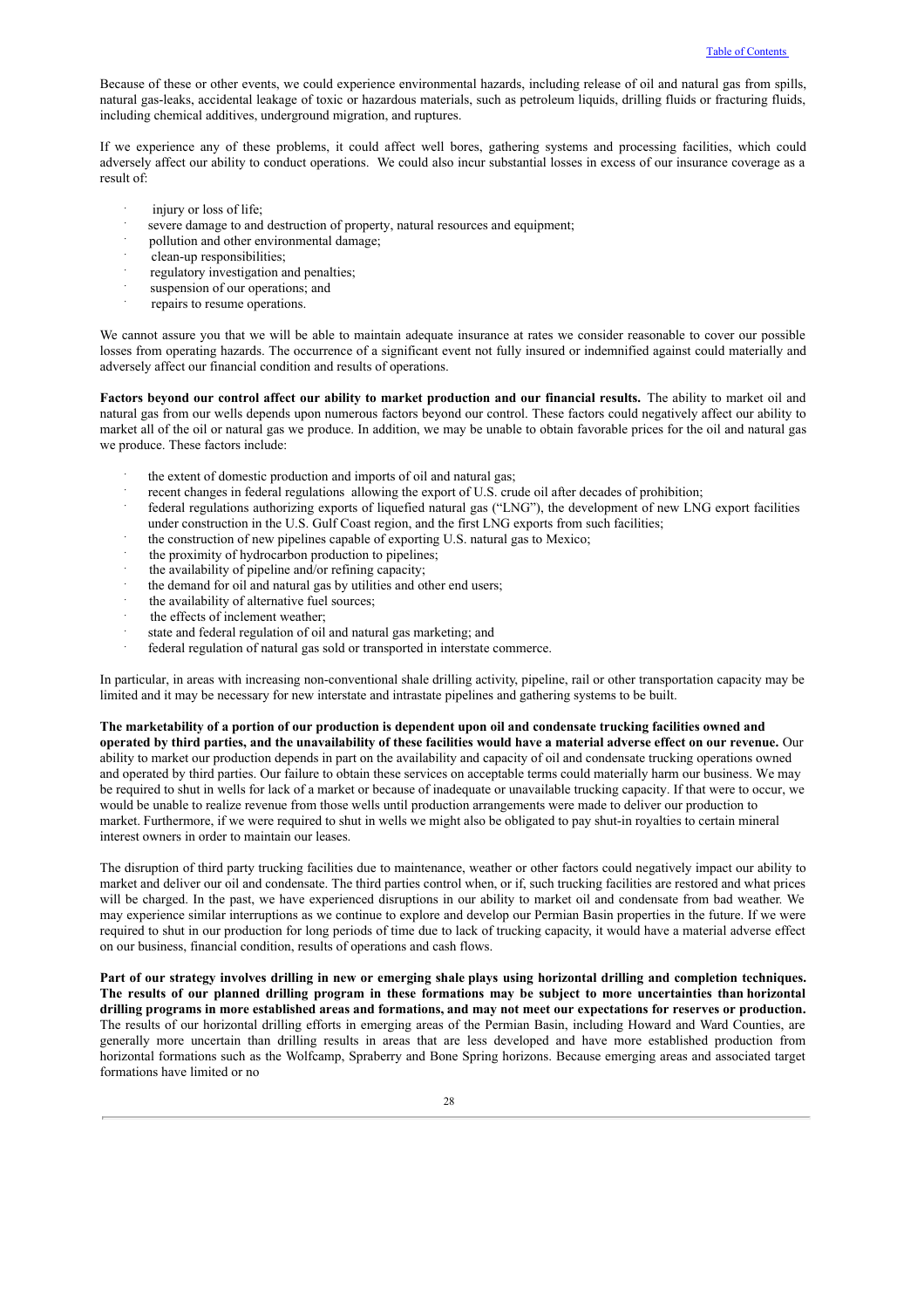production history, we are less able to rely on past drilling results in those areas as a basis to predict our future drilling results. In addition, horizontal wells drilled in shale formations, as distinguished from vertical wells, utilize multilateral wells and stacked laterals, all of which are subject to well spacing, density and proration requirements of the Texas Railroad Commission, which requirements could adversely impact our ability to maximize the efficiency of our horizontal wells related to reservoir drainage over time. Further, access to adequate gathering systems or pipeline takeaway capacity and the availability of drilling rigs and other services may be more challenging in new or emerging areas. If our drilling results are less than anticipated or we are unable to execute our drilling program because of capital constraints, access to gathering systems and takeaway capacity or otherwise, and/or natural gas and oil prices decline, our investment in these areas may not be as economic as we anticipate, we could incur material write-downs of unevaluated properties and the value of our undeveloped acreage could decline in the future.

**The loss of key personnel could adversely affect our ability to operate.** We depend, and will continue to depend in the foreseeable future, on the services of our senior officers and other key employees, as well as other third-party consultants with extensive experience and expertise in evaluating and analyzing drilling prospects and producing oil and natural gas from proved properties and maximizing production from oil and natural gas properties. Our ability to retain our senior officers, other key employees and our third party consultants, none of whom are subject to employment agreements, is important to our future success and growth. The unexpected loss of the services of one or more of these individuals could have a detrimental effect on our business.

We may not be insured against all of the operating risks to which our business is exposed. In accordance with industry practice, we maintain insurance against some, but not all, of the operating risks to which our business is exposed. We cannot assure you that our insurance will be adequate to cover losses or liabilities. Also, we cannot predict the continued availability of insurance at premium levels that justify its purchase. No assurance can be given that we will be able to maintain insurance in the future at rates we consider reasonable and may elect none or minimal insurance coverage. The occurrence of a significant event, not fully insured or indemnified against, could have a material adverse effect on our financial condition and operations.

**Competitive industry conditions may negatively affect our ability to conduct operations.** We compete with numerous other companies in virtually all facets of our business. Our competitors in development, exploration, acquisitions and production include major integrated oil and gas companies and smaller independents as well as numerous financial buyers, including many that have significantly greater resources than us. Therefore, competitors may be able to pay more for desirable leases and evaluate, bid for and purchase a greater number of properties or prospects than our financial or personnel resources permit. We also compete for the materials, equipment and services that are necessary for the exploration, development and operation of our properties. Our ability to increase reserves in the future will be dependent on our ability to select and acquire suitable prospects for future exploration and development. Factors that affect our ability to compete in the marketplace include:

- our access to the capital necessary to drill wells and acquire properties;
- our ability to acquire and analyze seismic, geological and other information relating to a property;
- our ability to retain the personnel necessary to properly evaluate seismic and other information relating to a property;
- our ability to procure materials, equipment and services required to explore, develop and operate our properties, including the ability to procure fracture stimulation services on wells drilled; and
- · our ability to access pipelines, and the location of facilities used to produce and transport oil and natural gas production.

Current or proposed financial legislation and rulemaking could have an adverse effect on our ability to use derivative instruments to reduce the effect of commodity price, interest rate and other risks associated with our business. Title VII of the Dodd-Frank Wall Street Reform and Consumer Protection Act (the " Dodd-Frank Act") establishes federal oversight and regulation of over-the-counter derivatives and requires the U.S. Commodity Futures Trading Commission (the "CFTC") and the SEC to enact further regulations affecting derivative contracts, including the derivative contracts we use to hedge our exposure to price volatility through the over-the-counter market.

Although the CFTC and the SEC have issued final regulations in certain areas, final rules in other areas and the scope of relevant definitions and/or exemptions still remain to be finalized. In one of the CFTC's rulemaking proceedings still pending under the Dodd-Frank Act, the CFTC approved on November 5, 2013, as modified and re-proposed on December 30, 2016, a rule imposing position limits for certain futures and options contracts in various commodities (including Henry Hub Natural Gas, Light Sweet Crude Oil, NY Harbor ULSD, and RBOB Gasoline traded on NYMEX) and for swaps that are their economic equivalents. Certain specified types of hedging transactions are proposed to be exempt from these position limits, provided that such hedging transactions satisfy the CFTC's requirements for "bona fide hedging" transactions or positions. Similarly, the CFTC has issued on December 16, 2016 a proposed rule regarding the capital that a swap dealer or major swap participant is required to post with respect to its swap business, but has not yet issued a final rule. The CFTC issued a final rule on margin requirements for uncleared swap transactions in January 2016, which includes an exemption for commercial end-users that enter into uncleared swaps in order to hedge commercial risks affecting their business, from any requirement to post margin to secure such swap transactions. In addition, the CFTC has issued a final rule authorizing an exception for commercial end-users using swaps to hedge their commercial risks from the otherwise applicable mandatory obligation under the Dodd-Frank Act to clear all swap transactions through a registered derivatives clearing organization and to trade all such swaps on a registered exchange. The Dodd-Frank Act also imposes recordkeeping and reporting obligations on counterparties to swap transactions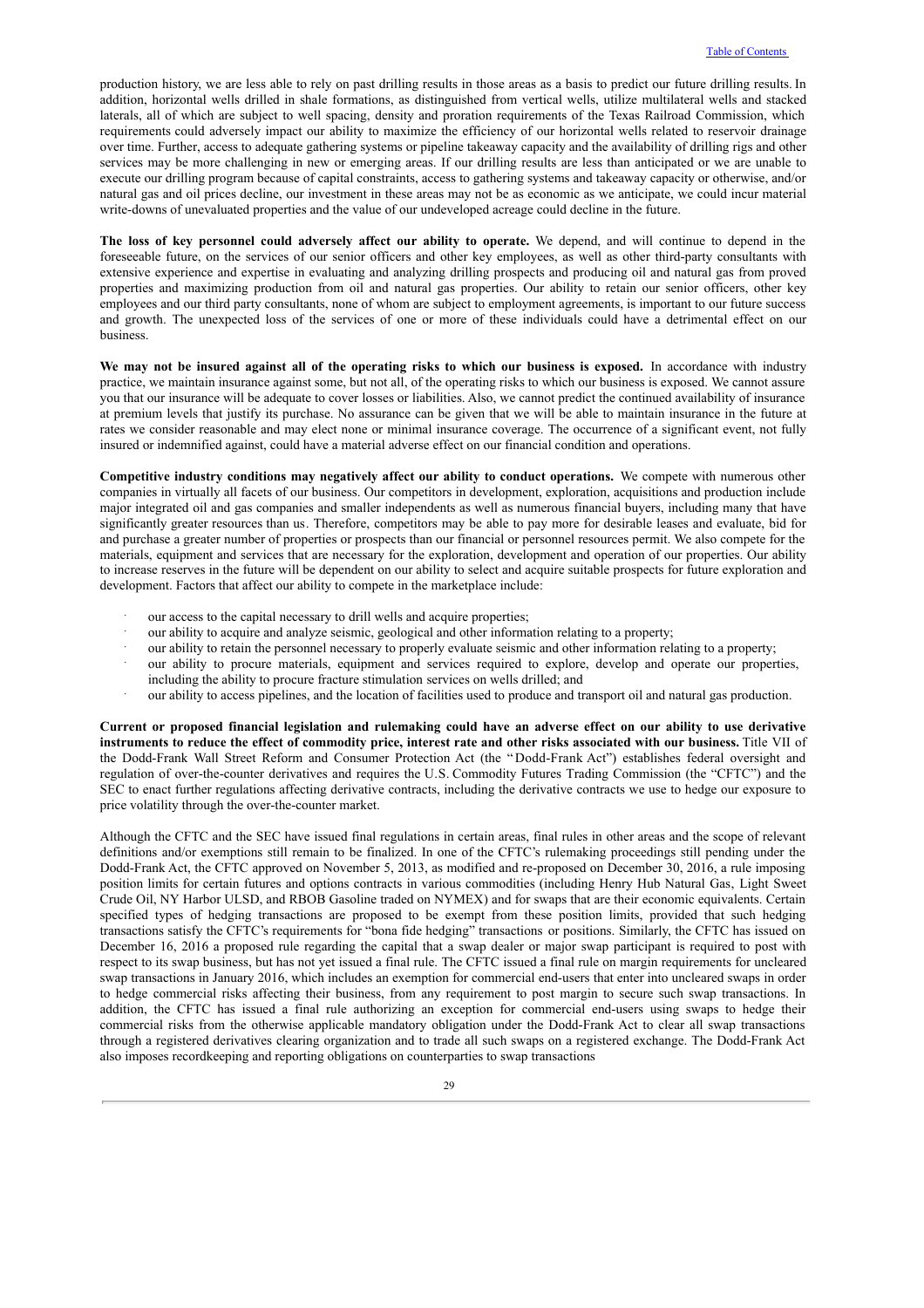and other regulatory compliance obligations. All of the above regulations could increase the costs to us of entering into financial derivative transactions to hedge or mitigate our exposure to commodity price volatility and other commercial risks affecting our business.

While it is not possible at this time to predict when the CFTC will issue final rules applicable to position limits or capital requirements, depending on our ability to satisfy the CFTC's requirements for the various exemptions available for a commercial end-user using swaps to hedge or mitigate its commercial risks, these rules and regulations may provide beneficial exemptions or may require us to comply with position limits and other limitations with respect to our financial derivative activities. When a final rule on capital requirements is issued, the Dodd-Frank Act may require our current counterparties to post additional capital as a result of entering into uncleared financial derivatives with us, which could increase the cost to us of entering into such derivatives. The Dodd-Frank Act may also require our current counterparties to financial derivative transactions to spin off some of their derivatives activities to separate entities, which may not be as creditworthy as the current counterparties, and may cause some entities to cease their current business as hedge providers. These changes could reduce the liquidity of the financial derivatives markets thereby reducing the ability of commercial end-users to have access to financial derivatives to hedge or mitigate their exposure to commodity price volatility. The Dodd-Frank Act and any new regulations could significantly increase the cost of derivative contracts (including through requirements to post collateral which could adversely affect our available capital for other commercial operations purposes), materially alter the terms of future swaps relative to the terms of our existing bilaterally negotiated financial derivative contracts, and reduce the availability of derivatives to protect against commercial risks we encounter.

In addition, federal banking regulators have adopted new capital requirements for certain regulated financial institutions in connection with the Basel III Accord. The Federal Reserve Board also issued proposed regulations on September 30, 2016, proposing to impose higher risk-weighted capital requirements on financial institutions active in physical commodities, such as oil and natural gas. If and when these proposed regulations are fully implemented, financial institutions subject to these higher capital requirements may require that we provide cash or other collateral with respect to our obligations under the financial derivatives and other contracts we may enter into with such financial institutions in order to reduce the amount of capital such financial institutions may have to maintain. Alternatively, financial institutions subject to these capital requirements may price transactions so that we will have to pay a premium to enter into derivatives and other physical commodity transactions in an amount that will compensate the financial institutions for the additional capital costs relating to such derivatives and physical commodity transactions. Rules implementing the Basel III Accord and higher risk-weighted capital requirements could materially reduce our liquidity and increase the cost of derivative contracts and other physical commodity contracts (including through requirements to post collateral which could adversely affect our available capital for other commercial operations purposes).

If we reduce our use of derivative contracts as a result of any of the foregoing new requirements, our results of operations may become more volatile and cash flows less predictable, which could adversely affect our ability to plan for and fund capital expenditures. Finally, the legislation was intended, in part, to reduce the volatility of oil, natural gas and natural gas liquids prices, which some legislators attributed to speculative trading in derivatives and commodity instruments related to oil, natural gas and natural gas liquids. Our revenues could therefore be adversely affected if a consequence of the legislation and regulations is to lower commodity prices. Any of these consequences could have a material adverse effect on our consolidated financial position, results of operations, or cash flows.

**We may not have production to offset hedges.** Part of our business strategy is to reduce our exposure to the volatility of oil and natural gas prices by hedging a portion of our production. In a typical hedge transaction, we will have the right to receive from the other parties to the hedge the excess of the fixed price specified in the hedge over a floating price based on a market index, multiplied by the quantity hedged. If the floating price exceeds the fixed price, we are required to pay the other parties this difference multiplied by the quantity hedged. Additionally, we are required to pay the difference between the floating price and the fixed price when the floating price exceeds the fixed price regardless of whether we have sufficient production to cover the quantities specified in the hedge. Significant reductions in production at times when the floating price exceeds the fixed price could require us to make payments under the hedge agreements even though such payments are not offset by sales of physical production.

Our hedging program may limit potential gains from increases in commodity prices or may result in losses or may be **inadequate to protect us against continuing and prolonged declines in commodity prices.** We enter into hedging arrangements from time to time to reduce our exposure to fluctuations in oil and natural gas prices and to achieve more predictable cash flow. Our hedges at December 31, 2016 are in the form of collars, swaps, put andcall options, and other structures placed with the commodity trading branches of certain national banking institutions and with certain other commodity trading groups. We cannot assure you that these or future counterparties will not become credit risks in the future. Hedging arrangements expose us to risks in some circumstances, including situations when the counterparty to the hedging contract defaults on the contractual obligations or there is a change in the expected differential between the underlying price in the hedging agreement and actual prices received. These hedging arrangements may also limit the benefit we could receive from increases in the market or spot prices for oil and natural gas. We cannot assure you that the hedging transactions we have entered into, or will enter into, will adequately protect us from fluctuations in oil and natural gas prices. In addition, at December 31, 2016, the Company's hedging portfolio, linked to NYMEX benchmark pricing, covers approximately 3,755 MBbls and 2,920 BBtu of our expected oil and natural gas production, respectively, for calendar year 2017. We also have commodity hedging contracts linked to Midland WTI basis differentials relative to Cushing covering approximately 2,004 MBbls of our expected oil production for calendar year 2017. These hedges may be inadequate to protect us from continuing and prolonged declines in oil and natural gas prices. To the extent that oil and natural gas prices remain at current levels or decline further, we will not be able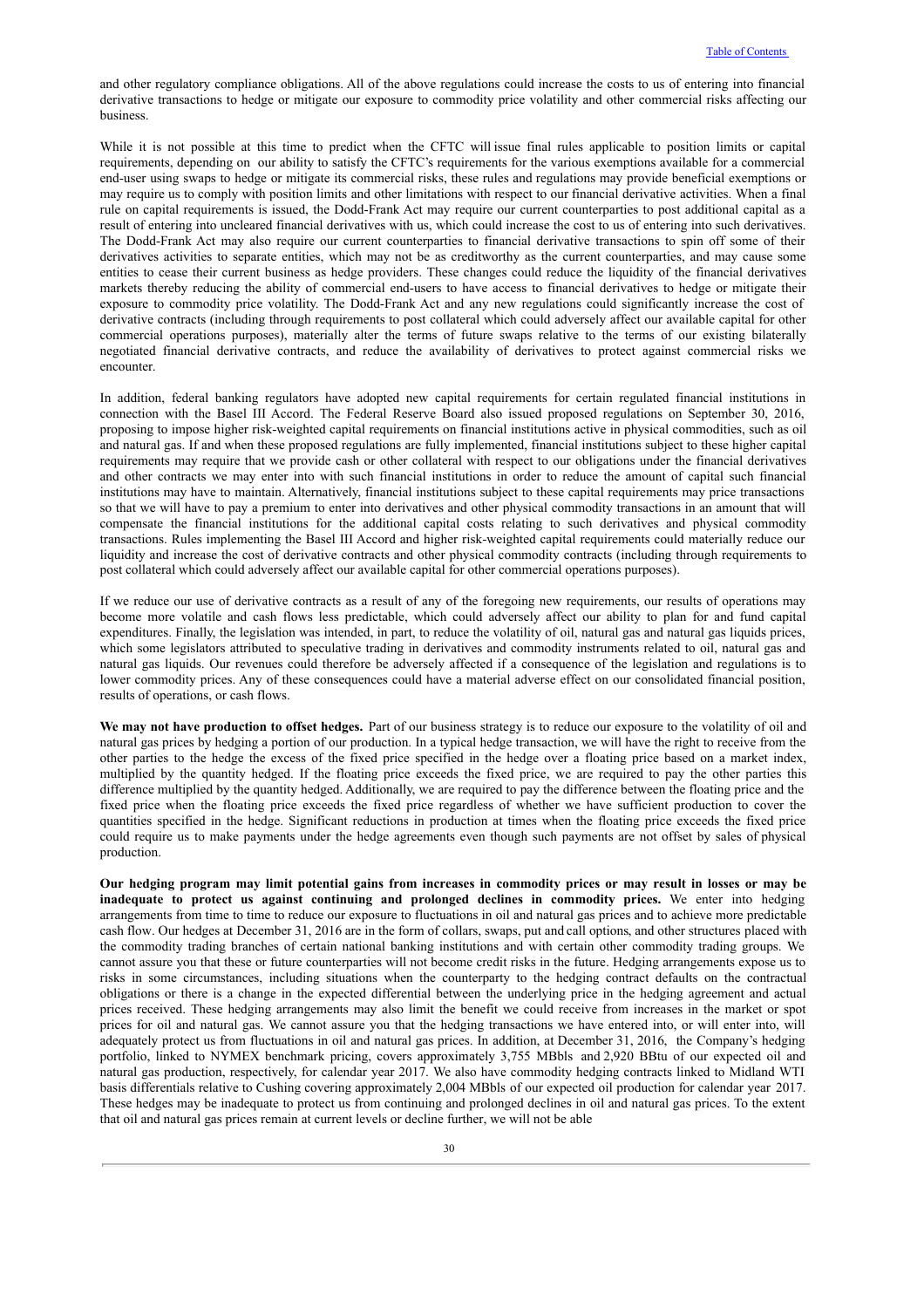to hedge future production at the same pricing level as our current hedges and our results of operations and financial condition would be negatively impacted.

**Our hedging transactions expose us to counterparty credit risk.** Our hedging transactions expose us to risk of financial loss if a counterparty fails to perform under a derivative contract. Disruptions in the financial markets could lead to sudden decreases in a counterparty's liquidity, which could make them unable to perform under the terms of the derivative contract and we may not be able to realize the benefit of the derivative contract. During periods of falling commodity prices, our hedging transactions expose us to risk of financial loss if our counterparty to a derivatives transaction fails to perform its obligations under a derivatives transaction (e.g., our counterparty fails to perform its obligation to make payments to us under the derivatives transaction when the market (floating) price under such derivative falls below the specified fixed price). We are unable to predict sudden changes in a counterparty's creditworthiness or ability to perform. Even if we do accurately predict sudden changes, our ability to negate the risk may be limited depending upon market conditions. If the creditworthiness of our counterparties deteriorates and results in their nonperformance, we could incur a significant loss.

Should we fail to comply with all applicable statutes, rules, regulations and orders administered by the CFTC or the **Federal Energy Regulatory Commission ("FERC"), we could be subject to substantial penalties and fines.** Under the Energy Policy Act of 2005, FERC has been given greater civil penalty authority under the Natural Gas Act ("NGA"), including the ability to impose penalties of up to \$1 million per day for each violation and disgorgement of profits associated with any violation. While our operations have not been regulated by FERC as a natural gas company under the NGA, FERC has adopted regulations that may subject certain of our otherwise non-FERC jurisdictional operations to FERC annual reporting and posting requirements. We also must comply with the anti-market manipulation rules enforced by FERC under the NGA. Under the Commodity Exchange Act (as amended by the Dodd-Frank Act) and regulations promulgated thereunder by the CFTC, the CFTC has also adopted antimarket manipulation, fraud and market disruption rules relating to the prices of commodities, futures contracts, options on futures, and swaps. Additional rules and legislation pertaining to those and other matters may be considered or adopted by Congress, the FERC, or the CFTC from time to time. Failure to comply with those statutes, regulations, rules and orders could subject us to civil penalty liability.

The inability of one or more of our customers to meet their obligations to us may adversely affect our financial results. Our principal exposures to credit risk are through receivables resulting from the sale of our oil and natural gas production, which we market to energy marketing companies, refineries and affiliates, advances to joint interest parties and joint interest receivables. We are also subject to credit risk due to the concentration of our oil and natural gas receivables with several significant customers. The largest purchaser of our oil and natural gas accounted for approximately 43% of our total oil and natural gas revenues for the year ended December 31, 2016. We do not require any of our customers to post collateral. The inability or failure of our significant customers to meet their obligations to us or their insolvency or liquidation may adversely affect our financial results. Joint interest receivables arise from billing entities who own a partial interest in the wells we operate. These entities participate in our wells primarily based on their ownership in leases on which we choose to drill. We have limited ability to control participation in our wells.

**Compliance with environmental and other government regulations could be costly and could negatively impact production.** Our operations are subject to numerous laws and regulations governing the operation and maintenance of our facilities and the discharge of materials into the environment or otherwise relating to environmental protection. For a discussion of the material regulations applicable to us, see "Regulations." These laws and regulations may:

- require that we acquire permits before commencing drilling;
- impose operational, emissions control and other conditions on our activities;
- restrict the substances that can be released into the environment or used in connection with drilling and production activities or restrict the disposal of waste from our operations;
- limit or prohibit drilling activities on protected areas such as wetlands, wilderness or other protected areas; and
- require measures to remediate or mitigate pollution and environmental impacts from current and former operations, such as cleaning up spills or dismantling abandoned production facilities.

Under these laws and regulations, the rate of oil and natural gas production may be restricted below the rate that would otherwise be possible. The regulatory burden on the oil and natural gas industry increases the cost of doing business in the industry and consequently affects profitability. Additionally, Congress and federal, state and local agencies frequently revise environmental laws and regulations, and such changes could result in increased costs for environmental compliance, such as waste handling, permitting, or cleanup for the oil and natural gas industry and could have a significant impact on our operating costs. In general, the oil and natural gas industry recently has been the subject of increased legislative and regulatory attention with respect to environmental matters. For example, the EPA has identified environmental compliance by the energy extraction sector as one of its enforcement initiatives for 2017-2019.

Further, under these laws and regulations, we could be liable for costs of investigation, removal and remediation, damages to and loss of use of natural resources, loss of profits or impairment of earning capacity, property damages, costs of increased public services, as well as administrative, civil and criminal fines and penalties, and injunctive relief. Certain environmental statutes, including the RCRA, CERCLA, OPA and analogous state laws and regulations, impose strict joint and several liability for costs required to clean up and restore sites where hazardous substances or other waste products have been disposed of or otherwise released. We could also be affected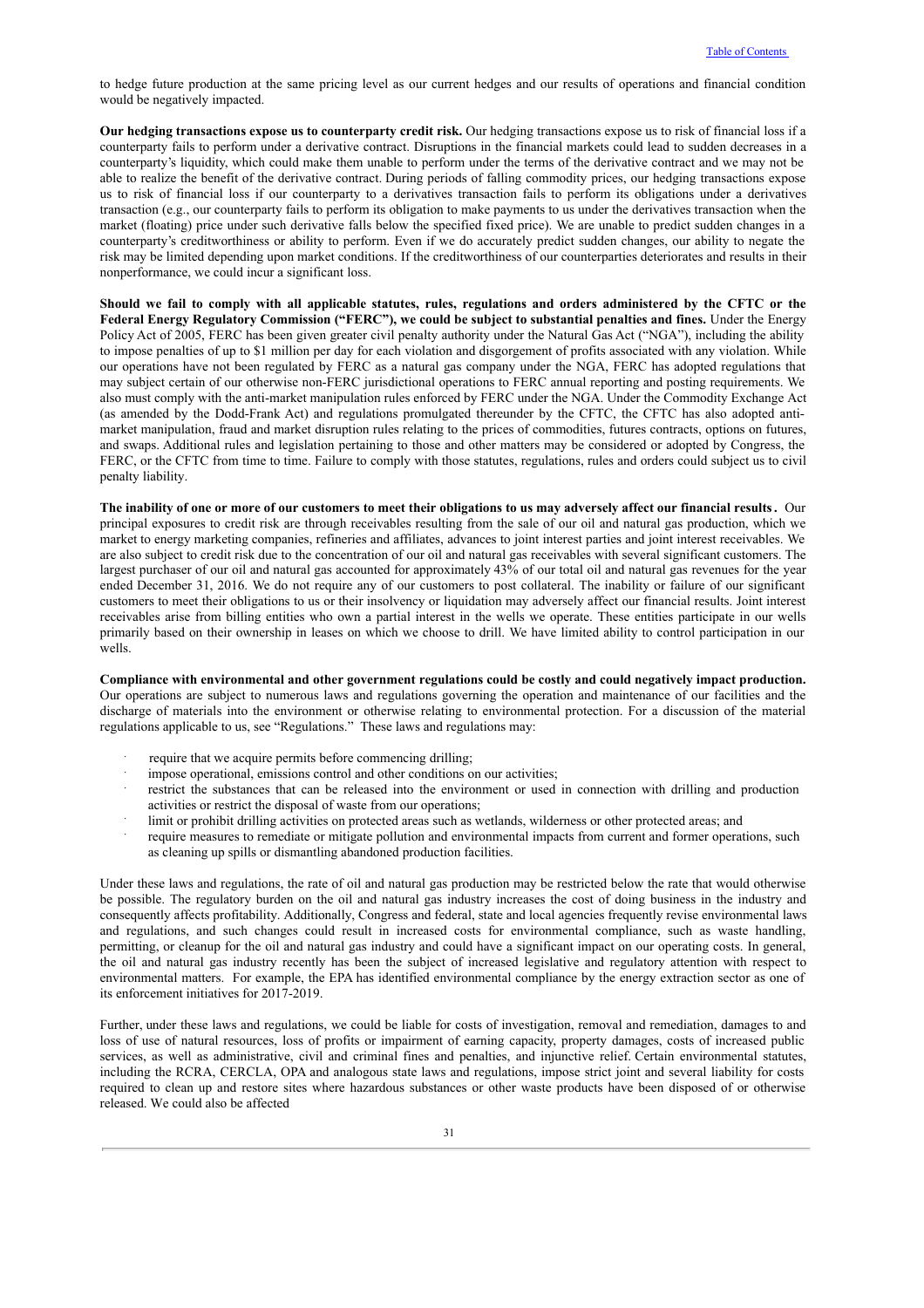by more stringent laws and regulations adopted in the future, including any related to climate change, greenhouse gases and hydraulic fracturing. Under the common law, we could be liable for injuries to people and property. We maintain limited insurance coverage for sudden and accidental environmental damages. We do not believe that insurance coverage for environmental damages that occur over time is available at a reasonable cost. Also, we do not believe that insurance coverage for the full potential liability that could be caused by sudden and accidental environmental damages is available at a reasonable cost. Accordingly, we may be subject to liability or we may be required to cease production from properties in the event of environmental incidents.

**Climate change legislation or regulations restricting emissions of "greenhouse gases" ("GHG") could result in increased operating costs and reduced demand for the oil and natural gas we produce.** In the absence of comprehensive federal legislation on GHG emission control, the U.S. Environmental Protection Agency (the "EPA") attempted to require the permitting of GHG emissions. Although the Supreme Court struck down the permitting requirements, it upheld the EPA's authority to control GHG emissions when a permit is required due to emissions of other pollutants. These permitting provisions, to the extent applicable to our operations, could require us to implement emission controls or other measures to reduce GHG emissions and we could incur additional costs to satisfy those requirements. The EPA has adopted rules to regulate methane emissions, including from new and modified oil and gas production sources and natural gas processing and transmission sources, and has announced its intention to regulate methane emissions from existing oil and gas sources.

In addition, the EPA requires the reporting of GHG emissions from specified large GHG emission sources including onshore and offshore oil and natural gas production facilities and onshore oil and natural gas processing, transmission, storage and distribution facilities, which may include facilities we operate. Reporting of GHG emissions from such facilities is required on an annual basis. We will continue to incur costs associated with this reporting obligation.

The United States Congress has considered (but not passed) legislation to reduce emissions of GHGs and many states and localities have already taken or have considered legal measures to reduce or measure GHG emissions, often involving the planned development of GHG emission inventories and/or cap and trade programs. Most of these cap and trade programs would require major sources of emissions or major producers of fuels to acquire and surrender emission allowances. The number of allowances available for purchase is reduced each year in an effort to achieve the overall GHG emission reduction goal. These allowances would be expected to escalate significantly in cost over time. The adoption and implementation of any legislation or regulatory programs imposing GHG reporting obligations on, or limiting emissions of GHGs from, our equipment and operations could require us to incur costs to reduce emissions of GHGS associated with our operations or could adversely affect demand for the oil and natural gas that we produce.

Significant physical effects of climatic change have the potential to damage our facilities, disrupt our production activities and cause us to incur significant costs in preparing for or responding to those effects. In an interpretative guidance on climate change disclosures, the SEC indicates that climate change could have an effect on the severity of weather (including storms and floods), the arability of farmland, and water availability and quality. If such effects were to occur, our exploration and production operations have the potential to be adversely affected. Potential adverse effects could include damages to our facilities from powerful winds or rising waters in low-lying areas, disruption of our production activities either because of climate-related damages to our facilities in our costs of operation potentially arising from such climatic effects, less efficient or non-routine operating practices necessitated by climate effects or increased costs for insurance coverages in the aftermath of such effects. Significant physical effects of climate change could also have an indirect effect on our financing and operations by disrupting the transportation or process-related services provided by midstream companies, service companies or suppliers with whom we have a business relationship. We may not be able to recover through insurance some or any of the damages, losses or costs that may result from potential physical effects of climate change. In addition, our hydraulic fracturing operations require large amounts of water. Should drought conditions occur, our ability to obtain water in sufficient quality and quantity could be impacted and in turn, our ability to perform hydraulic fracturing operations could be restricted or made more costly.

Federal legislation and state and local legislative and regulatory initiatives relating to hydraulic fracturing could result in **increased costs and additional operating restrictions or delays.** Hydraulic fracturing is used to stimulate production of hydrocarbons, particularly natural gas, from tight formations. The process involves the injection of water, sand and chemicals under pressure into formations to fracture the surrounding rock and stimulate production. Hydraulic fracturing activities are typically regulated by state oil and gas commissions but not at the federal level, as the federal Safe Drinking Water Act expressly excludes regulation of these fracturing activities (except where diesel is a component of the fracturing fluid). We engage third parties to provide hydraulic fracturing or other well stimulation services to us in connection with the wells for which we are the operator. Contamination of groundwater by oil and natural gas drilling, production, and related operations may result in fines, penalties, and remediation costs, among other sanctions and liabilities under federal and state laws. In addition, third party claims may be filed by landowners and other parties claiming damages for alternative water supplies, property damages, and bodily injury. In December 2016, the EPA released its final report "Hydraulic Fracturing for Oil and Gas: Impacts from the Hydraulic Fracturing Water Cycle on Drinking Water Resources in the United States." This report concludes that hydraulic fracturing can impact drinking water resources in certain circumstances but also noted that certain date gaps and uncertainties limited EPA's assessment. The agency has identified one of its enforcement initiatives for 2017 to 2019 to be environmental compliance by the energy extraction sector. This study and the EPA's enforcement initiative could result in additional regulatory scrutiny that could make it difficult to perform hydraulic fracturing and increase our costs of compliance and doing business.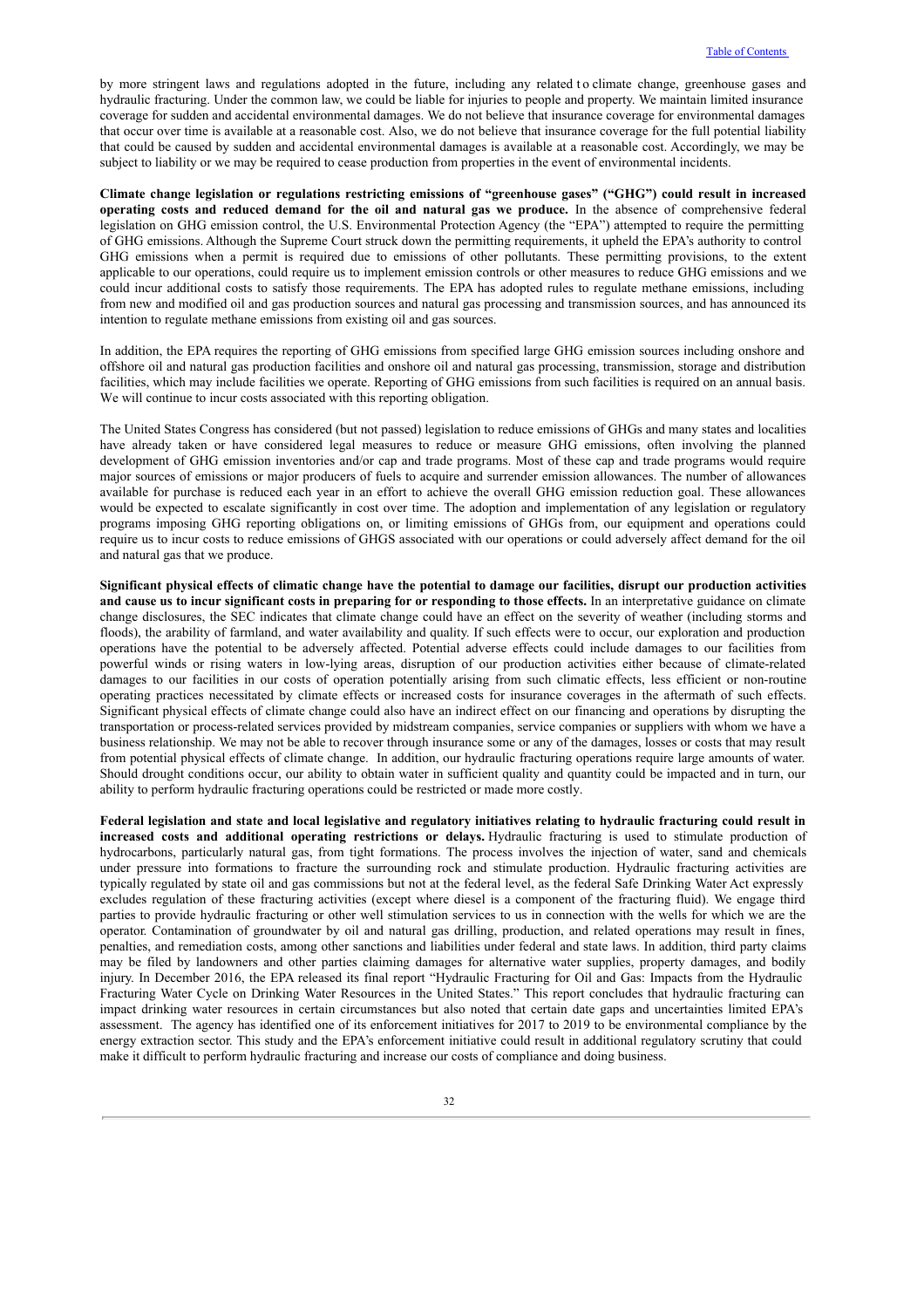A committee of the U.S. House of Representatives conducted an investigation of hydraulic fracturing practices. Legislation was introduced before Congress, but not passed to provide for federal regulation of hydraulic fracturing and to require disclosure of the chemicals used in the fracturing process. In addition, some states and local or regional regulatory authorities have adopted or are considering adopting, regulations that could restrict hydraulic fracturing in certain circumstances. For example, New York has banned high volume hydraulic fracturing. Further, Pennsylvania has adopted a variety of regulations limiting how and where fracturing can be performed. While we have no operations in either New York or Pennsylvania, any other new laws or regulations that significantly restrict hydraulic fracturing in areas in which we do operate could make it more difficult or costly for us to perform hydraulic fracturing activities and thereby affect the determination of whether a well is commercially viable.

Further, the EPA issued pretreatment standards for wastewater from hydraulic fracturing, prohibiting the discharges of waste water pollutants from onshore unconventional oil and gas extraction to publicly owned treatment works. The EPA has announced an initiative under the Toxic Substance Control Act to develop regulations governing the disclosure and evaluation of hydraulic fracturing chemicals. The Bureau of Land Management (the "BLM") finalized regulations for hydraulic fracturing activities on federal lands. Among other things, the BLM rule imposed new requirements to validate the protection of groundwater, disclosure of chemicals used in hydraulic fracturing and higher standards for the interim storage of recovered waste fluids from hydraulic fracturing. A federal district court in Wyoming struck down the BLM rule; the federal government has appealed the district court's decision. In addition, if hydraulic fracturing becomes further regulated at the federal level, our fracturing activities could become subject to additional permit requirements or operational restrictions and also to associated permitting delays and potential increases in costs and potential liabilities. Such federal or state legislation could require the disclosure of chemical constituents used in the fracturing process to state or federal regulatory authorities who could then make such information publicly available. In addition, restrictions on hydraulic fracturing could reduce the amount of oil and natural gas that we are ultimately able to produce in commercial quantities.

We are now subject to regulation under NSPS and NESHAPS programs, which could result in increased operating costs. On April 17, 2012, the EPA issued final rules that subject oil and natural gas production, processing, transmission and storage operations to regulation under the New Source Performance Standards (the "NSPS") and the National Emissions Standards for Hazardous Air Pollutants (the "NESHAP") programs. The EPA rules include NSPS standards for completions of hydraulically fractured natural gas wells. Before January 1, 2015, these standards require owners/operators to reduce VOC emissions from natural gas not sent to the gathering line during well completion either by flaring, using a completion combustion device, or by capturing the natural gas using green completions with a completion combustion device. Beginning January 1, 2015, operators must capture the natural gas and make it available for use or sale, which can be done through the use of green completions. The standards are applicable to newly fractured wells and also existing wells that are refractured. Further, the finalized regulations also establish specific new requirements, effective in 2012, for emissions from compressors, controllers, dehydrators, storage tanks, natural gas processing plants and certain other equipment. These rules may require changes to our operations, including the installation of new equipment to control emissions.

The EPA has issued new rules limiting methane emissions from new or modified oil and gas sources. The rules amend the air emissions rules for the oil and natural gas sources and natural gas processing and transmission sources to include new standards for methane. Simultaneously with the methane rules, the EPA adopted new rules governing the aggregating of multiple surface sites into a single-source of air quality permitting purposes. In addition, the EPA had announced plans to begin work on regulations to regulate methane emissions from existing oil and gas sources.

We are subject to stringent and complex federal, state and local laws and regulations governing, among other things, worker health and safety, the discharge of materials into the environment and environmental protection that could result in **substantial costs.** In some areas of Texas, there has been concern that certain formations into which disposal wells are injecting produced waters could become over-pressured after many years of injection, and the governing Texas regulatory agency is reviewing the data to determine whether any action is necessary to address this issue. If the Texas state agency were to decline to issue permits for, or limit the volumes of, new injection wells into the formations currently utilized by us, we may be required to seek alternative methods of disposing of produced waters, including injecting into deeper formations, which could increase our costs.

Certain U.S. federal income tax preferences currently available with respect to oil and natural gas production may be **eliminated as a result of future legislation.** In recent years, the Obama administration's budget proposals and other proposed legislation have included the elimination of certain key U.S. federal income tax incentives currently available to oil and gas exploration and production. If enacted into law, these proposals would eliminate certain tax preferences applicable to taxpayers engaged in the exploration or production of natural resources. These changes include, but are not limited to (1) the repeal of the percentage depletion allowance for oil and gas properties, (2) the elimination of current deductions for intangible drilling and development costs, (3) the elimination of the deduction for U.S. production activities and (4) the increase in the amortization period from two years to seven years for geophysical costs paid or incurred in connection with the exploration for or development of, oil and gas within the United States Whether the proposed legislation will ever be enacted under the newly elected Trump administration remains in question, but the passage of such legislation or any other similar changes in U.S. federal income tax laws could negatively affect our financial condition and results of operations.

There are inherent limitations in all control systems, and misstatements due to error or fraud that could seriously harm **our business may occur and not be detected.** Our management, including our Chief Executive Officer and Chief Financial Officer, do not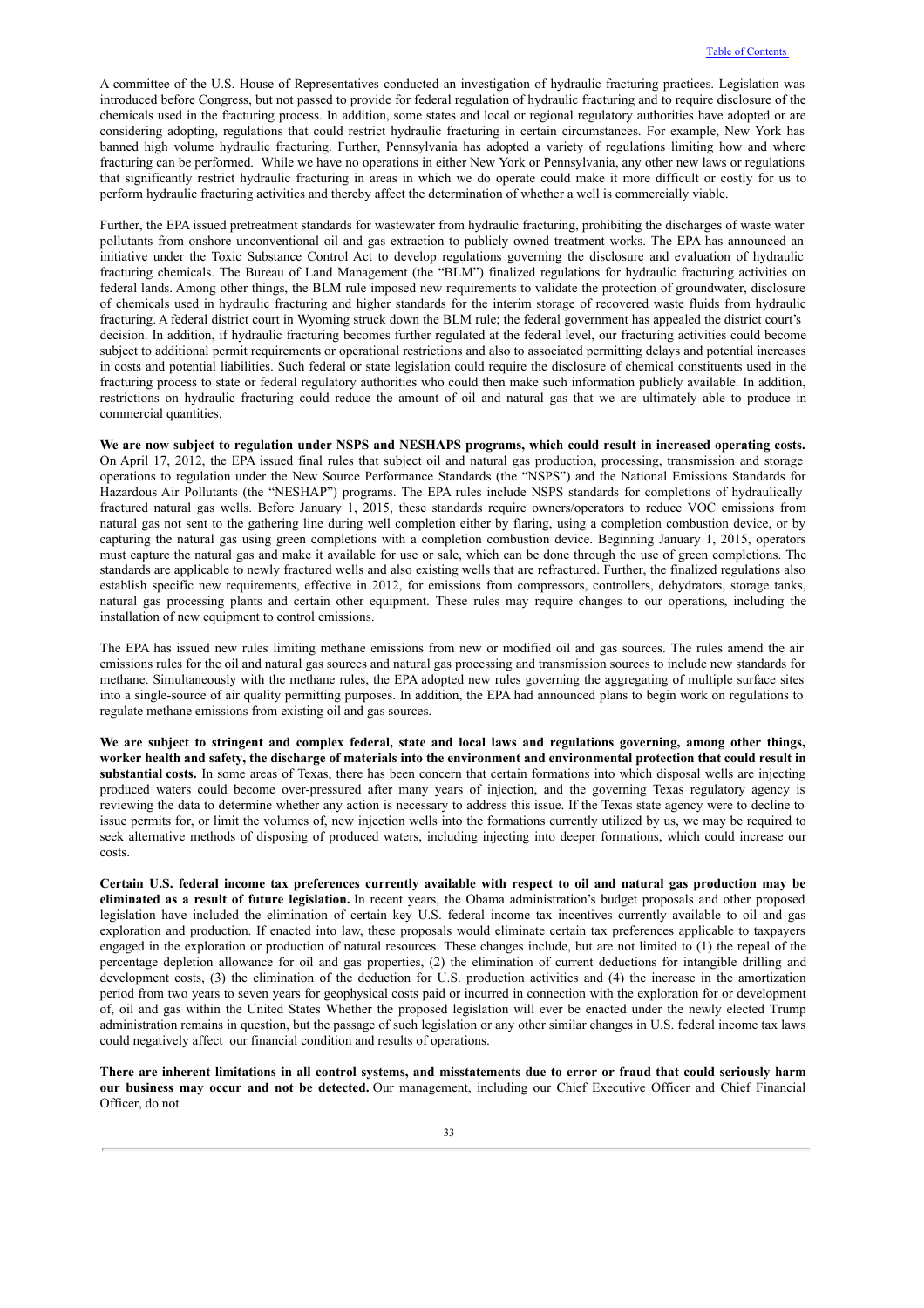expect that our internal controls and disclosure controls will prevent all possible error and all fraud. A control system, no matter how well conceived and operated, can provide only reasonable, not absolute, assurance that the objectives of the control system are met. In addition, the design of a control system must reflect the fact that there are resource constraints and the benefit of controls must be relative to their costs. Because of the inherent limitations in all control systems, an evaluation of controls can only provide reasonable assurance that all material control issues and instances of fraud, if any, in the Company have been detected. These inherent limitations include the realities that judgments in decision-making can be faulty and that breakdowns can occur because of simple error or mistake. Further, controls can be circumvented by the individual acts of some persons or by collusion of two or more persons. The design of any system of controls is based in part upon certain assumptions about the likelihood of future events, and there can be no assurance that any design will succeed in achieving its stated goals under all potential future conditions. Because of inherent limitations in a cost-effective control system, misstatements due to error or fraud may occur and not be detected. A failure of our controls and procedures to detect error or fraud could seriously harm our business and results of operations.

We have no plans to pay cash dividends on our common stock in the foreseeable future. We have no plans to pay cash dividends in the foreseeable future. The terms of our senior secured revolving credit facility prohibit us from paying dividends and making other distributions. In addition, any future determination as to the declaration and payment of cash dividends will be at the discretion of our Board of Directors and will depend upon our financial condition, results of operations, contractual restrictions, capital requirements, business prospects and other factors deemed relevant by our Board of Directors.

Cyber-attacks targeting systems and infrastructure used by the oil and gas industry may adversely impact our operations. Our business has become increasingly dependent on digital technologies to conduct certain exploration, development, production and financial activities. We depend on digital technology to estimate quantities of oil and gas reserves, process and record financial and operating data, analyze seismic and drilling information, and communicate with our employees and third party partners. Unauthorized access to our seismic data, reserves information or other proprietary information could lead to data corruption, communication interruption, or other operational disruptions in our exploration or production operations. Also, computers control nearly all of the oil and gas distribution systems in the United States and abroad, which are necessary to transport our production to market. A cyber-attack directed at oil and gas distribution systems could damage critical distribution and storage assets or the environment, delay or prevent delivery of production to markets and make it difficult or impossible to accurately account for production and settle transactions.

While we have not experienced cyber-attacks, there is no assurance that we will not suffer such attacks and resulting losses in the future. Further, as cyber-attacks continue to evolve, we may be required to expend significant additional resources to continue to modify or enhance our protective measures or to investigate and remediate any vulnerability to cyber-attacks.

**We may be subject to the actions of activist shareholders.** We have been the subject of increased activity by activist shareholders. Responding to shareholder activism can be costly and time-consuming, disrupt our operations and divert the attention of management and our employees from executing our business plan. Activist campaigns can create perceived uncertainties as to our future direction, strategy or leadership and may result in the loss of potential business opportunities, harm our ability to attract new investors, customers and joint venture partners and cause our stock price to experience periods of volatility or stagnation. Moreover, if individuals are elected to our board of directors with a specific agenda, our ability to effectively and timely implement our current initiatives, retain and attract experienced executives and employees and execute on our long-term strategy may be adversely affected.

# **ITEM 1B. Unresolved Staff Comments**

None.

# **ITEM 3. Legal Proceedings**

We are a defendant in various legal proceedings and claims, which arise in the ordinary course of our business. We do not believe the ultimate resolution of any such actions will have a material effect on our financial position or results of operations.

#### **ITEM 4. Mine Safety Disclosures**

Not applicable.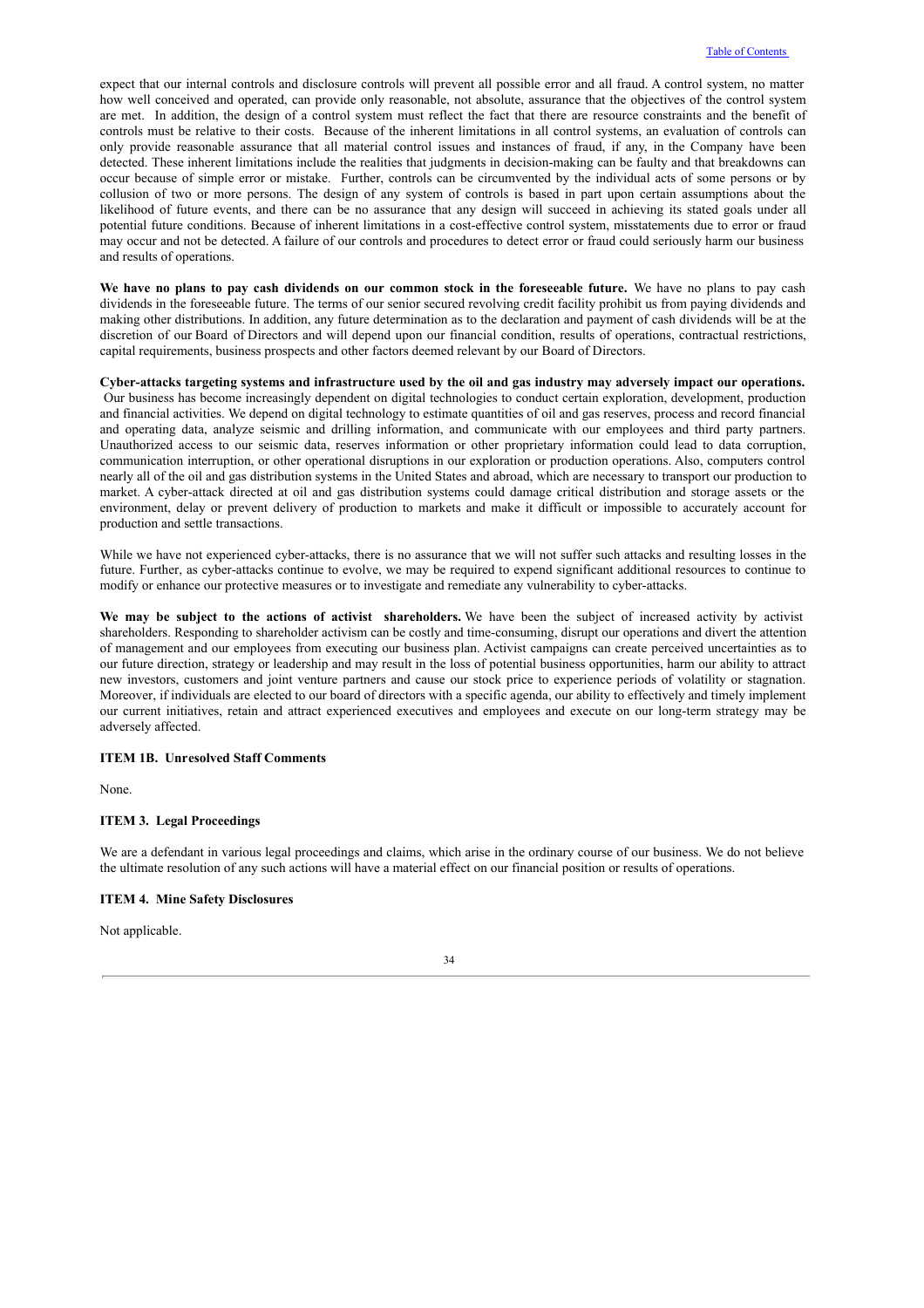# **PART II.**

# ITEM 5. Market for Registrant's Common Equity, Related Stockholder Matters and Issuer Purchases of Equity Securities

## **Market Information**

Our common stock trades on the New York Stock Exchange under the symbol "CPE". The following table sets forth the high and low sale prices per share as reported for the periods indicated.

|                |   | <b>Common Stock Price</b> |                    |         |      |  |  |
|----------------|---|---------------------------|--------------------|---------|------|--|--|
|                |   | 2016                      |                    | 2015    |      |  |  |
|                |   | High                      | Low                | High    | Low  |  |  |
| First quarter  | D | $9.05 \text{ s}$          | $4.21 \text{ }$ \$ | 8.15 \$ | 4.66 |  |  |
| Second quarter |   | 12.56                     | 8.15               | 9.40    | 7.35 |  |  |
| Third quarter  |   | 15.91                     | 10.34              | 9.65    | 6.03 |  |  |
| Fourth quarter |   | 18.53                     | 12.45              | 10.18   | 6.87 |  |  |

#### **Holders**

As of February 22, 2017 the Company had approximately 2,828 common stockholders of record.

#### **Dividends**

We have not paid any cash dividends on our common stock to date and presently do not expect to declare or pay any cash dividends on our common stock in the foreseeable future as we intend to reinvest our cash flows and earnings into our business. The declaration and payment of dividends is subject to the discretion of our Board of Directors and to certain limitations imposed under Delaware corporate law and the agreements governing our debt obligations. The timing, amount and form of dividends, if any, will depend on, among other things, our results of operations, financial condition, cash requirements and other factors deemed relevant by our Board of Directors. In addition, certain of our debt facilities contain restrictions on the payment of dividends to the holders of our common stock.

Holders of our 10% Series A Cumulative Preferred Stock are entitled to a cumulative dividend whether or not declared, of \$5.00 per annum, payable quarterly, equivalent to 10.0% of the liquidation preference of \$50.00 per share. Unless the full amount of the dividends for the 10% Series A Cumulative Preferred Stock is paid in full, we cannot declare or pay any dividend on our common stock.

During 2016, neither the Company nor any affiliated purchasers made repurchases of Callon's equity securities.

On February 4, 2016, a total of 120,000 shares of the Company's 10% Series A Cumulative Preferred Stock were exchanged for 719,000 shares of common stock.

# **Equity Compensation Plan Information**

The following table summarizes information regarding the number of shares of our common stock that are available for issuance under all of our existing equity compensation plans as of December 31, 2016 (securities amounts are presented in thousands).

| <b>Plan Category</b>                                       | Number of<br><b>Securities to be</b><br><b>Issued Upon</b><br><b>Exercise of</b><br>Outstanding<br><b>Options</b> |  | Weighted-Average<br><b>Exercise Price of</b><br>Outstanding<br><b>Options, Warrants</b><br>and Rights | Number of<br><b>Securities</b><br>Remaining<br><b>Available for</b><br><b>Future Issuance</b><br><b>Under Equity</b><br>Compensation<br><b>Plans</b> |  |
|------------------------------------------------------------|-------------------------------------------------------------------------------------------------------------------|--|-------------------------------------------------------------------------------------------------------|------------------------------------------------------------------------------------------------------------------------------------------------------|--|
| Equity compensation plans approved by security holders     | $-$ \$                                                                                                            |  |                                                                                                       | 2,270                                                                                                                                                |  |
| Equity compensation plans not approved by security holders | 15 \$                                                                                                             |  | 14.37                                                                                                 |                                                                                                                                                      |  |
| Total                                                      | 15S                                                                                                               |  | 14.37                                                                                                 | 2,270                                                                                                                                                |  |

For additional information regarding the Company's benefit plans and share-based compensation expense, see Notes 8 and 9 to the Consolidated Financial Statements.

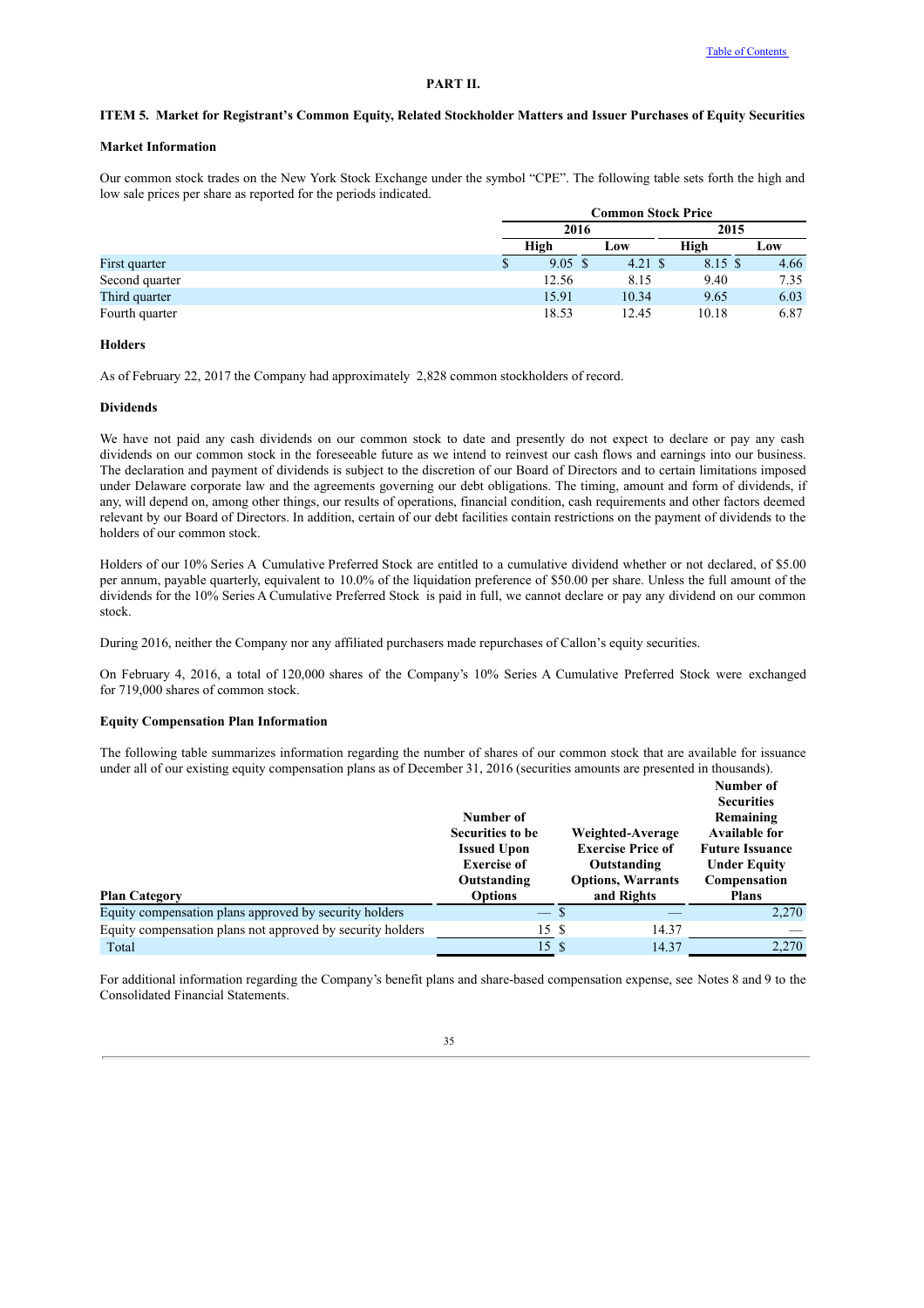# **Performance Graph**

The following stock price performance graph is intended to allow review of stockholder returns, expressed in terms of the performance of the Company's common stock relative to four broad-based stock performance indices. The information is included for historical comparative purposes only and should not be considered indicative of future stock performance.

The graph below compares the yearly percentage change in the cumulative total stockholder return on the Company's common stock with the cumulative total return of the S&P 500 Index and SIG (Susquehanna International Group, LLP) Oil Exploration & Production Index from December 31, 2011, through December 31, 2016.

The stock performance graph and related information shall not be deemed "soliciting material" or to be "filed" with the SEC, nor shall information be incorporated by reference into any future filing under the Securities Act of 1933 or Securities Exchange Act of 1934, each as amended, except to the extent that the Company specifically incorporates it by reference into such filing.

**Comparison of Five Year Cumulative Total Return Assumes Initial Investment of \$100 December 2016**



|                                        | For the Year Ended December 31, |          |  |          |  |           |  |             |  |           |  |        |
|----------------------------------------|---------------------------------|----------|--|----------|--|-----------|--|-------------|--|-----------|--|--------|
| Company/Market/Peer Group              |                                 | 2011     |  | 2012     |  | 2013      |  | 2014        |  | 2015      |  | 2016   |
| Callon Petroleum Company               |                                 | 100.00 S |  | 94.57 \$ |  | 131.39 \$ |  | $109.66$ \$ |  | 167.81 \$ |  | 309.26 |
| S&P 500 Index - Total Returns          |                                 | 100.00   |  | 16.00    |  | 153.57    |  | 174.60      |  | 177.01    |  | 198.18 |
| SIG Oil Exploration & Production Index |                                 | 100.00   |  | 93.07    |  | 17.80     |  | 84.46       |  | 46.39     |  | 59.28  |

#### 36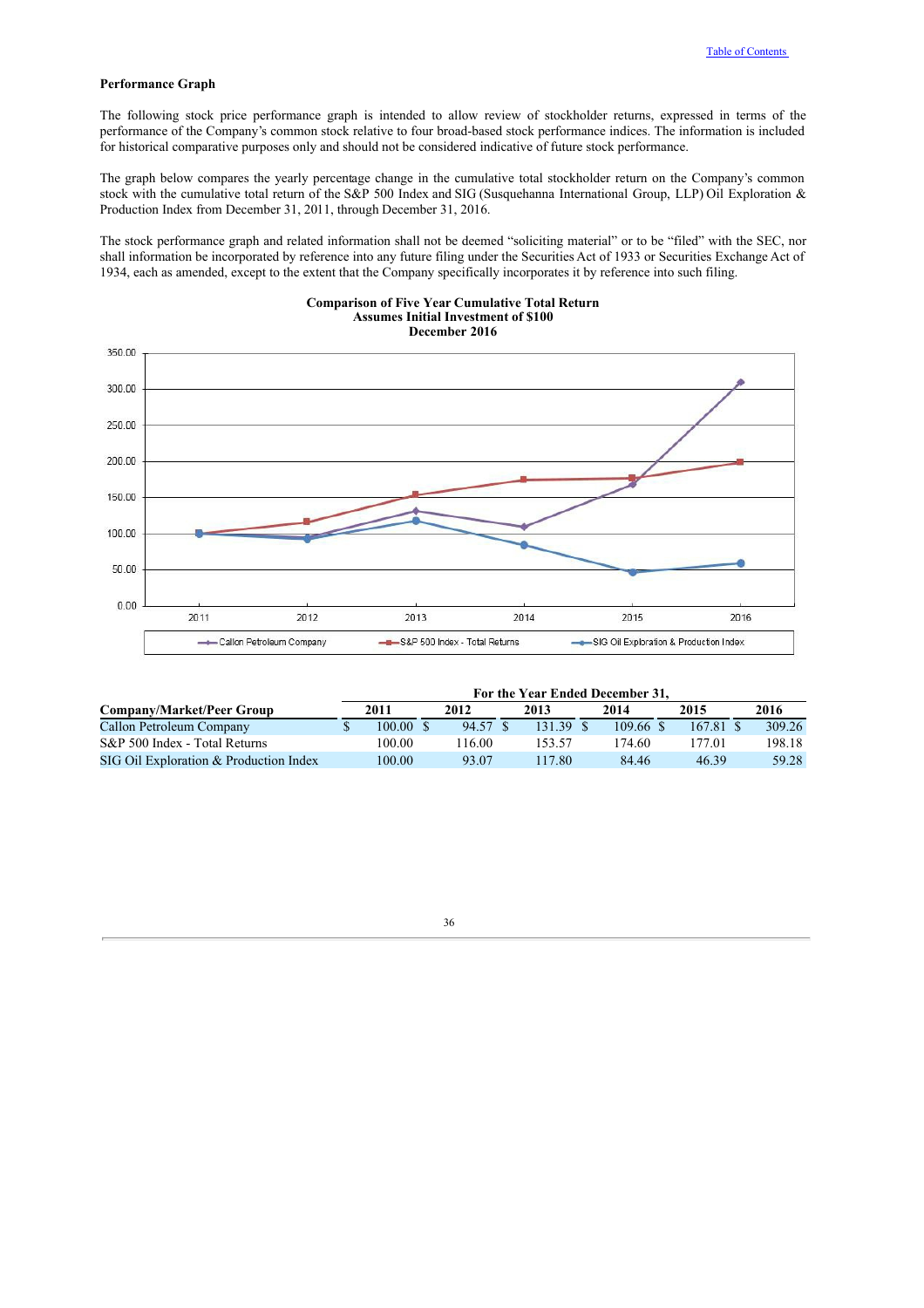### **ITEM 6. Selected Financial Data**

The following table sets forth, as of the dates and for the periods indicated, selected financial information about the Company. The financial information for each of the five years in the period ended December 31, 2016 has been derived from our audited Consolidated Financial Statements for such periods. The information should be read in conjunction with "Management's Discussion and Analysis of Financial Condition and Results of Operations" and the Consolidated Financial Statements and Notes thereto. The following information is not necessarily indicative of our future results (dollars in thousands, except per share amounts).

|                                                             |             |                 | For the Year Ended December 31, |                       |              |          |
|-------------------------------------------------------------|-------------|-----------------|---------------------------------|-----------------------|--------------|----------|
|                                                             |             | 2016            | 2015                            | 2014                  | 2013         | 2012     |
| <b>Statement of Operations Data</b>                         |             |                 |                                 |                       |              |          |
| Operating revenues                                          |             |                 |                                 |                       |              |          |
| Oil and natural gas sales                                   | \$          | 200,851 \$      |                                 | 137,512 \$ 151,862 \$ | $102,569$ \$ | 110,733  |
| Operating expenses                                          |             |                 |                                 |                       |              |          |
| Total operating expenses                                    | $\mathbf S$ | 248,328 \$      | 346,622 \$                      | 113,592 \$            | 91,905 \$    | 100,043  |
| Income (loss) from operations                               |             | (47, 477)       | (209, 110)                      | 38,270                | 10,664       | 10,690   |
| Net income (loss) <sup>(a)</sup>                            |             | (91, 813)       | (240, 139)                      | 37,766                | 4,304        | 2,747    |
| Income (loss) per share ("EPS")                             |             |                 |                                 |                       |              |          |
| <b>Basic</b>                                                | $\$$        | $(0.78)$ \$     | $(3.77)$ \$                     | $0.67 \text{ }$ \$    | $(0.01)$ \$  | 0.07     |
| Diluted                                                     | \$          | $(0.78)$ \$     | $(3.77)$ \$                     | $0.65 \text{ }$ \$    | $(0.01)$ \$  | 0.07     |
| Weighted average number of shares outstanding for Basic EPS |             | 126,258         | 65,708                          | 44,848                | 40,133       | 39,522   |
| Weighted average number of shares outstanding for Diluted   |             |                 |                                 |                       |              |          |
| <b>EPS</b>                                                  |             | 126,258         | 65,708                          | 45,961                | 40,133       | 40,337   |
| <b>Statement of Cash Flows Data</b>                         |             |                 |                                 |                       |              |          |
| Net cash provided by operating activities                   | \$          | 118,567 \$      | 86,852 \$                       | 94,387 \$             | 54,475 \$    | 51,290   |
| Net cash used in investing activities                       |             | (866, 287)      | (259,160)                       | (452, 501)            | (79, 804)    | (93,703) |
| Net cash provided by (used in) financing activities         |             | 1,399,489       | 172,564                         | 356,070               | 27,202       | (243)    |
| <b>Balance Sheet Data</b>                                   |             |                 |                                 |                       |              |          |
| Total oil and natural gas properties                        |             | $$1,475,401$ \; | 711,386 \$                      | 742,155 \$            | 324,187 \$   | 269,521  |
| <b>Total</b> assets                                         |             | 2,267,587       | 788,594                         | 863,346               | 423,953      | 378,173  |
| Long-term debt <sup>(b)</sup>                               |             | 390.219         | 328,565                         | 321.576               | 75,748       | 120,668  |
| Stockholders' equity                                        |             | 1,733,402       | 362,758                         | 433,735               | 279,094      | 205,971  |
| <b>Proved Reserves Data</b>                                 |             |                 |                                 |                       |              |          |
| Total oil (MBbls)                                           |             | 71,145          | 43,348                          | 25,733                | 11,898       | 10,780   |
| Total natural gas (MMcf)                                    |             | 122,611         | 65,537                          | 42,548                | 17,751       | 19,753   |
| Total (MBOE)                                                |             | 91,580          | 54,271                          | 32,824                | 14,857       | 14,072   |
| Standardized measure (c)                                    | \$          | 809.832 \$      | 570,890 \$                      | 579.542 \$            | 283,946 \$   | 231.148  |

(a) Net loss for 2015 included the recognition of a write-down of oil and natural gas properties of \$208,435 as a result of the ceiling test limitation and \$108,843 of income tax expense related to the recognition of a valuation allowance. Net loss for 2016 included the recognition of a write-down of oil and natural gas properties of \$95,788 as a result of the ceiling test limitation. See Notes 11 and 13 in the Footnotes to the Financial Statements for additional information.

(b) See Note 5 in the Footnotes to the Financial Statements for additional information.

(c) Standardized measure is the future net cash flows related to estimated proved oil and natural gas reserves together with changes therein, including a reduction for estimated plugging and abandonment costs that are also reflected as a liability on the balance sheet. Prices are based on either the preceding 12-months' average price, based on closing prices on the first day of each month, or prices defined by existing contractual arrangements. Future production and development costs are based on current estimates with no escalations. Estimated future cash flows have been discounted to their present values based on a 10% discount rate. See Note 13 in the Footnotes to the Financial Statements for additional information.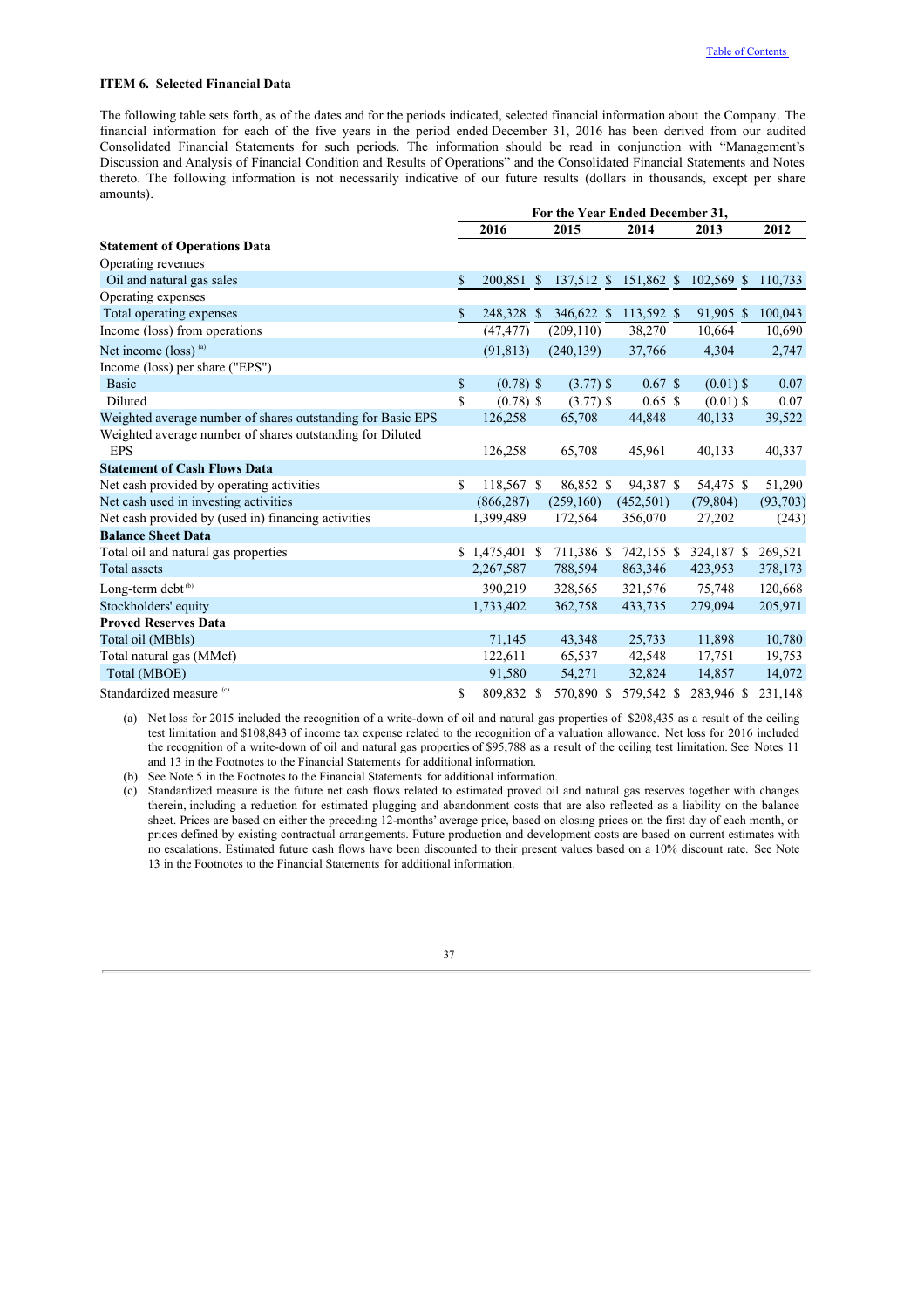### **ITEM 7. Management's Discussion and Analysis of Financial Condition and Results of Operations**

### **General**

The following management's discussion and analysis describes the principal factors affecting the Company's results of operations, liquidity, capital resources and contractual cash obligations. This discussion should be read in conjunction with the accompanying audited consolidated financial statements, information about our business practices, significant accounting policies, risk factors, and the transactions that underlie our financial results, which are included in various parts of this filing. Our website address is www.callon.com. All of our filings with the SEC are available free of charge through our website as soon as reasonably practicable after we file them with, or furnish them to, the SEC. Information on our website does not form part of this report on Form 10-K.

We are an independent oil and natural gas company established in 1950. We are focused on the acquisition, development, exploration and exploitation of unconventional, onshore, oil and natural gas reserves in the Permian Basin in West Texas. Our operating culture is centered on responsible development of hydrocarbon resources, safety and the environment, which we believe strengthens our operational performance. Our drilling activity is predominantly focused on the horizontal development of several prospective intervals, including multiple levels of the Wolfcamp formation and, more recently, the Lower Spraberry shale s. We have assembled a multi-year inventory of potential horizontal well locations and intend to add to this inventory through delineation drilling of emerging zones on our existing acreage and acquisition of additional locations through working interest acquisitions, leasing programs, acreage purchases, joint ventures and asset swaps. Our production was approximately 77% oil and 23% natural gas for the year ended December 31, 2016. On December 31, 2016, our net acreage position in the Permian Basin was 39,570 net acres, excluding acreage related to our recently completed acquisition in the Delaware sub-basin. See Note 3 in the Footnotes to the Financial Statements for additional information about the Company's acquisitions.

### **Commodity Prices**

The prices for oil and natural gas remain extremely volatile and sometimes experience large fluctuations as a result of relatively small changes in supply, weather conditions, economic conditions and actions by the Organization of Petroleum Exporting Countries and other countries and government actions. Prices of oil and natural gas will affect the following aspects of our business:

- our revenues, cash flows and earnings;
- the amount of oil and natural gas that we are economically able to produce;
- our ability to attract capital to finance our operations and cost of the capital;
- the amount we are allowed to borrow under our senior secured revolving credit facility; and
- the value of our oil and natural gas properties.

Beginning in the second half of 2014, the NYMEX price for a barrel of oil declined from \$105.37 on June 30, 2014 to \$26.21 on February 11, 2016. For the year ended December 31, 2016, the average NYMEX price for a barrel of oil was \$43.39 per Bbl compared to \$48.82 per Bbl for the same period of 2015. The NYMEX price for a barrel of oil ranged from a low of \$26.21 per Bbl to a high of \$54.06 per Bbl for the year ended December 31, 2016.

For the year ended December 31, 2016, the average NYMEX price for natural gas was \$2.46 per MMBtu compared to \$2.66 per MMBtu for the same period in 2015. The NYMEX price for natural gas ranged from a low of \$1.64 per MMBtu to a high of \$3.93 per MMBtu for the year ended December 31, 2016.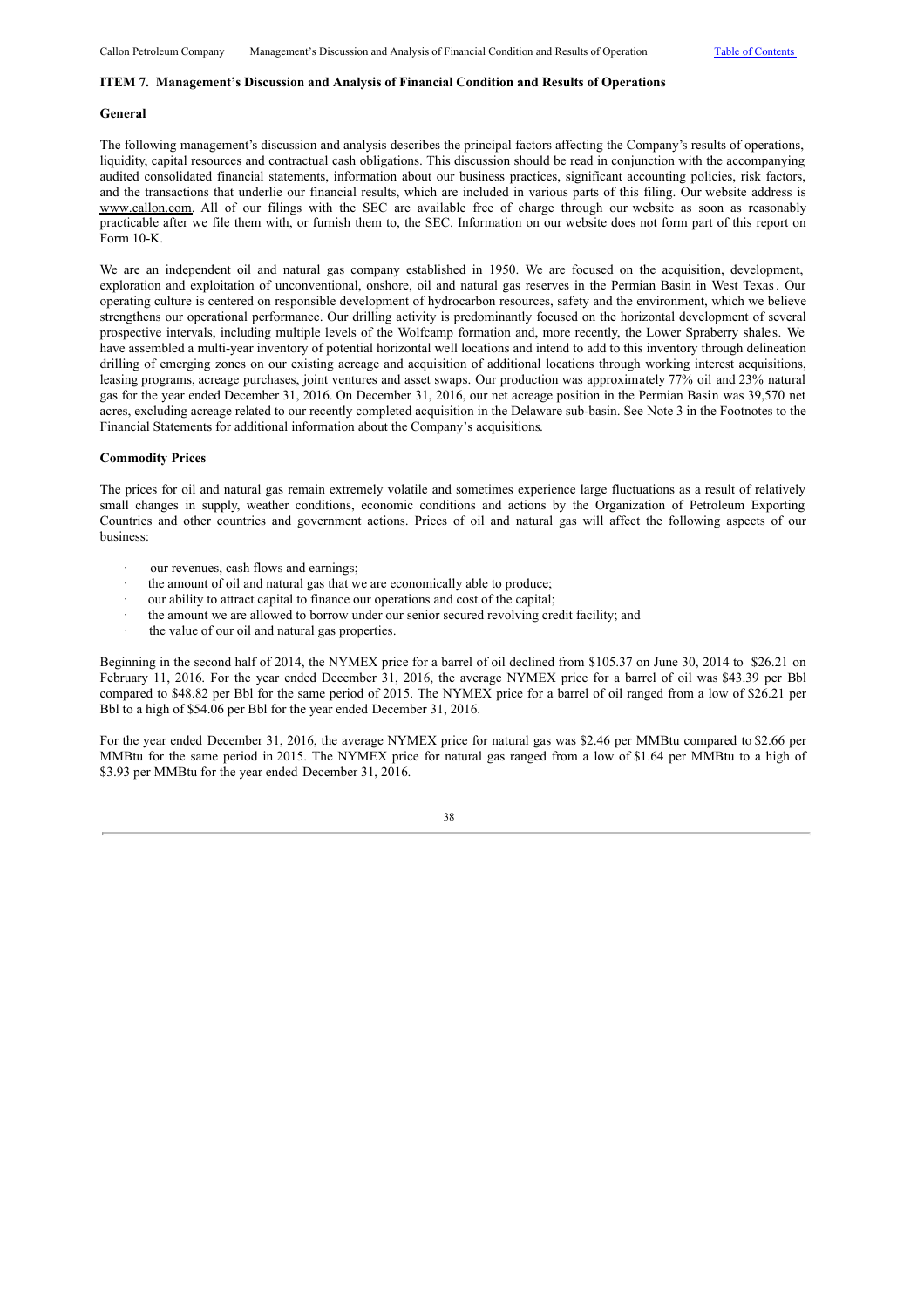The table below presents the cumulative results of the full cost ceiling test along with various pricing scenarios to demonstrate the sensitivity of our full cost ceiling and estimated total proved reserve volumes to changes in 12-month average oil and natural gas prices. This sensitivity analysis is as of December 31, 2016 and, accordingly, does not consider drilling results, production, changes in oil and natural gas prices, and changes in future development and operating costs subsequent to December 31, 2016 that may require revisions to our proved reserve estimates and resulting estimated future net cash flows used in the full cost ceiling test. The volumes resulting from the sensitivity analysis, which are for illustrative purposes only, incorporate a number of assumptions and have not been audited by the Company's third-party engineer.

|                                   |              |                                |                      | <b>Ceiling Test Analysis</b>                                                                       | <b>Reserve Analysis</b>                          |
|-----------------------------------|--------------|--------------------------------|----------------------|----------------------------------------------------------------------------------------------------|--------------------------------------------------|
| <b>Pricing Scenarios</b>          |              | <b>12-Month Average Prices</b> |                      | <b>Excess (Deficit)</b><br>of Full Cost<br><b>Ceiling Over Net</b><br><b>Capitalized Costs (a)</b> | <b>Estimated Total</b><br><b>Proved Reserves</b> |
|                                   |              | Oil (\$/Bbl)                   | Natural gas (\$/Mcf) | (in thousands)                                                                                     | (MBOE)                                           |
| December 31, 2016 Actual          | $\mathbb{S}$ | $42.75$ \$                     | $2.48 \text{ }$ \$   | 12.841                                                                                             | 91,580                                           |
|                                   |              |                                |                      |                                                                                                    |                                                  |
| <b>Combined price sensitivity</b> |              |                                |                      |                                                                                                    |                                                  |
| Oil and natural gas $+10\%$       | \$           | $47.03 \text{ }$ \$            | $2.73 \text{ }$ \$   | 166,622                                                                                            | 92,379                                           |
| Oil and natural gas -10%          | \$           | 38.47 \$                       | $2.23 \text{ }$ \$   | (140, 304)                                                                                         | 90,551                                           |
| Oil price sensitivity             |              |                                |                      |                                                                                                    |                                                  |
| $O_{11} + 10\%$                   | $\mathbf S$  | 47.03 \$                       | $2.48 \text{ }$ \$   | 152,993                                                                                            | 92,201                                           |
| Oil $-10\%$                       | \$           | 38.47 \$                       | 2.48S                | (126, 674)                                                                                         | 90,816                                           |
| <b>Natural gas sensitivity</b>    |              |                                |                      |                                                                                                    |                                                  |
| Natural gas $+10\%$               | \$           | 42.75 \$                       | 2.73S                | 26,789                                                                                             | 91,708                                           |
| Natural gas $-10\%$               | \$           | $42.75$ \$                     | $2.23 \text{ }$ \$   | (470)                                                                                              | 91.433                                           |

(a) The Company uses the full cost method of accounting for its exploration and development activities. Under full cost accounting rules, the Company reviews the carrying value of its proved oil and natural gas properties each quarter. Under these rules, capitalized costs of oil and natural gas properties, net of accumulated depreciation, depletion and amortization and deferred income taxes, may not exceed the present value of estimated future net cash flows from proved oil and natural gas reserves, discounted at 10%, plus the lower of cost or fair value of unevaluated properties, net of related tax effects (the full cost ceiling amount). These rules require pricing based on the preceding 12-months' average oil and natural gas prices based on closing prices on the first day of each month and require a write-down if the net capitalized costs of proved oil and natural gas properties exceeds the full cost ceiling. For the year ended December 31, 2016, the Company recorded a \$95.8 million write-down of oil and natural gas properties as a result of the ceiling test limitation primarily driven by a 15% decrease in the 12-month average realized price of oil from \$50.16 per barrel as of December 31, 2015 to \$42.75 per barrel as of December 31, 2016. If commodity prices were to decline, we could incur additional ceiling test write-downs in the future. However, we do not expect such prevailing commodity prices to have significant adverse effects on our proved oil and gas reserve quantities. See Notes 2 and 13 in the Footnotes to the Financial Statements for more information.

#### **Significant accomplishments for 2016 include:**

- increased annual production in 2016 by 59% to 5,573 MBOE as compared to 2015;
- increased 2016 proved reserves by  $69\%$  to  $91.6$  MMBOE as compared to 2015;
- drilled and completed our 100<sup>th</sup> horizontal well in the Midland Basin;
- entered into agreements for multiple acquisitions, creating two new core operating areas and increasing our total acreage footprint by approximately 41,000 net acres;
- enhanced financial flexibility through the completion of four strategic equity offerings for \$1.4 billion in net proceeds, funding acquisition growth, increasing liquidity and reducing leverage;
- issued \$400 million in unsecured senior notes in a Rule 144A private offering, reducing our cost of term debt; and
- achieved an OSHA Recordable Incident Rate ("ORIR"), of 0.58, well below the reported range by other similar sized operators in the Permian Basin and below our average ORIRs reported for the past three years.

#### **Operational Highlights**

All of our producing properties are located in the Permian Basin. As a result of our acquisition and horizontal development efforts, our production grew 59% in 2016 compared to 2015, increasing to 5,573 MBOE from 3,508 MBOE. Our production in 2016 was approximately 77% oil and 23% natural gas.

During 2016, we operated with one horizontal rig, after placing a secondrig on standby in January 2016, and then operated with two horizontal rigs after returning the second one to service in August 2016. For the year ended December 31, 2016, we drilled 29 gross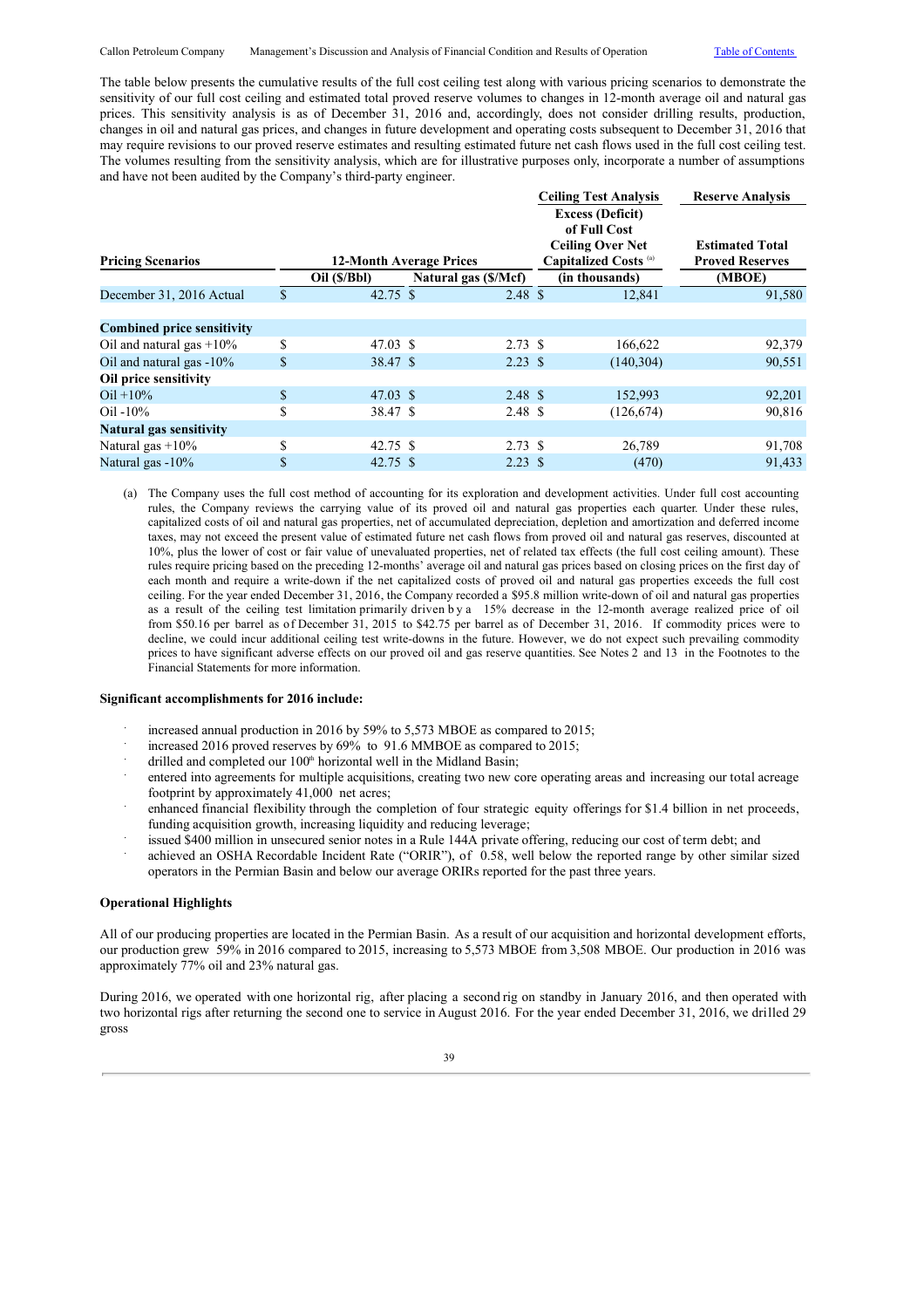Callon Petroleum Company Management's Discussion and Analysis of Financial Condition and Results of Operation Table of Contents

(20.9 net) horizontal wells, completed 32 gross (23.7 net) horizontal wells and had six gross (4.2 net) horizontal wells awaiting completion.

### **Reserve Growth**

As of December 31, 2016, our estimated net proved reserves increased 69% to 91.6 MMBOE compared to54.3 MMBOE of estimated net proved reserves at year-end 2015. Our significant growth in proved reserves was primarily attributable to our horizontal development and acquisition efforts. Our proved reserves at year-end 2016 were 78% oil and 22% natural gas, compared to 80% oil and 20% natural gas at year-end 2015.

## **Liquidity and Capital Resources**

Historically, our primary sources of capital have been cash flows from operations, borrowings from financial institutions, the sale of debt and equity securities, and asset dispositions. Our primary uses of capital have been for the acquisition, development, exploration and exploitation of oil and natural gas properties, in addition to refinancing of debt instruments.

In 2016, we completed four common stock offerings and completed a debt offering to raise additional capital. In addition, we amended the borrowing base under our senior secured revolving credit facility to \$500 million with a current elected commitment level of \$385 million, providing us with additional liquidity. We continue to evaluate other sources of capital to complement our cash flow from operations and other sources of capital as we pursue our long-term growth plans.

For the year ended December 31, 2016, cash and cash equivalents increased \$651.8 million to \$653.0 million compared to \$1.2 million at December 31, 2015. As of February 22, 2017, our available liquidity was \$48.9 million.

## *Liquidity and cash flow*

|                                           | For the Year Ended December 31, |          |  |                 |  |         |  |  |
|-------------------------------------------|---------------------------------|----------|--|-----------------|--|---------|--|--|
| (in millions)                             |                                 | 2016     |  | 2015            |  | 2014    |  |  |
| Net cash provided by operating activities | Ъ                               | 118.6 \$ |  | 86.8            |  | 94.4    |  |  |
| Net cash used in investing activities     |                                 | (866.3)  |  | (259.2)         |  | (452.5) |  |  |
| Net cash provided by financing activities |                                 | 1.399.5  |  | 172.6           |  | 356.1   |  |  |
| Net change in cash                        |                                 | 651.8 \$ |  | $0.2 \text{ s}$ |  | (2.0)   |  |  |

*Operating activities.* For the year ended December 31, 2016, net cash provided by operating activities was \$118.6 million, compared to \$86.8 million for the same period in 2015. The change in operating activities was predominantly attributable to the following:

- an increase in revenue, offset by a decrease in settlements of derivative contracts;
- an increase in certain operating expenses related to acquired properties;
- an increase in payments in cash-settled restricted stock unit ("RSU") awards;
- a decrease in payments related to nonrecurring early retirement expenses that were incurred in 2015; and
- a change related to the timing of working capital payments and receipts.

Production, realized prices, and operating expenses are discussed below in Results of Operations. See Notes 6 and 7 in the Footnotes to the Financial Statements for a reconciliation of the components of the Company's derivative contracts and disclosures related to derivative instruments including their composition and valuation. See Note 3 in the Footnotes to the Financial Statements for more information on the Company's acquisitions.

*Investing activities*. For the year ended December 31, 2016, net cash used in investing activities was \$866 million compared to \$259 million for the same period in 2015. The change in investing activities was primarily attributable to the following:

- a \$37 million decrease in operational expenditures primarily due to the transition from a two-rig to a one-rig program in January 2016, offset in part by the release of a vertical rig in April 2015 and the transition back to a two-rig program in August 2016; and
- a \$644.4 million increase in acquisitions, net of proceeds from the sale of mineral interest and equipment. In addition, there was a \$46.1 million security deposit in relation to the Ameredev Transaction. The acquisitions were funded with cash and common stock.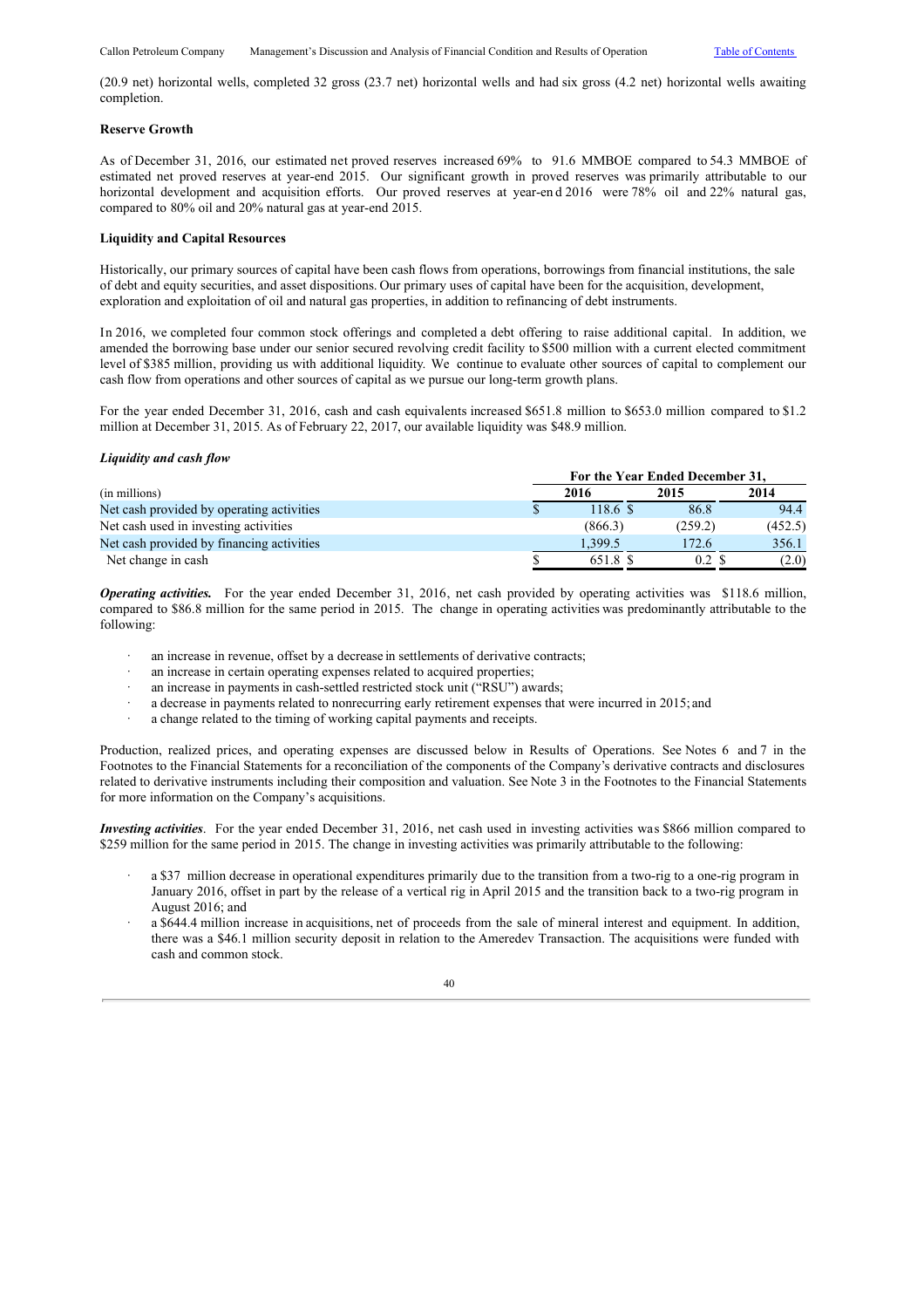Our investing activities, on a cash basis, include the following for the periods indicated (in millions):

|                                                          | For the Year Ended December 31, |                    |          |           |  |  |  |
|----------------------------------------------------------|---------------------------------|--------------------|----------|-----------|--|--|--|
|                                                          |                                 | 2016               | 2015     | \$ Change |  |  |  |
| Operational expenditures                                 |                                 | 143.9 <sup>°</sup> | 205.7 \$ | (61.7)    |  |  |  |
| Seismic, leasehold and other                             |                                 | 13.6               |          | 13.6      |  |  |  |
| Capitalized general and administrative expenses          |                                 | 12.7               | 11.1     | 1.6       |  |  |  |
| Capitalized interest expense                             |                                 | 19.9               | 10.5     | 9.4       |  |  |  |
| Total capital expenditures <sup>(a)</sup>                |                                 | 190.1              | 227.3    | (37.2)    |  |  |  |
|                                                          |                                 |                    |          |           |  |  |  |
| Acquisitions                                             |                                 | 654.7              | 32.2     | 622.5     |  |  |  |
| Acquisition deposits                                     |                                 | 46.1               |          | 46.1      |  |  |  |
| Proceeds from the sale of mineral interest and equipment |                                 | (24.5)             | (0.4)    | (24.1)    |  |  |  |
| Total investing activities                               |                                 | 866.4 \$           | 259.2    | 607.2     |  |  |  |

(a) On an accrual (GAAP) basis, which is the methodology used for establishing our annual capital budget, operational expenditures for the year ended December 31, 2016 wer e \$142.7 million. Inclusive of capitalized general and administrative expenses and capitalized interest expenses, total capital expenditures were \$196.2 million.

General and administrative expenses and capitalized interest are discussed below in Results of Operations. See Note 3 in the Footnotes to the Financial Statements for additional information on significant acquisitions.

*Financing activities.* We finance a portion of our working capital requirements, capital expenditures and acquisitions with borrowings under our senior secured revolving credit facility, term debt and equity offerings. For the year ended December 31, 2016, net cash provided by financing activities was \$1.4 million compared to cash provided by financing activities of\$173 million during the same period of 2015. The change in net cash provided by financing activities was primarily attributable to the following:

- payments, net of borrowings, on our Credit Facility were \$40 million, \$45 million more than the same period of 2015;
- a \$1.2 billion increase in proceeds resulting from four common stock offerings in 2016 that raised \$1.4 billion as compared to two offerings in 2015 that raised \$175 million; and
- a \$100 million increase in borrowings on fixed-rate debt, resulting from the issuance of \$400 million of 6.125% senior unsecured senior notes due 2024, net of the repayment of the Company's secured second lien term loan.

Net cash provided by financing activities includes the following for the periods indicated (in millions):

|                                                            | For the Year Ended December 31, |             |                    |           |  |  |  |  |
|------------------------------------------------------------|---------------------------------|-------------|--------------------|-----------|--|--|--|--|
|                                                            |                                 | 2016        | 2015               | \$ Change |  |  |  |  |
| Net borrowings on senior secured revolving credit facility | $\mathbb{S}$                    | $(40.0)$ \$ | 5.0 <sup>°</sup>   | (45.0)    |  |  |  |  |
| Payments on term loans                                     |                                 | (300.0)     |                    | (300.0)   |  |  |  |  |
| Issuance of 6.125% senior unsecured notes due 2024         |                                 | 400.0       |                    | 400.0     |  |  |  |  |
| Payment of deferred financing costs                        |                                 | (10.8)      |                    | (10.8)    |  |  |  |  |
| Issuance of common stock                                   |                                 | 1,357.6     | 175.5              | 1,182.1   |  |  |  |  |
| Payment of preferred stock dividends                       |                                 | (7.3)       | (7.9)              | 0.6       |  |  |  |  |
| Net cash provided by financing activities                  |                                 | 1,399.5 \$  | $172.6~\text{\AA}$ | 1,226.9   |  |  |  |  |

See Note 5 in the Footnotes to the Financial Statements for additional information about the Company's debt. See Note 10 in the Footnotes to the Financial Statements for additional information about the Company's equity offerings and Series A 10% Cumulative Preferred Stock.

## *Senior secured revolving credit facility ("Credit Facility")*

The total notional amount available under the Company's Credit Facility is \$500 million. Effective November 21, 2016, the Company achieved an indication to increase the Credit Facility's borrowing base to \$500 million, but elected to maintain commitments from lenders at \$385 million. As of December 31, 2016, the Credit Facility had no balance outstanding.

For the year ended December 31, 2016, the Credit Facility had a weighted-average interest rate of 2.60%, calculated as the LIBOR plus a tiered rate ranging from 2.00% to 3.00%, which is determined based on utilization of the facility. In addition, the Credit Facility carries a commitment fee of 0.5% per annum, payable quarterly, on the unused portion of the borrowing base.

See Note 5 in the Footnotes to the Financial Statements for additional information about the Company's Credit Facility.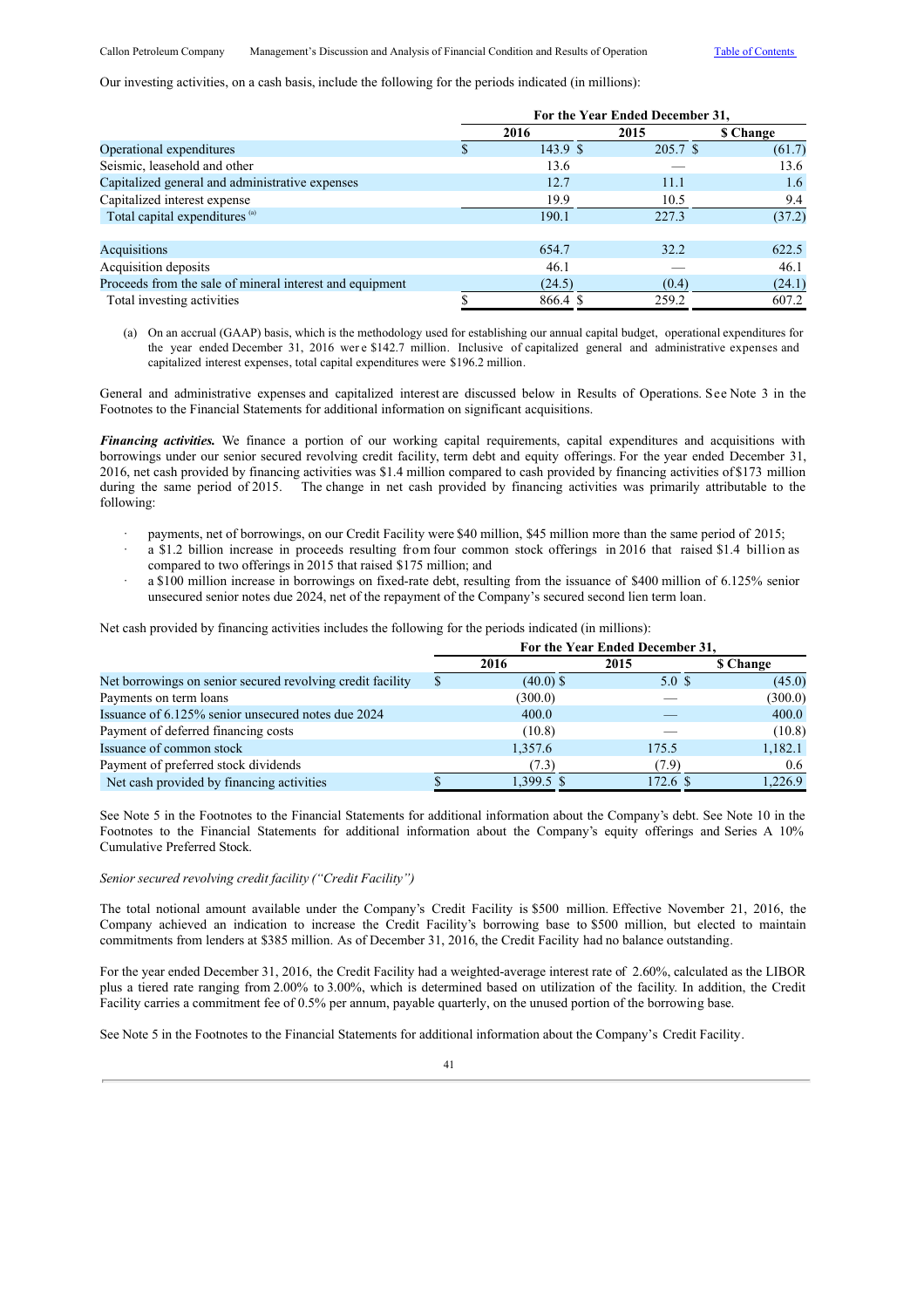#### *Term loan*

On October 11, 2016, the secured second lien term loan (the "Second Lien Loan") was repaid in full at the prepayment rate of 101% using proceeds from the sale of the 6.125% senior unsecured notes due 2024, which resulted in a loss on early extinguishment of debt of \$12.9 million (inclusive of \$3.0 million in prepayment fees and \$9.9 million of unamortized debt issuance costs).

See Note 5 in the Footnotes to the Financial Statements for additional information about the Company's Second Lien Loan.

#### *6.125% senior notes due 2024*

On October 3, 2016, the Company issued \$400 million aggregate principal amount of 6.125% Senior Notes with a maturity date of October 1, 2024 and interest payable semi-annually beginning on April 1, 2017. The net proceeds of the offering, after deducting initial purchasers' discounts and estimated offering expenses, were approximately \$391.3 million. The 6.125% Senior Notes are guaranteed on a senior unsecured basis by the Company's wholly-owned subsidiary, Callon Petroleum Operating Company, and may be guaranteed by certain future subsidiaries.

The Company may redeem the 6.125% Senior Notes in accordance with the contractual redemption terms. Following a change of control, each holder of the 6.125% Senior Notes may require the Company to repurchase all or a portion of the 6.125% Senior Notes at a price of 101% of principal of the amount repurchased, plus accrued and unpaid interest, if any, to the date of repurchase.

See Note 5 in the Footnotes to the Financial Statements for additional information about the Company's 6.125% Senior Notes.

### *10% Series A Cumulative Preferred Stock ("Preferred Stock")*

Holders of the Company's Preferred Stock are entitled to receive, when, as and if declared by our Board of Directors, out of funds legally available for the payment of dividends, cumulative cash dividends at a rate of 10.0% per annum of the \$50.00 liquidation preference per share (equivalent to \$5.00 per annum per share). Dividends are payable quarterly in arrears on the last day of each March, June, September and December when, as and if declared by our Board of Directors. Preferred Stock dividends were \$7.3 million in 2016.

The Preferred Stock has no stated maturity and is not subject to any sinking fund or other mandatory redemption. On or after May 30, 2018, the Company may, at its option, redeem the Preferred Stock, in whole or in part, by paying \$50.00 per share, plus any accrued and unpaid dividends to the redemption date.

On February 4, 2016, the Company exchanged a total of 120,000 shares of Preferred Stock for 719,000 shares of common stock. As of December 31, 2016, the Company had 1,458,948 shares of its Preferred Stock issued and outstanding.

See Note 10 in the Footnotes to the Financial Statements for additional information about the Company's Preferred Stock.

#### *2017 Capital Plan and Outlook*

Our operational capital budget for 2017 has been established in the range of \$325 to \$350 million on an accrual, or GAAP, basis, inclusive of a planned transition from a three-rig program that commenced in January 2017 to a four-rig program by July 2017 that would include horizontal development activity at our recent Delaware Basin acquisition (see Note 3 in the Footnotes to the Financial Statements for information on this acquisition).

As part of our 2017 operated horizontal drilling program we expect to place 33 –36 net horizontal wells on production with lateral lengths ranging from 5,000' to 10,000'. We have also budgeted approximately \$7.5 to \$10 million for non-operated operational activity.

In addition to the operational capital expenditures budget, which includes well costs, facilities and infrastructure capital, and surface land purchases, we budgeted an estimated \$40 to \$45 million for capitalized general and administrative expenses and capitalized interest expenses, both on an accrual, or GAAP, basis.

Our revenues, earnings, liquidity and ability to grow are substantially dependent on the prices we receive for, and our ability to develop our reserves of oil and natural gas. Despite a continued low price environment, we believe the long-term outlook for our business is favorable due to our resource base, low cost structure, financial strength, risk management, including commodity hedging strategy, and disciplined investment of capital. We monitor current and expected market conditions, including the commodity price environment, and our liquidity needs and may adjust our capital investment plan accordingly.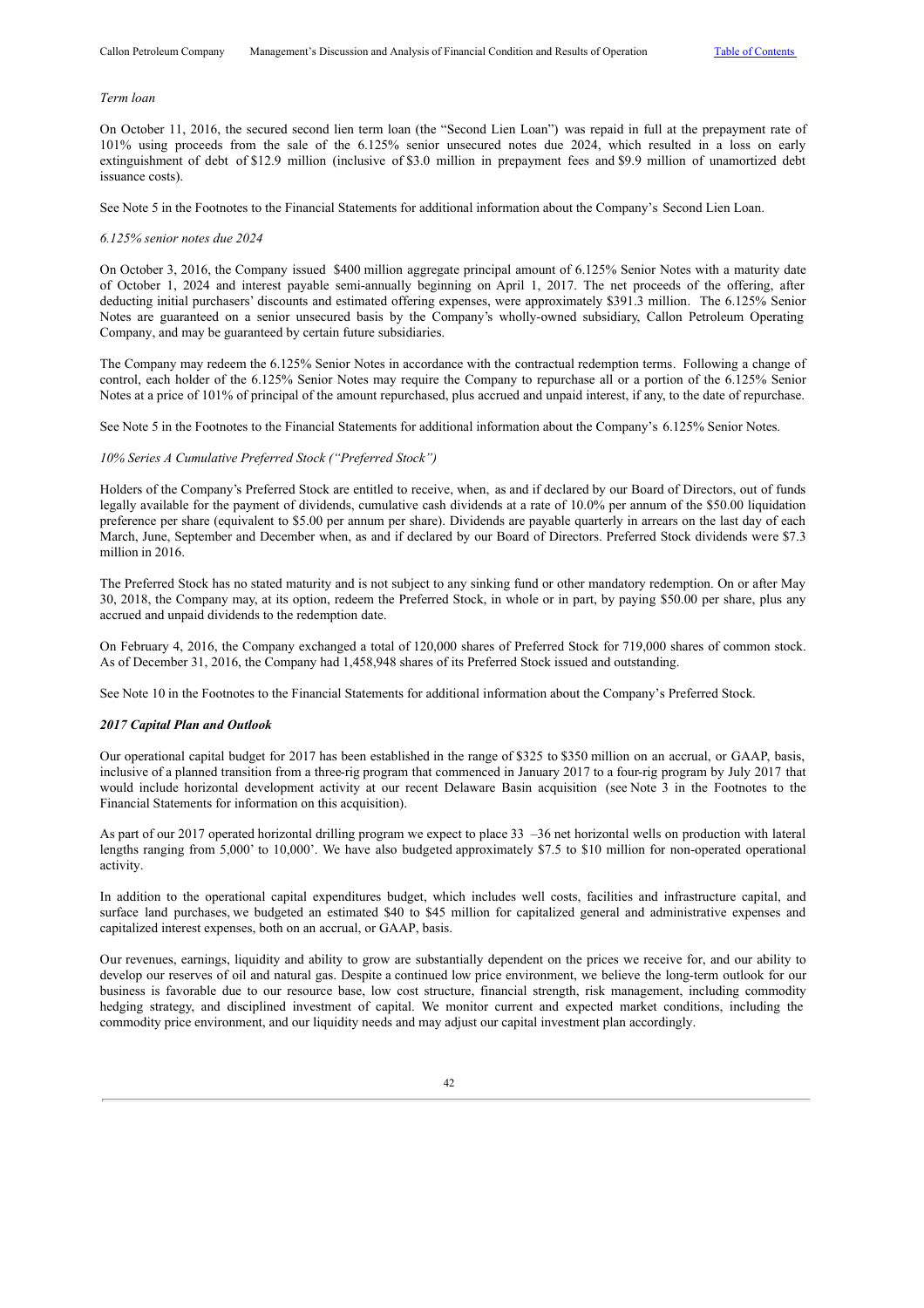## **Contractual Obligations**

The following table includes the Company's current contractual obligations and purchase commitments (in thousands):

|                                                                            | <b>Payments due by Period</b> |                     |  |             |  |                                     |  |                                                                                                                                                                                                                                                                                                                                                                                                                                                                            |  |         |
|----------------------------------------------------------------------------|-------------------------------|---------------------|--|-------------|--|-------------------------------------|--|----------------------------------------------------------------------------------------------------------------------------------------------------------------------------------------------------------------------------------------------------------------------------------------------------------------------------------------------------------------------------------------------------------------------------------------------------------------------------|--|---------|
|                                                                            |                               | <b>Total</b>        |  | $<$ 1 Year  |  | Years 2 - 3 Years 4 - 5 $>$ 5 Years |  |                                                                                                                                                                                                                                                                                                                                                                                                                                                                            |  |         |
| $6.125\%$ Senior Notes (a)                                                 |                               | $400,000 \text{ S}$ |  | $-$ \$      |  | $-$ \$                              |  | $\frac{1}{2} \left( \frac{1}{2} \right) \left( \frac{1}{2} \right) \left( \frac{1}{2} \right) \left( \frac{1}{2} \right) \left( \frac{1}{2} \right) \left( \frac{1}{2} \right) \left( \frac{1}{2} \right) \left( \frac{1}{2} \right) \left( \frac{1}{2} \right) \left( \frac{1}{2} \right) \left( \frac{1}{2} \right) \left( \frac{1}{2} \right) \left( \frac{1}{2} \right) \left( \frac{1}{2} \right) \left( \frac{1}{2} \right) \left( \frac{1}{2} \right) \left( \frac$ |  | 400,000 |
| Credit Facility <sup>(a)(b)</sup>                                          |                               |                     |  |             |  |                                     |  |                                                                                                                                                                                                                                                                                                                                                                                                                                                                            |  |         |
| Interest expense and other fees related to debt commitments <sup>(c)</sup> |                               | 193.943             |  | 26,265      |  | 51,303                              |  | 49,000                                                                                                                                                                                                                                                                                                                                                                                                                                                                     |  | 67,375  |
| Drilling rig leases $(d)$                                                  |                               | 20,340              |  | 13.830      |  | 6,510                               |  |                                                                                                                                                                                                                                                                                                                                                                                                                                                                            |  |         |
| Office space lease and other commitments                                   |                               | 2.915               |  | 825         |  | 1.263                               |  | 827                                                                                                                                                                                                                                                                                                                                                                                                                                                                        |  |         |
| Total contractual obligations                                              |                               | 617.198 \$          |  | $40.920$ \$ |  | 59,076 \$                           |  | 49.827                                                                                                                                                                                                                                                                                                                                                                                                                                                                     |  | 467,375 |

(a) Includes the outstanding principal amount only.

(b) As of December 31, 2016, the Credit Facility had no balance outstanding. We cannot predict the timing of future borrowings and repayments.

(c) Includes scheduled cash payments on the 6.125% Senior Notes and the minimum amount of commitment fees due on the Credit Facility.

(d) Drilling rig leases represent future minimum expenditure commitments for drilling rig services under contracts to which the Company was a party on December 31, 2016. See Note 14 in the Footnotes to the Financial Statements for additional information related to drilling rig leases.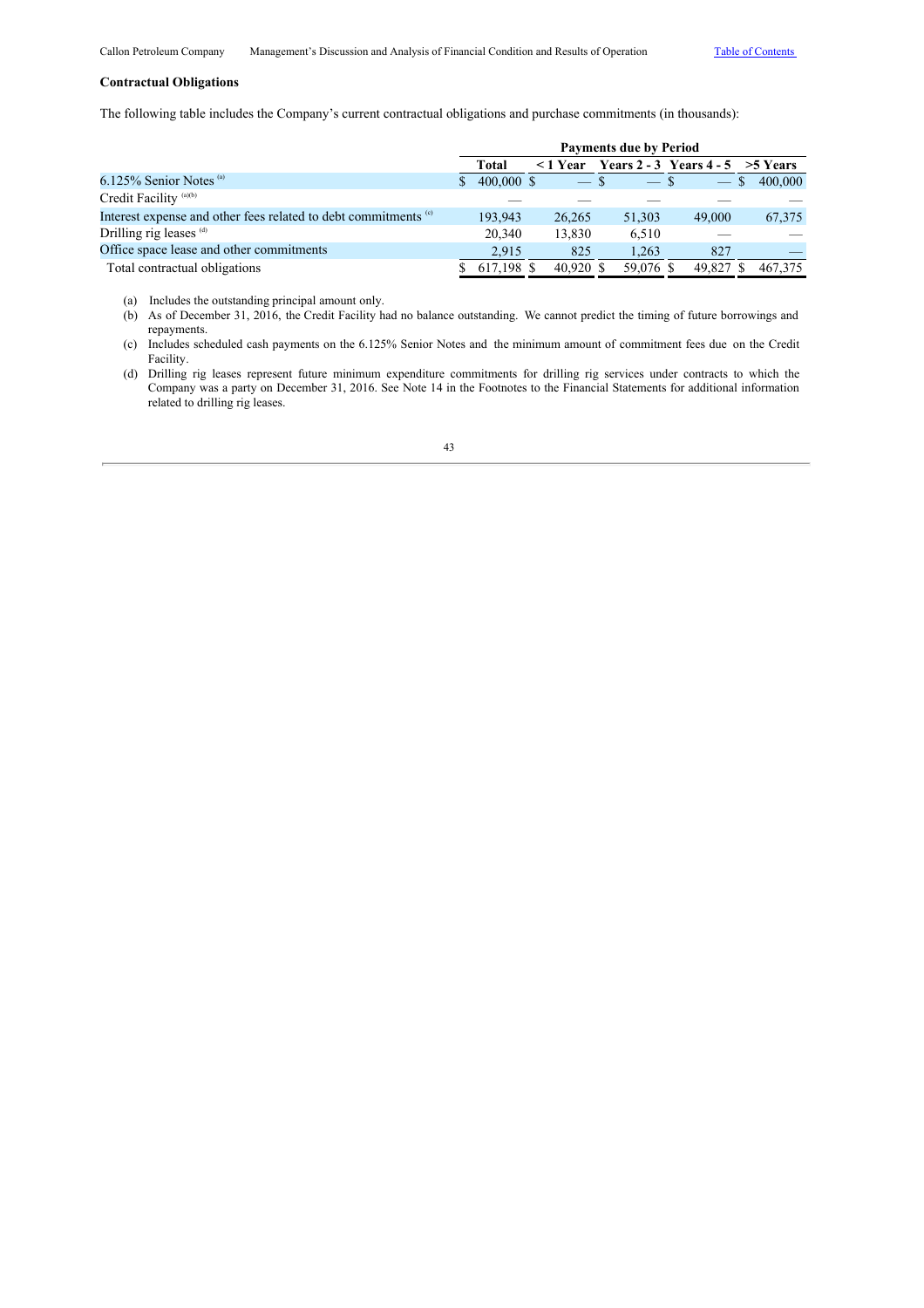# **Results of Operations**

The following table sets forth certain operating information with respect to the Company's oil and natural gas operations for the periods indicated:

|                                                            | For the Year Ended December 31, |            |  |               |  |                  |               |  |                           |  |         |                  |
|------------------------------------------------------------|---------------------------------|------------|--|---------------|--|------------------|---------------|--|---------------------------|--|---------|------------------|
|                                                            |                                 |            |  |               |  |                  | $\frac{0}{0}$ |  |                           |  |         | $\frac{0}{0}$    |
|                                                            |                                 | 2016       |  | 2015          |  | \$ Change Change |               |  | 2014                      |  |         | \$ Change Change |
| Net production:                                            |                                 |            |  |               |  |                  |               |  |                           |  |         |                  |
| Oil (MBbls)                                                |                                 | 4,280      |  | 2,789         |  | 1,491            | 53%           |  | 1,692                     |  | 1,097   | 65%              |
| Natural gas (MMcf)                                         |                                 | 7,758      |  | 4,312         |  | 3,446            | 80%           |  | 2,220                     |  | 2,092   | 94%              |
| Total (MBOE)                                               |                                 | 5,573      |  | 3,508         |  | 2,065            | 59%           |  | 2,062                     |  | 1,446   | 70%              |
| Average daily production (BOE/d)                           |                                 | 15,227     |  | 9,610         |  | 5,617            | 59%           |  | 5,649                     |  | 3,961   | 70%              |
| % oil (BOE basis)                                          |                                 | 77%        |  | 80%           |  |                  |               |  | 82%                       |  |         |                  |
| Average realized sales price:                              |                                 |            |  |               |  |                  |               |  |                           |  |         |                  |
| Oil (Bbl) (excluding impact of cash settled derivatives)   | $\mathbb{S}$                    | 41.51 \$   |  | 44.88 \$      |  | (3.37)           | $(8)\%$ \$    |  | 82.37 \$                  |  | (37.49) | $(46)\%$         |
| Oil (Bbl) (including impact of cash settled derivatives)   |                                 | 45.67      |  | 56.82         |  | (11.15)          | $(20)\%$      |  | 84.84                     |  | (28.02) | $(33)\%$         |
| Natural gas (Mcf) (excluding impact of cash settled        |                                 |            |  |               |  |                  |               |  |                           |  |         |                  |
| derivatives)                                               | \$                              | 2.99 S     |  | 2.86 \$       |  | 0.13             | $5\%$ \$      |  | 5.63 $$$                  |  | (2.77)  | (49)%            |
| Natural gas (Mcf) (including impact of cash settled        |                                 |            |  |               |  |                  |               |  |                           |  |         |                  |
| derivatives)                                               |                                 | 3.00       |  | 3.26          |  | (0.26)           | $(8)\%$       |  | 5.59                      |  | (2.33)  | (42)%            |
| Total (BOE) (excluding impact of cash settled derivatives) | \$                              | $36.04$ \$ |  | 39.20 \$      |  | (3.16)           | $(8)\%$ \$    |  | 73.65 \$                  |  | (34.45) | (47)%            |
| Total (BOE) (including impact of cash settled derivatives) |                                 | 39.25      |  | 49.18         |  | (9.93)           | $(20)\%$      |  | 75.63                     |  | (26.45) | $(35)\%$         |
| Oil and natural gas revenues (in thousands):               |                                 |            |  |               |  |                  |               |  |                           |  |         |                  |
| Oil revenue                                                |                                 | \$177,652  |  | $$125,166$ \$ |  | 52,486           |               |  | 42% \$139,374 \$(14,208)  |  |         | $(10)\%$         |
| Natural gas revenue                                        |                                 | 23,199     |  | 12,346        |  | 10,853           | 88%           |  | 12,488                    |  | (142)   | $(1)\%$          |
| Total                                                      |                                 | \$200,851  |  | \$137,512 \$  |  | 63,339           |               |  | 46% \$151,862 \$ (14,350) |  |         | (9)%             |
| <b>Additional per BOE data:</b>                            |                                 |            |  |               |  |                  |               |  |                           |  |         |                  |
| Sales price (excluding impact of cash settled derivatives) | \$.                             | $36.04$ \$ |  | $39.20$ \$    |  | (3.16)           | $(8)\%$ \$    |  | 73.65 \$                  |  | (34.45) | (47)%            |
| Lease operating expense                                    |                                 | 6.88       |  | 7.71          |  | (0.83)           | (11)%         |  | 10.85                     |  | (3.14)  | (29)%            |
| Production taxes                                           |                                 | 2.13       |  | 2.79          |  | (0.66)           | $(24)\%$      |  | 4.35                      |  | (1.56)  | $(36)\%$         |
| Operating margin                                           | \$                              | $27.03$ \$ |  | 28.70 \$      |  | (1.67)           | $(6)\%$ \$    |  | 58.45 \$                  |  | (29.75) | (51)%            |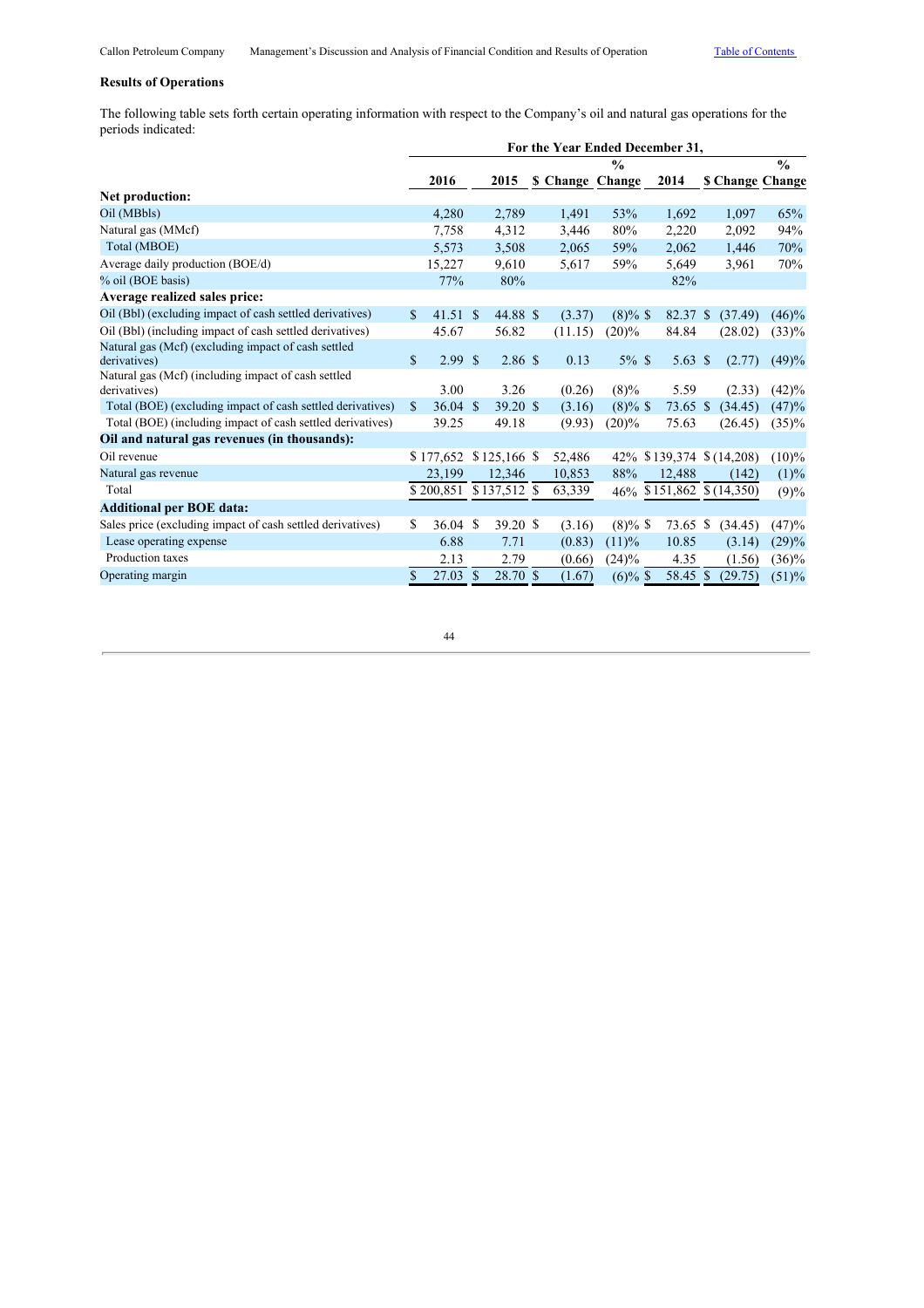#### **Revenues**

The following tables are intended to reconcile the change in oil, natural gas and total revenue for the respective periods presented by reflecting the effect of changes in volume and in the underlying commodity prices.

| (in thousands)                                | Oil        | <b>Natural Gas</b> | <b>Total</b> |
|-----------------------------------------------|------------|--------------------|--------------|
| Revenues for the year ended December 31, 2013 | 88,960 \$  | 13,609 \$          | 102,569      |
| Volume increase (decrease)                    | 76,237     | (3,575)            | 72,662       |
| Price increase (decrease)                     | (25, 823)  | 2,454              | (23,369)     |
| Net increase (decrease)                       | 50.414     | (1, 121)           | 49,293       |
| Revenues for the year ended December 31, 2014 | 139,374 \$ | 12,488 \$          | 151,862      |
| Volume increase                               | 90.398     | 11,774             | 102,172      |
| Price decrease                                | (104, 606) | (11,916)           | (116, 522)   |
| Net decrease                                  | (14,208)   | (142)              | (14,350)     |
| Revenues for the year ended December 31, 2015 | 125,166 \$ | 12,346 \$          | 137,512      |
| Volume increase                               | 66.916     | 9,856              | 76,772       |
| Price increase (decrease)                     | (14, 430)  | 997                | (13, 433)    |
| Net increase                                  | 52.486     | 10,853             | 63,339       |
| Revenues for the year ended December 31, 2016 | 177,652 \$ | 23,199 \$          | 200.851      |

### *Oil revenue*

For the year ended December 31, 2016, oil revenues of \$178 million increased \$52.5 million, or 42%, compared to revenues of \$125 million for the same period of 2015. The increase in oil revenue was primarily attributable to a 53% increase in production offset by an 8% decrease in the average realized sales price, which fell to\$41.51 per Bbl from \$44.88 per Bbl. The increase in production was comprised of 1,182 MBbls attributable to wells placed on production as a result of our horizontal drilling program and 547 MBbls attributable to producing wells added from our acquired properties. Offsetting these increases were normal and expected declines from our existing wells.

For the year ended December 31, 2015, oil revenues of \$125 million decreased \$14.2 million, or 10%, compared to revenues of \$139 million for the same period of 2014. The decrease in oil revenue was primarily attributable to a 46% decrease in the average realized sales price, which fell to \$44.88 per Bbl from \$82.37 per Bbl, and was predominately offset by a 65% increase in production. The increase in production was primarily attributable to a 1,197 MBbls increase in production from our properties resulting from an increased number of producing wells from our horizontal drilling program and acquisitions, offset by normal and expected declines from our existing wells.

### *Natural gas revenue (including NGLs)*

Natural gas revenues of \$23.2 million increased \$10.9 million, or 88%, during the year ended December 31, 2016 compared to \$12.3 million for the same period of 2015. The increase primarily relates to an 80% increase in natural gas volumes and a5% increase in the average price realized, which rose to \$2.99 per Mcf from \$2.86 per Mcf, reflecting increases in both natural gas and natural gas liquids prices. The increase in production was comprised of 1,387 MMcf attributable to wells placed on production as a result of our horizontal drilling program and 1,025 MMcf attributable to producing wells added from our acquired properties. In addition, the increase in production was also attributable to the increase in the percentage of natural gas produced in our production stream.

Natural gas revenues of \$12.3 million decreased \$0.2 million, or 1%, during the year ended December 31, 2015 compared to \$12.5 million for the same period of 2014. The decrease primarily relates to 49% decrease in the average price realized, which fell to \$2.86 per Mcf from \$5.63 per Mcf, reflecting decreases in both natural gas and natural gas liquids prices and was predominantly offset by a 94% increase in natural gas volumes. The increase in production was primarily attributable to increased production of 1,757 MMcf from our properties resulting from an increased number of producing wells.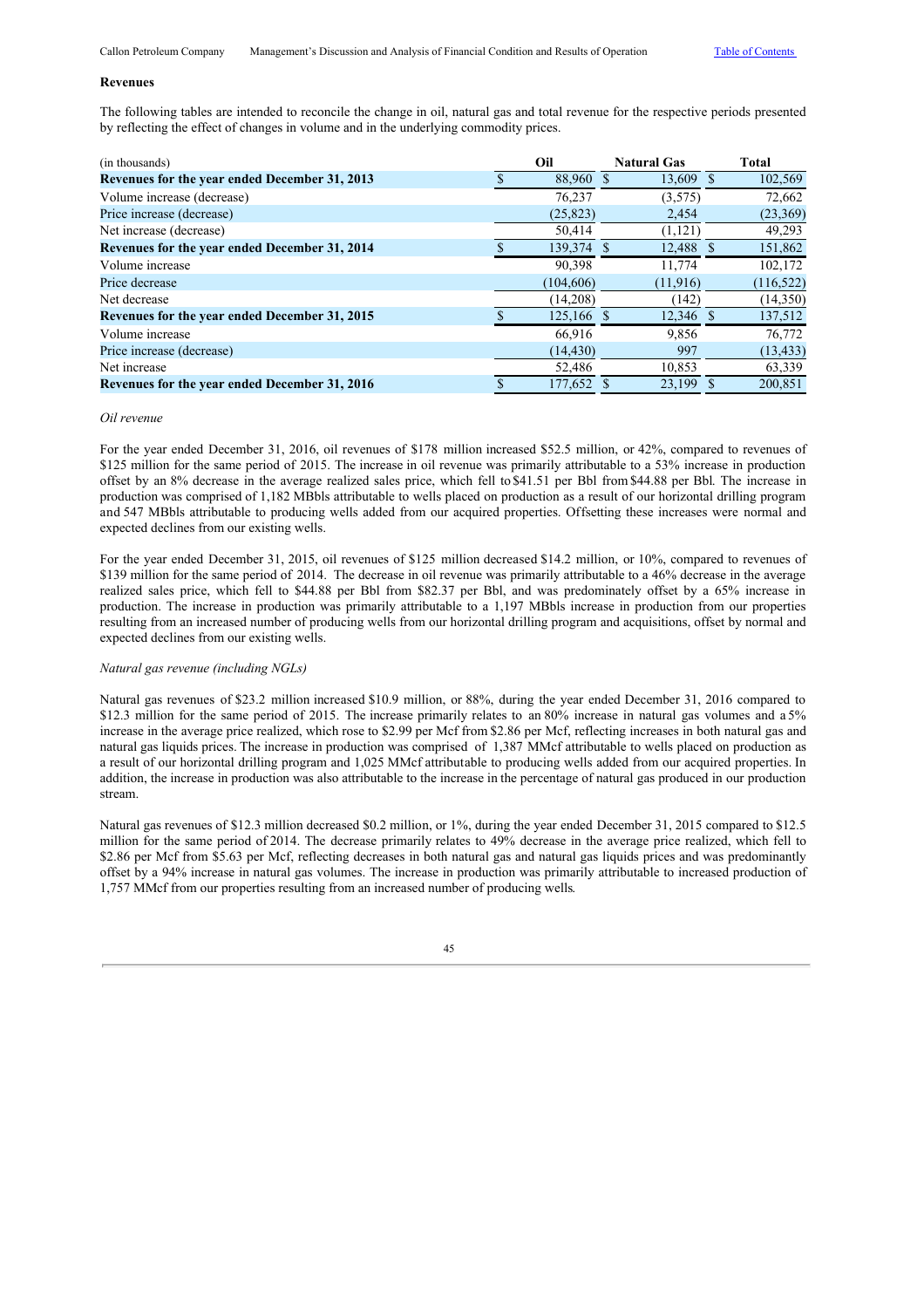#### **Operating Expenses**

|                                              |        | For the Year Ended December 31, |           |            |                     |               |                   |               |  |  |
|----------------------------------------------|--------|---------------------------------|-----------|------------|---------------------|---------------|-------------------|---------------|--|--|
|                                              |        | Per                             |           | Per        | <b>Total Change</b> |               | <b>BOE Change</b> |               |  |  |
| (in thousands, except per unit data)         | 2016   | <b>BOE</b>                      | 2015      | <b>BOE</b> |                     | $\frac{6}{9}$ |                   | $\frac{6}{9}$ |  |  |
| Lease operating expenses                     |        | 38.353 \$<br>6.88S              | 27,036 \$ | 7.71       | 11.317              | 42%           | (0.83)            | (11)%         |  |  |
| Production taxes                             | 11,870 | 2.13                            | 9.793     | 2.79       | 2,077               | 21%           | (0.66)            | $(24)\%$      |  |  |
| Depreciation, depletion and amortization     | 71,369 | 12.81                           | 69.249    | 19.74      | 2,120               | 3%            | (6.93)            | $(35)\%$      |  |  |
| General and administrative                   | 26,317 | 4.72                            | 28,347    | 8.08       | (2,030)             | (7)%          | (3.36)            | (42)%         |  |  |
| Accretion expense                            |        | 958<br>0.17                     | 660       | 0.19       | 298                 | 45%           | (0.02)            | (11)%         |  |  |
| Write-down of oil and natural gas properties | 95,788 | nm                              | 208,435   |            | nm(112,647)         | nm            | nm                | nm            |  |  |
| Rig termination fee                          |        | nm                              | 3,075     | nm         | (3,075)             | nm            | nm                | nm            |  |  |
| Acquisition expense                          | 3.673  | nm                              | 27        | nm         | 3.646               | nm            | nm                | nm            |  |  |

|                                              | For the Year Ended December 31. |           |  |            |   |           |  |            |                     |          |                   |          |
|----------------------------------------------|---------------------------------|-----------|--|------------|---|-----------|--|------------|---------------------|----------|-------------------|----------|
|                                              |                                 |           |  | Per        |   |           |  | Per        | <b>Total Change</b> |          | <b>BOE Change</b> |          |
| (in thousands, except per unit data)         |                                 | 2015      |  | <b>BOE</b> |   | 2014      |  | <b>BOE</b> | \$                  | $\%$     | \$                | $\%$     |
| Lease operating expenses                     |                                 | 27,036 \$ |  | 7.71       | S | 22,372 \$ |  | 10.85      | 4.664               | 21%      | (3.14)            | $(29)\%$ |
| Production taxes                             |                                 | 9.793     |  | 2.79       |   | 8,973     |  | 4.35       | 820                 | 9%       | (1.56)            | $(36)\%$ |
| Depreciation, depletion and amortization     |                                 | 69,249    |  | 19.74      |   | 56,724    |  | 27.51      | 12.525              | 22%      | (7.77)            | $(28)\%$ |
| General and administrative                   |                                 | 28,347    |  | 8.08       |   | 25,109    |  | 12.18      | 3,238               | 13%      | (4.10)            | $(34)\%$ |
| Accretion expense                            |                                 | 660       |  | 0.19       |   | 826       |  | 0.40       | (166)               | $(20)\%$ | (0.21)            | (53)%    |
| Write-down of oil and natural gas properties |                                 | 208,435   |  | nm         |   |           |  |            | nm 208,435          | nm       | nm                | nm       |
| Rig termination fee.                         |                                 | 3,075     |  | nm         |   |           |  | nm         | 3,075               | nm       | nm                | nm       |
| Gain on sale of other property and           |                                 |           |  |            |   |           |  |            |                     |          |                   |          |
| equipment                                    |                                 |           |  | nm         |   | (1,080)   |  | nm         | 1.080               | nm       | nm                | nm       |
| Acquisition expense                          |                                 | 27        |  | nm         |   | 668       |  | nm         | (641)               | nm       | nm                | nm       |

nm = not meaningful

*Lease operating expenses.* These are daily costs incurred to extract oil and natural gas, together with the daily costs incurred to maintain our producing properties. Such costs also include maintenance, repairs, gas treating fees, salt water disposal, insurance and workover expenses related to our oil and natural gas properties.

LOE for the year ended December 31, 2016 increased by 42% to \$38.4 million compared to \$27.0 million for the same period of 2015. Contributing to the increase for the current period was \$7.3 million related to oil and natural gas properties acquired during 2016 (see Note 3 in the Footnotes to the Financial Statements for information about the Company's acquisitions). Excluding LOE related to these acquired properties, LOE increased by \$4.0 million, or 15%, compared to the same period of 2015. LOE per BOE for the year ended December 31, 2016 decreased to \$6.88 per BOE compared to \$7.71 per BOE for the same period of 2015, which was primarily attributable to higher production volumes offset by an increase in cost from workover activity on our legacy properties. The increase in production was primarily attributable to an increased number of producing wells from our horizontal drilling program and acquisitions as discussed above.

LOE for the year ended December 31, 2015 increased by 21% to \$27.0 million compared to \$22.4 million for the same period of 2014 primarily related to the growth in production and operations as a result of our horizontal drilling program and acquisition efforts. LOE per BOE for the year ended December 31, 2015 decreased to \$7.71 per BOE compared to \$10.85 per BOE for the same period of 2014. The \$3.14 per BOE decrease resulted primarily from a decrease in the number of workovers period over period and the impact of leveraging fixed expenses over a larger production base.

*Production taxes.* Production taxes include severance and ad valorem taxes. In general, production taxes are directly related to commodity price changes; however, severance taxes are based upon current year commodity prices, whereas ad valorem taxes are based upon prior year commodity prices. Severance taxes are paid on produced oil and natural gas based on a percentage of revenues from products sold at fixed rates established by federal, state or local taxing authorities. Where available, we benefit from tax credits and exemptions in our various taxing jurisdictions. In the counties where our production is located, we are also subject to ad valorem taxes, which are generally based on the taxing jurisdictions' valuation of our oil and gas properties.

For the year ended December 31, 2016, production taxes increased 21%, or \$2.1 million, to \$11.9 million compared to \$9.8 million for the same period of 2015. The increase was primarily due to an increase in severance taxes, which was attributable to the increase in revenue. The increase was offset by a decrease in ad valorem taxes attributable to a lower valuation of our oil and gas properties by the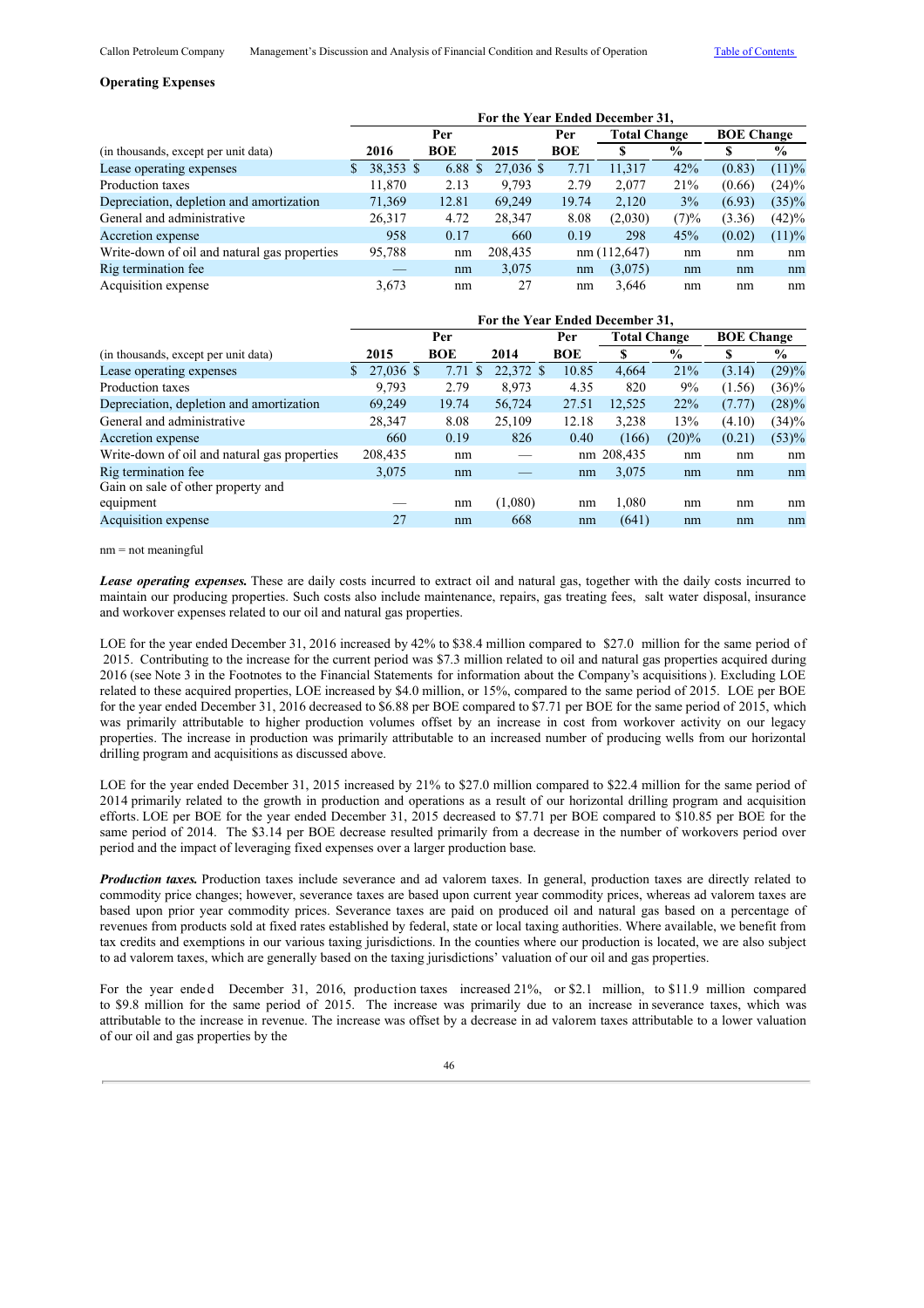taxing jurisdictions. On a per BOE basis, production taxes for the year ended December 31, 2016 decreased by 24% compared to the same period of 2015.

For the year ended December 31, 2015, production taxes increased 9%, or \$0.8 million, to \$9.8 million compared to \$9.0 million for the same period of 2014. The increase was primarily due to an increase in ad valorem taxes attributable to a greater number of producing wells as a result of our horizontal drilling program and acquisition efforts. Offsetting this increase was a reduction in severance taxes as a result of the decline of oil and natural gas revenue as previously mentioned. On a per BOE basis, production taxes for the year ended, December 31, 2015 decreased by 36% compared to the same period of 2014.

*Depreciation, depletion and amortization ("DD&A").* Under the full cost accounting method, we capitalize costs within a cost center and then systematically expense those costs on a units-of-production basis based on proved oil and natural gas reserve quantities. We calculate depletion on the following types of costs: (i) all capitalized costs, other than the cost of investments in unevaluated properties, less accumulated amortization; (ii) the estimated future expenditures to be incurred in developing proved reserves; and (iii) the estimated dismantlement and abandonment costs, net of estimated salvage values. Depreciation of other property and equipment is computed using the straight line method over their estimated useful lives, which range from three to fifteen years.

For the year ended December 31, 2016, DD&A increased 3% to \$71.4 million from \$69.2 million compared to the same period of 2015. The increase is primarily attributable to a 59% increase in production, offset by a35% decrease in our per BOE DD&A rate. The increase in production was primarily attributable to an increased number of producing wells from our horizontal drilling program and acquisitions. For the year ended December 31, 2016, DD&A on a per unit basis decreased to \$12.81 per BOE compared to \$19.74 per BOE for the same period of 2015. The decrease is attributable to our increased estimated proved reserves relative to our depreciable base and assumed future development costs related to undeveloped proved reserves as a result of additions made through our horizontal drilling efforts and acquisitions, offset by the write down of oil and natural gas properties in the first half of 2016.

For the year ended December 31, 2015, DD&A increased 22% to \$69.2 million from \$56.7 million compared to the same period of 2014. The increase is primarily attributable to a 70% increase in production, offset by a 28% decrease in our per BOE DD&A rate. The increase in production was primarily attributable to an increased number of producing wells from our horizontal drilling program and acquisitions. For the year ended December 31, 2015, DD&A on a per unit basis decreased to \$19.74 per BOE compared to \$27.51 per BOE for the same period of 2014 as a result of the increase in our estimated proved reserves relative to our depreciable base as a result of our efforts on development, exploration, and exploitation of onshore oil and natural gas reserves in the Permian Basin and the write-down of oil and natural gas properties.

*General and administrative, net of amounts capitalized ("G&A").* These are costs incurred for overhead, including payroll and benefits for our corporate staff, severance and early retirement expenses, costs of maintaining our headquarters, costs of managing our production and development operations, franchise taxes, depreciation of corporate level assets, public company costs, vesting of equity and liability awards under share-based compensation plans and related mark-to-market valuation adjustments over time, fees for audit and other professional services, and legal compliance.

G&A for the year ended December 31, 2016 decreased to \$26.3 million compared to \$28.3 million for the same period of 2015. G&A expenses for the periods indicated include the following (in millions):

|                                                               | For the Year Ended December 31, |                            |         |           |  |  |  |  |
|---------------------------------------------------------------|---------------------------------|----------------------------|---------|-----------|--|--|--|--|
|                                                               |                                 | 2016                       | 2015    | \$ Change |  |  |  |  |
| <b>Recurring expenses</b>                                     |                                 |                            |         |           |  |  |  |  |
| G&A                                                           |                                 | $16.5 \text{ \textdegree}$ | 15.1 \$ | 1.4       |  |  |  |  |
| Share-based compensation                                      |                                 | 2.7                        | 2.1     | 0.6       |  |  |  |  |
| Fair value adjustments of cash-settled RSU awards             |                                 | 6.9                        | 6.1     | 0.8       |  |  |  |  |
| Non-recurring expenses                                        |                                 |                            |         |           |  |  |  |  |
| Early retirement expenses                                     |                                 |                            | 3.5     | (3.5)     |  |  |  |  |
| Early retirement expenses related to share-based compensation |                                 |                            | 1.1     | (1.1)     |  |  |  |  |
| Expense related to a threatened proxy contest                 |                                 | 0.2                        | 0.4     | (0.2)     |  |  |  |  |
| <b>Total G&amp;A expenses</b>                                 |                                 | 26.3 S                     | 28.3 \$ | (2.0)     |  |  |  |  |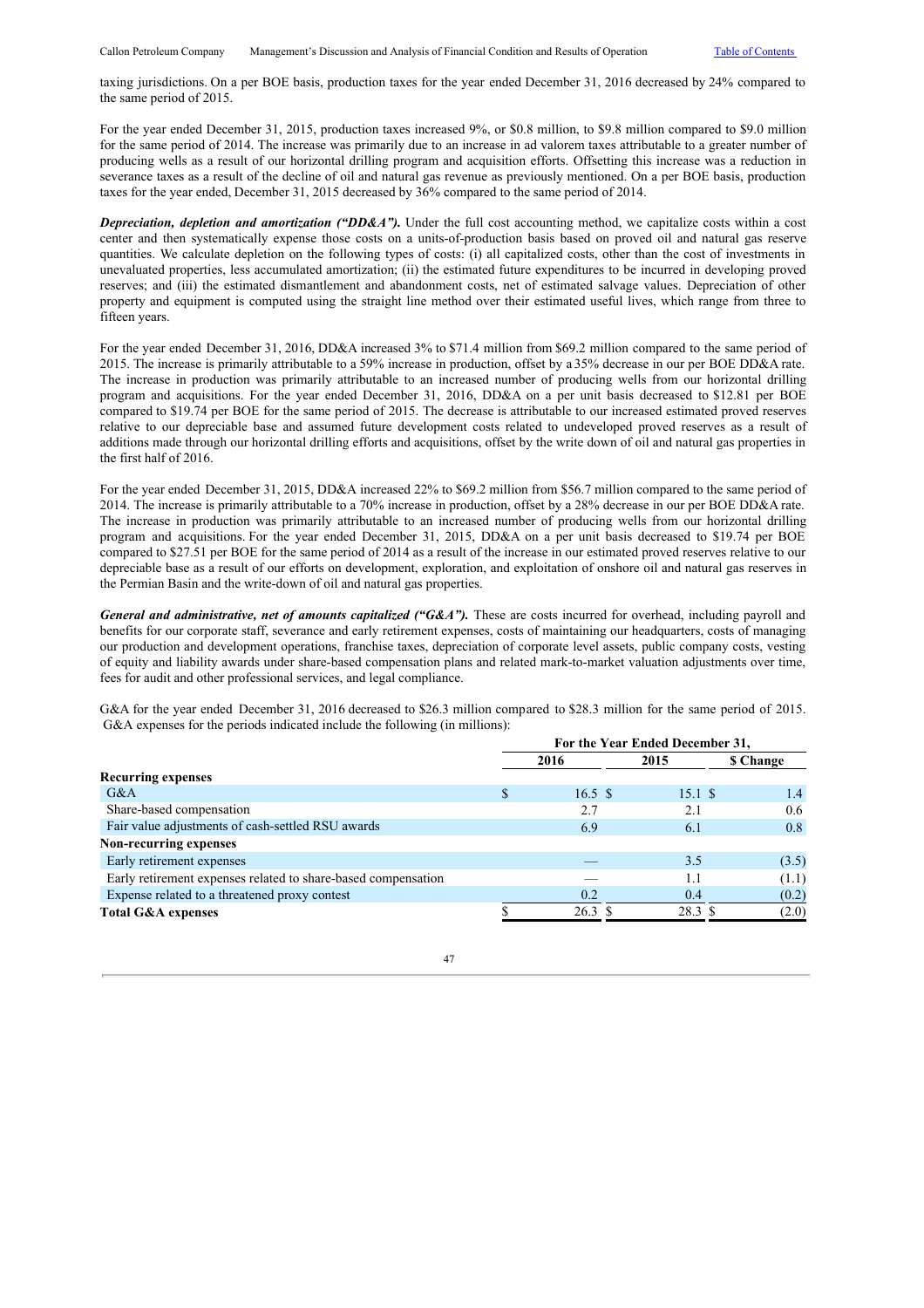G&A for the year ended December 31, 2015 increased to \$28.3 million compared to \$25.1 million for the same period of 2014. G&A expenses for the periods indicated include the following (in millions):

|                                                               | For the Year Ended December 31, |         |                    |                 |  |  |  |
|---------------------------------------------------------------|---------------------------------|---------|--------------------|-----------------|--|--|--|
|                                                               |                                 | 2015    | 2014               | <b>S</b> Change |  |  |  |
| <b>Recurring expenses</b>                                     |                                 |         |                    |                 |  |  |  |
| G&A                                                           | \$.                             | 15.1 S  | $15.3 \text{ }$ \$ | (0.2)           |  |  |  |
| Share-based compensation                                      |                                 | 2.1     | 2.7                | (0.6)           |  |  |  |
| Fair value adjustments of cash-settled RSU awards             |                                 | 6.1     | 3.1                | 3.0             |  |  |  |
| Non-recurring expenses                                        |                                 |         |                    |                 |  |  |  |
| Early retirement expenses                                     |                                 | 3.5     | 1.4                | 2.1             |  |  |  |
| Early retirement expenses related to share-based compensation |                                 | 1.1     | 1.1                |                 |  |  |  |
| Expense related to a threatened proxy contest                 |                                 | 0.4     | 1.5                | (1.1)           |  |  |  |
| <b>Total G&amp;A expenses</b>                                 |                                 | 28.3 \$ | 25.1 \$            | 3.2             |  |  |  |

*Accretion expense.* The Company is required to record the estimated fair value of liabilities for obligations associated with the retirement of tangible long-lived assets and the associated ARO costs. Interest is accreted on the present value of the ARO and reported as accretion expense within operating expenses in the consolidated statements of operations.

Accretion expense related to our ARO increased 45% for the year ended December 31, 2016 compared to the same period of 2015. Accretion expense generally correlates with the Company's average ARO, which was \$5.6 million a t December 31, 2016 versus \$5.4 million at December 31, 2015. See Note 12 in the Footnotes to the Financial Statements for additional information regarding the Company's ARO.

Accretion expense related to our ARO decreased 20% for the year ended December 31, 2015 compared to the same period of 2014. Accretion expense generally correlates with the Company's average ARO, which was \$5.4 million at December 31, 2015 versus \$6.5 million at December 31, 2014.

*Write-down of oil and natural gas properties.* Under full cost accounting rules, the Company reviews the carrying value of its proved oil and natural gas properties each quarter. Under these rules, capitalized costs of oil and natural gas properties, net of accumulated depreciation, depletion and amortization and deferred income taxes, may not exceed the present value of estimated future net cash flows from proved oil and natural gas reserves, discounted at 10%, plus the lower of cost or fair value of unevaluated properties, net of related tax effects (the full cost ceiling amount). These rules require pricing based on the preceding 12-months' average oil and natural gas prices based on closing prices on the first day of each month and require a write-down if the net capitalized costs of proved oil and natural gas properties exceeds the full cost ceiling.

For the year ended December 31, 2016, the Company recognized a write-down of oil and natural gas properties of \$95.8 million as a result of the ceiling test limitation, primarily driven by a 15% decrease in the 12-month average realized price of oil from \$50.16 per barrel as of December 31, 2015 to \$42.75 per barrel as of December 31, 2016. For the year ended December 31, 2015, the Company recognized a write-down of \$208.4 million as a result of the ceiling test limitation, primarily driven by a 47% decrease in the 12-month average realized price of oil from \$94.99 per barrel as of December 31, 2014 to \$42.75 per barrel as of December 31, 2015. If commodity prices were to decline, we could incur additional ceiling test write-downs in the future. See Notes 2 and 13 in the Footnotes to the Financial Statements for additional information.

*Rig termination fee.* For the year ended December 31, 2015, the Company recognized \$3.1 million in expense related to the early termination of the contract for its vertical rig. See Note 14 in the Footnotes to the Financial Statements for additional information.

*Acquisition expense.* Acquisition expense increased \$3.6 million for the year ended December 31, 2016 compared to the same period of 2015 and decreased \$3.6 million for the year ended December 31, 2016 compared to the same period of 2014. Acquisition expense is related to costs with respect to our acquisition efforts in the Permian Basin. See Note 3 in the Footnotes to the Financial Statements for additional information regarding the Company's acquisitions.

*Gain on sale of other property and equipment.* During 2014, the Company entered into an agreement to sell certain specialized deep water equipment that resulted in a gain on the sale of other property and equipment of \$1.1 million.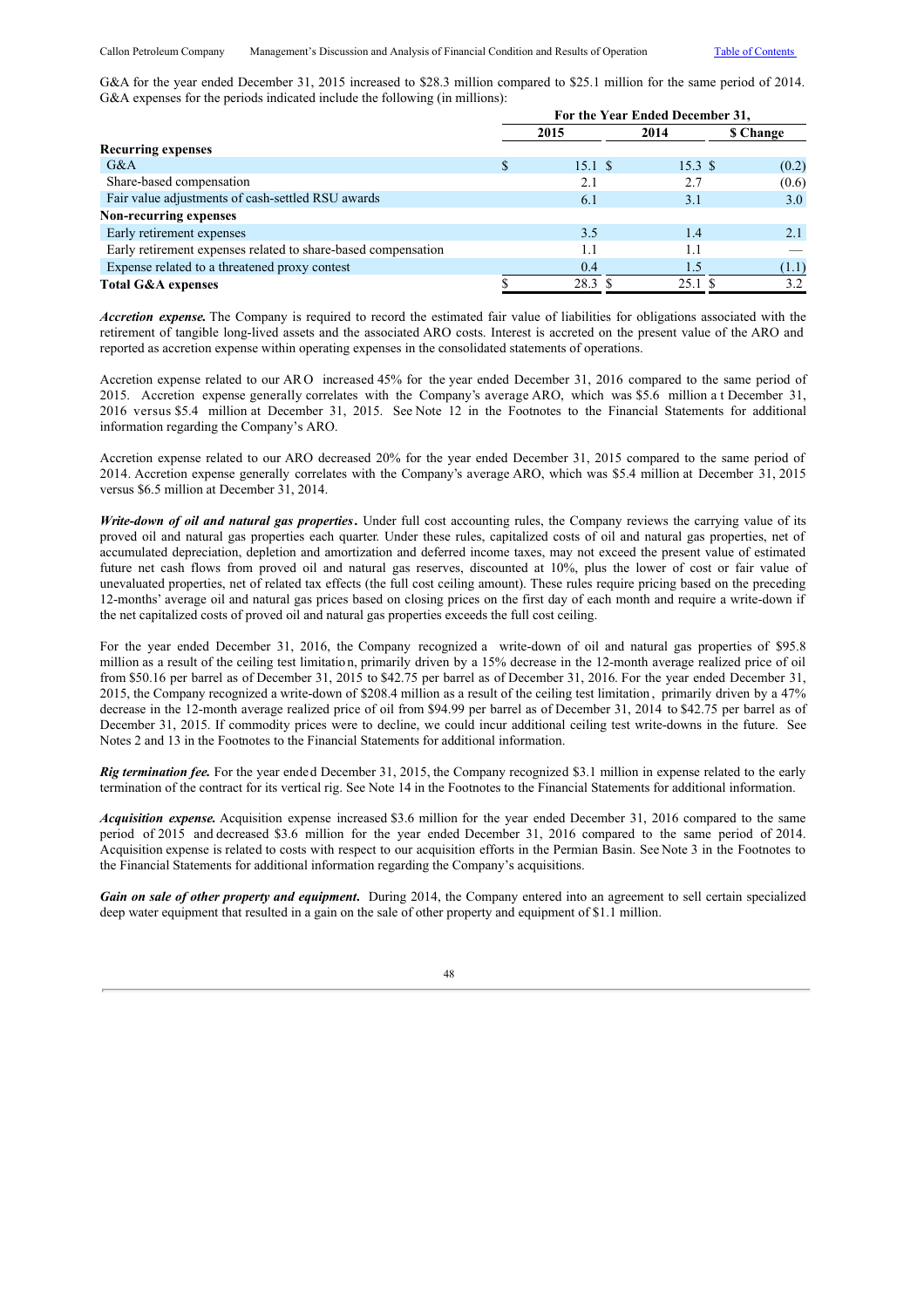### **Other Income and Expenses and Preferred Stock Dividends**

|                                              | For the Year Ended December 31, |           |           |           |            |  |  |  |
|----------------------------------------------|---------------------------------|-----------|-----------|-----------|------------|--|--|--|
| (in thousands)                               |                                 | 2016      | 2015      | \$ Change | $%$ Change |  |  |  |
| Interest expense, net of capitalized amounts |                                 | 11,871 \$ | 21,111 \$ | (9,240)   | (44)%      |  |  |  |
| Loss on early extinguishment of debt         |                                 | 12,883    |           | 12,883    | nm         |  |  |  |
| (Gain) loss on derivative contracts          |                                 | 20.233    | (28, 358) | 48.591    | (171)%     |  |  |  |
| Other income, net                            |                                 | (637)     | (198)     | (439)     | 222%       |  |  |  |
| Total                                        |                                 | 44.350 \$ | (7, 445)  |           |            |  |  |  |
|                                              |                                 |           |           |           |            |  |  |  |
| Income tax (benefit) expense                 | \$                              | $(14)$ \$ | 38,474 \$ | (38, 488) | $(100)\%$  |  |  |  |
| Preferred stock dividends                    |                                 | (7,295)   | (7,895)   | 600       | $(8)\%$    |  |  |  |

|                                              | For the Year Ended December 31, |                 |               |           |          |  |  |  |
|----------------------------------------------|---------------------------------|-----------------|---------------|-----------|----------|--|--|--|
| (in thousands)                               |                                 | 2015            | 2014          | \$ Change | % Change |  |  |  |
| Interest expense, net of capitalized amounts |                                 | 21,111          | 9,772         | 11,339    | 116%     |  |  |  |
| Gain on early extinguishment of debt         |                                 |                 | (151)         | 151       | nm       |  |  |  |
| Gain on derivative contracts                 |                                 | (28, 358)       | (31,736)      | 3,378     | (11)%    |  |  |  |
| Other income, net                            |                                 | (198)           | (515)         | 317       | (62)%    |  |  |  |
| Total                                        |                                 | $(7, 445)$ - \$ | $(22, 630)$ - |           |          |  |  |  |
|                                              |                                 |                 |               |           |          |  |  |  |
| Income tax expense                           |                                 | 38.474<br>-S    | 23,134        | 15,340    | 66%      |  |  |  |
| Preferred stock dividends                    |                                 | (7,895)         | (7, 895)      |           | nm       |  |  |  |

*Interest expense, net of capitalized amounts.* We finance a portion of our working capital requirements, capital expenditures and acquisitions with borrowings under our Credit Facility or with term debt. We incur interest expense that is affected by both fluctuations in interest rates and our financing decisions. We reflect interest paid to our lender in interest expense , net of capitalized amounts. In addition, we include the amortization of deferred financing costs (including origination and amendment fees), commitment fees and annual agency fees in interest expense. The amortization of deferred credit related to our 13% senior unsecured notes due 2016 ("13% Senior Notes") was recorded as an offset to interest expense until the notes were redeemed in April 2014.

Interest expense, net of capitalized amounts, incurred during the year ended December 31, 2016 decreased \$9.2 million to \$11.9 million compared to \$21.1 million for the same period of 2015. The decrease is primarily attributable to a \$9.4 million increase in capitalized interest compared to the 2015 period, resulting from a higher average unevaluated property balance for the year ended December 31, 2016 as compared to the same period of 2015. The increase in unevaluated property was primarily due to acquired properties (see Note 3 in the Footnotes to the Financial Statements for information about the Company's acquisitions) . Offsetting the decrease was a \$0.2 million increase in interest expense related to our debt due to a higher average debt balance for the year ended December 31, 2016 as compared to the same period of 2015, resulting from the issuance of our 6.125% Senior Notes in November 2016.

Interest expense incurred during the year ended December 31, 2015 increased \$11.3 million to \$21.1 million compared to \$9.8 million for the same period of 2014. The increase is primarily attributable to the \$18.8 million increase in expense related to a higher outstanding average debt balance of \$372.3 million in 2015 compared to \$174.0 million in 2014. Offsetting the increase is a \$6.2 million increase in capitalized interest compared to the 2014 period, resulting from a higher average unevaluated property balance for the year ended December 31, 2015 as compared to the same period of 2014, and a \$1.3 million decrease in interest expense related to the full redemption of our 13% Senior Notes in April 2014.

*Gain (loss) on the early extinguishment of debt.* During October 2016, the Second Lien Loan was repaid in full at the prepayment rate of 101% using proceeds from the sale of the 6.125% senior unsecured notes due 2024, which resulted in a loss on early extinguishment of debt of \$12.9 million (inclusive of \$3.0 million in prepayment fees and \$9.9 million of unamortized debt issuance costs).

During April 2014, the Company completed a full redemption of the remaining \$53.3 million carrying value of its outstanding 13% Senior Notes using proceeds from the issuance of a secured second lien term loan. The carrying value included \$48.5 million of principal value and \$4.8 million of unamortized deferred credit. The Company recognized a net \$3.2 million gain on early extinguishment of debt, comprised of the recognition of \$4.8 million in deferred credit, offset by \$1.6 million of redemption expenses. See Note 5 for additional information concerning the gain on early extinguishment of debt.

During October 2014, the Company repaid in full the existing term loan using proceeds from the Second Lien Loan resulting in a loss on early extinguishment of debt of \$3.1 million. The loss was comprised of a \$1.7 million prepayment premium and the recognition of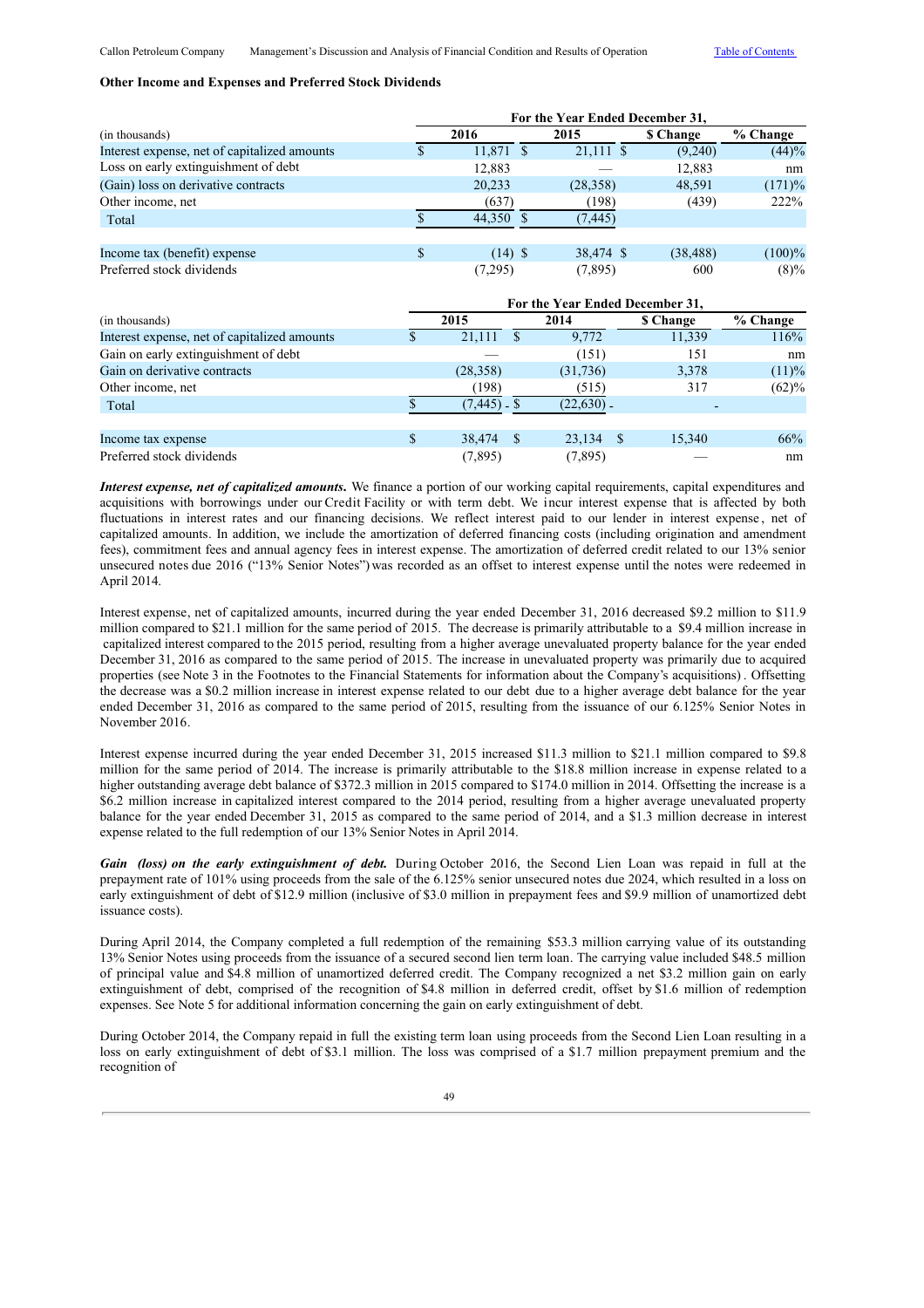\$1.4 million of unamortized issuance costs. See Note 5 for additional information concerning the loss on the early extinguishment of debt.

*Gain (loss) on derivative instruments.* We utilize commodity derivative financial instruments to reduce our exposure to fluctuations in commodity prices. This amount represents the (i) gain (loss) related to fair value adjustments on our open derivative contracts and (ii) gains (losses) on settlements of derivative contracts for positions that have settled within the period.

For the year ended December 31, 2016, the net loss on derivative instruments was \$20.2 million, compared to a \$28.4 million net gain in 2015. The net gain (loss) on derivative instruments for the periods indicated includes the following (in millions):

|                                           | For the Year Ended December 31, |                   |  |                    |                 |  |  |  |
|-------------------------------------------|---------------------------------|-------------------|--|--------------------|-----------------|--|--|--|
|                                           |                                 | 2016              |  | 2015               | <b>S</b> Change |  |  |  |
| Natural gas derivatives                   |                                 |                   |  |                    |                 |  |  |  |
| Net gain on settlements                   | \$                              | 0.1 S             |  | 1.7 <sup>°</sup>   | (1.6)           |  |  |  |
| Net loss on fair value adjustments        |                                 | (0.6)             |  | (1.2)              | 0.6             |  |  |  |
| Total gain (loss)                         |                                 | $(0.5)$ \$        |  | $0.5 \text{ }$ \$  | (1.0)           |  |  |  |
| Oil derivatives                           |                                 |                   |  |                    |                 |  |  |  |
| Net gain on settlements                   | \$                              | 17.8 <sup>°</sup> |  | $33.3 \text{ }$ \$ | (15.5)          |  |  |  |
| Net loss on fair value adjustments        |                                 | (37.5)            |  | (5.4)              | (32.1)          |  |  |  |
| Total gain (loss)                         |                                 | $(19.7)$ \$       |  | 27.9 <sup>°</sup>  | (47.6)          |  |  |  |
|                                           |                                 |                   |  |                    |                 |  |  |  |
| Total gain (loss) on derivative contracts |                                 | $(20.2)$ \$       |  | 28.4 \$            | (48.6)          |  |  |  |

For the year ended December 31, 2015, the net gain on derivative instruments was \$28.4 million, compared to a \$31.7 million net gain in 2014. The net gain (loss) on derivative instruments for the periods indicated includes the following (in millions):

|                                           | For the Year Ended December 31, |                   |  |                   |  |                 |  |
|-------------------------------------------|---------------------------------|-------------------|--|-------------------|--|-----------------|--|
|                                           |                                 | 2015              |  | 2014              |  | <b>S</b> Change |  |
| Natural gas derivatives                   |                                 |                   |  |                   |  |                 |  |
| Net gain (loss) on settlements            | \$                              | 1.7 <sup>5</sup>  |  | $(0.1)$ \$        |  | 1.8             |  |
| Net gain (loss) on fair value adjustments |                                 | (1.2)             |  | 1.3               |  | (2.5)           |  |
| Total gain                                |                                 | 0.5 S             |  | 1.2 <sup>5</sup>  |  | (0.7)           |  |
| Oil derivatives                           |                                 |                   |  |                   |  |                 |  |
| Net loss on settlements                   | \$                              | 33.3 <sup>°</sup> |  | $4.1 \text{ }$ \$ |  | 29.2            |  |
| Net gain (loss) on fair value adjustments |                                 | (5.4)             |  | 26.4              |  | (31.8)          |  |
| Total gain                                |                                 | 27.9 <sup>°</sup> |  | 30.5 S            |  | (2.6)           |  |
|                                           |                                 |                   |  |                   |  |                 |  |
| Total gain on derivative contracts        |                                 | 28.4 \$           |  | 31.7 \$           |  | (3.3)           |  |

See Notes 6 and 7 in the Footnotes to the Financial Statements for additional information on the Company's derivative contracts and disclosures related to derivative instruments.

*Income tax expense.* We use the asset and liability method of accounting for income taxes, under which deferred tax assets and liabilities are recognized for the future tax consequences of (1) temporary differences between the financial statement carrying amounts and the tax bases of existing assets and liabilities and (2) operating loss and tax credit carryforwards. Deferred income tax assets and liabilities are based on enacted tax rates applicable to the future period when those temporary differences are expected to be recovered or settled. The effect of a change in tax rates on deferred tax assets and liabilities is recognized in income in the period the rate change is enacted. When appropriate based on our analysis, we record a valuation allowance for deferred tax assets when it is more likely than not that the deferred tax assets will not be realized.

The Company had an income tax benefit of less than \$0.1 million for the year ended December 31, 2016 compared to an income tax expense of \$38.5 million for the same period of 2015. The change in income tax is primarily related to recording a valuation allowance of \$108.8 in 2015 and the difference in the amount of income (loss) before income taxes between periods. The effective tax rate of 0% in 2016 and (19)% in 2015 differed from the federal income tax rate of 35% primarily due to the valuation allowance for the comparative periods, the effect of state taxes, and non-deductible executive compensation expenses.

The Company had an income tax expense of \$38.5 million for the year ended December 31, 2015 compared to an income tax expense of \$23.1 million for the same period of 2014. The increase in income tax expense is primarily related to the establishment of a valuation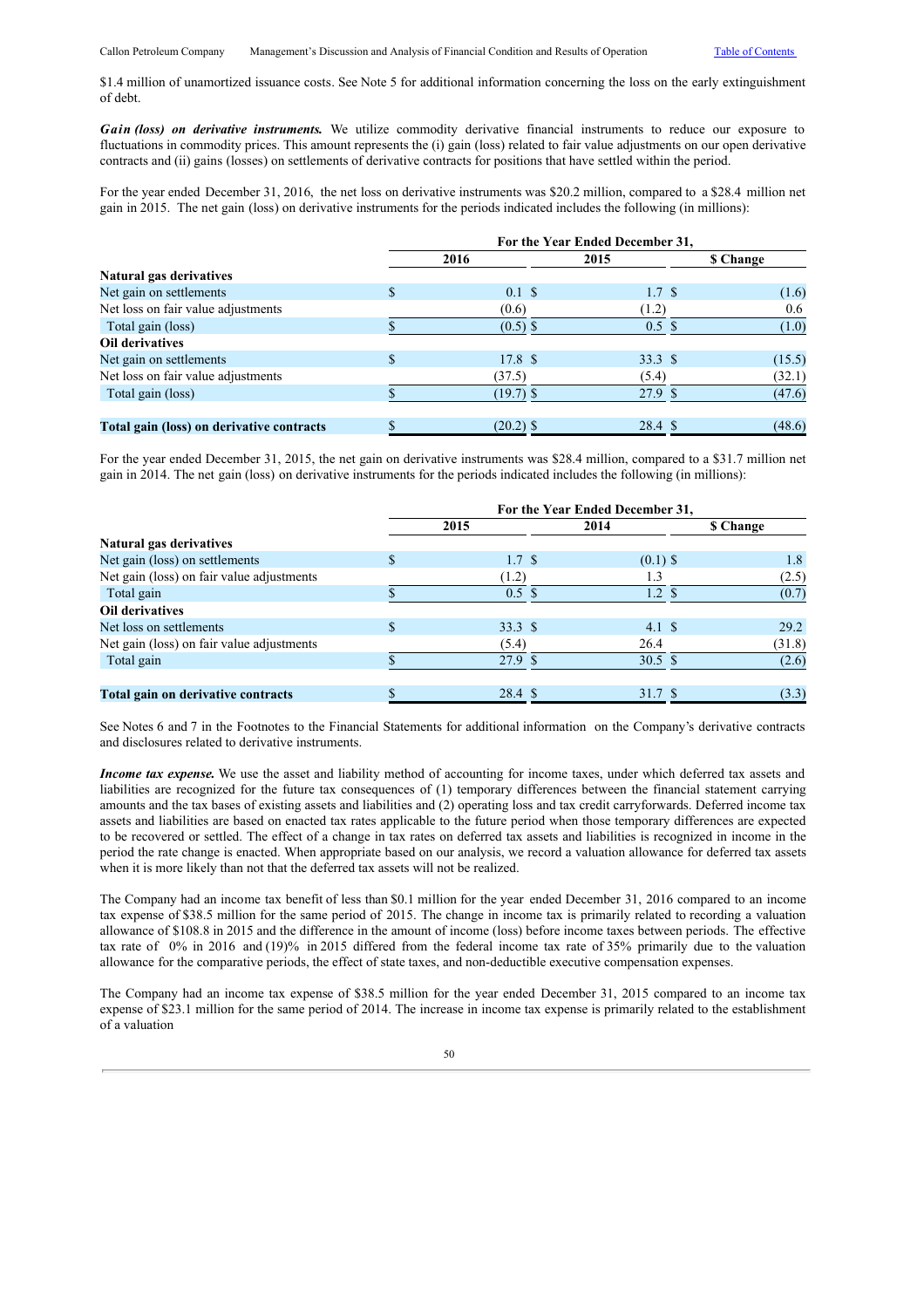Callon Petroleum Company Management's Discussion and Analysis of Financial Condition and Results of Operation Table of Contents

allowance of \$108.8 million in 2015 and the difference in the amount of income (loss) before income taxes between periods. The effective tax rate of (19)% in 2015 and 38% in 2014 differed from the federal income tax rate of 35% primarily due to the valuation allowance established in 2015, the effect of state, taxes, and non-deductible executive compensation expenses.

For additional information, see Note 11 to the Consolidated Financial Statements.

*Preferred stock dividends.* Preferred stock dividends for the year ended December 31, 2016 decreased \$0.6 million compared to the same period of 2015. The decrease was due to a decrease in the number of preferred shares outstanding, attributable to a partial share conversion in February 2016 in which the Company exchanged a total of 120,000 shares of Preferred Stock for 719,000 shares of common stock. Preferred stock dividends for the year ended December 31, 2015 were consistent with the same period of 2014. Dividends reflect a 10% dividend yield. See Note 10 in the Footnotes to the Financial Statements for additional information.

#### **Summary of Significant Accounting Policies and Critical Accounting Estimates**

The discussion and analysis of our financial condition and results of operations are based upon our consolidated financial statements, which have been prepared in accordance with GAAP. The preparation of our consolidated financial statements requires us to make estimates and assumptions that affect our reported results of operations and the amount of reported assets, liabilities and proved oil and natural gas reserves. Some accounting policies involve judgments and uncertainties to such an extent that there is reasonable likelihood that materially different amounts could have been reported under different conditions, or if different assumptions had been used. Actual results may differ from the estimates and assumptions used in the preparation of our consolidated financial statements. Described below are the most significant policies we apply in preparing our consolidated financial statements, some of which are subject to alternative treatments under GAAP. We also describe the most significant estimates and assumptions we make in applying these policies. See Note 2 to our consolidated financial statements included elsewhere in this Annual Report on Form 10-K for a discussion of additional accounting policies and estimates made by management.

### *Oil and natural gas properties*

The Company utilizes the full cost method of accounting for its oil and natural gas properties whereby all costs incurred in connection with the acquisition, exploration and development of oil and natural gas reserves, including certain overhead costs, are capitalized into the "full cost pool." The amounts capitalized into the full cost pool are depleted (charged against earnings) using the unit-of-production method. The full cost method of accounting for oil and natural gas properties requires that the Company makes estimates based on its assumptions of future events that could change. These estimates are described below.

#### *Depreciation, depletion and amortization (DD&A) of oil and natural gas properties*

The Company calculates DD&A by using the depletable base, which is equal to the net capitalized costs in our full cost pool plus estimated future development costs, and the estimated net proved reserve quantities. Capitalized costs added to the full cost pool include the following:

- costs of drilling and equipping productive wells, dry hole costs, acquisition costs of properties with proved reserves, delay rentals and other costs related to exploration and development of our oil and natural gas properties;
- payroll costs including the related fringe benefits paid to employees directly engaged in the acquisition, exploration and/or development of oil and natural gas properties as well as other directly identifiable general and administrative costs associated with such activities. Such capitalized costs do not include any costs related to the production of oil and natural gas or general corporate overhead;
- costs associated with unevaluated properties, those lacking proved reserves, are excluded from the depletable base. These unevaluated property costs are added to the depletable base at such time as wells are completed on the properties or management determines these costs have been impaired. The Company's determination that a property has or has not been impaired (which is discussed below) requires assumptions about future events;
- estimated costs to dismantle, abandon and restore properties that are capitalized to the full cost pool when the related liabilities are incurred (see also the discussion below regarding Asset Retirement Obligations);
- estimated future costs to develop proved properties are added to the full cost pool for purposes of the DD&A computation. The Company uses assumptions based on the latest geologic, engineering, regulatory and cost data available to it to estimate these amounts. However, the estimates made are subjective and may change over time. The Company's estimates of future development costs are reviewed at least annually and as additional information becomes available; and
- capitalized costs included in the full cost pool plus estimated future development costs are depleted and charged against earnings using the unit-of-production method. Under this method, the Company estimates the proved reserves quantities at the beginning of each accounting period. For each BOE produced during the period, the Company records a DD&A charge equal to the amount included in the depletable base (net of accumulated depreciation, depletion and amortization) divided by our estimated net proved reserve quantities.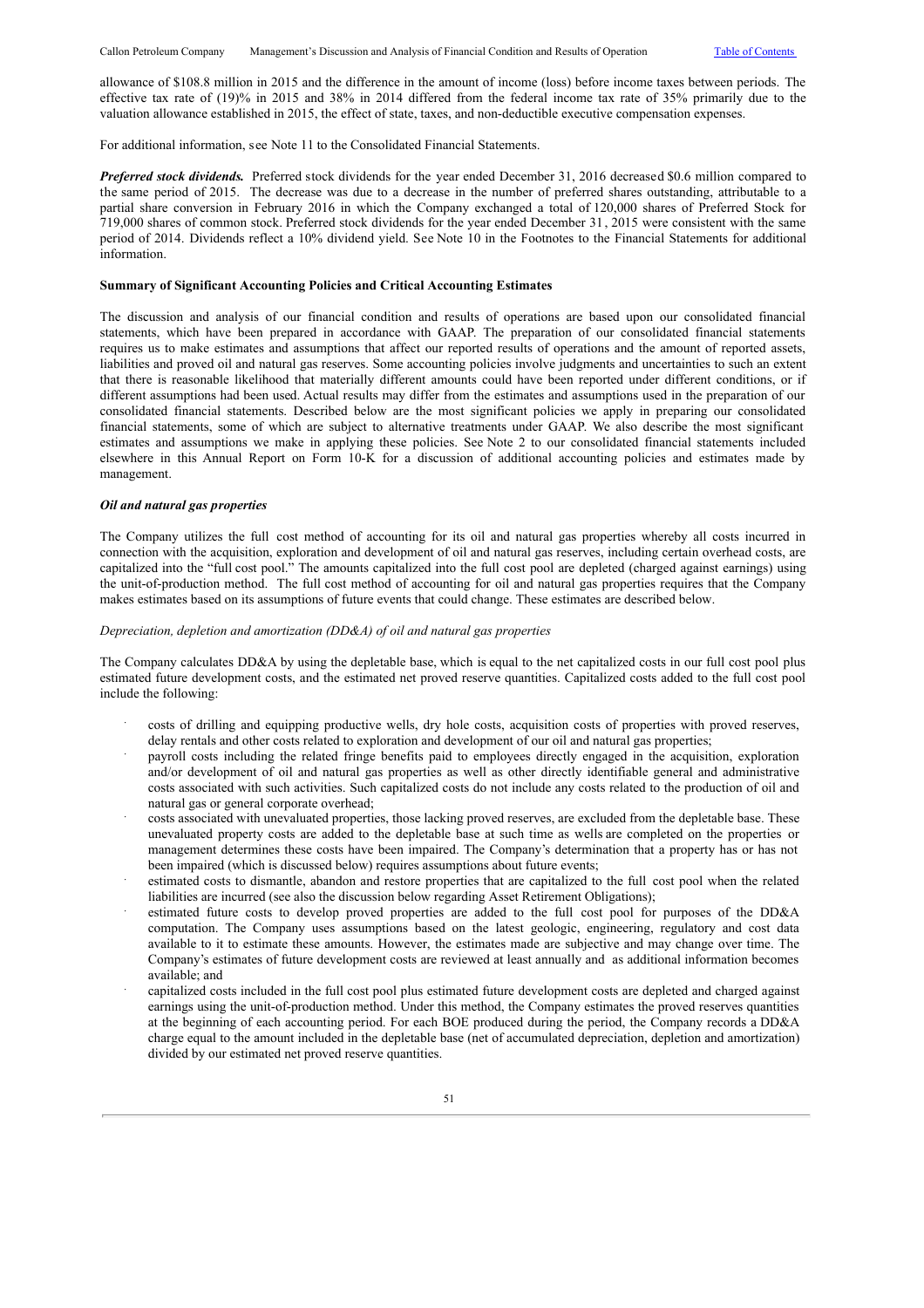Callon Petroleum Company Management's Discussion and Analysis of Financial Condition and Results of Operation Table of Contents

Because the Company uses estimates and assumptions to determine proved reserves (as discussed below) and the amounts included in the depletable base, our depletion rates may materially change if actual results differ from these estimates.

### *Ceiling test*

Under the full cost method of accounting, the Company compares, at the end of each financial reporting period, the present value of estimated future net cash flows from proved reserves (excluding cash flows related to estimated abandonment costs and the value of commodity derivative instruments) plus the lower of cost or fair value of unevaluated properties, to the net capitalized costs of proved oil and natural gas properties net of related deferred taxes. The Company refers to this comparison as a "ceiling test." If the net capitalized costs of proved oil and natural gas properties exceed the estimated discounted (at a 10% annualized rate) future net cash flows from proved reserves plus the lower of cost or fair value of unevaluated properties, the Company is required to write-down the value of its oil and natural gas properties to the value of the discounted cash flows. Estimated future net cash flows from proved reserves are based on a twelve-month average pricing assumption. Given the volatility of oil and natural gas prices, it is reasonably possible that the Company's estimates of discounted future net cash flows from proved oil and natural gas reserves could change in the near term. For the periods ended December 31, 2016 and 2015 the Company recognized a writedown of oil and natural gas properties of \$95.8 and \$208.4, respectively, as a result of the ceiling test limitation. If oil and natural gas prices were to decline, even if only for a short period of time, we could incur additional write-downs of oil and natural gas properties in the future. See Notes 2 and 13 in the Footnotes to the Financial Statements for additional information regarding the Company's oil and natural gas properties.

### *Estimating reserves and present value of estimated future net cash flows*

Estimates of quantities of proved oil and natural gas reserves, including the discounted present value of estimated future net cash flows from such reserves at the end of each quarter, are based on numerous assumptions, which are likely to change over time. These assumptions include:

- the prices at which the Company can sell its oil and natural gas production in the future. Oil and natural gas prices are volatile, but we are required to assume that they remain constant, using the twelve-month average pricing assumption. In general, higher oil and natural gas prices will increase quantities of proved reserves and the present value of estimated future net cash flows from such reserves, while lower prices will decrease these amounts; and
- the costs to develop and produce the Company's reserves and the costs to dismantle its production facilities when reserves are depleted. These costs are likely to change over time, but we are required to assume that they remain constant. Increases in costs will reduce estimated oil and natural gas quantities and the present value of estimated future net cash flows, while decreases in costs will increase such amounts.

Changes in these prices and/or costs will affect the present value of estimated future net cash flows more than the estimated quantities of oil and natural gas reserves for the Company's properties that have relatively short productive lives. If oil and natural gas prices remain at current levels or decline further, it will have a negative impact on the present value of estimated future net cash flows and the estimated quantities of oil and natural gas reserves.

In addition, the process of estimating proved oil and natural gas reserves requires that the Company's independent and internal reserve engineers exercise judgment based on available geological, geophysical and technical information. We have described the risks associated with reserve estimation and the volatility of oil and natural gas prices under "Risk Factors."

Sales of oil and natural gas properties are accounted for as adjustments to the net full cost pool with no gain or loss recognized unless the adjustment would significantly alter the relationship between capitalized costs and proved reserves.

### *Unproved properties*

Costs, including capitalized interest, associated with properties that do not have proved reserves are excluded from the depletable base, and are included in the line item "Unevaluated properties." Unevaluated property costs are transferred to the depletable base when wells are completed on the properties or management determines that these costs have been impaired. In addition, the Company is required to determine whether its unevaluated properties are impaired and, if so, include the costs of such properties in the depletable base. We assess properties on an individual basis or as a group. The Company considers the following factors, among others: exploration program and intent to drill, remaining lease term, and the assignment of proved reserves. This determination may require the exercise of substantial judgment by management.

### *Asset retirement obligations*

We are required to record our estimate of the fair value of liabilities for obligations associated with the retirement of tangible longlife assets and the associated asset retirement costs. Interest is accreted on the present value of the asset retirement obligations and reported as accretion expense within operating expenses in the Consolidated Statements of Operations. See Note 12 in the Footnotes to the Financial Statements for additional information.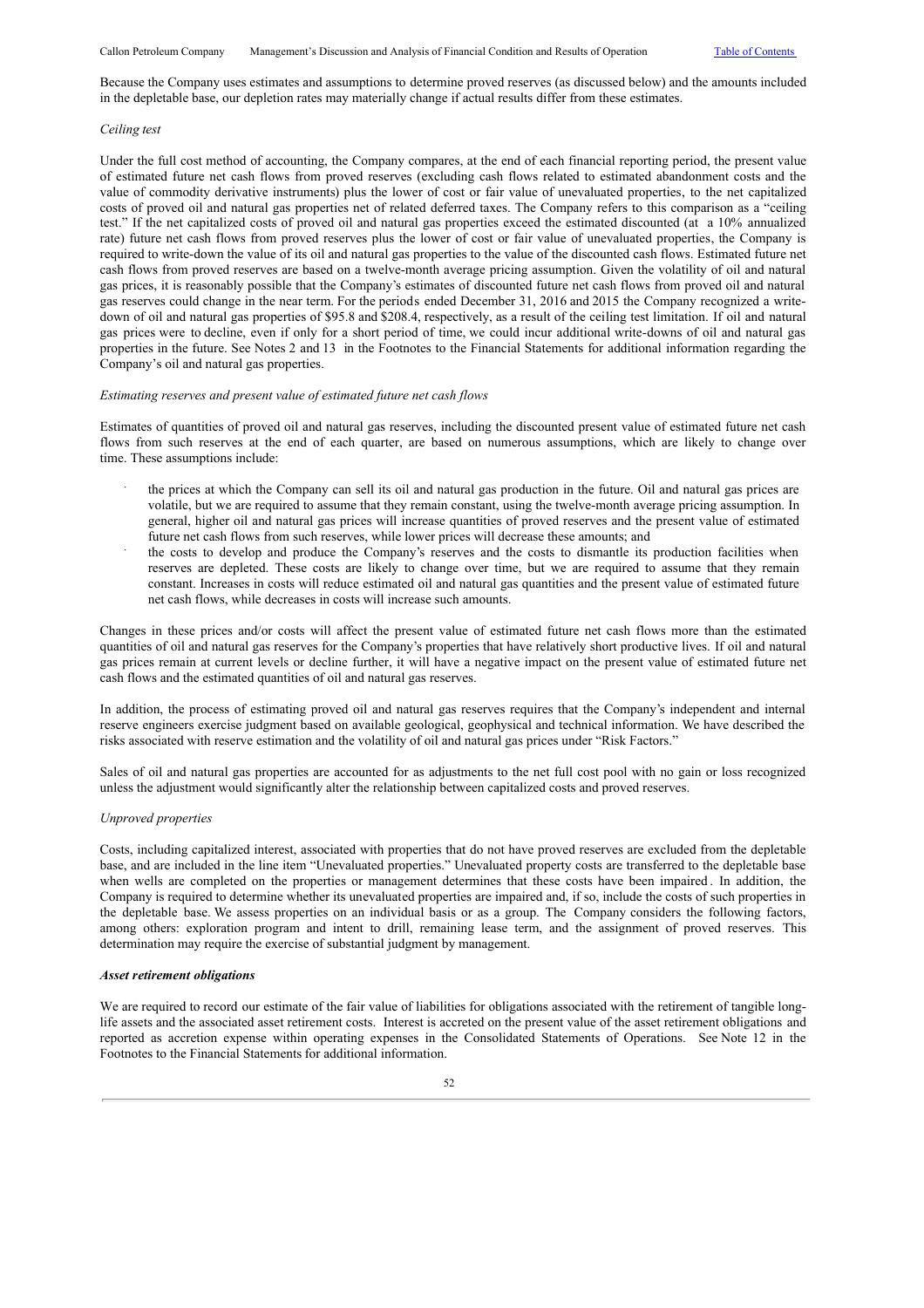#### *Derivatives*

To manage oil and natural gas price risk on a portion of our planned future production, we have historically utilized commodity derivative instruments (including collars, swaps, put and call options and other structures) on approximately 40% to 60% of our projected production volumes in any given year. We do not use these instruments for trading purposes. Settlements of derivative contracts are generally based on the difference between the contract price and prices specified in the derivative instrument and a NYMEX price or other cash or futures index price.

Our derivative positions are carried at their fair value on the balance sheet with changes in fair value recorded through earnings. The estimated fair value of our derivative contracts is based upon current forward market prices on NYMEX and in the case of collars and floors, the time value of options. For additional information regarding derivatives and their fair values, see Notes 6 and 7 in the Footnotes to the Financial Statements and Part II, Item 7A Commodity Price Risk.

#### *Income taxes*

The amount of income taxes recorded requires interpretations of complex rules and regulations of federal and state tax jurisdictions. We recognize current tax expense based on estimated taxable income for the current period and the applicable statutory tax rates. We routinely assess potential uncertain tax positions and, if required, estimate and establish accruals for such amounts. We have recognized deferred tax assets and liabilities for temporary differences, operating losses and other tax carryforwards. We routinely assess our deferred tax assets and reduce such assets by a valuation allowance if we deem it is more likely than not that some portion or all of the deferred tax assets will not be realized. Numerous judgments and assumptions are inherent in the determination of future taxable income, including factors such as future operating conditions (particularly as related to prevailing oil and natural gas prices). We had a valuation allowance of \$140.2 million as of December 31, 2016. See Note 11 in the Footnotes to the Financial Statements for additional information regarding Income Taxes.

### **Accounting Standards Updates ("ASU")**

See Note 2 inthe Footnotes to the Financial Statements for additional information regarding ASUs.

### **Off-balance Sheet Arrangements**

We had no off-balance sheet arrangements as of December 31, 2016.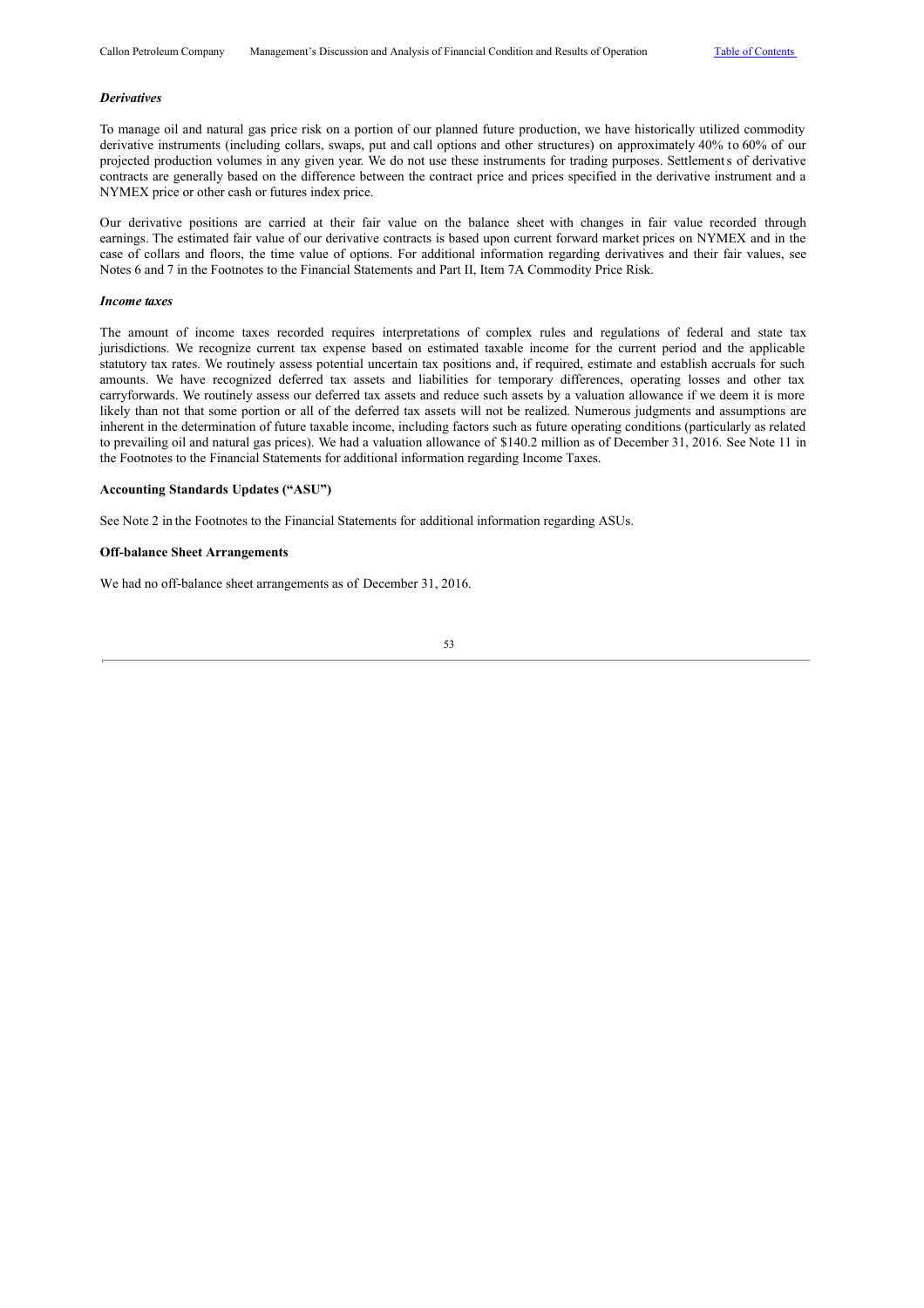## **Item 7A. Quantitative and Qualitative Disclosures about Market Risk**

We are exposed to a variety of market risks including commodity price risk, interest rate risk and counterparty and customer risk. We address these risks through a program of risk management including the use of derivative instruments.

# *Commodity price risk*

The Company's revenues are derived from the sale of its oil and natural gas production. The prices for oil and natural gas remain extremely volatile and sometimes experience large fluctuations as a result of relatively small changes in supply, weather conditions, economic conditions and government actions. From time to time, the Company enters into derivative financial instruments to manage oil and natural gas price risk, related both to NYMEX benchmark prices and regional basis differentials. The total volumes which we hedge through use of our derivative instruments varies from period to period; however, generally our objective is to hedge approximately 40% to 60% of our anticipated internally forecast production for the next 12 to 24 months, subject to the covenants under our Credit Facility. Our hedge policies and objectives may change significantly with movements in commodities prices or futures prices, in addition to modification of our capital spending plans related to operational activities and acquisitions.

The Company's hedging portfolio, linked to NYMEX benchmark pricing, covers approximately 3,755 MBbls and 2,920 BBtu of our expected oil and natural gas production, respectively, for calendar year 2017. We also have commodity hedging contracts linked to Midland WTI basis differentials relative to Cushing covering approximately 2,004 MBbls of our expected oil production for calendar year 2017. See Note 6 in the Footnotes to the Financial Statements for a description of the Company's outstanding derivative contracts at December 31, 2016, and derivative contracts established subsequent to that date.

The Company may utilize fixed price swaps, which reduce the Company's exposure to decreases in commodity prices and limit the benefit the Company might otherwise have received from any increases in commodity prices. Swap contracts may also be enhanced by the simultaneous sale of call or put options to effectively increase the effective swap price as a result of the receipt of premiums from the option sales.

The Company may utilize price collars to reduce the risk of changes in oil and natural gas prices. Under these arrangements, no payments are due by either party as long as the applicable market price is above the floor price (purchased put option) and below the ceiling price (sold call option) set in the collar. If the price falls below the floor, the counter-party to the collar pays the difference to the Company, and if the price rises above the ceiling, the counterparty receives the difference from the Company. Additionally, the Company may sell put (or call) options at a price lower than the floor price (or higher than the ceiling price) in conjunction with a collar (three-way collar) and use the proceeds to increase either or both the floor or ceiling prices. In a threeway collar, to the extent that realized prices are below the floor price of the sold put option (or above the ceiling price of the sold call option), the Company's net realized benefit from the three-way collar will be reduced on a dollar-for-dollar basis.

The Company may purchase put and call options, which reduce the Company's exposure to decreases in oil and natural gas prices while allowing realization of the full benefit from any increases in oil and natural gas prices. If the price falls below the floor, the counterparty pays the difference to the Company.

The Company enters into these various agreements from time to time to reduce the effects of volatile oil and natural gas prices and does not enter into derivative transactions for speculative purposes. Presently, none of the Company's derivative positions are designated as hedges for accounting purposes.

## *Interest rate risk*

The Company is subject to market risk exposure related to changes in interest rates on our indebtedness under our Credit Facility. Though we had no balance outstanding on our Credit Facility at December 31, 2016, based on a notional amount of\$10 million outstanding under the facility, an increase or decrease of 1% in the interest rate would have a corresponding increase or decrease in our annual net income of approximately \$0.1 million. See Note 5 in the Footnotes to the Financial Statements for more information on the Company's interest rates on our Credit Facility.

### *Counterparty and customer credit risk*

The Company's principal exposures to credit risk are through receivables from the sale of our oil and natural gas production, joint interest receivables and receivables resulting from derivative financial contracts.

The Company markets its oil and natural gas production to energy marketing companies. We are subject to credit risk due to the concentration of our oil and natural gas receivables with several significant customers. For the year ended December 31, 2016, three purchasers accounted for more than 10% of our revenue: Enterprise Crude Oil, LLC (43%); Shell Trading Company (18%); and Plains Marketing, L.P. (16%). We do not require any of our customers to post collateral, and the inability of our significant customers to meet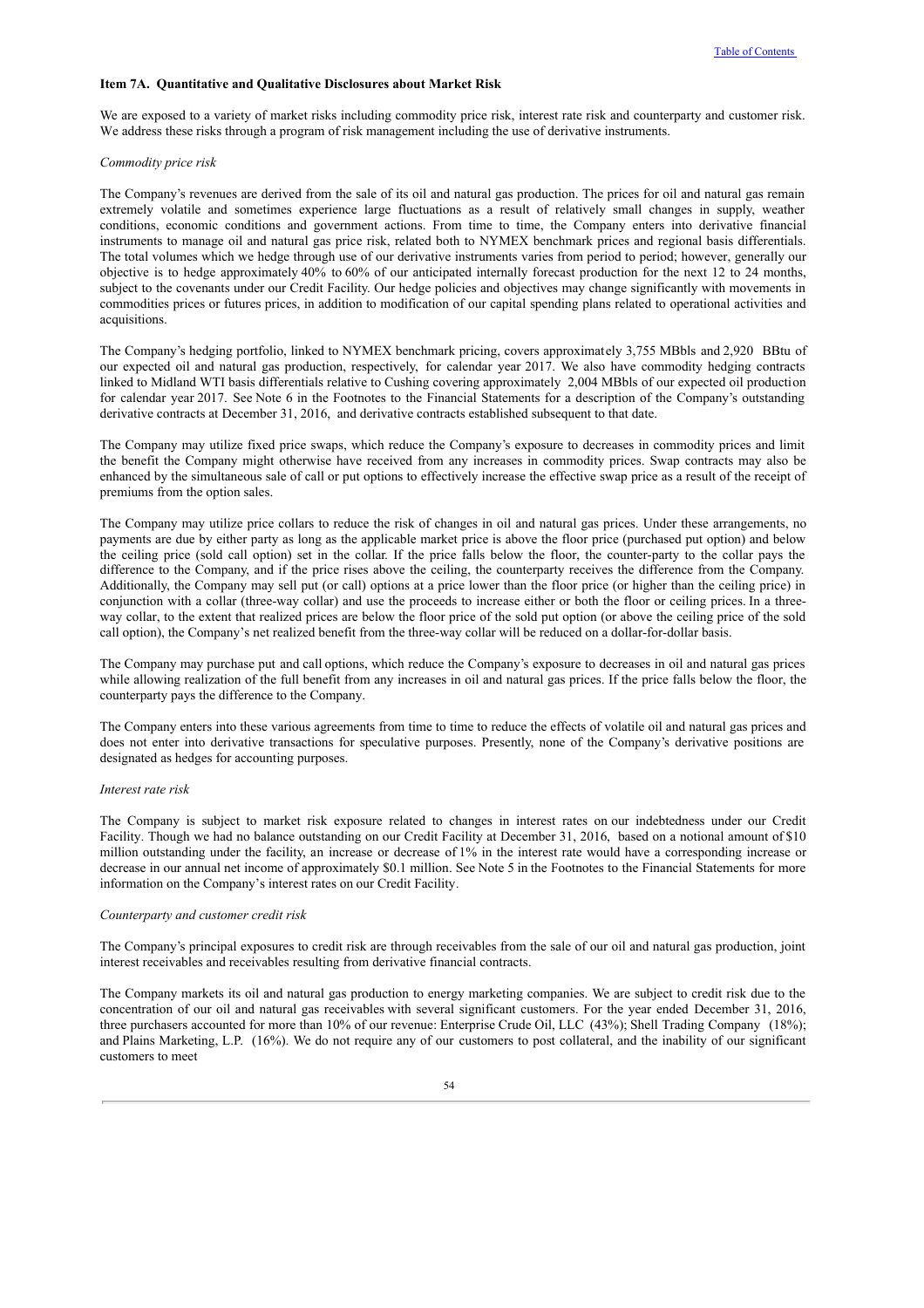their obligations to us or their insolvency or liquidation may adversely affect our financial results. At December 31, 2016 our total receivables from the sale of our oil and natural gas production were approximately \$47.4 million.

Joint interest receivables arise from billings to entities that own partial interests in the wells we operate. These entities participate in our wells primarily based on their ownership in leases on which we have or intend to drill. We have little ability to control whether these entities will participate in our wells. At December 31, 2016 our joint interest receivables were approximately \$20.6 million.

At December 31, 2016 our receivables resulting from derivative contracts were approximately \$0.3 million. Our oil and natural gas derivative arrangements expose us to credit risk in the event of nonperformance by counterparties. Most of the counterparties on our derivative instruments currently in place are lenders under our Credit Facility. We are likely to enter into additional derivative instruments with these or other lenders under our Credit Facility, representing institutions with investment grade ratings. We have existing International Swap Dealers Association Master Agreements ("ISDAAgreements") with our derivative counterparties. The terms of the ISDA Agreements provide us and the counterparties with rights of offset upon the occurrence of defined acts of default by either us or a counterparty to a derivative, whereby the party not in default may offset all derivative liabilities owed to the defaulting party against all derivative asset receivables from the defaulting party. At December 31, 2016 we had a net derivative asset position of \$18.2 million.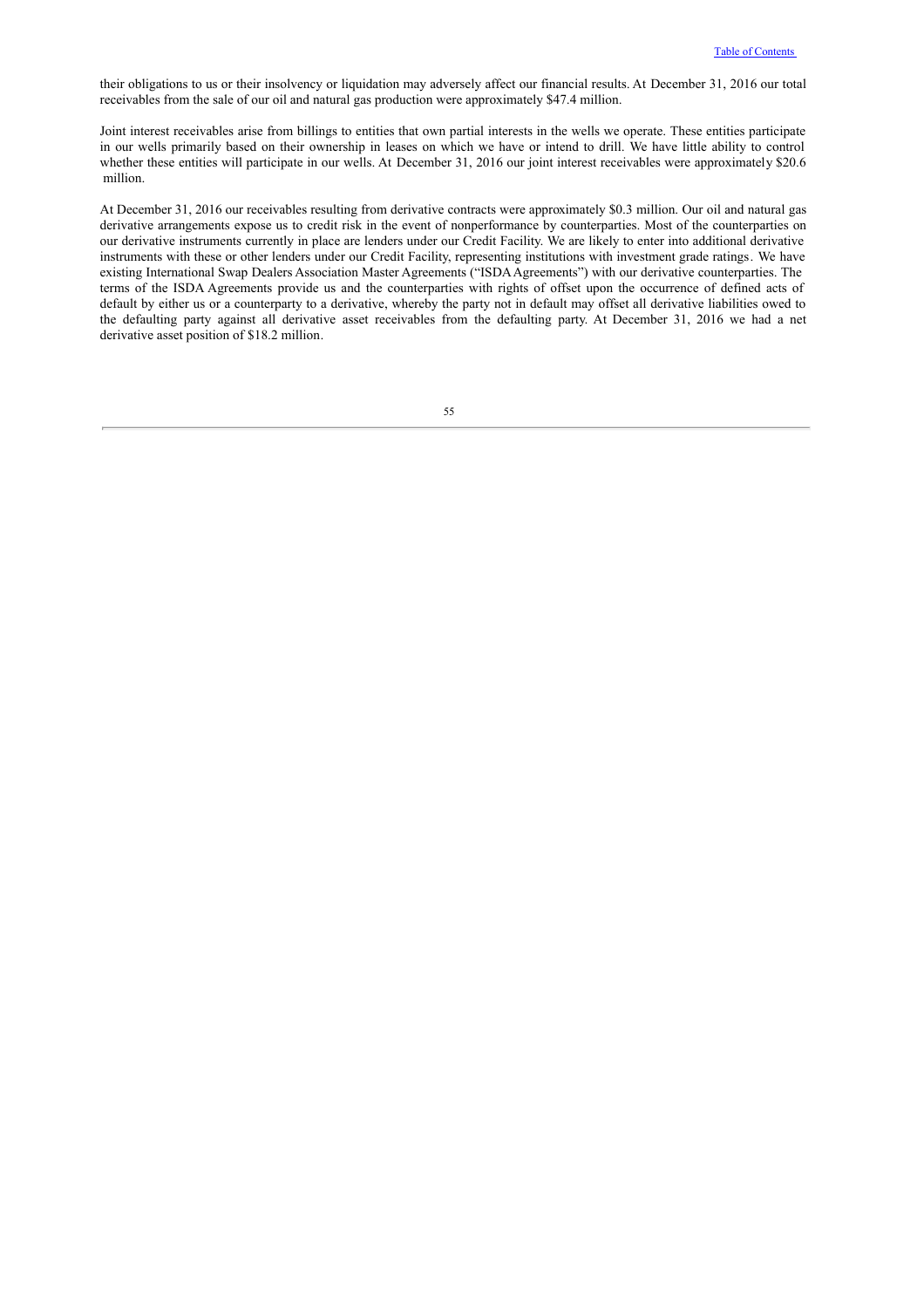# **ITEM 8. Financial Statements and Supplementary Data**

|                                                                                                                    | Page |
|--------------------------------------------------------------------------------------------------------------------|------|
| Reports of Independent Registered Public Accounting Firms                                                          | 57   |
| Consolidated Balance Sheets as of December 31, 2016 and 2015                                                       | 59   |
| Consolidated Statements of Operations for Each of the Three Years in the Period Ended December 31, 201 6           | 60   |
| Consolidated Statements of Stockholders' Equity for Each of the Three Years in the Period Ended December 31, 201 6 | 61   |
| Consolidated Statements of Cash Flows for Each of the Three Years in the Period Ended December 31, 201 6           | 62   |
| Notes to Consolidated Financial Statements                                                                         | 63   |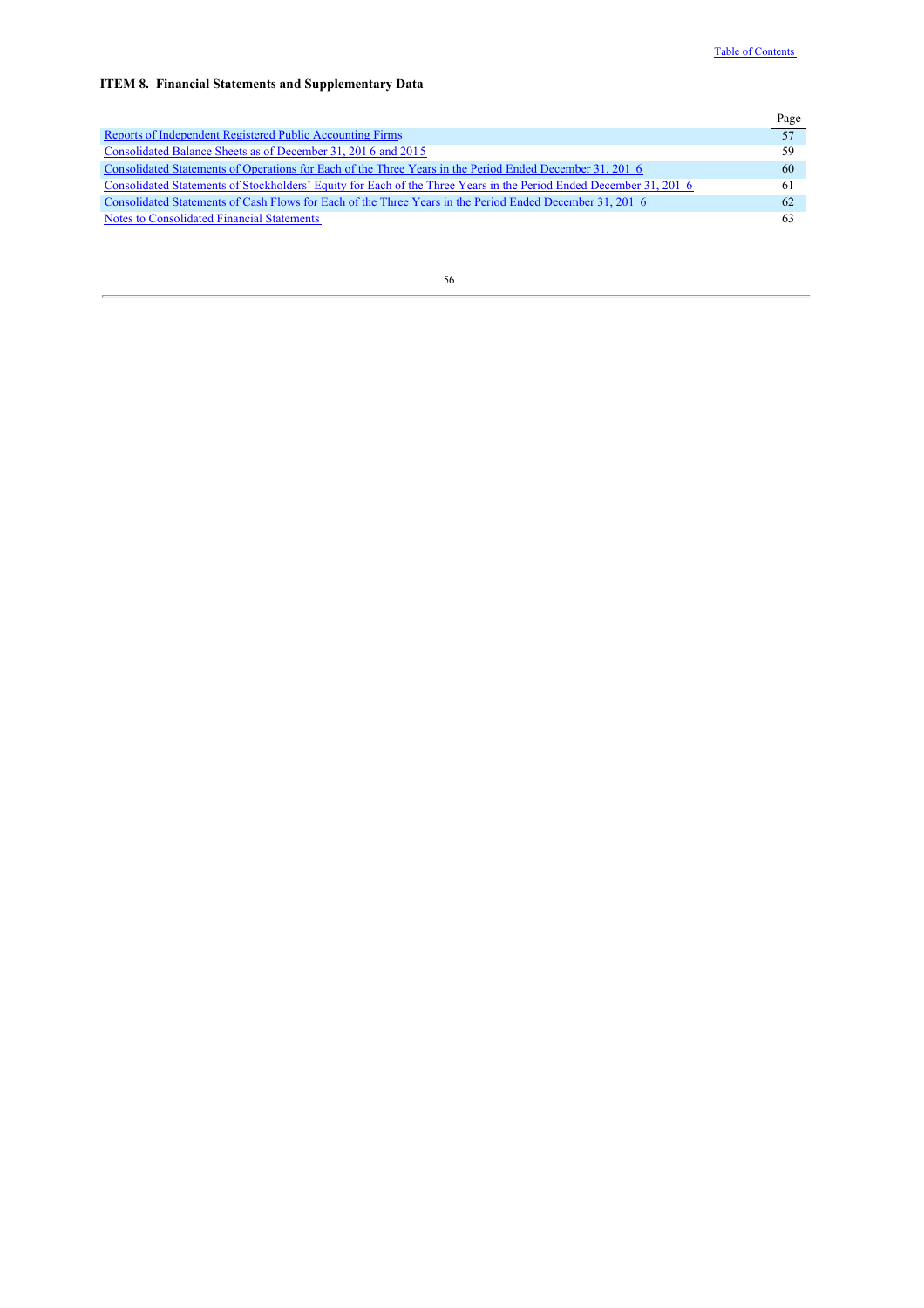Board of Directors and Stockholders Callon Petroleum Company

We have audited the accompanying consolidated balance sheet of Callon Petroleum Company (a Delaware corporation) and subsidiaries (the "Company") as of December 31, 2016, and the related consolidated statements of operations, stockholders' equity, and cash flows for the year ended December 31, 2016. These financial statements are the responsibility of the Company's management. Our responsibility is to express an opinion on these financial statements based on our audit.

We conducted our audit in accordance with the standards of the Public Company Accounting Oversight Board (United States). Those standards require that we plan and perform the audit to obtain reasonable assurance about whether the financial statements are free of material misstatement. An audit includes examining, on a test basis, evidence supporting the amounts and disclosures in the financial statements. An audit also includes assessing the accounting principles used and significant estimates made by management, as well as evaluating the overall financial statement presentation. We believe that our audit provides a reasonable basis for our opinion.

In our opinion, the consolidated financial statements referred to above present fairly, in all material respects, the financial position of Callon Petroleum Company and subsidiaries as of December 31, 2016, and the results of their operations and their cash flows for the year ended December 31, 2016 in conformity with accounting principles generally accepted in the United States of America.

We also have audited, in accordance with the standards of the Public Company Accounting Oversight Board (United States), the Company's internal control over financial reporting as of December 31, 2016, based on criteria established in the 2013 *Internal Control—Integrated Framework* issued by the Committee of Sponsoring Organizations of the Treadway Commission (COSO), and our report dated February 27, 2017 expressed an unqualified opinion.

/s/GRANT THORNTON LLP

Houston, Texas February 27, 2017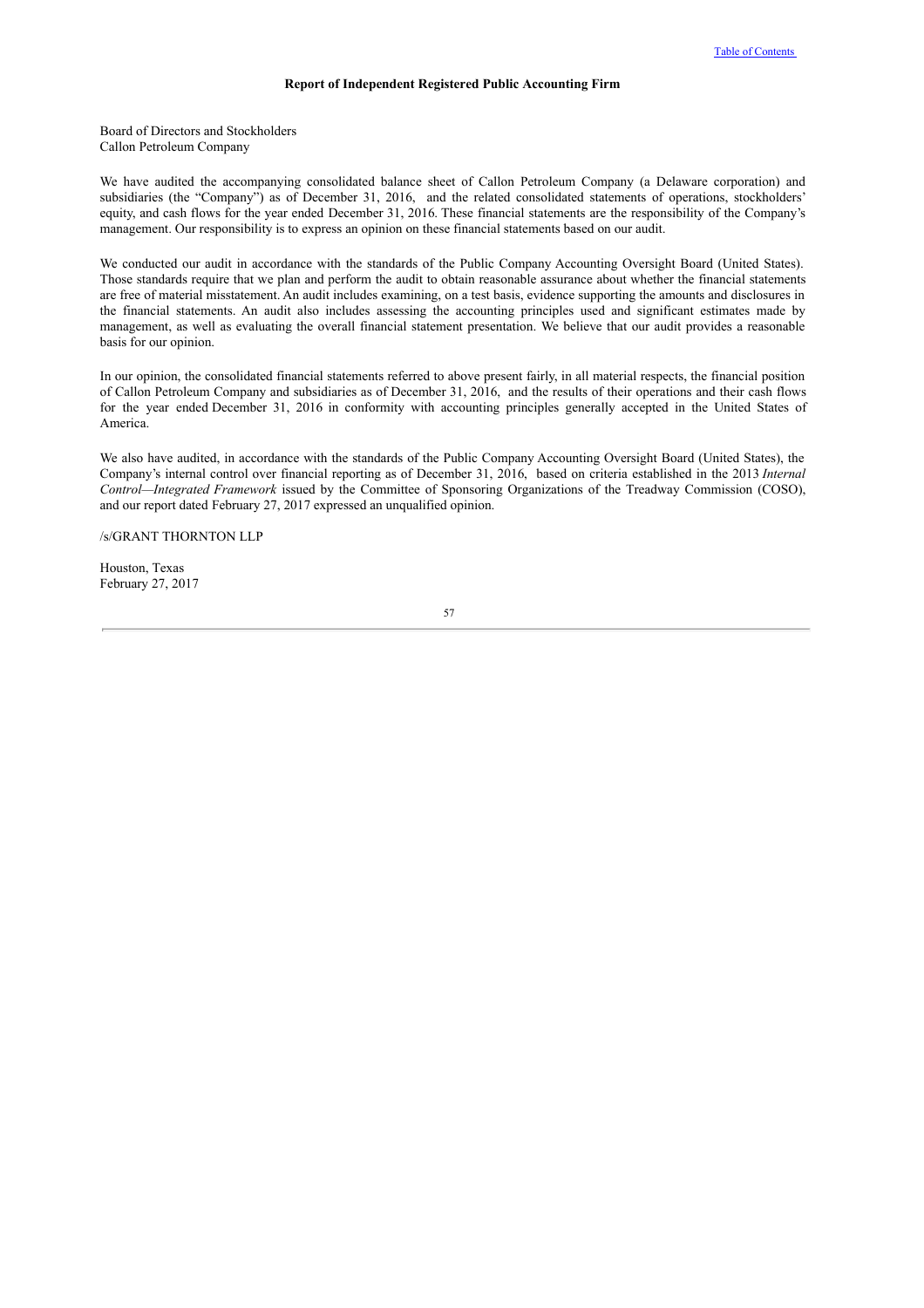The Board of Directors and Stockholders of Callon Petroleum Company

We have audited the accompanying consolidated balance sheet of Callon Petroleum Company as of December 31, 2015, and the related consolidated statements of operations, stockholders' equity and cash flows for each of the two years in the period ended December 31, 2015. These financial statements are the responsibility of the Company's management. Our responsibility is to express an opinion on these financial statements based on our audits.

We conducted our audits in accordance with the standards of the Public Company Accounting Oversight Board (United States). Those standards require that we plan and perform the audit to obtain reasonable assurance about whether the financial statements are free of material misstatement. An audit includes examining, on a test basis, evidence supporting the amounts and disclosures in the financial statements. An audit also includes assessing the accounting principles used and significant estimates made by management, as well as evaluating the overall financial statement presentation. We believe that our audits provide a reasonable basis for our opinion.

In our opinion, the financial statements referred to above present fairly, in all material respects, the consolidated financial position of Callon Petroleum Company as of December 31, 2015, and the consolidated results of its operations and its cash flows for each of the two years in the period ended December 31, 2015, in conformity with U.S. generally accepted accounting principles.

/s/Ernst & Young LLP

New Orleans, Louisiana March 2, 2016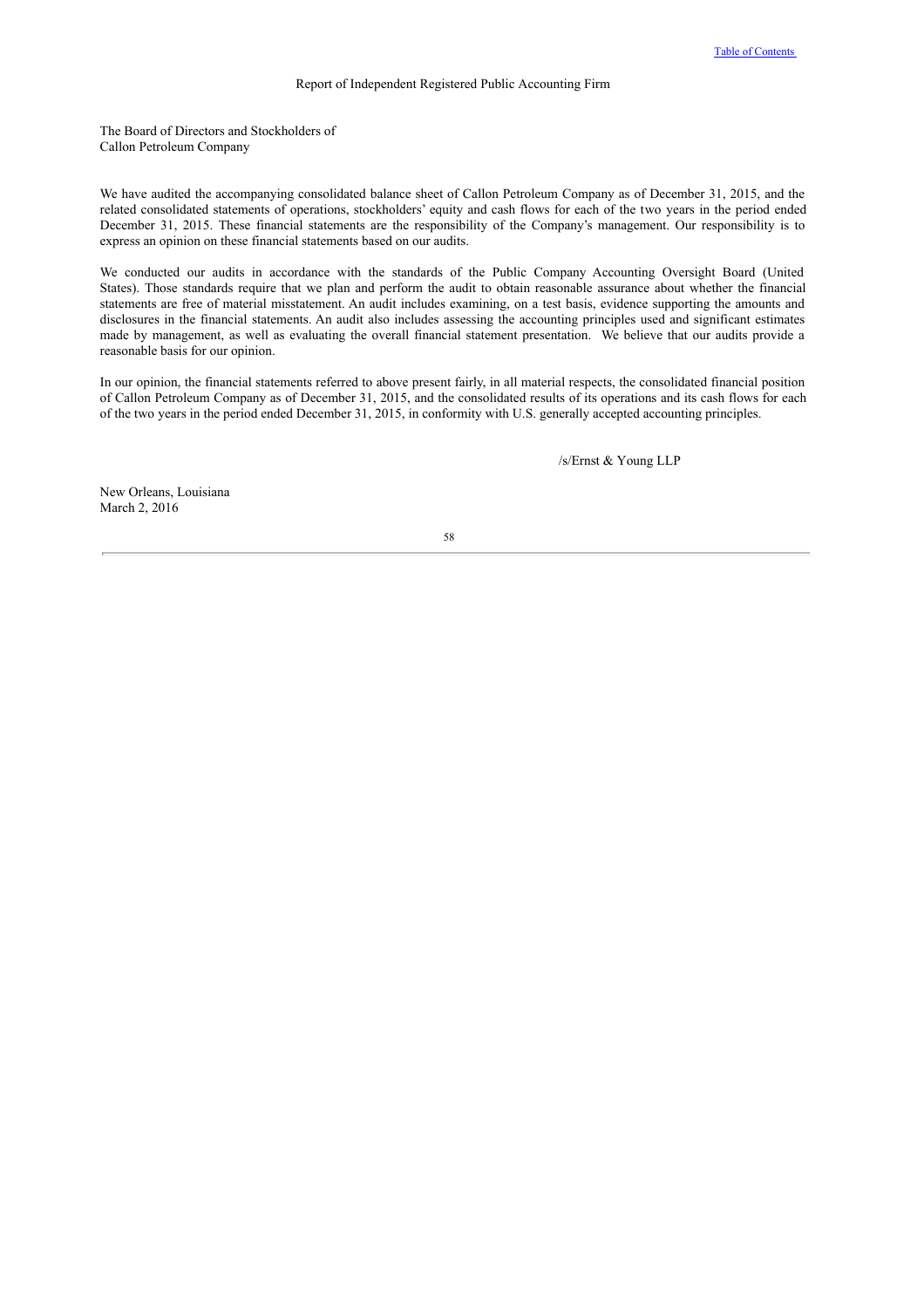# **Part I. Financial Information Item I. Financial Statements**

# **Callon Petroleum Company Consolidated Balance Sheets (in thousands, except par and per share values and share data)**

|                                                                                  |    | December 31, 2016 | December 31, 2015 |             |  |
|----------------------------------------------------------------------------------|----|-------------------|-------------------|-------------|--|
| <b>ASSETS</b>                                                                    |    |                   |                   |             |  |
| Current assets:                                                                  |    |                   |                   |             |  |
| Cash and cash equivalents                                                        | \$ | 652,993 \$        |                   | 1,224       |  |
| Accounts receivable                                                              |    | 69,783            |                   | 39,624      |  |
| Fair value of derivatives                                                        |    | 103               |                   | 19,943      |  |
| Other current assets                                                             |    | 2,247             |                   | 1,461       |  |
| Total current assets                                                             |    | 725,126           |                   | 62,252      |  |
| Oil and natural gas properties, full cost accounting method:                     |    |                   |                   |             |  |
| <b>Evaluated properties</b>                                                      |    | 2,754,353         |                   | 2,335,223   |  |
| Less accumulated depreciation, depletion, amortization and impairment            |    | (1, 947, 673)     |                   | (1,756,018) |  |
| Net evaluated oil and natural gas properties                                     |    | 806,680           |                   | 579,205     |  |
| Unevaluated properties                                                           |    | 668,721           |                   | 132,181     |  |
| Total oil and natural gas properties                                             |    | 1,475,401         |                   | 711,386     |  |
| Other property and equipment, net                                                |    | 14,114            |                   | 7,700       |  |
| Restricted investments                                                           |    | 3,332             |                   | 3,309       |  |
| Deferred financing costs related to the senior secured revolving credit facility |    | 3,092             |                   | 3,642       |  |
| Acquisition deposit                                                              |    | 46,138            |                   |             |  |
| Other assets, net                                                                |    | 384               |                   | 305         |  |
| Total assets                                                                     | \$ | 2,267,587 \$      |                   | 788,594     |  |
| <b>LIABILITIES AND STOCKHOLDERS' EQUITY</b>                                      |    |                   |                   |             |  |
| Current liabilities:                                                             |    |                   |                   |             |  |
| Accounts payable and accrued liabilities                                         | \$ | 95,577 \$         |                   | 70,970      |  |
| Accrued interest                                                                 |    | 6,057             |                   | 5,989       |  |
| Cash-settleable restricted stock unit awards                                     |    | 8,919             |                   | 10,128      |  |
| Asset retirement obligations                                                     |    | 2,729             |                   | 790         |  |
| Fair value of derivatives                                                        |    | 18,268            |                   |             |  |
| Total current liabilities                                                        |    | 131,550           |                   | 87,877      |  |
| Senior secured revolving credit facility                                         |    |                   |                   | 40,000      |  |
| Secured second lien term loan, net of unamortized deferred financing costs       |    |                   |                   | 288,565     |  |
| 6.125% senior unsecured notes due 2024, net of unamortized deferred financing    |    |                   |                   |             |  |
| costs                                                                            |    | 390,219           |                   |             |  |
| Asset retirement obligations                                                     |    | 3,932             |                   | 4,317       |  |
| Cash-settleable restricted stock unit awards                                     |    | 8,071             |                   | 4,877       |  |
| Deferred tax liability                                                           |    | 90                |                   |             |  |
| Fair value of derivatives                                                        |    | 28                |                   |             |  |
| Other long-term liabilities                                                      |    | 295               |                   | 200         |  |
| Total liabilities                                                                |    | 534,185           |                   | 425,836     |  |
| Commitments and contingencies                                                    |    |                   |                   |             |  |
| Stockholders' equity:                                                            |    |                   |                   |             |  |
| Preferred stock, series A cumulative, \$0.01 par value and \$50.00 liquidation   |    |                   |                   |             |  |
| preference, 2,500,000 shares authorized: 1,458,948 and 1,578,948 shares          |    |                   |                   |             |  |
| outstanding, respectively                                                        |    | 15                |                   | 16          |  |
| Common stock, \$0.01 par value, 300,000,000 and 150,000,000 shares authorized;   |    |                   |                   |             |  |
| 201,041,320 and 80,087,148 shares outstanding, respectively                      |    |                   |                   |             |  |
|                                                                                  |    | 2,010             |                   | 801         |  |
| Capital in excess of par value                                                   |    | 2,171,514         |                   | 702,970     |  |
| Accumulated deficit                                                              |    | (440, 137)        |                   | (341, 029)  |  |
| Total stockholders' equity                                                       |    | 1,733,402         |                   | 362,758     |  |
| Total liabilities and stockholders' equity                                       | \$ | 2,267,587 \$      |                   | 788,594     |  |

The accompanying notes are an integral part of these consolidated financial statements.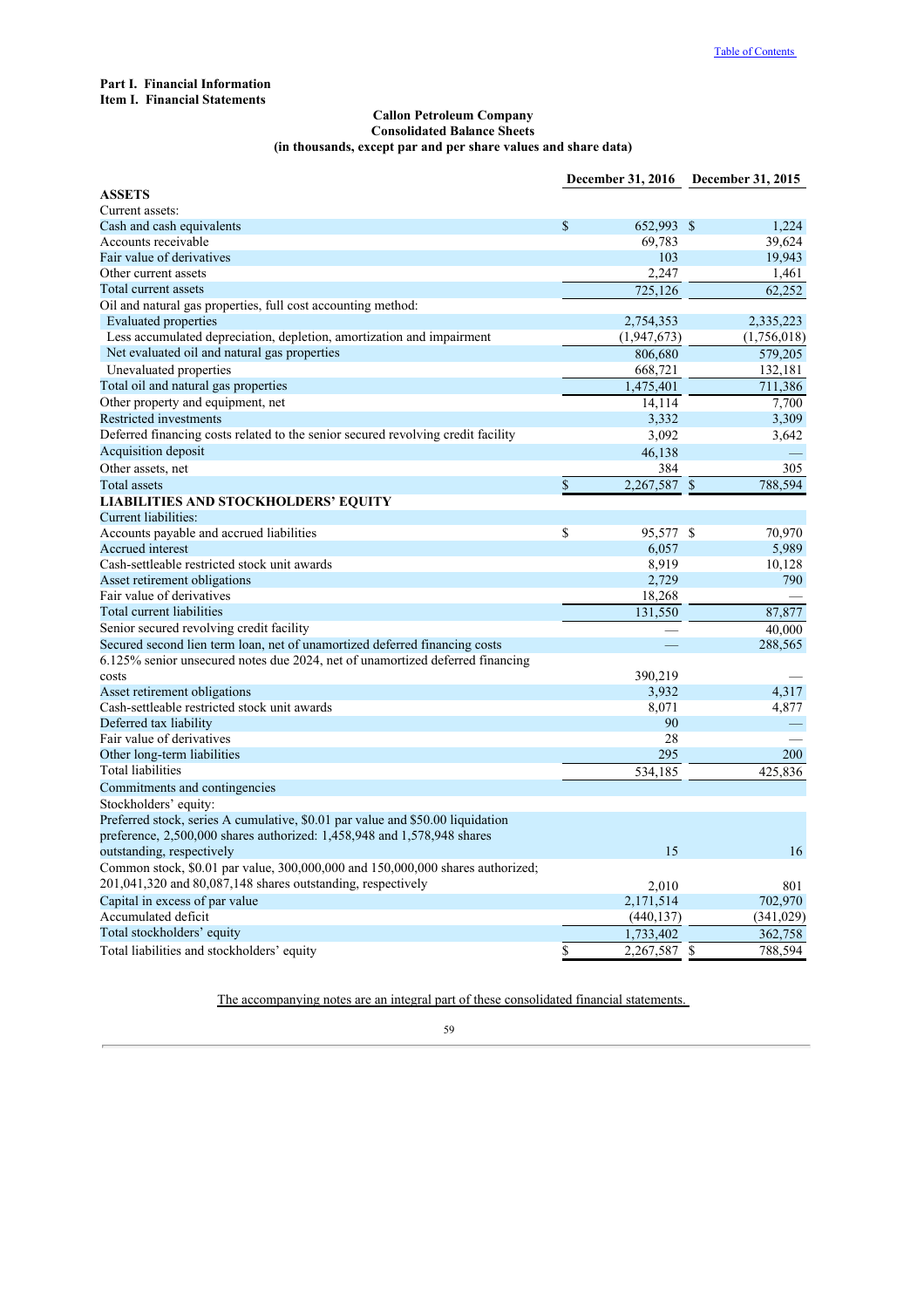# **Callon Petroleum Company Consolidated Statements of Operations (in thousands, except per share data)**

|                                                          | For the Year Ended December 31, |             |               |                 |           |  |
|----------------------------------------------------------|---------------------------------|-------------|---------------|-----------------|-----------|--|
|                                                          |                                 | 2016        |               | 2015            | 2014      |  |
| Operating revenues:                                      |                                 |             |               |                 |           |  |
| Oil sales                                                | $\mathbb{S}$                    | 177,652     | $\mathcal{S}$ | 125,166 \$      | 139,374   |  |
| Natural gas sales                                        |                                 | 23,199      |               | 12,346          | 12,488    |  |
| Total operating revenues                                 |                                 | 200,851     |               | 137,512         | 151,862   |  |
| Operating expenses:                                      |                                 |             |               |                 |           |  |
| Lease operating expenses                                 |                                 | 38,353      |               | 27,036          | 22,372    |  |
| Production taxes                                         |                                 | 11,870      |               | 9,793           | 8,973     |  |
| Depreciation, depletion and amortization                 |                                 | 71,369      |               | 69,249          | 56,724    |  |
| General and administrative                               |                                 | 26,317      |               | 28,347          | 25,109    |  |
| Accretion expense                                        |                                 | 958         |               | 660             | 826       |  |
| Write-down of oil and natural gas properties             |                                 | 95,788      |               | 208,435         |           |  |
| Rig termination fee                                      |                                 |             |               | 3,075           |           |  |
| Gain on sale of other property and equipment             |                                 |             |               |                 | (1,080)   |  |
| Acquisition expense                                      |                                 | 3,673       |               | 27              | 668       |  |
| Total operating expenses                                 |                                 | 248,328     |               | 346,622         | 113,592   |  |
| Income (loss) from operations                            |                                 | (47, 477)   |               | (209, 110)      | 38,270    |  |
| Other (income) expenses:                                 |                                 |             |               |                 |           |  |
| Interest expense, net of capitalized amounts             |                                 | 11,871      |               | 21,111          | 9,772     |  |
| (Gain) loss on early extinguishment of debt              |                                 | 12,883      |               |                 | (151)     |  |
| (Gain) loss on derivative contracts                      |                                 | 20,233      |               | (28, 358)       | (31,736)  |  |
| Other income                                             |                                 | (637)       |               | (198)           | (515)     |  |
| Total other (income) expense                             |                                 | 44,350      |               | (7, 445)        | (22, 630) |  |
| Income (loss) before income taxes                        |                                 | (91, 827)   |               | (201, 665)      | 60,900    |  |
| Income tax (benefit) expense                             |                                 | (14)        |               | 38,474          | 23,134    |  |
| Net income (loss)                                        |                                 | (91, 813)   |               | (240, 139)      | 37,766    |  |
| Preferred stock dividends                                |                                 | (7,295)     |               | (7, 895)        | (7,895)   |  |
| Income (loss) available to common stockholders           | $\sqrt{s}$                      | (99, 108)   | - \$          | $(248, 034)$ \$ | 29,871    |  |
| Income (loss) per common share:                          |                                 |             |               |                 |           |  |
| Basic                                                    | \$                              | $(0.78)$ \$ |               | $(3.77)$ \$     | 0.67      |  |
| Diluted                                                  | $\mathbf S$                     | $(0.78)$ \$ |               | $(3.77)$ \$     | 0.65      |  |
| Shares used in computing income (loss) per common share: |                                 |             |               |                 |           |  |
| <b>Basic</b>                                             |                                 | 126,258     |               | 65,708          | 44,848    |  |
| Diluted                                                  |                                 | 126,258     |               | 65,708          | 45,961    |  |
|                                                          |                                 |             |               |                 |           |  |

The accompanying notes are an integral part of these consolidated financial statements .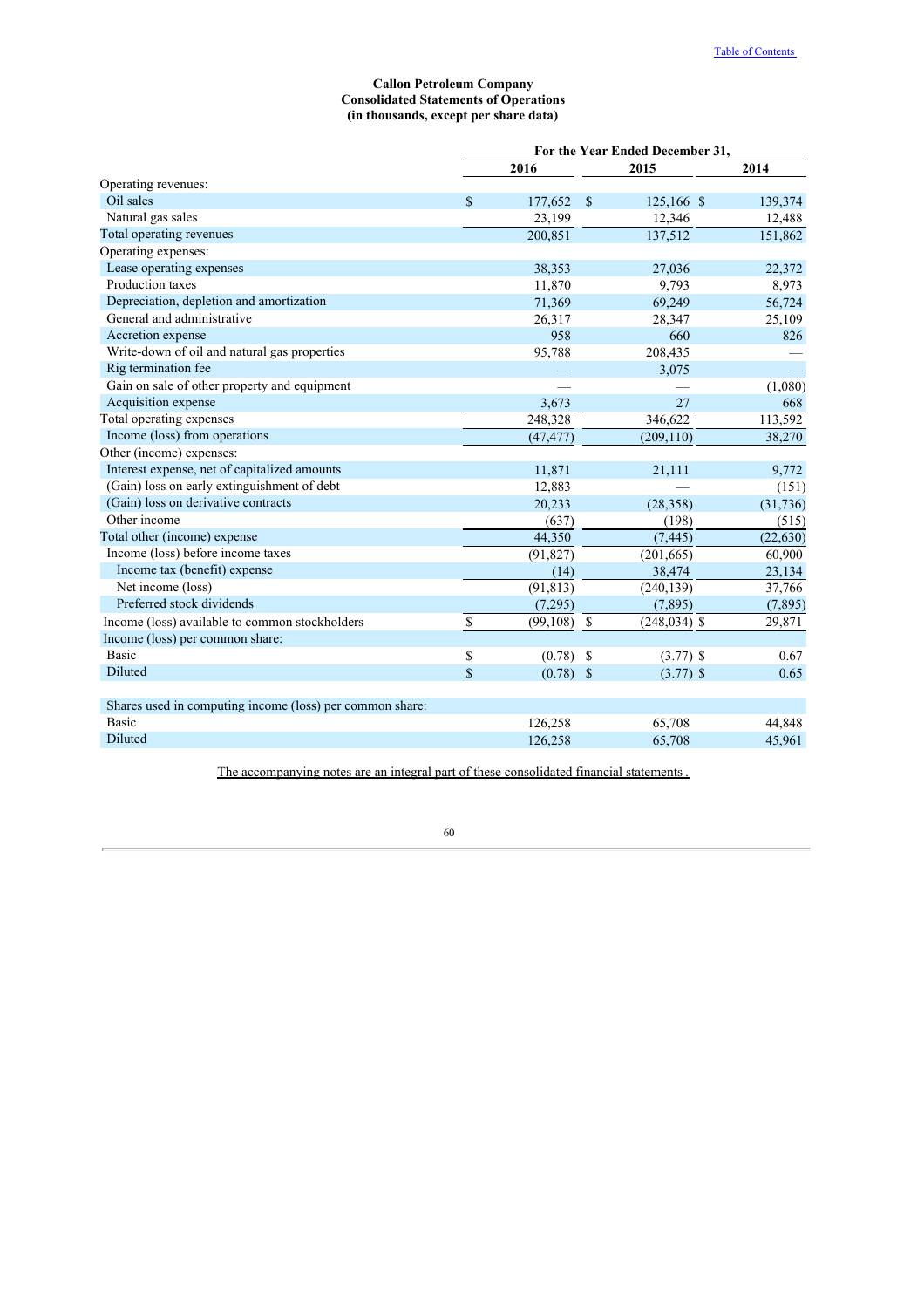# **Callon Petroleum Company Consolidated Statements of Stockholders' Equity (in thousands)**

|                                                  |              |              |              |                      | Retained        | Total         |
|--------------------------------------------------|--------------|--------------|--------------|----------------------|-----------------|---------------|
|                                                  |              | Preferred    | Common       | Capital in           | Earnings        | Stockholders' |
|                                                  |              | <b>Stock</b> | <b>Stock</b> | <b>Excess of Par</b> | (Deficit)       | <b>Equity</b> |
| <b>Balance at 12/31/2013</b>                     | \$           | 16S          | 404S         | 401,540 \$           | $(122,866)$ \$  | 279,094       |
| Net income                                       |              |              |              |                      | 37,766          | 37,766        |
| Shares issued pursuant to employee benefit plans |              |              |              | 262                  |                 | 262           |
| Restricted stock                                 |              |              | 4            | 2,054                |                 | 2,058         |
| Common stock issued                              |              |              | 144          | 122,306              |                 | 122,450       |
| Preferred stock dividend                         |              |              |              |                      | (7,895)         | (7, 895)      |
| <b>Balance at 12/31/2014</b>                     | \$           | 16S          | 552 \$       | 526,162 \$           | $(92,995)$ \$   | 433,735       |
| Net loss                                         |              |              |              |                      | (240, 139)      | (240, 139)    |
| Shares issued pursuant to employee benefit plans |              |              |              | 268                  |                 | 268           |
| Restricted stock                                 |              |              | 8            | 1,323                |                 | 1,331         |
| Common stock issued                              |              |              | 241          | 175,217              |                 | 175,458       |
| Preferred stock dividend                         |              |              |              |                      | (7,895)         | (7, 895)      |
| <b>Balance at 12/31/2015</b>                     | $\mathbf{s}$ | 16S          | 801 \$       | 702,970 \$           | $(341,029)$ \$  | 362,758       |
| Net loss                                         |              |              |              |                      | (91, 813)       | (91, 813)     |
| Shares issued pursuant to employee benefit plans |              |              |              | 275                  |                 | 275           |
| Restricted stock                                 |              |              | 4            | 2,323                |                 | 2,327         |
| Common stock issued                              |              |              | 1,198        | 1,465,952            |                 | 1,467,150     |
| Preferred stock conversion                       |              | (1)          |              | (6)                  |                 |               |
| Preferred stock dividend                         |              |              |              |                      | (7,295)         | (7,295)       |
| <b>Balance at 12/31/2016</b>                     | \$           | 15S          | 2,010S       | 2,171,514 \$         | $(440, 137)$ \$ | 1,733,402     |

The accompanying notes are an integral part of these consolidated financial statements.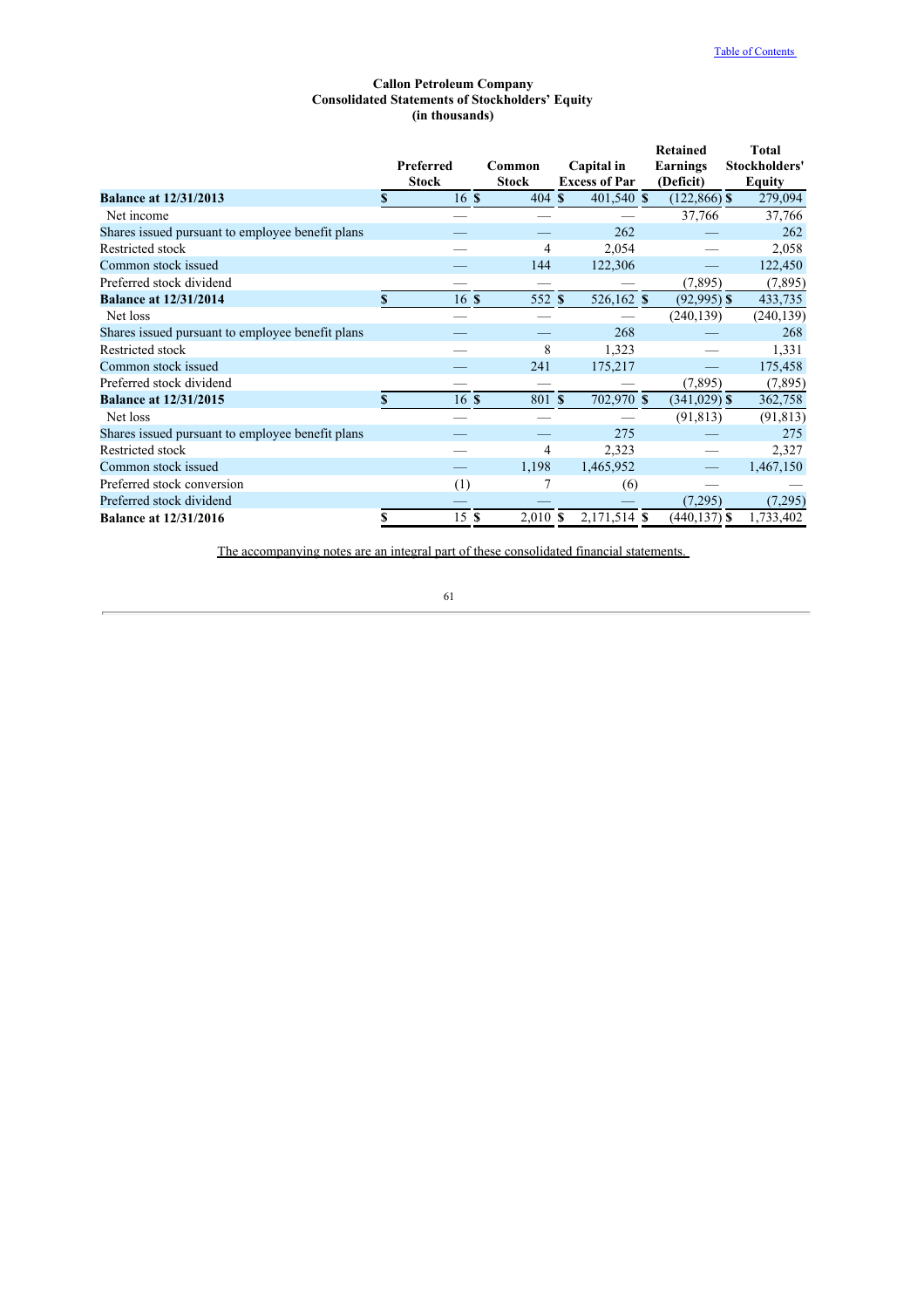# **Callon Petroleum Company Consolidated Statements of Cash Flows (in thousands)**

|                                                                                     | For the Year Ended December 31, |                         |                 |            |
|-------------------------------------------------------------------------------------|---------------------------------|-------------------------|-----------------|------------|
|                                                                                     |                                 | 2016                    | 2015            | 2014       |
| Cash flows from operating activities:                                               |                                 |                         |                 |            |
| Net income (loss)                                                                   | $\mathbf S$                     | $(91, 813)$ \$          | $(240, 139)$ \$ | 37,766     |
| Adjustments to reconcile net income to cash provided by operating activities:       |                                 |                         |                 |            |
| Depreciation, depletion and amortization                                            |                                 | 73,072                  | 69,891          | 58,014     |
| Write-down of oil and natural gas properties                                        |                                 | 95,788                  | 208,435         |            |
| Accretion expense                                                                   |                                 | 958                     | 660             | 826        |
| Amortization of non-cash debt related items                                         |                                 | 3,115                   | 3,123           | 1,272      |
| Amortization of deferred credit                                                     |                                 |                         |                 | (487)      |
| Deferred income tax (benefit) expense                                               |                                 | (14)                    | 38,474          | 23,134     |
| Net loss (gain) on derivatives, net of settlements                                  |                                 | 38,135                  | 6,658           | (27, 650)  |
| Gain on sale of other property and equipment                                        |                                 |                         |                 | (1,080)    |
| Non-cash (gain) loss on early extinguishment of debt                                |                                 | 9,883                   |                 | (151)      |
| Non-cash expense related to equity share-based awards                               |                                 | 558                     | 221             | 1,126      |
| Change in the fair value of liability share-based awards                            |                                 | 6,953                   | 6,612           | 3,936      |
| Payments to settle asset retirement obligations                                     |                                 | (1, 471)                | (3,258)         | (3,808)    |
| Changes in current assets and liabilities:                                          |                                 |                         |                 |            |
| Accounts receivable                                                                 |                                 | (30,055)                | (4,761)         | (7, 915)   |
| Other current assets                                                                |                                 | (786)                   | (20)            | 622        |
| Current liabilities                                                                 |                                 | 25,288                  | 8,001           | 12,805     |
| Change in other long-term liabilities                                               |                                 | 96                      | 80              | (106)      |
| Change in other assets, net                                                         |                                 | (840)                   | 338             | (448)      |
| Payments to settle vested liability share-based awards related to early retirements |                                 |                         | (3,538)         | (1, 417)   |
| Payments to settle vested liability share-based awards                              |                                 | (10,300)                | (3,925)         | (2,052)    |
| Net cash provided by operating activities                                           |                                 | 118,567                 | 86,852          | 94,387     |
| Cash flows from investing activities:                                               |                                 |                         |                 |            |
| Capital expenditures                                                                |                                 | (190, 032)              | (227, 292)      | (232, 596) |
| Acquisitions                                                                        |                                 | (654, 679)              | (32, 245)       | (222, 883) |
| Acquisition deposit                                                                 |                                 | (46, 138)               |                 |            |
| Proceeds from sales of mineral interest and equipment                               |                                 | 24,562                  | 377             | 2,978      |
| Net cash used in investing activities                                               |                                 | (866, 287)              | (259, 160)      | (452, 501) |
| Cash flows from financing activities:                                               |                                 |                         |                 |            |
| Borrowings on senior secured revolving credit facility                              |                                 | 217,000                 | 181,000         | 132,500    |
| Payments on senior secured revolving credit facility                                |                                 | (257,000)               | (176,000)       | (119,500)  |
| Borrowings on term loans                                                            |                                 |                         |                 | 382,500    |
| Payments on term loans                                                              |                                 | (300,000)               |                 | (84, 149)  |
| Issuance of 6.125% senior unsecured notes due 2024                                  |                                 | 400,000                 |                 |            |
| Payment of deferred financing costs                                                 |                                 | (10, 793)               |                 | (19,779)   |
| Redemption of 13% senior notes due 2016                                             |                                 |                         | $\frac{1}{2}$   | (50, 057)  |
| Issuance of common stock                                                            |                                 | 1,357,577               | 175,459         | 122,450    |
| Payment of preferred stock dividends                                                |                                 | (7,295)                 | (7,895)         | (7,895)    |
| Net cash provided by financing activities                                           |                                 | 1,399,489               | 172,564         | 356,070    |
| Net change in cash and cash equivalents                                             |                                 | 651,769                 | 256             | (2,044)    |
| Balance, beginning of period                                                        |                                 | 1,224                   | 968             | 3,012      |
|                                                                                     | \$                              | $\overline{652,993}$ \$ | $1.224$ \$      | 968        |
| Balance, end of period                                                              |                                 |                         |                 |            |

The accompanying notes are an integral part of these consolidated financial statements.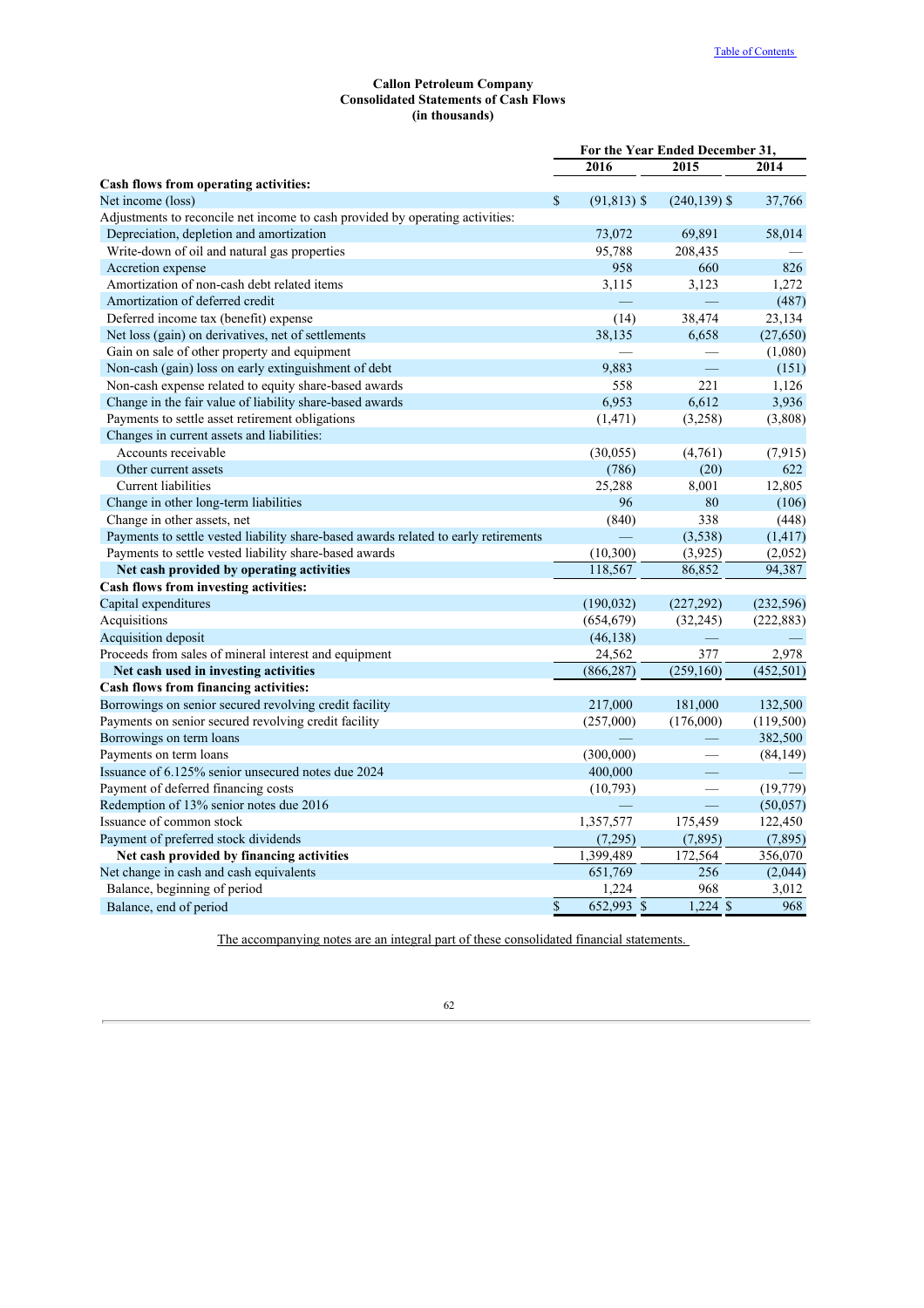# **INDEX TO THE NOTES TO CONSOLIDATED FINANCIAL STATEMENTS**

|    | Description of Business and Basis of Presentation | 9.  | <b>Share-Based Compensation</b>                                                  |
|----|---------------------------------------------------|-----|----------------------------------------------------------------------------------|
|    | <b>Summary of Significant Accounting Policies</b> | 10. | <b>Equity Transactions</b>                                                       |
|    | <b>Acquisitions and Dispositions</b>              | 11. | <b>Income Taxes</b>                                                              |
| 4. | Earnings (Loss) Per Share                         | 12. | <b>Asset Retirement Obligations</b>                                              |
|    | <b>Borrowings</b>                                 | 13. | Supplemental Information on Oil and Natural Gas<br><b>Operations</b> (Unaudited) |
| 6. | Derivative Instruments and Hedging Activities     | 14. | Other                                                                            |
|    | <b>Fair Value Measurements</b>                    | 15. | Summarized Quarterly Financial Information (Unaudited)                           |
|    | <b>Employee Benefit Plans</b>                     |     |                                                                                  |

## **Note 1 - Description of Business and Basis of Presentation**

### *Description of business*

Callon Petroleum Company is an independent oil and natural gas company established in 1950. The Company was incorporated under the laws of the state of Delaware in 1994 and succeeded to the business of a publicly traded limited partnership, a joint venture with a consortium of European investors and an independent energy company partially owned by a member of current management. As used herein, the "Company," "Callon," "we," "us," and "our" refer to Callon Petroleum Company and its predecessors and subsidiaries unless the context requires otherwise.

Callon is focused on the acquisition, development, exploration and exploitation of unconventional onshore, oil and natural gas reserves in the Permian Basin in West Texas. The Company's operations to date have been predominantly focused on horizontal drilling of several prospective intervals, including multiple levels of the Wolfcamp formation and, more recently, the Lower Spraberry shale in the Midland Basin. Callon has assembled a multi-year inventory of potential horizontal well locations and intends to add to this inventory through delineation drilling of emerging zones on its existing acreage and acquisition of additional locations through working interest acquisitions, acreage purchases, joint ventures and asset swaps.

### *Basis of presentation*

## Unless otherwise indicated, all dollar amounts included within the Footnotes to the Financial Statements are presented in **thousands, except for per share and per unit data.**

The Consolidated Financial Statements include the accounts of the Company, and its subsidiary, Callon Petroleum Operating Company ("CPOC"). CPOC also has subsidiaries, namely Callon Offshore Production, Inc. and Mississippi Marketing, Inc. All intercompany accounts and transactions have been eliminated. In the opinion of management, the accompanying audited consolidated financial statements reflect all adjustments, including normal recurring adjustments and all intercompany account and transaction eliminations, necessary to present fairly the Company's financial position, the results of its operations and its cash flows for the periods indicated. Certain prior year amounts may have been reclassified to conform to current year presentation.

### **Note 2 – Summary of Significant Accounting Policies**

### *A. Use of Estimates*

The preparation of financial statements in conformity with GAAP requires management to make estimates and assumptions that affect the reported amounts of assets and liabilities and disclosure of contingent assets and liabilities at the date of the financial statements and the reported amounts of revenues and expenses during the reporting period. Actual results could differ from those estimates.

### *B. Cash and Cash Equivalents*

The Company considers all highly liquid investments with an original maturity of three months or less to be cash equivalents.

### *C. Accounts Receivable*

Accounts receivable consists primarily of accrued oil and natural gas production receivables and joint interest receivables from outside working interest owners.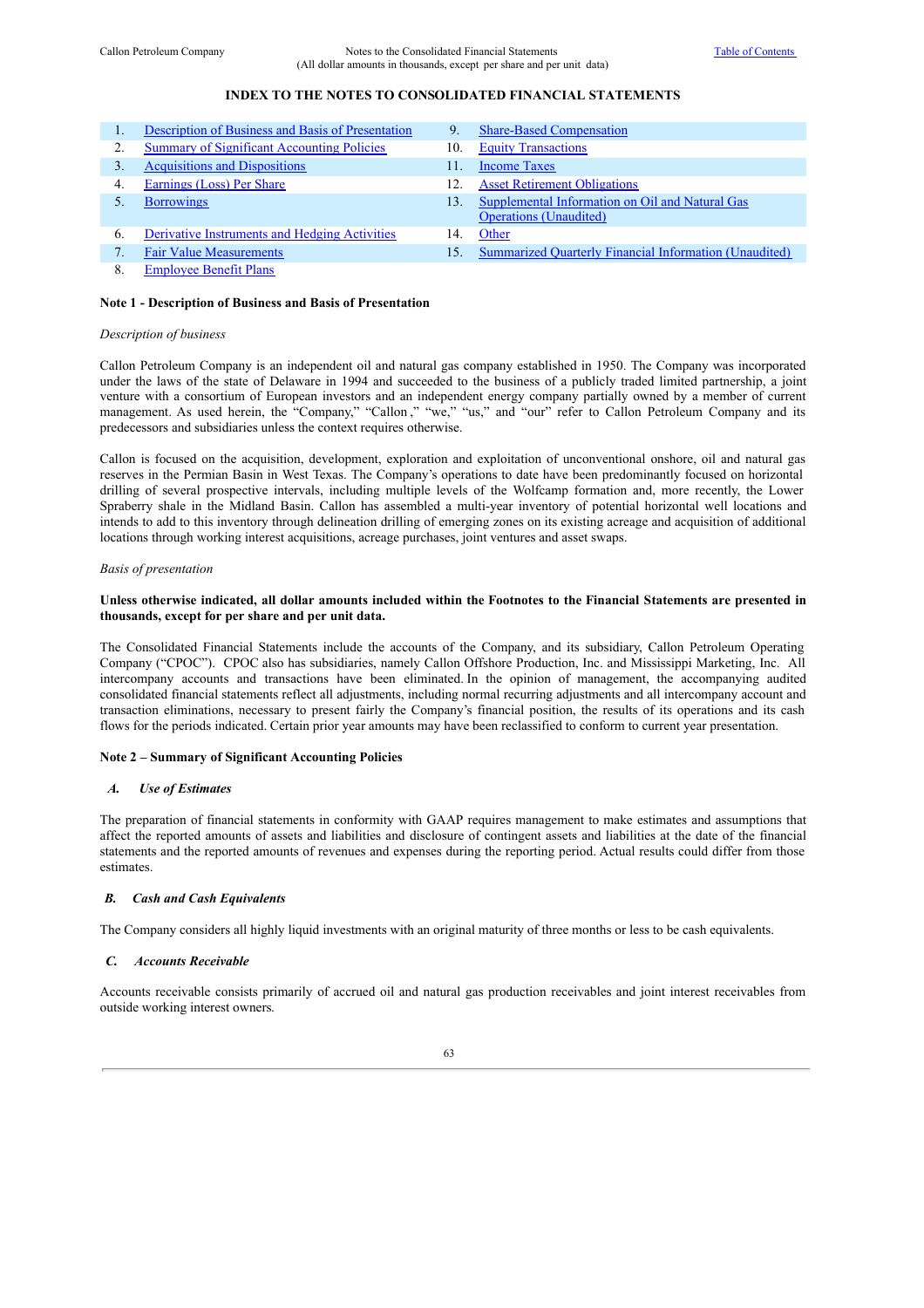### *D. Revenue Recognition and Natural Gas Balancing*

The Company recognizes revenue under the entitlements method of accounting. Under this method, revenue is deferred for deliveries in excess of the Company's net revenue interest, while revenue is accrued for the undelivered volumes. The revenue we receive from the sale of NGLs is included in natural gas sales. Natural gas balancing receivables and payables were immaterial as of December 31, 2016 and 2015.

See the Accounting Standards Updates ("ASU") section within this footnote for information about recently issued ASUs related to Revenue Recognition.

### *E. Major Customers*

The Company's production is generally sold on month-to-month contracts at prevailing prices. The following table identifies customers to whom it sold greater than 10% of its total oil and natural gas production during each of the years ended:

|                               | For the Year Ended December 31, |       |        |  |  |  |  |
|-------------------------------|---------------------------------|-------|--------|--|--|--|--|
|                               | 2016                            | 2015  | 2014   |  |  |  |  |
| Enterprise Crude Oil, LLC     | 43%                             | 42%   | $51\%$ |  |  |  |  |
| <b>Shell Trading Company</b>  | 18%                             | $4\%$ |        |  |  |  |  |
| Plains Marketing, L.P.        | 16%                             | 19%   | 22%    |  |  |  |  |
| Permian Transport and Trading |                                 | 15%   | $7\%$  |  |  |  |  |
| Sunoco                        |                                 | 9%    | 10%    |  |  |  |  |
| Other                         | 23%                             | 11%   | $10\%$ |  |  |  |  |
| Total                         | 100%                            | 100%  | 100%   |  |  |  |  |

Because alternative purchasers of oil and natural gas are readily available, the Company believes that the loss of any of these purchasers would not result in a material adverse effect on its ability to market future oil and natural gas production.

### *F. Oil and Natural Gas Properties*

The Company uses the full cost method of accounting for its exploration and development activities. Under this method of accounting, the cost of both successful and unsuccessful exploration and development activities are capitalized as oil and gas properties. Such amounts include the cost of drilling and equipping productive wells, dry hole costs, lease acquisition costs, delay rentals, interest capitalized on unevaluated leases, other costs related to exploration and development activities, and site restoration, dismantlement and abandonment costs capitalized in accordance with asset retirement obligation accounting guidance. Costs capitalized also include any internal costs that are directly related to exploration and development activities, including salaries and benefits, but do not include any costs related to production, general corporate overhead or similar activities.

When applicable, proceeds from the sale or disposition of oil and natural gas properties are accounted for as a reduction to capitalized costs through adjustments to accumulated depreciation, depletion, amortization and impairment unless the sale would significantly alter the relationship between capitalized costs and proved reserves, in which case a gain or loss is recognized.

Historical and estimated future development costs of oil and natural gas properties, which have been evaluated and contain proved reserves, as well as the historical cost of properties that have been determined to have no future economic value, are depleted using the unit-of-production method based on proved reserves. Excluded from this amortization are costs associated with unevaluated properties, including capitalized interest on such costs. Unevaluated property costs are transferred to evaluated property costs at such time as wells are completed on the properties or the Company determines that these costs have been impaired. The Company assesses properties on an individual basis or as a group and considers the following factors, among others, to determine if these costs have been impaired: exploration program and intent to drill, remaining lease term, and the assignment of proved reserves.

Under full cost accounting rules, the Company reviews the carrying value of its proved oil and natural gas properties each quarter. Under these rules, capitalized costs of oil and natural gas properties, net of accumulated depreciation, depletion and amortization and deferred income taxes, may not exceed the present value of estimated future net cash flows from proved oil and natural gas reserves, discounted at 10%, plus the lower of cost or fair value of unevaluated properties, net of related tax effects (the full cost ceiling). These rules require pricing based on the preceding 12-months' average oil and natural gas prices based on closing prices on the first day of each month and require a write-down if the net capitalized costs of proved oil and natural gas properties exceeds the full cost ceiling. At December 31, 2016 and 2015, the average realized prices used in determining the estimated future net cash flows from proved reserves were \$42.75 and \$50.16 per barrel of oil, respectively, and \$2.48 and \$2.64 per Mcf of natural gas, respectively. For the periods ended December 31, 2016 and 2015, the Company recognized a write-down of oil and natural gas properties of \$95,788 and \$208,435, respectively, as a result of the ceiling test limitation. See Notes 2 and 13 for additional information regarding the Company's oil and natural gas properties.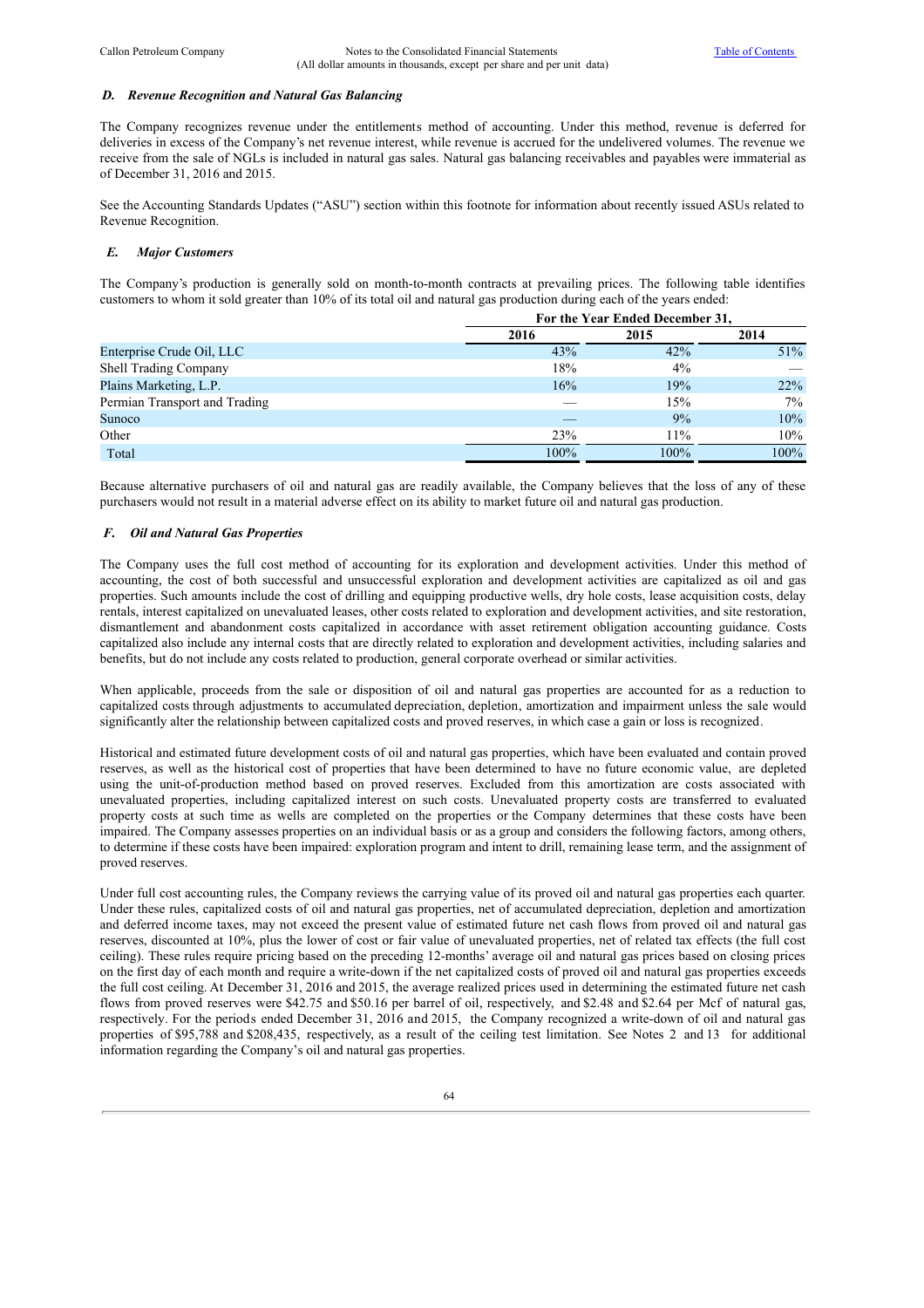Upon the acquisition or discovery of oil and natural gas properties, the Company estimates the future net costs to dismantle, abandon and restore the property by using available geological, engineering and regulatory data. Such cost estimates are periodically updated for changes in conditions and requirements. In accordance with asset retirement obligation guidance, such costs are capitalized to the full cost pool when the related liabilities are incurred. In accordance with full cost accounting rules, assets recorded in connection with the recognition of an asset retirement obligation are included as part of the costs subject to the full cost ceiling limitation. The future cash outflows associated with settling the recorded asset retirement obligations are excluded from the computation of the present value of estimated future net revenues used in determining the full cost ceiling amount.

### *G. Other Property and Equipment*

The Company depreciates its other property and equipment using the straight-line method over estimated useful lives of three to 20 years. Depreciation expense of \$793, \$865 and \$836 relating to other property and equipment was included in general and administrative expenses in the Company's consolidated statements of operations for the years ended December 31, 2016, 2015 and 2014, respectively. The accumulated depreciation on other property and equipment was \$15,227 and \$14,719 as of December 31, 2016 and 2015, respectively. The Company reviews its other property and equipment for impairment when indicators of impairment exist. See Note 14 for additional information.

### *H. Capitalized Interest*

The Company capitalizes interest on unevaluated oil and gas properties. Capitalized interest cannot exceed gross interest expense. During the years ended December 31, 2016, 2015 and 2014, the Company capitalized \$19,857, \$10,459 and \$4,295 of interest expense.

### *I. Deferred Financing Costs*

Deferred financing costs are stated at cost, net of amortization, and as a direct reduction from the debt's carrying value on the balance sheet. For revolving debt arrangements, deferred financing costs are stated at cost, net of amortization, as an asset on the balance sheet. Amortization of deferred financing costs is computed using the straight-line method over the life of the loan. Amortization of deferred financing costs of \$3,115, \$3,123 and \$1,272 were recorded for the years ended December 31, 2016, 2015 and 2014, respectively.

### *J. Asset Retirement Obligations*

The Company is required to record its estimate of the fair value of liabilities for obligations associated with the retirement of tangible long-lived assets and the associated asset retirement costs. Interest is accreted on the present value of the asset retirement obligations and reported as accretion expense within operating expenses in the consolidated statements of operations. See Note 12 for additional information.

### *K. Derivatives*

Derivative contracts outstanding as of December 31, 2016 were not designated as accounting hedges, and are carried on the balance sheet at fair value. Changes in the fair value of derivative contracts not designated as accounting hedges are reflected in earnings as a gain or loss on derivative contracts. See Notes 6 and 7 for additional information regarding the Company's derivative contracts.

#### *L. Income Taxes*

Provisions for income taxes include deferred taxes resulting primarily from temporary differences due to different reporting methods for oil and natural gas properties for financial reporting purposes and income tax purposes. GAAP requires the recognition of a deferred tax asset for net operating loss carryforwards, statutory depletion carryforwards and tax credit carryforwards. A valuation allowance is provided for that portion of deferred tax assets, if any, for which it is deemed more likely than not that it will not be realized. As of December 31, 2016 the valuation allowance was \$140,192. See Note 11 for additional information.

#### *M. Share-Based Compensation*

The Company grants to directors and employees stock options and restricted stock awards ("RS awards"). The Company also grants restricted stock unit awards ("RSU awards") that may be settled in cash or common stock at the option of the Company and RSU awards that may only be settled in cash ("Cash-settleable RSU awards").

*Stock Options.* For stock options the Company expects to settle in common stock, share-based compensation expense is based on the grant-date fair value as calculated using the Black-Scholes option pricing model and recognized straight-line over the vesting period (generally three years).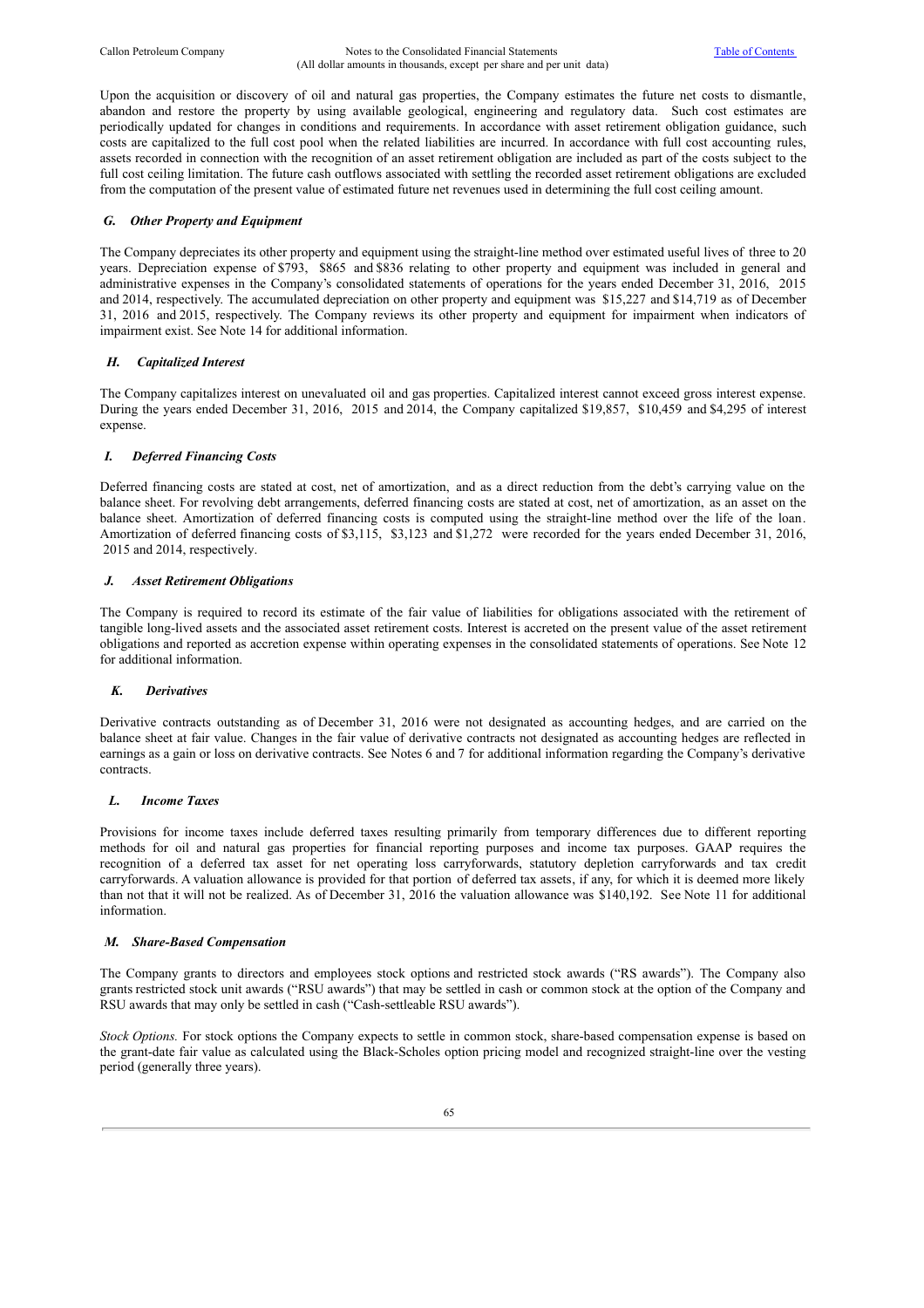*RS awards, RSU equity awards and Cash-settleable RSU awards.* For RS and RSU equity awards that the Company expects to settle in common stock, share-based compensation expense is based on the grant-date fair value and recognized straight-line over the vesting period (generally three years). For RSU equity awards with vesting subject to a market condition, share-based compensation expense is based on the fair value measured at each reporting period as calculated using a Monte Carlo pricing model with the estimated value recognized over the vesting period (generally three years). For Cash-settleable RSU awards that the Company expects or is required to settle in cash, share-based compensation expense is based on the fair value measured at each reporting period as calculated using a Monte Carlo pricing model, because vesting of these awards is subject to a market condition, with the estimated fair value recognized over the vesting period (generally three years).

See the Accounting Standards Updates section within this footnote for information about recently issued ASUs related to Stock Compensation.

### *N. Non-cash Investing and Supplemental Cash Flow Information*

The following table sets forth the non-cash investing and supplemental cash flow information for the periods indicated:

|                                                     |    | For the Years Ended December 31, |                |        |  |  |  |
|-----------------------------------------------------|----|----------------------------------|----------------|--------|--|--|--|
|                                                     |    | 2016                             | 2015           | 2014   |  |  |  |
| Non-cash investing information:                     |    |                                  |                |        |  |  |  |
| Change in accrued capital expenditures              | S. | $(613)$ \$                       | $(16, 813)$ \$ | 12,850 |  |  |  |
| Supplemental cash flow information $(4)$ :          |    |                                  |                |        |  |  |  |
| Cash paid for interest, net of capitalized interest | S. | 8.679 \$                         | 17.978 \$      | 2.988  |  |  |  |
|                                                     |    |                                  |                |        |  |  |  |

(a) During the three year period ended 2016, the Company paid no federal income taxes.

### *O. Earnings per Share ("EPS")*

The Company's basic EPS amounts have been computed based on the weighted-average number of shares of common stock outstanding for the period. Diluted EPS, using the treasury-stock method, reflects the potential dilution caused by the exercise of options and vesting of restricted stock and RSUs settleable in shares.

### *P. Accounting Standards Updates ("ASU")*

#### *Recently Issued ASUs*

In May 2014, the FASB issued ASU No. 2014-09, *Revenue from Contracts with Customers* ("ASU 2014-09"). The standard requires an entity to recognize revenue in a manner that depicts the transfer of goods or services to customers at an amount that reflects the consideration to which the entity expects to be entitled in exchange for those goods or services. ASU 2014-09 will replace most of the existing revenue recognition requirements in GAAP when it becomes effective. In August 2015, the FASB issued ASU No. 2015-14, deferring the effective date of ASU 2014-09 by one year. As a result, the standard is effective for annual periods beginning on or after December 31, 2017, including interim periods within that reporting period. The Company is currently evaluating the impact of the standard; however, we do not believe the standard will have a material impact on our financial statements and related disclosures.

In March 2016, the FASB issued ASU No. 2016-08, *Revenue from Contracts with Customers – Principal versus Agent Considerations (Reporting Revenue Gross versus Net)*. Under this update, an entity should recognize revenue to depict the transfer of promised goods or services to customers in an amount that reflects the consideration to which the entity expects to be entitled in exchange for those goods or services. This update will be effective for annual an interim reporting periods beginning after December 15, 2017, with early application not permitted. This update allows for either full retrospective adoption or modified retrospective adoption. The Company is currently evaluating the impact of its pending adoption of this guidance on its consolidated financial statements.

In April 2016, the FASB issued ASU No. 2016-10, *Revenue from Contracts with Customers – Identifying Performance Obligations and Licensing*. This update clarifies two principles of Accounting Standards Codification Topic 606: identifying performance obligations and the licensing implementation guidance. This update will be effective for annual an interim reporting periods beginning after December 15, 2017, with early application not permitted. The Company is currently evaluating the impact of its pending adoption of this guidance on its consolidated financial statements.

In May 2016, the FASB issued ASU No. 2016-12, *Revenue from Contracts with Customers - Narrow-Scope Improvements and Practical Expedients*. This update applies only to the following areas from Accounting Standards Codification Topic 606: assessing the collectability criterion and accounting for contracts that do not meet the criteria for step 1, presentation of sales taxes and other similar taxes collected from customers, non-cash consideration, contract modification at transition, completed contracts at transition and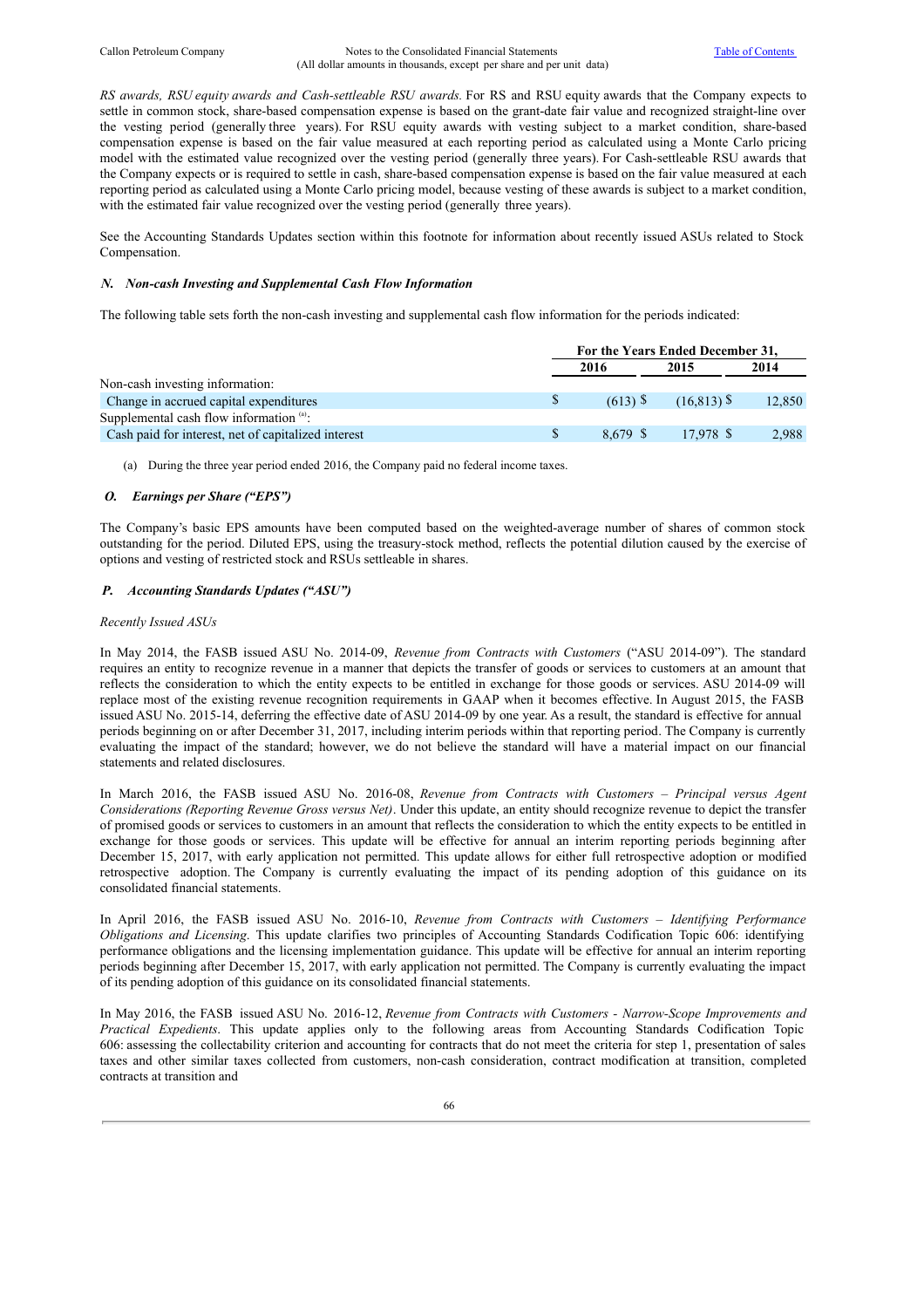technical correction. This update will be effective for annual an interim reporting periods beginning after December 15, 2017, with early application not permitted. The Company is currently evaluating the impact of its pending adoption of this guidance on its consolidated financial statements.

In August 2016, the FASB issued ASU No. 2016-15, *Statement of Cash Flows (Topic 230): Classification of Certain Cash Receipts and Cash Payments* ("ASU 2016-15"). The objective of the standard is to reduce the existing diversity in practice of several cash flow issues, including debt prepayment or debt extinguishment costs, settlement of zero-coupon debt instruments or other debt instruments with coupon rates that are insignificant in relation to the effective interest rate of the borrowing, contingent consideration payment made after a business combination, proceeds from the settlement of insurance claims, proceeds from the settlement of corporate-owned life insurance policies, including bank-owned life insurance policies, distributions received from equity method investees, beneficial interests in securitization transactions, and separately identifiable cash flows and application of the predominance principle. The guidance in ASU 2016-15 is effective for public entities for annual reporting periods beginning after December 15, 2017, including interim periods therein. Early adoption is permitted and is to be applied on retrospective basis. The Company is currently evaluating the method of adoption and impact this standard may have on its financial statements and related disclosures.

In February 2016, the FASB issued ASU No. 2016-02, *Leases (Topic 842)* ("ASU 2016-02"). The standard requires all lease transactions (with terms in excess of 12 months) to be recognized on the balance sheet as lease assets and lease liabilities. Public entities are required to apply ASU 2016-02 for annual and interim reporting periods beginning after December 15, 2018 with early adoption permitted. The Company is currently evaluating the impact of its pending adoption of this guidance on its consolidated financial statements.

In March 2016, the FASB issued ASU No. 2016-09, *Compensation – Stock Compensation (Topic 718): Improvements to Employee Share-Based Payment Accounting* ("ASU 2016-09"). The standard is intended to simplify several aspects of the accounting for share-based payment transactions, including the income tax consequences, classification of awards as either equity or liabilities, and classification on the statement of cash flows, and will allow companies to estimate the number of stock awards expected to vest. The guidance in ASU 2016-09 is effective for public entities for annual reporting periods beginning after December 15, 2016, including interim periods therein. The Company is currently evaluating the method of adoption and impact this standard may have on its financial statements and related disclosures.

In December 2016, the FASB issued ASU No. 2016-18, *Statement of Cash Flows (Topics 230): Restricted Cash* ("ASU 2016-18"). The objective of the standard is to require the change during the period in total restricted cash and cash equivalents to be included with cash and cash equivalents when reconciling the beginning-of-period and the end-of-period total amounts shown on the statement of cash flows. The Company is currently evaluating the method of adoption and impact this standard may have on its financial statements and related disclosures.

### *Recently Adopted ASUs*

In November 2015, the FASB issued ASU No. 2015-17, *Balance Sheet Classification of Deferred Taxes* ("ASU 2015-17"), which eliminates the current requirement to present deferred tax liabilities and assets as current and noncurrent amounts on the balance sheet. Instead, entities will be required to classify all deferred tax assets and liabilities as noncurrent on the balance sheet. The guidance in ASU 2015-17 is effective for public entities for annual reporting periods beginning after December 15, 2016, and interim periods within those annual periods. As of December 31, 2016, the Company adopted this ASU, which did not have a material impact on its financial statements.

# **Note 3 – Acquisitions and Dispositions**

### *2016 acquisitions*

On October 20, 2016, the Company completed the acquisition of 6,904 gross (5,952 net) acres primarily located in Howard County, Texas from Plymouth Petroleum, LLC and additional sellers that exercised their "tag-along" sales rights, for total cash consideration of \$339,687, excluding customary purchase price adjustments (the "Plymouth Transaction"). The Company funded the cash purchase price with the net proceeds of an equity offering (see Note 10 for additional information regarding the equity offering). The Company acquired an 82% average working interest (62% average net revenue interest) in the properties acquired in the Plymouth Transaction. The following table summarizes the estimated acquisition date fair values of the net assets acquired in the acquisition:

| Evaluated oil and natural gas properties   | 65,043  |
|--------------------------------------------|---------|
| Unevaluated oil and natural gas properties | 274,664 |
| Asset retirement obligations               | (20)    |
| Net assets acquired                        | 339,687 |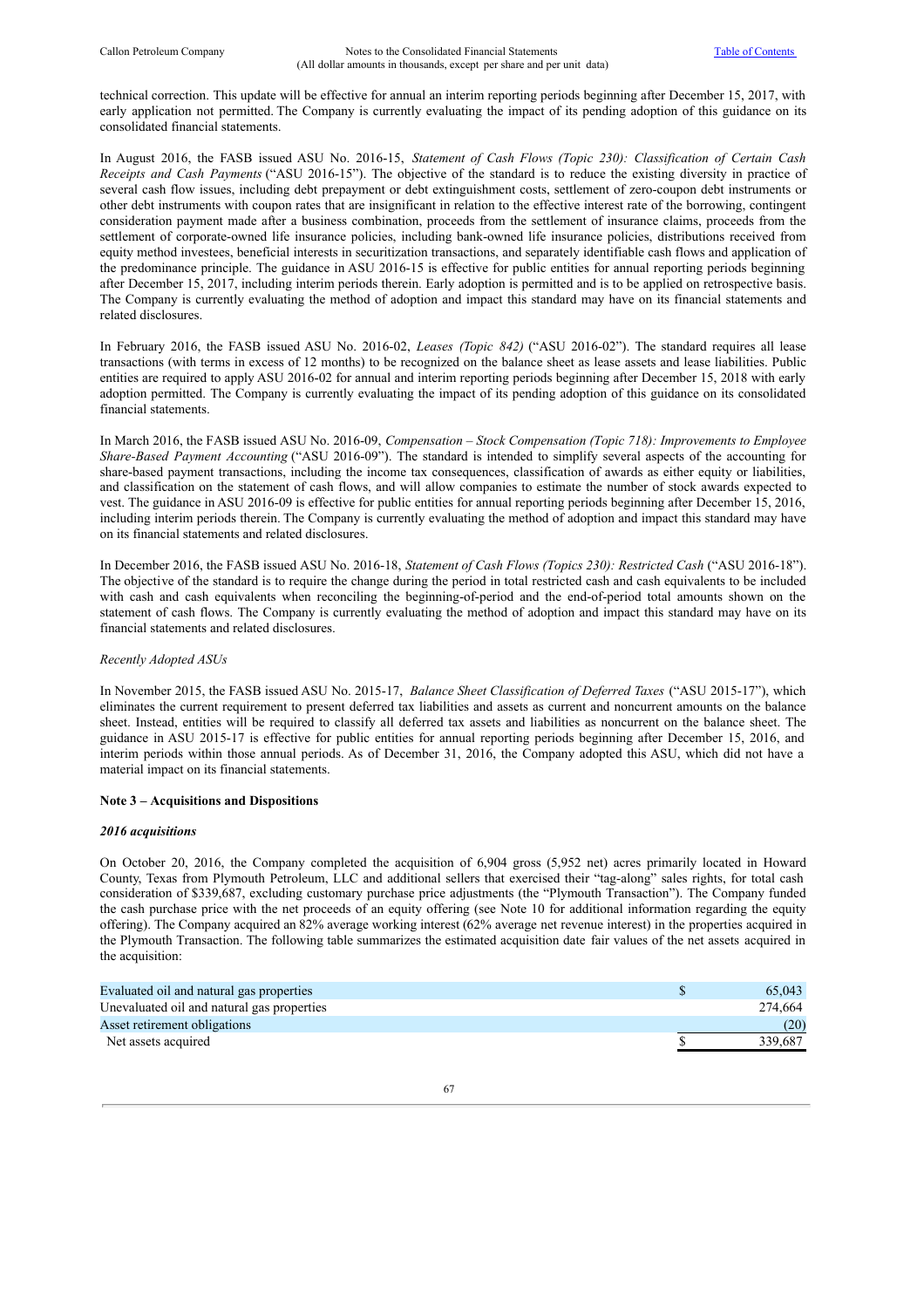On May 26, 2016, the Company completed the acquisition of 17,298 gross (14,089 net) acres primarily located in Howard County, Texas from BSM Energy LP, Crux Energy LP and Zaniah Energy LP, for total cash consideration of \$220,000 and 9,333,333 shares of common stock (at an assumed offering price of \$11.74 per share, which is the last reported sale price of our common stock on the New York Stock Exchange on that date) for a total purchase price of \$329,573, excluding customary purchase price adjustments (the "Big Star Transaction"). The Company acquired an 81% average working interest (61% average net revenue interest) in the properties acquired in the Big Star Transaction. The following table summarizes the estimated acquisition date fair values of the net assets acquired in the acquisition:

| Evaluated oil and natural gas properties   | 96.194  |
|--------------------------------------------|---------|
| Unevaluated oil and natural gas properties | 233,387 |
| Asset retirement obligations               | (8)     |
| Net assets acquired                        | 329,573 |

The preliminary purchase price allocations are subject to change based on numerous factors, including the final adjusted purchase price and the final estimated fair value of the assets acquired and liabilities assumed. Any such adjustments to the preliminary estimates of fair value could be material.

During 2016, the Company also closed on various acquisitions in the Midland Basin for an aggregate total purchase price of approximately \$73,240, net of \$23,045 in sales of working interest. The acquisitions included the purchase of additional working interest and acreage in the Company's existing core operating area.

#### *2015 acquisitions*

During 2015, the Company closed on an acquisition in the Midland Basin for an aggregate total purchase price of approximately \$29,800. The acquisition included the purchase of additional working interest in the Company's existing core operating area.

#### *2014 acquisitions*

On October 8, 2014, the Company completed the acquisition of certain undeveloped acreage and producing oil and gas properties located in Midland, Andrews, Ector and Martin Counties, Texas (the " Central Midland Basin Transaction") for an aggregate cash purchase price of \$210,205 based on an effective date of May 1, 2014. The Company assumed operatorship of the properties on November 1, 2014, and acquired a 62% working interest (46.5% net revenue interest) in the Central Midland Basin Transaction. The aggregate cash purchase price was funded with a combination of the net proceeds from an equity offering of \$122,450 and a portion of the proceeds from borrowings under the Second Lien Loan. For additional information on the debt transactions and equity offering, see Notes 5 and 10, respectively. The following purchase price allocation is based on management's estimates of the fair value of the assets acquired and liabilities assumed. The following table summarizes the acquisition date fair values of the net assets acquired:

| Evaluated oil and natural gas properties   | 91.895  |
|--------------------------------------------|---------|
| Unevaluated oil and natural gas properties | 118,450 |
| Asset retirement obligations               | (140)   |
| Net assets acquired                        | 210.205 |

During 2014, the Company also closed on various acquisitions in the Midland Basin for an aggregate total purchase price of approximately \$8,200. The acquisitions included the purchase of additional working interest and acreage in the Company's existing core operating area.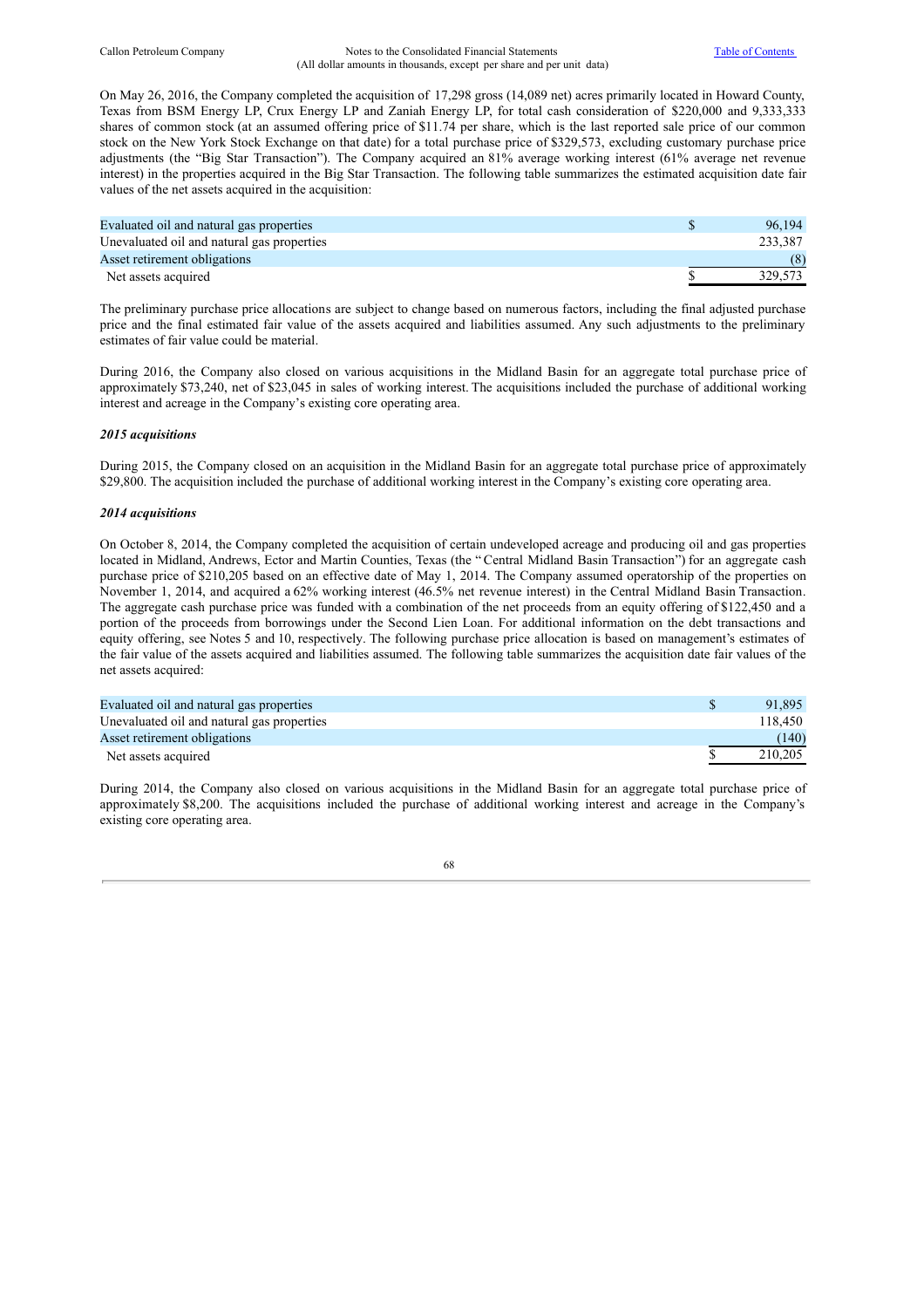### *Unaudited pro forma financial statements*

The following unaudited summary pro forma financial information for the periods presented is for illustrative purposes only and does not purport to represent what the Company's results of operations would have been if the Big Star Transaction, Plymouth Transaction and Central Midland Basin Transaction had occurred as presented, or to project the Company's results of operations for any future periods:

|                                                | <b>Twelve Months Ended December 31,</b> |             |              |              |  |  |  |  |
|------------------------------------------------|-----------------------------------------|-------------|--------------|--------------|--|--|--|--|
|                                                |                                         | $2016$ (a)  | $2015^{(a)}$ | $2014^{(b)}$ |  |  |  |  |
| Revenues                                       |                                         | 225,326 \$  | 168,506 \$   | 180,458      |  |  |  |  |
| Income (loss) from operations                  |                                         | (41,094)    | (131, 435)   | 53,526       |  |  |  |  |
| Income (loss) available to common stockholders |                                         | (85,240)    | (153, 735)   | 33,674       |  |  |  |  |
|                                                |                                         |             |              |              |  |  |  |  |
| Net income (loss) per common share:            |                                         |             |              |              |  |  |  |  |
| Basic                                          | \$                                      | $(0.68)$ \$ | $(1.18)$ \$  | 0.57         |  |  |  |  |
| Diluted                                        | \$                                      | $(0.68)$ \$ | $(1.18)$ \$  | 0.56         |  |  |  |  |

- (a) The pro forma financial information was prepared assuming the Big Star Transaction and Plymouth Transaction occurred as of January 1, 2015.
- (b) The pro forma financial information was prepared assuming the Central Midland Basin Transaction occurred as of January 1, 2013.

The pro forma adjustments are based on available information and certain assumptions that management believes are reasonable, including revenue, lease operating expenses, production taxes, depreciation, depletion and amortization expense, accretion expense, interest expense and capitalized interest.

The properties associated with the Big Star Transaction, the Plymouth Transaction and the Central Midland Basin Transaction have been comingled with our existing properties and it is impractical to provide the stand-alone operational results related to these properties.

### *Subsequent event*

On February 13, 2017, the Company completed the acquisition of 27,552 gross (16,688 net) acres in the Delaware Basin, primarily located in Ward and Pecos Counties, Texas from American Resource Development, LLC, for total cash consideration of \$633,000, excluding customary purchase price adjustments (the "Ameredev Transaction"). The Company funded the cash purchase price with the net proceeds of an equity offering (see Note 10 for additional information regarding the equity offering). The Company acquired an 82% average working interest (75% average net revenue interest) in the properties acquired in the Ameredev Transaction. In December 2016, in connection with the execution of the purchase and sale agreement for the Ameredev Transaction, the Company paid a deposit in the amount of \$46,138 to a third party escrow agent, which was recorded as Acquisition deposit on the balance sheet as of December 31, 2016.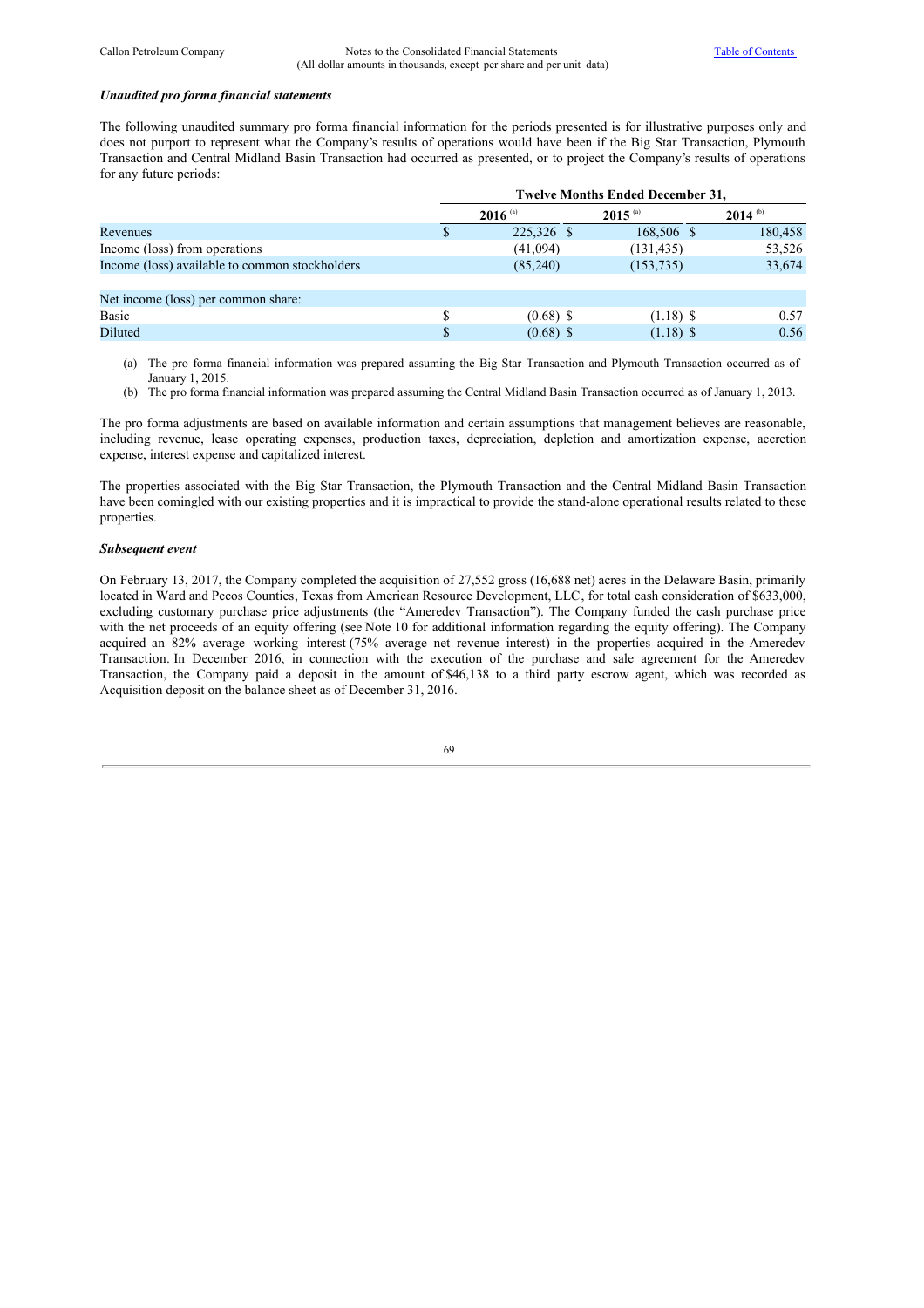# **Note 4 - Earnings Per Share**

Basic earnings (loss) per share is computed by dividing income (loss) available to common stockholders by the weighted average number of shares outstanding for the periods presented. The calculation of diluted earnings (loss) per share includes the potential dilutive impact of non-vested restricted shares and unexercised options outstanding during the periods presented, as calculated using the treasury stock method, unless their effect is anti-dilutive. The following table sets forth the computation of basic and diluted earnings per share:

|                                                                                        |               |                | For the Year Ended December 31, |         |
|----------------------------------------------------------------------------------------|---------------|----------------|---------------------------------|---------|
|                                                                                        |               | 2016           | 2015                            | 2014    |
| Net income (loss)                                                                      | $\mathcal{S}$ | $(91, 813)$ \$ | $(240, 139)$ \$                 | 37,766  |
| Preferred stock dividends                                                              |               | (7,295)        | (7,895)                         | (7,895) |
| Income (loss) available to common stockholders                                         |               | $(99,108)$ \$  | $(248, 034)$ \$                 | 29,871  |
|                                                                                        |               |                |                                 |         |
| Weighted average shares outstanding                                                    |               | 126,258        | 65,708                          | 44,848  |
| Dilutive impact of restricted stock                                                    |               |                |                                 | 1,113   |
| Weighted average shares outstanding for diluted income (loss) per share <sup>(a)</sup> |               | 126,258        | 65,708                          | 45,961  |
|                                                                                        |               |                |                                 |         |
| Basic income (loss) per share                                                          | \$            | $(0.78)$ \$    | $(3.77)$ \$                     | 0.67    |
| Diluted income (loss) per share                                                        | \$            | $(0.78)$ \$    | $(3.77)$ \$                     | 0.65    |
|                                                                                        |               |                |                                 |         |
| Stock options $(b)$                                                                    |               | 15             | 15                              | 30      |
| Restricted stock <sup>(b)</sup>                                                        |               |                | 126                             | 317     |

(a) Because the Company reported a loss available to common stockholders for the years ended December 31, 2016, and 2015, no unvested stock awards were included in computing loss per share because the effect was anti-dilutive.

(b) Shares excluded from the diluted earnings per share calculation because their effect would be anti-dilutiv e.

## **Note 5 – Borrowings**

The Company's borrowings consisted of the following at:

|                                                                              | December 31, |          |  |           |  |  |
|------------------------------------------------------------------------------|--------------|----------|--|-----------|--|--|
|                                                                              | 2016         |          |  | 2015      |  |  |
| <b>Principal components:</b>                                                 |              |          |  |           |  |  |
| Senior secured revolving credit facility                                     |              | $-$ S    |  | 40,000    |  |  |
| Secured second lien term loan                                                |              |          |  | 300,000   |  |  |
| 6.125% senior unsecured notes due 2024                                       |              | 400,000  |  |           |  |  |
| Total principal outstanding                                                  |              | 400,000  |  | 340,000   |  |  |
| Secured second lien term loan, unamortized deferred financing costs          |              |          |  | (11, 435) |  |  |
| 6.125% senior unsecured notes due 2024, unamortized deferred financing costs |              | (9, 781) |  |           |  |  |
| Total carrying value of borrowings                                           |              | 390,219  |  | 328,565   |  |  |

### *Credit Facility*

On March 11, 2014, the Company entered into the Fifth Amended and Restated Credit Agreement to the Credit Facility with a maturity date of March 11, 2019. JPMorgan Chase Bank, N.A. is Administrative Agent, and participants include several institutional lenders. The total notional amount available under the Credit Facility is \$500,000. Amounts borrowed under the Credit Facility may not exceed the borrowing base, which is generally reviewed on a semi-annual basis. The Credit Facility is secured by first preferred mortgages covering the Company's major producing properties.

Effective July 13, 2016, the Credit Facility's borrowing base was increased to \$385,000 and the Company's capacity to hedge oil and natural gas volumes was effectively increased with a change in the capacity calculation to a percentage of total proved reserves from proved producing reserves. In addition, the interest rate for borrowings under the Credit Facility was increased 0.25% across all tiers of the pricing grid, resulting in a range of interest costs equal to LIBOR plus 2.00% to 3.00%. There were no modifications to other terms or covenants of the Credit Facility.

Effective November 21, 2016, the Company achieved an indication to increase the Credit Facility's borrowing base to \$500,000, but elected to maintain the borrowing base at \$385,000. As of December 31, 2016, the Credit Facility's borrowing base remained at \$385,000.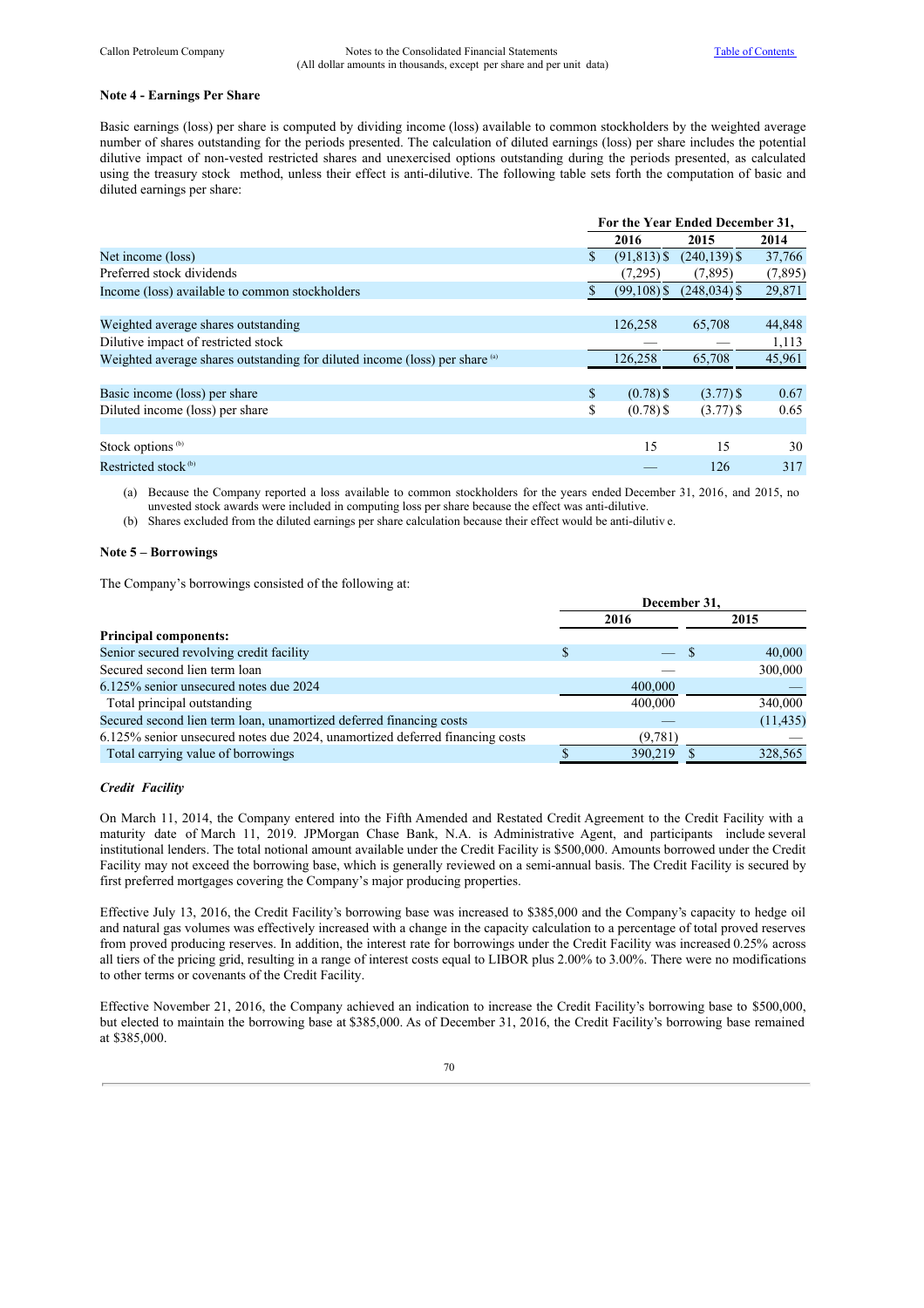As of December 31, 2016, there was no balance outstanding on the Credit Facility. For the year ended December 31, 2016, the Credit Facility had a weighted-average interest rate of 2.60%, calculated as the LIBOR plus a tiered rate ranging from 2.00% to 3.00%, which is determined based on utilization of the facility. In addition, the Credit Facility carries a commitment fee of 0.5% per annum, payable quarterly, on the unused portion of the borrowing base.

#### *Term loans*

On March 11, 2014, the Company entered into a term loan in an aggregate amount of up to \$125,000, including initial commitments of \$100,000 and additional availability of \$25,000 subject to the consent of two-thirds of the lenders and compliance with financial covenants after giving effect to such increase. The term loan had a maturity date of September 11, 2019, and was not subject to mandatory prepayments unless new debt or preferred stock was issued. It was prepayable at the Company's option, subject to a prepayment premium. The prepayment amount was (i) 102% if the prepayment event occurred prior to March 11, 2015, and (ii) 101% if the prepayment event occurred on or after March 15, 2015 but before March 15, 2016, and (iii) 100% for prepayments made on or after March 15, 2016. The term loan was secured by junior liens on properties mortgaged under the Credit Facility, subject to an intercreditor agreement.

On October 8, 2014, the term loan described above was repaid in full using proceeds from a new secured second lien term loan (the "Second Lien Loan") in conjunction with the closing of the Central Midland Acquisition, resulting in a loss on early extinguishment of debt of \$3,054. The Second Lien Loan has a maturity date of October 8, 2021. The Royal Bank of Canada is Administrative Agent, and participants include several institutional lenders. Borrowings under the Second Lien Loan were subject to interest, calculated at a rate of LIBOR (subject to a floor rate of 1.0%) plus 7.5% per annum. The Company elected a LIBOR rate based on various tenors, and was incurring interest based on an underlying three-month LIBOR rate, which was last elected in July 2016. The Second Lien Loan may be prepaid at the Company's option, subject to a prepayment premium. The prepayment amount was (i) 102% of principal if the prepayment event occurred prior to October 8, 2016, and (ii) 101% of principal if the prepayment event occurred on or after October 8, 2016 but before October 8, 2017, and (iii) 100% of principal for prepayments made on or after October 8, 2017. The Second Lien Loan was secured by junior liens on properties mortgaged under the Credit Facility, subject to an intercreditor agreement.

On October 11, 2016, the Second Lien Loan was repaid in full at the prepayment rate of 101% using proceeds from the sale of the 6.125% senior unsecured notes due 2024, which resulted in a loss on early extinguishment of debt of \$12,883 (inclusive of \$3,000 in prepayment fees and \$9,883 of unamortized debt issuance costs).

#### *6.125% senior notes due 2024 ("6.125% Senior Notes")*

On October 3, 2016, the Company issued \$400,000 aggregate principal amount of 6.125% Senior Notes with a maturity date of October 1, 2024 and interest payable semi-annually beginning on April 1, 2017. The net proceeds of the offering, after deducting initial purchasers' discounts and estimated offering expenses, were approximately \$391,270. The 6.125% Senior Notes are guaranteed on a senior unsecured basis by the Company's wholly-owned subsidiary, Callon Petroleum Operating Company, and may be guaranteed by certain future subsidiaries.

The Company may redeem the 6.125% Senior Notes in accordance with the following terms; (1) prior to October 1, 2019, a redemption of up to 35% of the principal in an amount not greater than the net proceeds from certain equity offerings, and within 180 days of the closing date of such equity offerings, at a redemption price of 106.125% of principal, plus accrued and unpaid interest, if any, to the date of the redemption, if at least 65% of the principal will remain outstanding after such redemption; (2) prior to October 1, 2019, a redemption of all or part of the principal at a price of 100% of principal of the amount redeemed, plus an applicable make-whole premium and accrued and unpaid interest, if any, to the date of the redemption; (3) a redemption, in whole or in part, at a redemption price, plus accrued and unpaid interest, if any, to the date of the redemption, (i) of 104.594% of principal if the redemption occurs on or after October 1, 2019, but before October 1, 2020, and (ii) of 103.063% of principal if the redemption occurs on or after October 1, 2020, but before October 1, 2021, and (iii) of 101.531% of principal if the redemption occurs on or after October 1, 2021, but before October 1, 2022, and (iv) of 100% of principal if the redemption occurs on or after October 1, 2022.

Following a change of control, each holder of the 6.125% Senior Notes may require the Company to repurchase all or a portion of the 6.125% Senior Notes at a price of 101% of principal of the amount repurchased, plus accrued and unpaid interest, if any, to the date of repurchase.

#### *13% senior notes due 2016 ("13% Senior Notes") and deferred credit*

On April 11, 2014, the Company completed a full redemption of the remaining \$48,481 principal amount of outstanding 13% Senior Notes using proceeds from the Second Lien Loan. The redemption resulted in a net \$3,205 gain on the early extinguishment of debt (including \$4,780 of accelerated deferred credit amortization). The gain represents the difference between the \$50,057 paid for the redemption of the 13% Senior Notes (\$1,576 of redemption costs, primarily the call premium) and the carrying value of the remaining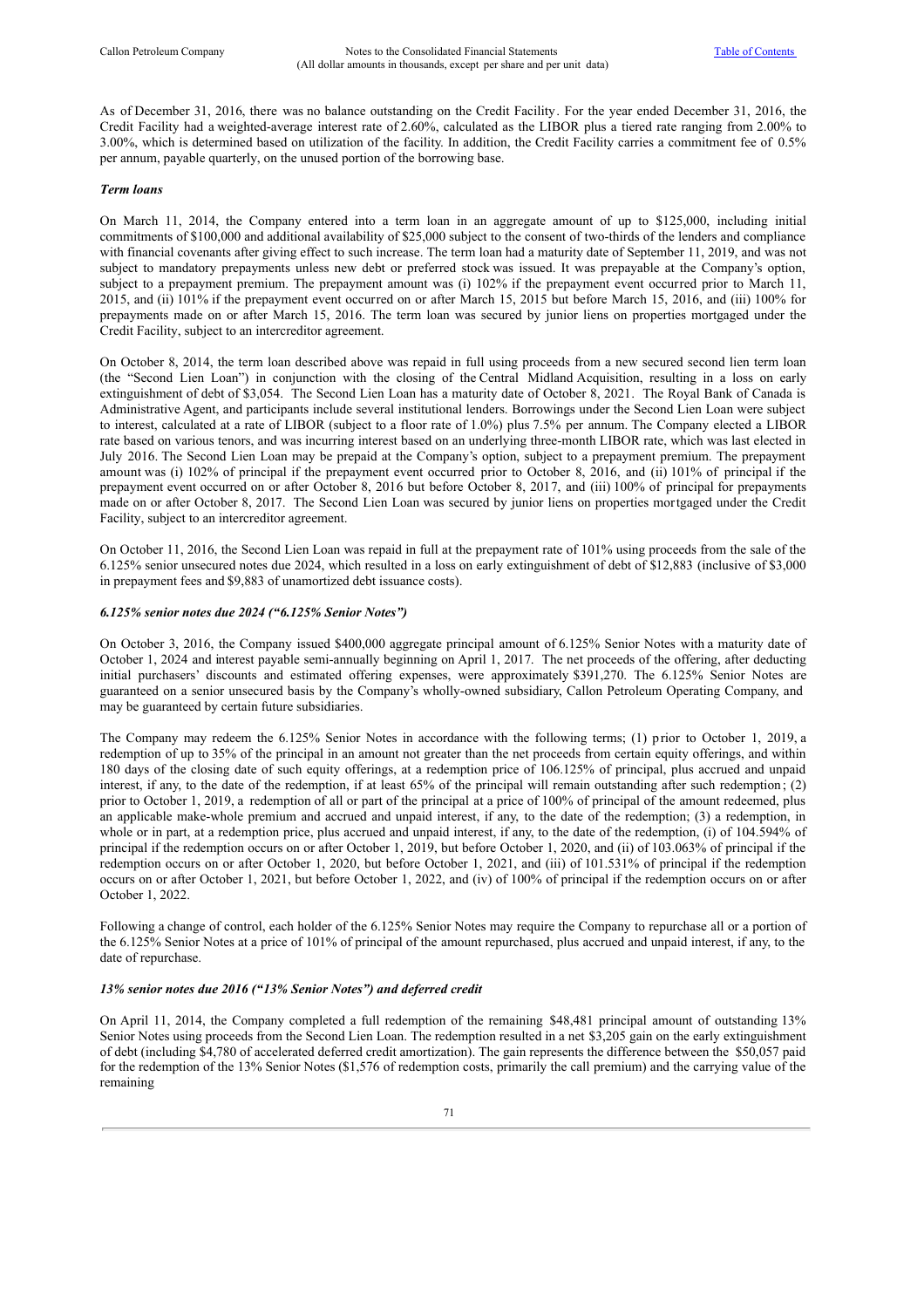13% Senior Notes of \$53,261 (inclusive of \$4,780 of deferred credit). The Company also paid \$193 in accrued interest through the redemption date. Upon the redemption, the indenture governing the 13% Senior Notes was discharged in accordance with its terms.

## *Restrictive covenants*

The Company's Credit Facility and the indenture governing our 6.125% Senior Notes contain various covenants including restrictions on additional indebtedness, payment of cash dividends and maintenance of certain financial ratios. The Company was in compliance with these covenants at December 31, 2016.

### **Note 6 - Derivative Instruments and Hedging Activities**

### *Objectives and strategies for using derivative instruments*

The Company is exposed to fluctuations in oil and natural gas prices received for its production. Consequently, the Company believes it is prudent to manage the variability in cash flows on a portion of its oil and natural gas production. The Company utilizes a mix of collars, swaps, put and call options and similar derivative financial instruments to manage fluctuations in cash flows resulting from changes in commodity prices. The Company does not use these instruments for speculative or trading purposes.

### *Counterparty risk and of setting*

The use of derivative instruments exposes the Company to the risk that a counterparty will be unable to meet its commitments. While the Company monitors counterparty creditworthiness on an ongoing basis, it cannot predict sudden changes in counterparties' creditworthiness. In addition, even if such changes are not sudden, the Company may be limited in its ability to mitigate an increase in counterparty credit risk. Should one of these counterparties not perform, the Company may not realize the benefit of some of its derivative instruments under lower commodity prices while continuing to be obligated under higher commodity price contracts subject to any right of offset under the agreements. Counterparty credit risk is considered when determining the fair value of a derivative instrument; see Note 7 for additional information regarding fair value.

The Company executes commodity derivative contracts under master agreements with netting provisions that provide for offsetting assets against liabilities. In general, if a party to a derivative transaction incurs an event of default, as defined in the applicable agreement, the other party will have the right to demand the posting of collateral, demand a cash payment transfer or terminate the arrangement.

### *Financial statement presentation and settlements*

Settlements of the Company's derivative instruments are based on the difference between the contract price or prices specified in the derivative instrument and a benchmark price, such as the NYMEX price. To determine the fair value of the Company's derivative instruments, the Company utilizes present value methods that include assumptions about commodity prices based on those observed in underlying markets. See Note 7 for additional information regarding fair value.

#### *Derivatives not designated as hedging instruments*

The Company records its derivative contracts at fair value in the consolidated balance sheets and records changes in fair value as a gain or loss on derivative contracts in the consolidated statements of operations. Cash settlements are also recorded as gain or loss on derivative contracts in the consolidated statements of operations.

The following table reflects the fair value of the Company's derivative instruments for the periods presented:

|                     | <b>Balance Sheet Presentation</b> | <b>Asset Fair Value</b> |            |        |            | <b>Liability Fair Value</b> |               |            | <b>Net Derivative Fair</b><br>Value |                |                       |  |
|---------------------|-----------------------------------|-------------------------|------------|--------|------------|-----------------------------|---------------|------------|-------------------------------------|----------------|-----------------------|--|
|                     | <b>Commodity Classification</b>   | <b>Line Description</b> | 12/31/2016 |        | 12/31/2015 |                             |               | 12/31/2016 |                                     | 12/31/2015     | 12/31/2016 12/31/2015 |  |
|                     |                                   | Fair value of           |            |        |            |                             |               |            |                                     |                |                       |  |
| Natural gas Current |                                   | derivatives             |            | $-$ \$ | $-$ \$     |                             | $(593)$ \$    |            | $-$ S                               | $(593)$ \$     |                       |  |
|                     |                                   | Fair value of           |            |        |            |                             |               |            |                                     |                |                       |  |
| Oil                 | Current                           | derivatives             |            | 103    | 19.943     |                             | (17,675)      |            |                                     | (17, 572)      | 19,943                |  |
|                     |                                   | Fair value of           |            |        |            |                             |               |            |                                     |                |                       |  |
| Oil                 | Non-current                       | derivatives             |            |        |            |                             | (28)          |            |                                     | (28)           |                       |  |
|                     | Total                             |                         |            | 103S   | 19.943     |                             | $(18.296)$ \$ |            | $\hspace{0.05cm}$                   | $(18, 193)$ \$ | 19.943                |  |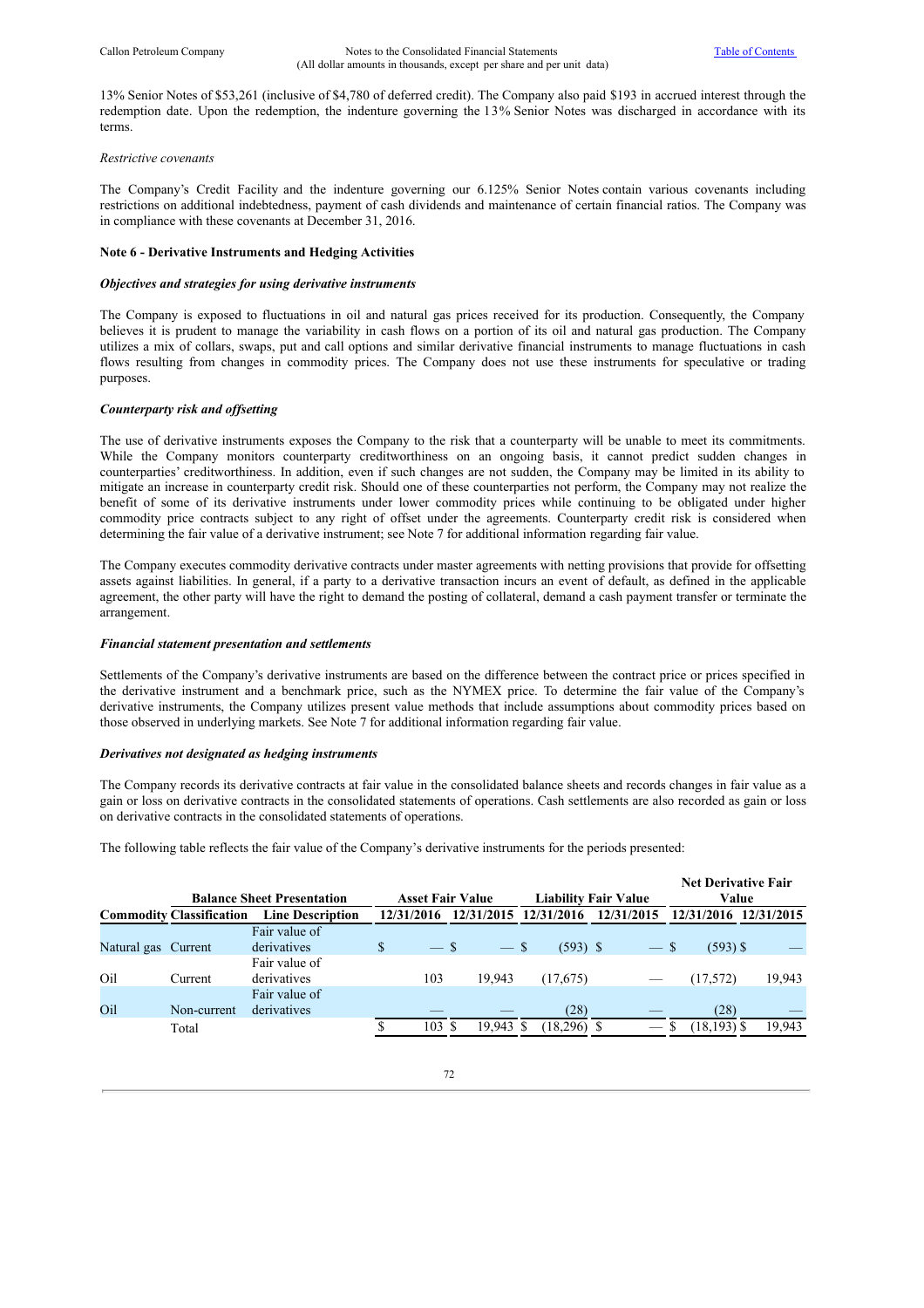As previously discussed, the Company's derivative contracts are subject to master netting arrangements. The Company's policy is to present the fair value of derivative contracts on a net basis in the consolidated balance sheet. The following presents the impact of this presentation to the Company's recognized assets and liabilities for the periods indicated:

|                                                  | For the Year Ended December 31, 2016 |                           |                           |                           |  |  |
|--------------------------------------------------|--------------------------------------|---------------------------|---------------------------|---------------------------|--|--|
|                                                  |                                      | <b>Presented without</b>  |                           | <b>As Presented with</b>  |  |  |
|                                                  |                                      | <b>Effects of Netting</b> | <b>Effects of Netting</b> | <b>Effects of Netting</b> |  |  |
| Current assets: Fair value of derivatives        |                                      | 1.836 \$                  | $(1,733)$ \$              | 103                       |  |  |
|                                                  |                                      |                           |                           |                           |  |  |
| Current liabilities: Fair value of derivatives   |                                      | (20,001)                  | 1,733                     | (18, 268)                 |  |  |
| Long-term liabilities: Fair value of derivatives |                                      | $(28)$ \$                 | $-$ \$                    | (28)                      |  |  |

|                                           | For the Year Ended December 31, 2015 |                           |                           |                           |  |
|-------------------------------------------|--------------------------------------|---------------------------|---------------------------|---------------------------|--|
|                                           |                                      | <b>Presented without</b>  |                           | As Presented with         |  |
|                                           |                                      | <b>Effects of Netting</b> | <b>Effects of Netting</b> | <b>Effects of Netting</b> |  |
| Current assets: Fair value of derivatives |                                      | $19.943$ \$               |                           | 19.943                    |  |

For the periods indicated, the Company recorded the following related to its derivatives in the consolidated statement of operations as gain or loss on derivative contracts:

| For the Year Ended December 31, |                                                                        |  |  |  |
|---------------------------------|------------------------------------------------------------------------|--|--|--|
|                                 | 2014                                                                   |  |  |  |
|                                 |                                                                        |  |  |  |
|                                 | (84)                                                                   |  |  |  |
|                                 | 1,267                                                                  |  |  |  |
| 462 \$                          | 1,183                                                                  |  |  |  |
|                                 |                                                                        |  |  |  |
|                                 | 4,170                                                                  |  |  |  |
|                                 | 26,383                                                                 |  |  |  |
|                                 | 30,553                                                                 |  |  |  |
|                                 |                                                                        |  |  |  |
|                                 | 31,736                                                                 |  |  |  |
|                                 | 1,717 \$<br>(1,255)<br>33,299 \$<br>(5, 403)<br>27,896 \$<br>28,358 \$ |  |  |  |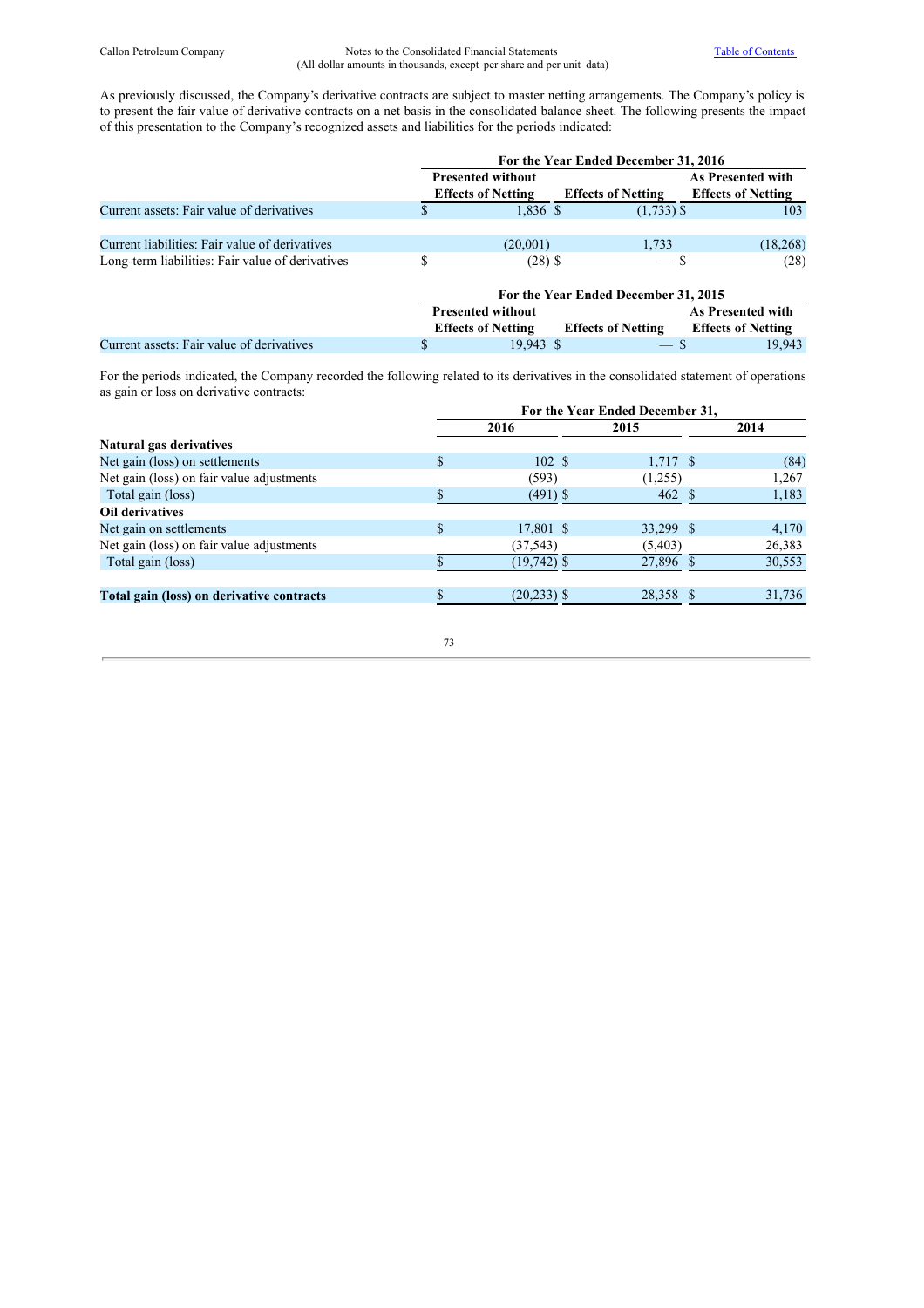# *Derivative positions*

Listed in the tables below are the outstanding oil and natural gas derivative contracts as of December 31, 2016:

| Oil contracts                                                            |             | 2017               | For the Full Year of For the Full Year of<br>2018 |
|--------------------------------------------------------------------------|-------------|--------------------|---------------------------------------------------|
| Swap contracts combined with short puts (WTI, enhanced swaps)            |             |                    |                                                   |
| Total volume (MBbls)                                                     |             | 730                |                                                   |
| Weighted average price per Bbl                                           |             |                    |                                                   |
| Swap                                                                     | \$          | 44.50 \$           |                                                   |
| Short put option                                                         | \$          | 30.00~\$           |                                                   |
| Deferred premium put option                                              |             |                    |                                                   |
| Total volume (MBbls)                                                     |             | 498                |                                                   |
| Premium per Bbl                                                          | $\mathbf S$ | $2.05$ \$          |                                                   |
| Weighted average price per Bbl                                           |             |                    |                                                   |
| Long put option                                                          | \$          | 50.00 \$           |                                                   |
| Deferred premium put spread option                                       |             |                    |                                                   |
| Total volume (MBbls)                                                     |             | 506                |                                                   |
| Premium per Bbl                                                          | \$          | $2.45 \text{ }$ \$ |                                                   |
| Weighted average price per Bbl                                           |             |                    |                                                   |
| Long put option                                                          | \$          | 50.00 \$           |                                                   |
| Short put option                                                         | \$          | $40.00 \text{ s}$  |                                                   |
| Collar contracts (WTI, two-way collars)                                  |             |                    |                                                   |
| Total volume (MBbls)                                                     |             | 1,351              |                                                   |
| Weighted average price per Bbl                                           |             |                    |                                                   |
| Ceiling (short call)                                                     | \$          | 58.19 \$           |                                                   |
| Floor (long put)                                                         | \$          | 47.50 \$           |                                                   |
| Call option contracts (short position)                                   |             |                    |                                                   |
| Total volume (MBbls)                                                     |             | 670                |                                                   |
| Weighted average price per Bbl                                           |             |                    |                                                   |
| Call strike price                                                        | \$          | 50.00 \$           |                                                   |
| Swap contracts (Midland basis differential)                              |             |                    |                                                   |
| Volume (MBbls)                                                           |             | 2,004              | 1,825                                             |
| Weighted average price per Bbl                                           | \$          | $(0.52)$ \$        | (1.02)                                            |
|                                                                          |             |                    |                                                   |
| <b>Natural gas contracts</b>                                             |             |                    |                                                   |
| Collar contracts combined with short puts (Henry Hub, three-way collars) |             |                    |                                                   |
| Total volume (BBtu)                                                      |             | 1,460              |                                                   |
| Weighted average price per MMBtu                                         |             |                    |                                                   |
| Ceiling (short call option)                                              | \$          | 3.71S              |                                                   |
| Floor (long put option)                                                  | \$          | 3.00S              |                                                   |
| Short put option                                                         | \$          | 2.50 <sub>8</sub>  |                                                   |
| Collar contracts (Henry Hub, two-way collars)                            |             |                    |                                                   |
| Total volume (BBtu)                                                      |             | 1,460              |                                                   |
| Weighted average price per MMBtu                                         |             |                    |                                                   |
| Ceiling (short call option)<br>Floor (long put option)                   | \$<br>\$    | 3.68S<br>3.00S     |                                                   |
|                                                                          |             |                    |                                                   |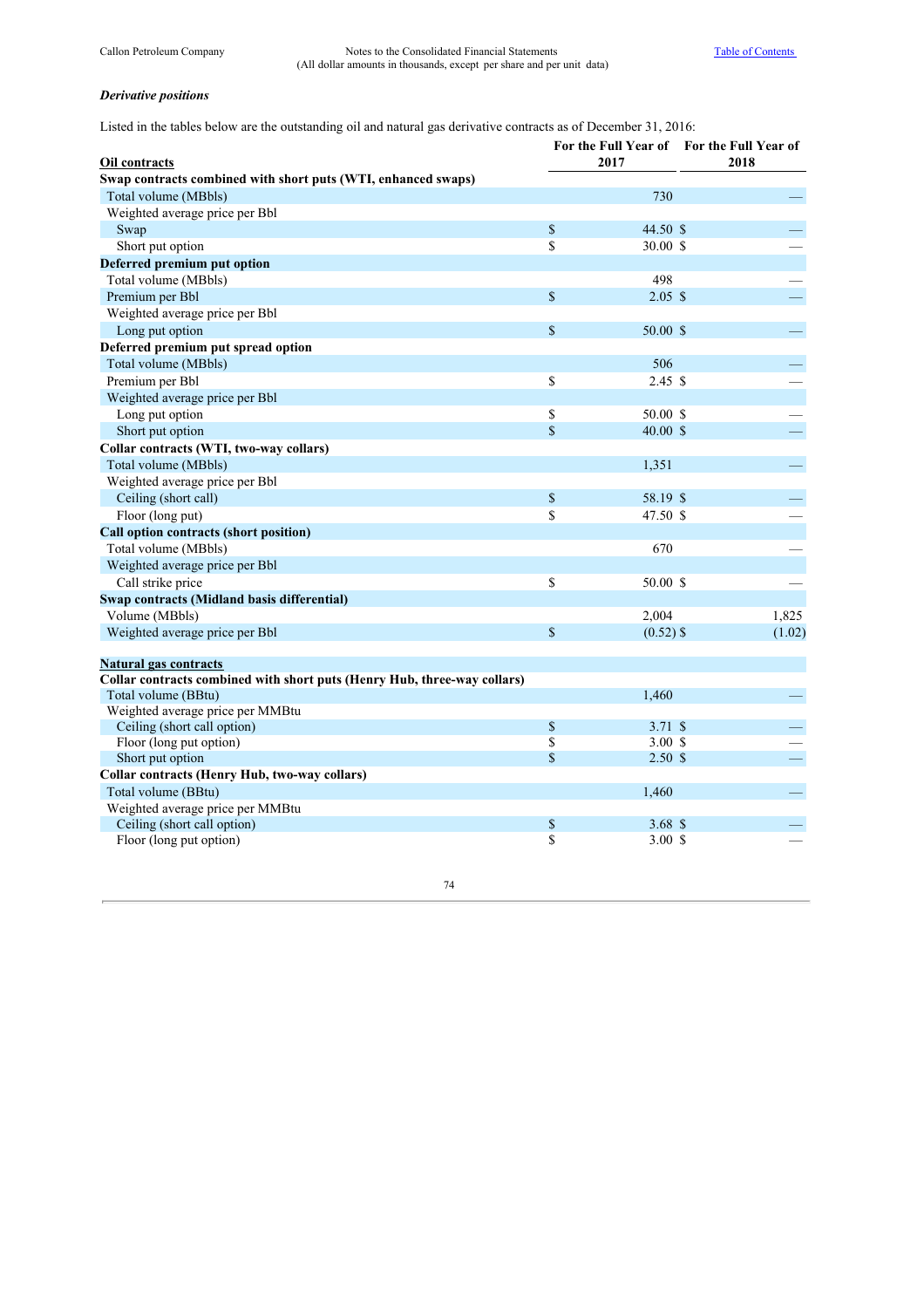# *Subsequent event*

The following derivative contracts were executed subsequent to December 31, 2016:

| Oil contracts                                                      | For the Remainder of<br>2017 |                          | For the Remainder<br>оf<br>2018 |
|--------------------------------------------------------------------|------------------------------|--------------------------|---------------------------------|
| Collar contracts combined with short puts (WTI, three-way collars) |                              |                          |                                 |
| Total volume (MBbls)                                               |                              |                          | 2.738                           |
| Weighted average price per Bbl                                     |                              |                          |                                 |
| Ceiling (short call option)                                        |                              | $-$ S                    | 62.84                           |
| Floor (long put option)                                            |                              | $\overline{\phantom{a}}$ | 50.00                           |

# **Note 7 - Fair Value Measurements**

The fair value hierarchy included in GAAP gives the highest priority to Level 1 inputs, which consist of unadjusted quoted prices for identical instruments in active markets. Level 2 inputs consist of quoted prices for similar instruments. Level 3 valuations are derived from inputs that are significant and unobservable, and these valuations have the lowest priority.

## *Fair Value of Financial Instruments*

*Cash, cash equivalents, and restricted investments.* The carrying amounts for these instruments approximate fair value due to the short-term nature or maturity of the instruments.

*Debt.* The carrying amount of the Company's floating-rate debt approximated fair value because the interest rates were variable and reflective of market rates.

|                                       | December 31,          |                   |                       |                   |  |  |  |
|---------------------------------------|-----------------------|-------------------|-----------------------|-------------------|--|--|--|
|                                       | 2016                  |                   | 2015                  |                   |  |  |  |
|                                       | <b>Carrying Value</b> | <b>Fair Value</b> | <b>Carrying Value</b> | <b>Fair Value</b> |  |  |  |
| Credit Facility <sup>(a)</sup>        |                       | $-$ S             | $40,000 \text{ }$ \$  | 40,000            |  |  |  |
| Second Lien <sup>(a)</sup>            |                       |                   | 288,565               | 288,565           |  |  |  |
| $6.125\%$ Senior Notes <sup>(b)</sup> | 390,219               | 412,000           |                       |                   |  |  |  |
| Total                                 | 390,219 \$            | 412,000 \$        | 328,565 \$            | 328,565           |  |  |  |

(a) Floating-rate debt.

(b) The fair value was based upon Level 2 inputs. See Note 5 for additional information about the Company's 6.125% Senior Notes.

# *Assets and liabilities measured at fair value on a recurring basis*

Certain assets and liabilities are reported at fair value on a recurring basis in the consolidated balance sheet. The following methods and assumptions were used to estimate fair value:

*Commodity derivative instruments.* The fair value of commodity derivative instruments is derived using an income approach valuation model that utilizes market-corroborated inputs that are observable over the term of the derivative contract. The Company's fair value calculations also incorporate an estimate of the counterparties' default risk for derivative assets and an estimate of the Company's default risk for derivative liabilities. The Company believes that the majority of the inputs used to calculate the commodity derivative instruments fall within Level 2 of the fair value hierarchy based on the wide availability of quoted market prices for similar commodity derivative contracts. See Note 6 for additional information regarding the Company's derivative instruments.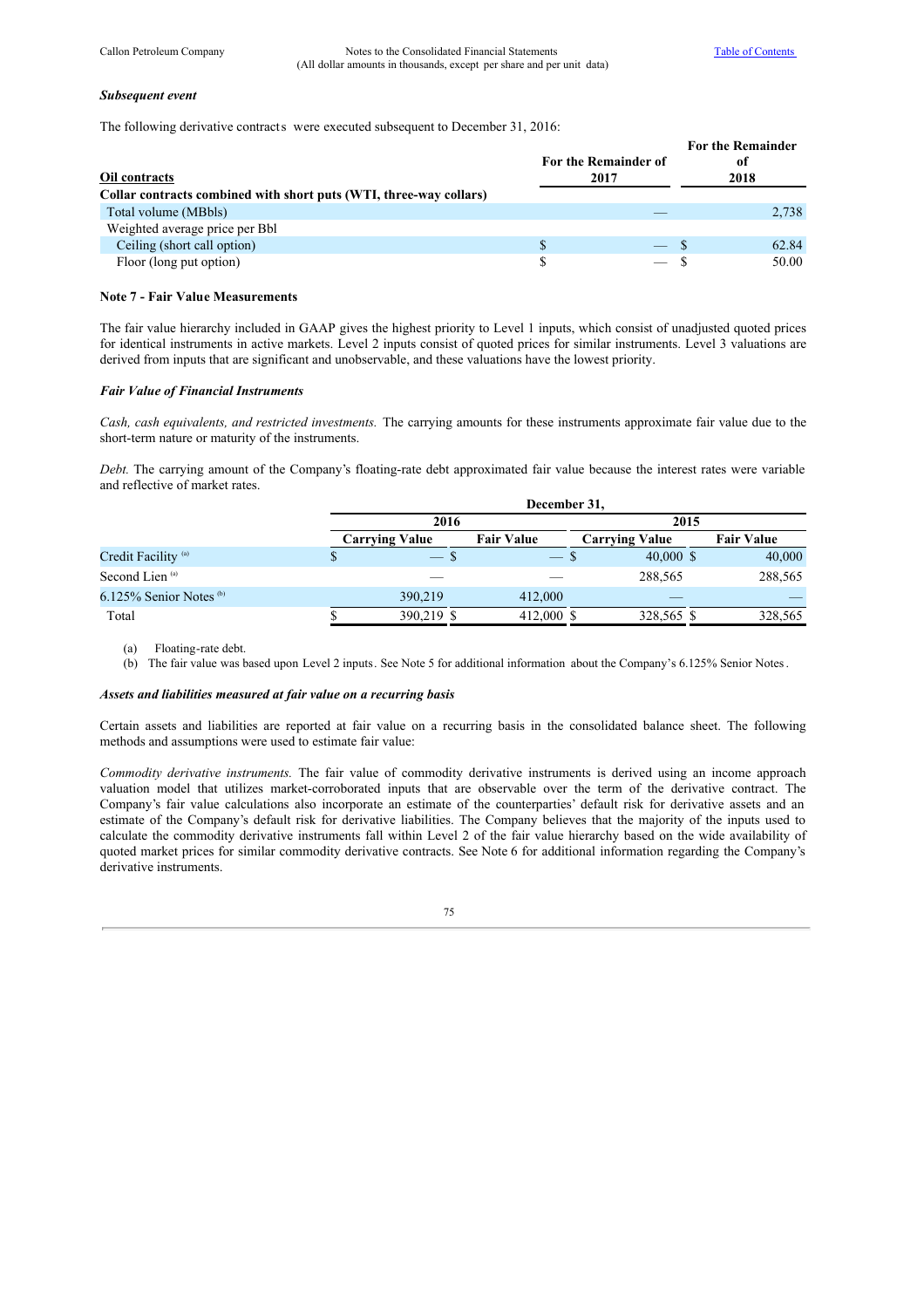The following tables present the Company's assets and liabilities measured at fair value on a recurring basis:

|                                  | Level                                                                            |
|----------------------------------|----------------------------------------------------------------------------------|
| December 31, 2016                | <b>Classification</b><br>1<br>Level 2 Level 3<br>Total                           |
| <b>Assets</b>                    |                                                                                  |
| Derivative financial instruments | Fair value of derivatives $\sin 9^\circ - \sin 1^\circ$<br>103S<br>$-$ \$<br>103 |
| <b>Liabilities</b>               |                                                                                  |
| Derivative financial instruments | Fair value of derivatives<br>(18,296)<br>(18,296)                                |
| Total net assets                 | $-$ \$(18,193)\$<br>$-$ \$(18,193)                                               |
|                                  |                                                                                  |
|                                  | Level                                                                            |
| December 31, 2015                | <b>Classification</b><br>Level 2 Level 3<br>Total                                |
| <b>Assets</b>                    |                                                                                  |
| Derivative financial instruments | $-$ \$ 19.943 \$ $-$ \$ 19.943<br>Fair value of derivatives \$                   |
| <b>Liabilities</b>               |                                                                                  |
| Derivative financial instruments | Fair value of derivatives                                                        |
| Total net assets                 | $-$ \$ 19.943 \$<br>\$19.943                                                     |

### *Assets and Liabilities Measured at Fair Value on a Nonrecurring Basis*

*Acquisitions.* The Company determines the fair value of the assets acquired and liabilities assumed using the income approach based on expected discounted future cash flows from estimated reserve quantities, costs to produce and develop reserves, and oil and natural gas forward prices. The future net revenues are discounted using a weighted average cost of capital. The discounted future net revenues of proved undeveloped and probable reserves are reduced by an additional reserve adjustment factor to compensate for the inherent risk of estimating the value of unevaluated properties. The fair value measurements were based on Level 2 and Level 3 inputs.

## **Note 8 – Employee Benefit Plans**

The Company utilizes various forms of incentive compensation designed to align the interest of the executives and employees with those of its stockholders. Tabular disclosures related to the share-based awards are presented in Note 9. The narrative that follows provides a brief description of each plan, summarizes the overall status of each plan and discusses current year awards under each plan:

# **Savings and Protection Plan**

The Savings and Protection Plan ("401(k) Plan") provides employees with the option to defer receipt of a portion of their compensation, and the Company may, at its discretion, match a portion of the employee's deferral with cash. The Company may also elect, at its discretion, to contribute a non-matching amount in cash and Company common stock to employees. The amounts held under the 401(k) Plan are invested in various funds maintained by a third party in accordance with the directions of each employee. An employee is fully vested, including Company discretionary contributions, immediately upon participation in the 401(k) Plan. The total amounts contributed by the Company, including the value of the common stock contributed, were \$1,018, \$999 and \$1,017 in the years 2016, 2015 and 2014, respectively.

# **2011 Omnibus Incentive Plan (the "2011 Plan")**

The 2011 Plan, which became effective May 12, 2011 following shareholder approval, authorized and reserved for issuance 2,300,000 shares of common stock, which may be issued upon exercise of vested stock options and/or the vesting of any other share-based equity award that is granted under this plan. The 2011 Plan is the Company's only active plan, and included a provision at inception whereby all remaining, un-issued and authorized shares from the Company's previous share-based incentive plans became issuable under the 2011 Plan. This transfer provision resulted in the transfer of an additional 841,000 shares into the plan, increasing the quantity authorized and reserved for issuance under the 2011 Plan to 3,141,000 at the inception of the plan. Another provision provided that shares, which would otherwise become available for issuance under the previous plans as a result of vesting and/or forfeiture of any equity awards existing as of May 12, 2012, would also increase the authorized shares available to the 2011 Plan.

At the 2015 Annual Meeting of Shareholders, the Company's shareholders approved the First Amendment to the Callon Petroleum Company 2011 Omnibus Incentive Plan (the "First Amendment"), which provided for (i) an increase in the number of shares of the Company's common stock available for grant under the Plan by 2,000,000 shares from 2,300,000 shares to 4,300,000 shares, (ii) the adoption of a "double trigger" meaning that, in the event of a Company change in control, early vesting or payment occurs only if a change in control occurs and the executive's employment is terminated or constructively terminated, and (iii) the elimination of the adding back of terminated options and stock appreciation rights shares for future grants. The First Amendment was made effective as of May 14, 2015. Including the transfer provision mentioned above, the quantity authorized and reserved for issuance under the 2011 Plan is 5,141,000 as of the effective date of the First Amendment. As of December 31, 2016, the 2011 Plan had 2,270,448 shares remaining and eligible for future issuance.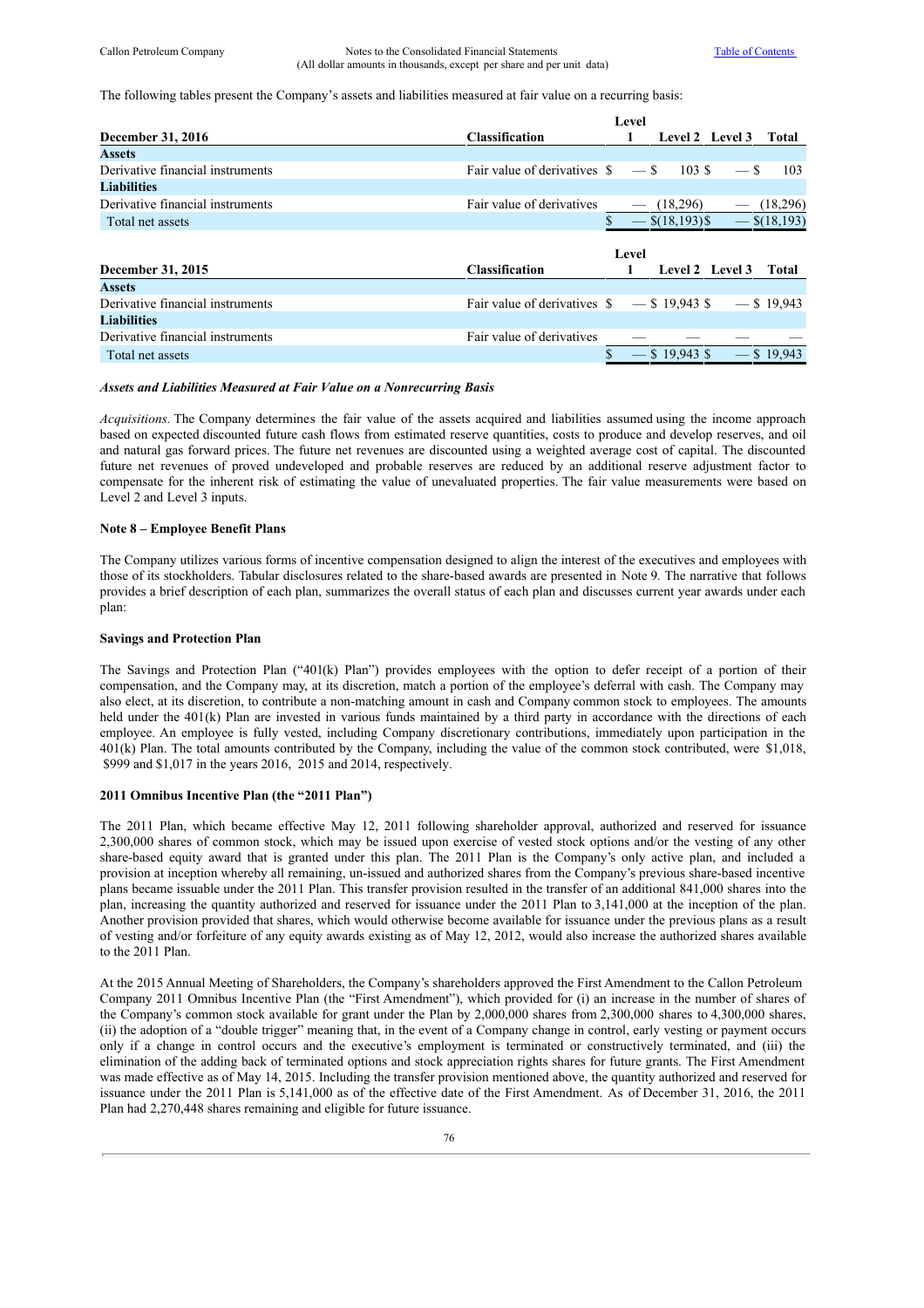*RSU equity awards*. RSU equity awards issued under this plan may be subject to various vesting, accelerated vesting, and forfeiture provisions upon the occurrence of certain events. RSU equity awards under the 2011 Plan generally vest over time but may also be subject to attaining a specified performance metrics and may vest immediately or cliff vest at a specified date. The Company will recognize expense on the grant date for all immediately vesting awards, while it will recognize expense ratably over the requisite service (i.e. vesting) period for both cliff and ratably vesting awards.

For market-based RSU equity awards, the Company recognizes expense based on the fair value of the awards at the grant date. Awards with a market-based provision do not allow for the reversal of previously recognized expense, even if the market metric is not achieved and no shares ultimately vest or are awarded. Market-based RSU equity awards that vest are based on a calculation that compares the Company's total shareholder return to the same calculated return of a group of peer companies as selected by the Company, and the number of units that will vest can range between 0% and 200% of the base units awarded.

*Cash-settled RSU awards.* Certain of the Company's RSUs awarded require cash settlement. Cash-settled RSU awards are accounted for as liabilities as the Company is contractually obligated to settle these awards in cash. Changes in the fair value of cash-settleable awards are recorded as adjustments to compensation expense.

A significant portion of the Company's cash-settled RSU awards include a market-based vesting condition that determines the actual number of units that will ultimately vest. The number of RSUs that vest is based on a calculation that compares the Company's total shareholder return to the same calculated return of a group of peer companies as selected by the Company, and the number of units that will vest can range between 0% and 200% of the base units awarded. The fair value of the Company's market-based RSU awards is calculated using a Monte Carlo valuation model, which considers such inputs as the Company's and its peer group's stock prices, a risk-free interest rate, and an estimated volatility for the Company and its peer group.

# **Note 9 - Share-Based Compensation**

As discussed in Note 8, the Company grants various forms of share-based compensation awards to employees of the Company and its subsidiaries and to non-employee members of the Board of Directors. At December 31, 2016, shares available for future sharebased awards, including stock options or restricted stock grants, under the Company's only active plan, the 2011 Plan, were 2,270,448.

The following table presents share-based compensation expense for each respective period:

|                                                    | For the Year Ended December 31, |              |      |                 |                          |      |           |  |            |                                                           |
|----------------------------------------------------|---------------------------------|--------------|------|-----------------|--------------------------|------|-----------|--|------------|-----------------------------------------------------------|
|                                                    |                                 |              | 2016 |                 |                          | 2015 |           |  |            | 2014                                                      |
| Share-based compensation cost for:                 |                                 | Equity-based |      | Liability-based |                          |      |           |  |            | Equity-based Liability-based Equity-based Liability-based |
| RSU equity awards                                  | Φ                               | 4,536 \$     |      | $-$ S           | 3.797 \$                 |      | $-$ \$    |  | $4.223$ \$ |                                                           |
| Cash-settleable RSU awards                         |                                 |              |      | 12.285          | $\overline{\phantom{a}}$ |      | 11.437    |  |            | 6.918                                                     |
| $401(k)$ contributions in shares                   |                                 | 277          |      |                 | 266                      |      |           |  | 270        |                                                           |
| Total share-based compensation cost <sup>(a)</sup> |                                 | 4.813 \$     |      | 12.285          | $4,063$ \$               |      | 11.437 \$ |  | 4.493 \$   | 6.918                                                     |

(a) The portion of this share-based compensation cost that was included in general and administrative expense totaled \$9,722, \$9,299 and \$7,235 for the same years, respectively, and the portion capitalized to oil and gas properties was \$7,376, \$6,201 and \$4,176, respectively.

The following table presents the unrecognized compensation cost for the indicated periods:

|                                            |          | December 31. |       |
|--------------------------------------------|----------|--------------|-------|
| Unrecognized compensation cost related to: | 2016     | 2015         | 2014  |
| Unvested RSU equity awards                 | 7.276 \$ | 5.208 \$     | 3.979 |
| Unvested cash-settleable RSU awards        | 8.948    | 4.728        | 4.977 |

The Company's unrecognized compensation cost related to unvested RSU equity awards and cash-settleable RSU awards is expected to be recognized over a weighted-average period of 2 years.

The following table summarizes the Company's liability for cash-settled RSU awards for the periods indicated:

|                                                   | December 31. |        |  |        |  |  |  |
|---------------------------------------------------|--------------|--------|--|--------|--|--|--|
| <b>Consolidated Balance Sheets Classification</b> |              | 2016   |  | 2015   |  |  |  |
| Cash-settled RSU awards (current)                 |              | 8.919  |  | 10.128 |  |  |  |
| Cash-settled RSU awards (non-current)             |              | 8.071  |  | 4.877  |  |  |  |
| Total cash-settled RSU awards                     |              | 16.990 |  | 5.005  |  |  |  |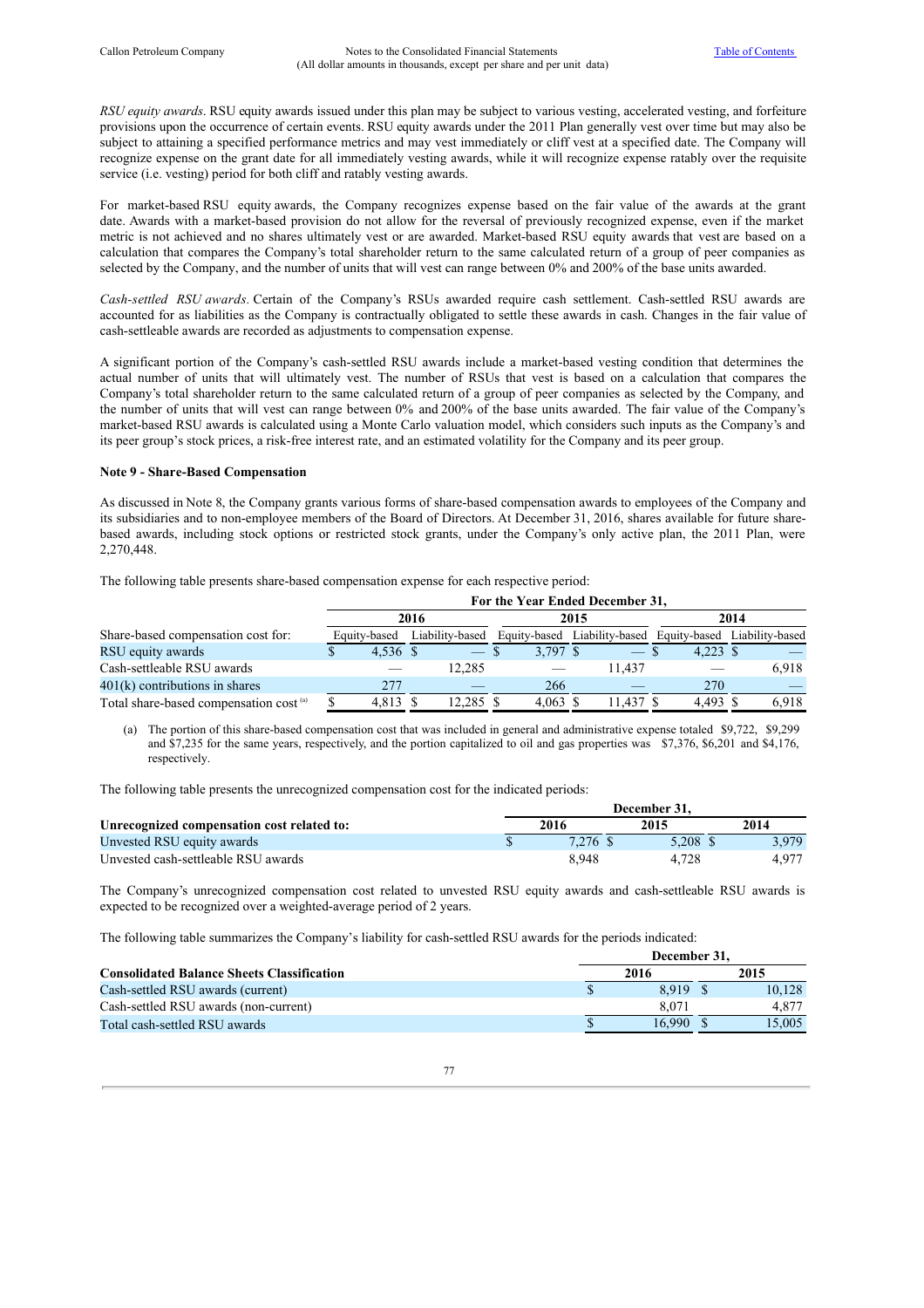# **Stock Options**

The Company issued no stock options for the past three years and hadno options vest or forfeit during 2016. Additionally, no options were exercised, and no options expired unexercised during the year. As of December 31, 2016, the Company had 15,000 options outstanding and exercisable at a weighted average exercise price per option of \$14.37, with no aggregate intrinsic value and with a weighted-average remaining contract life per unit of 0.3 years. As of December 31, 2015, the Company had 15,000 options outstanding and exercisable at a weighted average exercise price per option of \$14.37, with no aggregate intrinsic value and with a weighted-average remaining contract life per unit of 1.3 years. As of December 31, 2014, the Company had 30,000 options outstanding and exercisable at a weighted average exercise price per option of \$14.04, with no aggregate intrinsic value and with a weighted-average remaining contract life per unit of 1.3 years.

### **Restricted Stock Units**

The following table represents unvested restricted stock activity for the year ended December 31, 2016:

|                                            |                         | Weighted average                          |                                                              |  |  |  |  |
|--------------------------------------------|-------------------------|-------------------------------------------|--------------------------------------------------------------|--|--|--|--|
| (shares in 000s)                           | <b>Number of Shares</b> | <b>Grant-Date Fair</b><br>Value per Share | Period over which<br>expense is expected to<br>be recognized |  |  |  |  |
| Outstanding at the beginning of the period | $1,416$ \$              | 6.94                                      |                                                              |  |  |  |  |
| Granted <sup>(a)</sup>                     | 684                     | 12.63                                     |                                                              |  |  |  |  |
| Vested $^{(b)}$                            | (630)                   | 4.14                                      |                                                              |  |  |  |  |
| Forfeited                                  | (22)                    | 9.56                                      |                                                              |  |  |  |  |
| Outstanding at the end of the period       | $1.448$ \$              | 10.81                                     | 1.6                                                          |  |  |  |  |

(a) Includes 143 market-based RSUs that will vest at a range of 0% - 200%. See Note 8 for additional information about market-based RSU equity awards.

(b) The fair value of shares vested was \$2,608.

For the year ended December 31, 2015, the Company granted 559,556 RSUs with a weighted average grant-date fair value of \$8.98 per share. The fair value of shares vested during 2015 was \$5,425. For the year ended December 31, 2014, the Company granted 333,468 RSUs with a weighted average grant-date fair value of \$9.67 per share. The fair value of shares vested during 2014 was \$4,338.

As of December 31, 2016, the Company had the following cash-settleable RSUs outstanding (including those that are not based on a market condition):

| (shares in 000s)           | <b>Base Units</b><br>Outstanding | Potential<br><b>Minimum Units</b><br>Vesting | Potential<br><b>Maximum Units</b><br>Vesting |
|----------------------------|----------------------------------|----------------------------------------------|----------------------------------------------|
| Vesting in 2017            | 227                              | 19                                           | 435                                          |
| Vesting in 2018            | 244                              | 25                                           | 464                                          |
| Vesting in 2019            | 29                               | 29                                           | 29                                           |
| Other                      | 191                              | 191                                          | 191                                          |
| Total cash-settleable RSUs | 691                              | 264                                          | 1,119                                        |

For the year ended December 31, 2016, 281,792 market-based cash-settled RSUs subject to the peer market-based vesting described in Note 8 vested at 200% of their issued units, resulting in payable amounts of \$8,662 in 2017. Also during 2016, 45,282 non-market-based cash settled RSUs vested, resulting in cash payments of \$493 in 2016. During 2015, 853,673 market-based cashsettled RSUs subject to the peer market-based vesting described above vested at between 150% - 200% of their issued units, depending on the date of the vesting, resulting in cash payments of \$3,319 in 2015 and \$9,807 in 2016. Also during 2015, 72,108 non-market-based cash settled RSUs vested, resulting in cash payments of \$545 in 2015. See Note 8 for additional information regarding cash-settleable RSUs.

## **Note 10 – Equity Transactions**

# *10% Series A Cumulative Preferred Stock ("Preferred Stock")*

Holders of the Company's Preferred Stock are entitled to receive, when, as and if declared by our Board of Directors, out of funds legally available for the payment of dividends, cumulative cash dividends at a rate of 10.0% per annum of the \$50.00 liquidation preference per share (equivalent to \$5.00 per annum per share). Dividends are payable quarterly in arrears on the last day of each March, June, September and December when, as and if declared by our Board of Directors. Preferred Stock dividends were \$7,295, \$7,895 and \$7,895 in 2016, 2015 and 2014 respectively.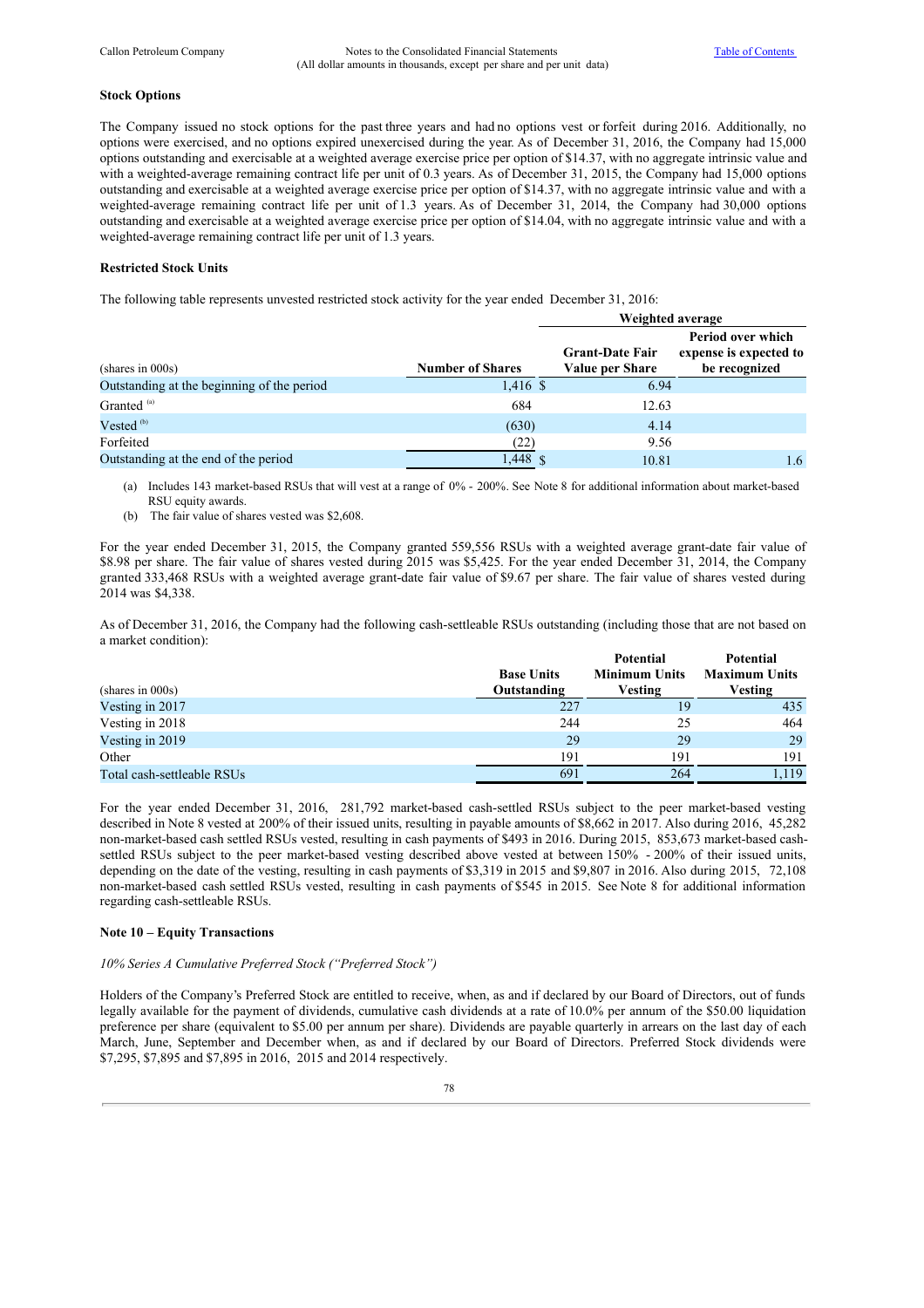The Preferred Stock has no stated maturity and is not subject to any sinking fund or other mandatory redemption. On or after May 30, 2018, the Company may, at its option, redeem the Preferred Stock, in whole or in part, by paying \$50.00 per share, plus any accrued and unpaid dividends to the redemption date.

Following a change of control in which the Company or the acquirer no longer have a class of common securities listed on a national exchange, the Company will have the option to redeem the Preferred Stock, in whole but not in part for \$50.00 per share in cash, plus accrued and unpaid dividends (whether or not declared), to the redemption date. If the Company does not exercise its option to redeem the Preferred Stock upon such change of control, the holders of the Preferred Stock have the option to convert the Preferred Stock into a number of shares of the Company's common stock based on the value of the common stock on the date of the change of control as determined under the certificate of designations for the Preferred Stock. If the change of control occurred on December 31, 2016, and the Company did not exercise its right to redeem the Preferred Stock, using the closing price of \$15.37 as the value of a share of common stock, each share of Preferred Stock would be convertible into approximately 3.3 shares of common stock. If the Company exercises its redemption rights relating to shares of Preferred Stock, the holders of Preferred Stock will not have the conversion right described above.

On February 4, 2016, the Company exchanged a total of 120,000 shares of Preferred Stock for 719,000 shares of common stock. As of December 31, 2016, the Company had 1,458,948 shares of its Preferred Stock issued and outstanding.

#### *Common Stock*

On December 19, 2016, the Company completed an underwritten public offering of 40,000,000 shares of its common stock for total estimated net proceeds (after the underwriter's discounts and estimated offering expenses) of approximately \$634,917. Proceeds from the offering were used to substantially fund the Ameredev Transaction, described in Note 3.

On September 6, 2016, the Company completed an underwritten public offering of 29,900,000 shares of its common stock for total estimated net proceeds (after the underwriter's discounts and estimated offering expenses) of approximately \$421,864. Proceeds from the offering were used to substantially fund the Plymouth Transaction, described in Note 3.

On May 26, 2016, the Company issued 9,333,333 shares of common stock to partially fund the Big Star Transaction, described in Note 3, at an assumed offering price of \$11.74 per share, which is the last reported sale price of our common stock on the New York Stock Exchange on that date.

On April 25, 2016, the Company completed an underwritten public offering of 25,300,000 shares of its common stock for total net proceeds (after the underwriter's discounts and commissions and estimated offering expenses) of approximately \$205,869. Proceeds from the offering were used to fund the Big Star Transaction, described in Note 3, and other working interest acquisitions.

On March 9, 2016, the Company completed an underwritten public offering of 15,250,000 shares of its common stock for total net proceeds (after the underwriting discounts and estimated offering costs) of approximately \$94,948. Proceeds from the offering were used to pay down the balance on the Company's Credit Facility and for general corporate purposes.

On November 16, 2015, the Company completed an underwritten public offering of 12,000,000 shares of its common stock at \$8.40 per share, before underwriting discounts, and the exercise in full by the underwriters of their option to purchase 1,800,000 additional shares of common stock at \$8.40 per share, before underwriting discounts. The Company received net proceeds of approximately \$109,864, after the underwriting discounts and estimated offering costs, which were used to repay amounts outstanding under the Credit Facility.

On March 13, 2015, the Company completed an underwritten public offering of 9,000,000 shares of its common stock at \$6.55 per share, before underwriting discounts, and the exercise in full by the underwriters of their option to purchase 1,350,000 additional shares of common stock at \$6.55 per share, before underwriting discounts. The Company received net proceeds of approximately \$65,595, after the underwriting discounts and estimated offering costs, which were used to repay amounts outstanding under the Credit Facility.

On September 15, 2014 the Company completed an underwritten public offering of 12,500,000 shares of its common stock at \$9.00 per share, before underwriting discounts, and the exercise in full by the underwriters of their option to purchase 1,875,000 additional shares of common stock at \$9.00 per share. The Company received net proceeds of approximately \$122,450, after the underwriting discounts and estimated offering costs, which were used to fund a portion of the purchase price of the Central Midland Basin Transaction, described in Note 3.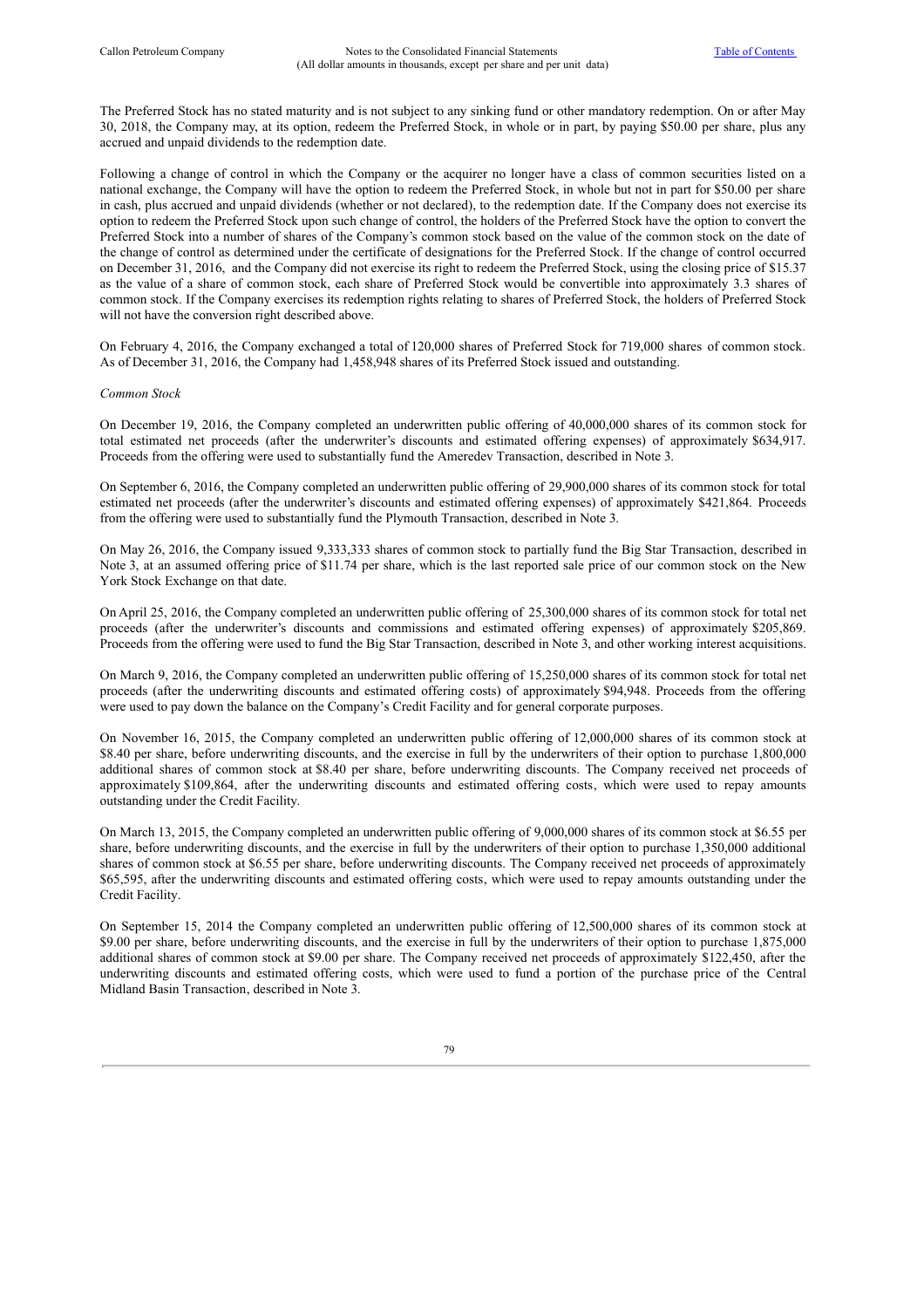# **Note 11 - Income Taxes**

The following table presents Callon's deferred tax assets and liabilities with respect to its carryforwards and other temporary differences:

|                                                   |              | As of December 31, |            |  |
|---------------------------------------------------|--------------|--------------------|------------|--|
|                                                   |              | 2016               | 2015       |  |
| Deferred tax asset                                |              |                    |            |  |
| Federal net operating loss carryforward (a)       | $\mathbb{S}$ | 135,711 \$         | 107,935    |  |
| Statutory depletion carryforward                  |              | 8,843              | 8,843      |  |
| Alternative minimum tax credit carryforward       |              | 104                | 208        |  |
| Asset retirement obligations                      |              | 1,181              | 630        |  |
| Derivatives                                       |              | 6,456              |            |  |
| Unvested RSU equity awards                        |              | 2,092              | 1,418      |  |
| Other                                             |              | 4,376              | 6,823      |  |
| Deferred tax asset before valuation allowance     |              | 158,763            | 125,857    |  |
| Deferred tax liability                            |              |                    |            |  |
| Oil and natural gas properties                    |              | 18,661             | 6,488      |  |
| Derivatives                                       |              |                    | 6,984      |  |
| Other                                             |              |                    | 3,542      |  |
| Total deferred tax liability                      |              | 18,661             | 17,014     |  |
| Net deferred tax asset before valuation allowance |              | 140,102            | 108,843    |  |
| Less: Valuation allowance                         |              | (140, 192)         | (108, 843) |  |
| Net deferred tax liability                        | \$           | $(90)$ \$          |            |  |

(a) The Company's \$135,711 deferred tax asset related to NOL carryforwards is net of \$9,288 of unrealized excess tax benefits related to stock based compensation.

**Year Expiring**

If not utilized, the Company's federal operating loss ("NOL") carryforwards will expire as follows:

|                           |            | теат вдриние |           |  |           |  |           |  |                     |  |           |
|---------------------------|------------|--------------|-----------|--|-----------|--|-----------|--|---------------------|--|-----------|
|                           | Total      |              | 2017-2022 |  | 2023-2025 |  | 2026-2028 |  | 2029-2031           |  | 2032-2036 |
| Federal NOL carryforwards | 387,745 \$ |              | 56.979 \$ |  | 65.878 \$ |  |           |  | 32.714 \$ 53.806 \$ |  | 178.368   |

As a result of the write-down of oil and natural gas properties discussed in Notes 2 and 13, the Company has incurred a cumulative three year loss. Because of the impact the cumulative loss has on the determination of the recoverability of deferred tax assets through future earnings, the Company assessed the ability to realize its deferred tax assets based on the future reversals of existing deferred tax liabilities. Accordingly, the Company established a valuation allowance for a portion of the deferred tax asset. The valuation allowance was \$140,192 as of December 31, 2016.

The Company had no significant unrecognized tax benefits at December 31, 2016. Accordingly, the Company does not have any interest or penalties related to uncertain tax positions. However, if interest or penalties were to be incurred related to uncertain tax positions, such amounts would be recognized in income tax expense. Tax periods for years 2003 through 2016 remain open to examination by the federal and state taxing jurisdictions to which the Company is subject.

The Company provides for income taxes at a statutory rate of 35% adjusted for permanent differences expected to be realized, which primarily relate to non-deductible executive compensation expenses and state income taxes. The following table presents a reconciliation of the reported amount of income tax expense to the amount of income tax expense that would result from applying domestic federal statutory tax rates to pretax income from continuing operations:

|                                                                      | For the Year Ended December 31, |         |       |  |  |  |
|----------------------------------------------------------------------|---------------------------------|---------|-------|--|--|--|
| Components of income tax rate reconciliation                         | 2016                            | 2015    | 2014  |  |  |  |
| Income tax expense computed at the statutory federal income tax rate | 35%                             | 35%     | 35%   |  |  |  |
| Percentage depletion carryforward                                    | $-$ %                           | $-$ %   | $-$ % |  |  |  |
| State taxes net of federal benefit                                   | $-$ %                           | $1\%$   | $1\%$ |  |  |  |
| Restricted stock and stock options                                   | $-$ %                           | $-$ %   | $-$ % |  |  |  |
| Section $162(m)$                                                     | $(1)\%$                         | $(1)\%$ | $2\%$ |  |  |  |
| Valuation allowance                                                  | $(34)\%$                        | (54)%   | $-$ % |  |  |  |
| Effective income tax rate                                            | $-$ %                           | (19)%   | 38%   |  |  |  |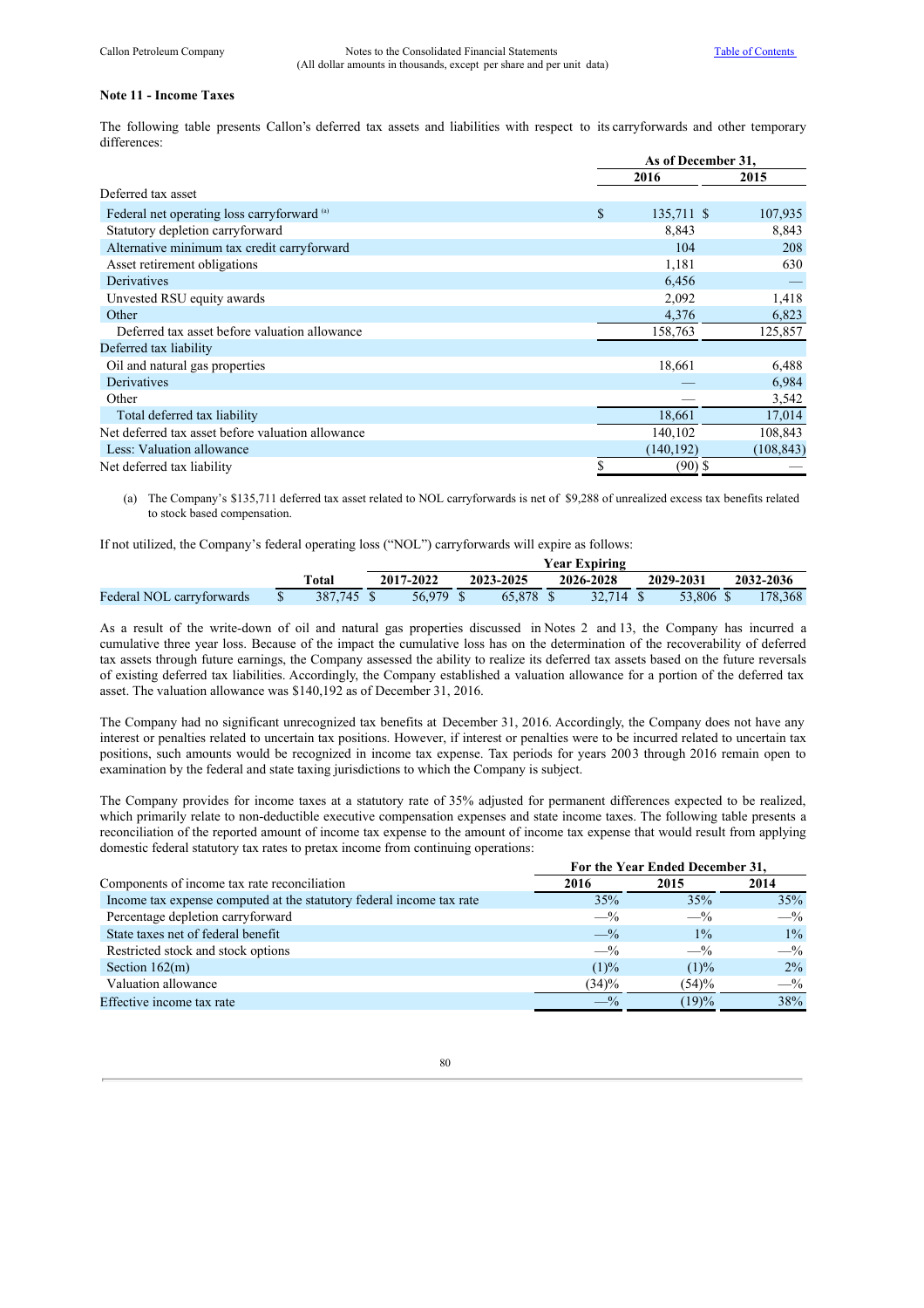#### Callon Petroleum Company Notes to the Consolidated Financial Statements (All dollar amounts in thousands, except per share and per unit data)

|                                               | For the Year Ended December 31, |            |          |        |  |  |  |
|-----------------------------------------------|---------------------------------|------------|----------|--------|--|--|--|
| Components of income tax expense              |                                 | 2016       | 2015     | 2014   |  |  |  |
| Current federal income tax benefit            |                                 | $(104)$ \$ | $-$ S    |        |  |  |  |
| Current state income tax expense              |                                 |            |          |        |  |  |  |
| Deferred federal income tax (benefit) expense |                                 |            | (69,087) | 22,373 |  |  |  |
| Deferred state income tax (benefit) expense   |                                 | 90         | (1,282)  | 761    |  |  |  |
| Valuation allowance                           |                                 |            | 108,843  |        |  |  |  |
| Total income tax expense                      |                                 | (14) S     | 38.474   | 23.134 |  |  |  |

# **Note 12 - Asset Retirement Obligations**

The table below summarizes the activity for the Company's asset retirement obligations:

|                                                             | For the Year Ended December 31, |          |         |  |
|-------------------------------------------------------------|---------------------------------|----------|---------|--|
|                                                             |                                 | 2016     | 2015    |  |
| Asset retirement obligations at January 1, 2016             |                                 | 5,107 \$ | 6,674   |  |
| Accretion expense                                           |                                 | 958      | 660     |  |
| Liabilities incurred                                        |                                 | 84       | 165     |  |
| Liabilities settled                                         |                                 | (2,378)  | (2,964) |  |
| Revisions to estimate                                       |                                 | 2,890    | 572     |  |
| Asset retirement obligations at end of period               |                                 | 6.661    | 5,107   |  |
| Less: Current asset retirement obligations                  |                                 | (2,729)  | (790)   |  |
| Long-term asset retirement obligations at December 31, 2016 |                                 | 3,932 \$ | 4.317   |  |

Certain of the Company's operating agreements require that assets be restricted for future abandonment obligations. Amounts recorded on the Consolidated Balance Sheets at December 31, 2016 and 2015 as long-term restricted investments were \$3,332 and \$3,309, respectively. These assets, which primarily include short-term U.S. Government securities, are held in abandonment trusts dedicated to pay future abandonment costs for several of the Company's oil and natural gas properties.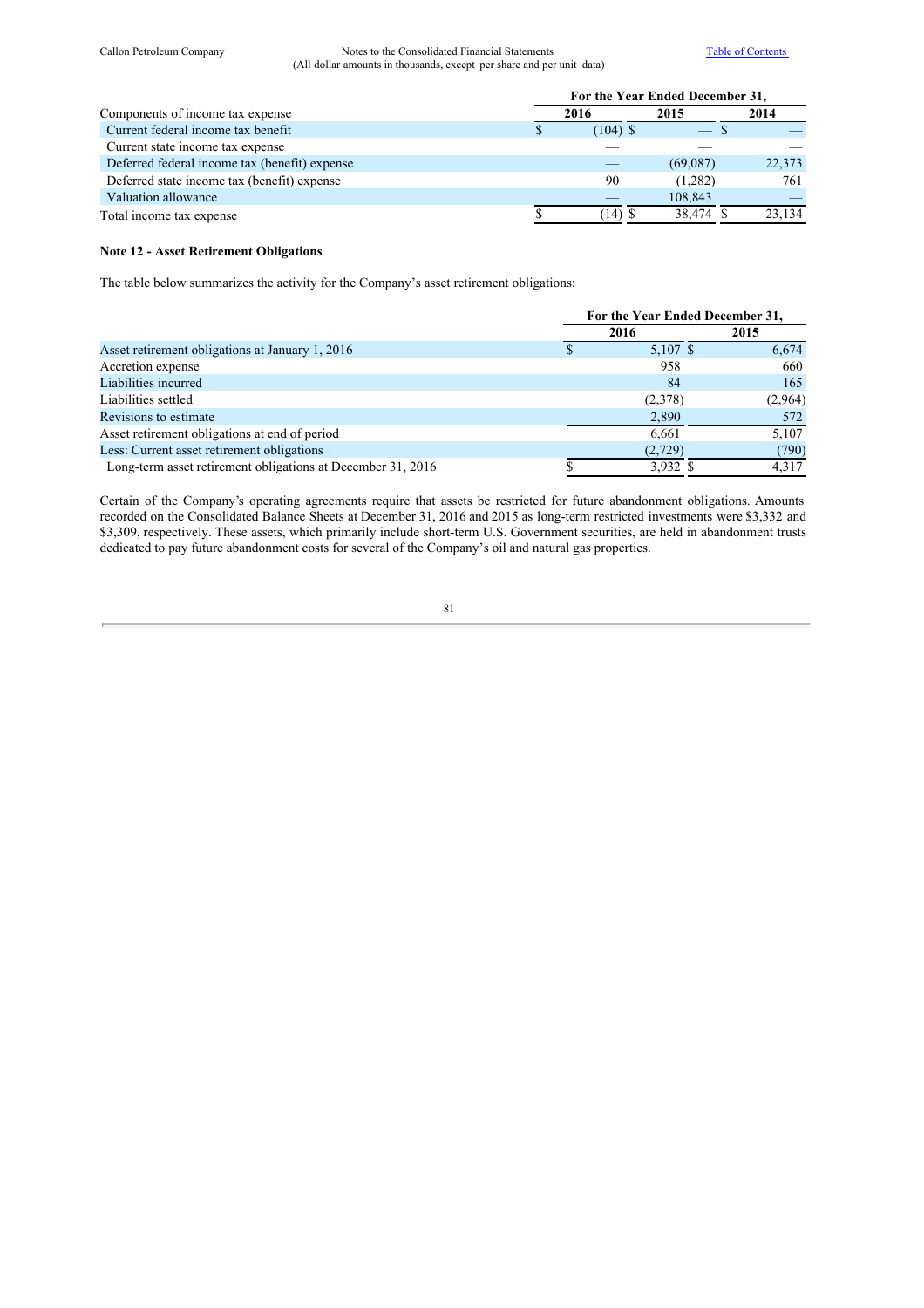# **Note 13 – Supplemental Information on Oil and Natural Gas Properties (Unaudited)**

The following table discloses certain financial data relating to the Company's oil and natural gas activities, all of which are located in the United States.

|                                                             | For the Year Ended December 31, |              |               |              |  |           |  |
|-------------------------------------------------------------|---------------------------------|--------------|---------------|--------------|--|-----------|--|
|                                                             |                                 | 2016         |               | 2015         |  | 2014      |  |
| <b>Evaluated Properties</b> (a)                             |                                 |              |               |              |  |           |  |
| Beginning of period balance                                 | \$                              | 2,335,223 \$ |               | 2,077,985 \$ |  | 1,701,577 |  |
| Capitalized G&A expenses                                    |                                 | 12,222       |               | 10,529       |  | 10,071    |  |
| Property acquisition costs <sup>(b)</sup>                   |                                 | 216,561      |               | 26,726       |  | 94,541    |  |
| <b>Exploration</b> costs                                    |                                 | 38,612       |               | 81,320       |  | 118,251   |  |
| Development costs                                           |                                 | 151,735      |               | 138,663      |  | 153,545   |  |
| End of period balance                                       |                                 | 2,754,353 \$ |               | 2,335,223 \$ |  | 2,077,985 |  |
| <b>Unevaluated Properties</b> (a)(c)                        |                                 |              |               |              |  |           |  |
| Beginning of period balance                                 | \$                              | 132,181 \$   |               | 142,525 \$   |  | 43,222    |  |
| Property acquisition costs <sup>(b)</sup>                   |                                 | 548,673      |               | 5,520        |  | 128,342   |  |
| <b>Exploration</b> costs                                    |                                 | 8,631        |               | 4,576        |  | 11,177    |  |
| Capitalized interest expenses                               |                                 | 19,857       |               | 10,459       |  | 4,295     |  |
| <b>Transfers to Evaluated Properties</b>                    |                                 | (40,621)     |               | (30, 899)    |  | (44, 511) |  |
| End of period balance                                       | $\mathbf{\hat{S}}$              | 668,721 \$   |               | 132,181 \$   |  | 142,525   |  |
| Accumulated depreciation, depletion and amortization        |                                 |              |               |              |  |           |  |
| Beginning of period balance                                 | \$                              | 1,756,018 \$ |               | 1,478,355 \$ |  | 1,420,612 |  |
| Provision charged to expense                                |                                 | 71,330       |               | 69,228       |  | 56,663    |  |
| Write-down of oil and natural gas properties <sup>(a)</sup> |                                 | 95,788       |               | 208,435      |  |           |  |
| Sale of mineral interests                                   |                                 | 24,537       |               |              |  | 1,080     |  |
| End of period balance                                       | \$                              | 1,947,673    | <sup>\$</sup> | 1,756,018 \$ |  | 1,478,355 |  |

(a) The Company uses the full cost method of accounting for its exploration and development activities. See the Company's accounting policy about oil and natural gas properties in Note 2 for details on the full cost method of accounting.

(b) See Note 3 in the Footnotes to the Financial Statements for additional information about the Company's significant acquisitions .

(c) Unevaluated property costs primarily include lease acquisition costs, unevaluated drilling costs, seismic, capitalized interest expenses and certain overhead costs related to exploration and development. These costs are directly related to the acquisition and evaluation of unproved properties. The excluded costs and related reserves are included in the amortization base as the properties are evaluated and proved reserves are established or impairment is determined. The majority of these costs are primarily associated with the Company's focus areas of its future development program and are expected to be evaluated over ten to fifteen years. The Company's unevaluated property balance of \$668,721 as of December 31, 2016, consisted of \$123,345, \$521,520 and \$23,856 of costs attributable to our Monarch, WildHorse and Ranger operating areas, respectively.

Subsequent to December 31, 2016, and through February 22, 2017, the Company drilled four gross (3.4 net) horizontal wells and completed five gross (3.4 net) horizontal wells and had five gross (4.1 net) horizontal wells awaiting completion.

Depletion per unit-of-production, on a BOE basis, amounted to\$12.81, \$19.74 and \$27.51 for the years ended December 31, 2016, 2015, and 2014, respectively. Lease operating expenses per unit-of-production, on a BOE basis, amounted to \$6.88, \$7.71, and \$10.85 for the years ended December 31, 2016, 2015, and 2014, respectively.

# **Estimated Reserves**

The Company's proved oil and natural gas reserves at December 31, 2016, 2015 and 2014 have been estimated by DeGolyer and MacNaughton, the Company's current independent petroleum engineers. The reserves were prepared in accordance with guidelines established by the SEC. Accordingly, the following reserve estimates are based upon existing economic and operating conditions.

There are numerous uncertainties inherent in establishing quantities of proved reserves. The following reserve data represents estimates only, and should not be deemed exact. In addition, the standardized measure of discounted future net cash flows should not be construed as the current market value of the Company's oil and natural gas properties or the cost that would be incurred to obtain equivalent reserves.

The following tables disclose changes in the estimated net quantities of oil and natural gas reserves, all of which are located onshore within the continental United States: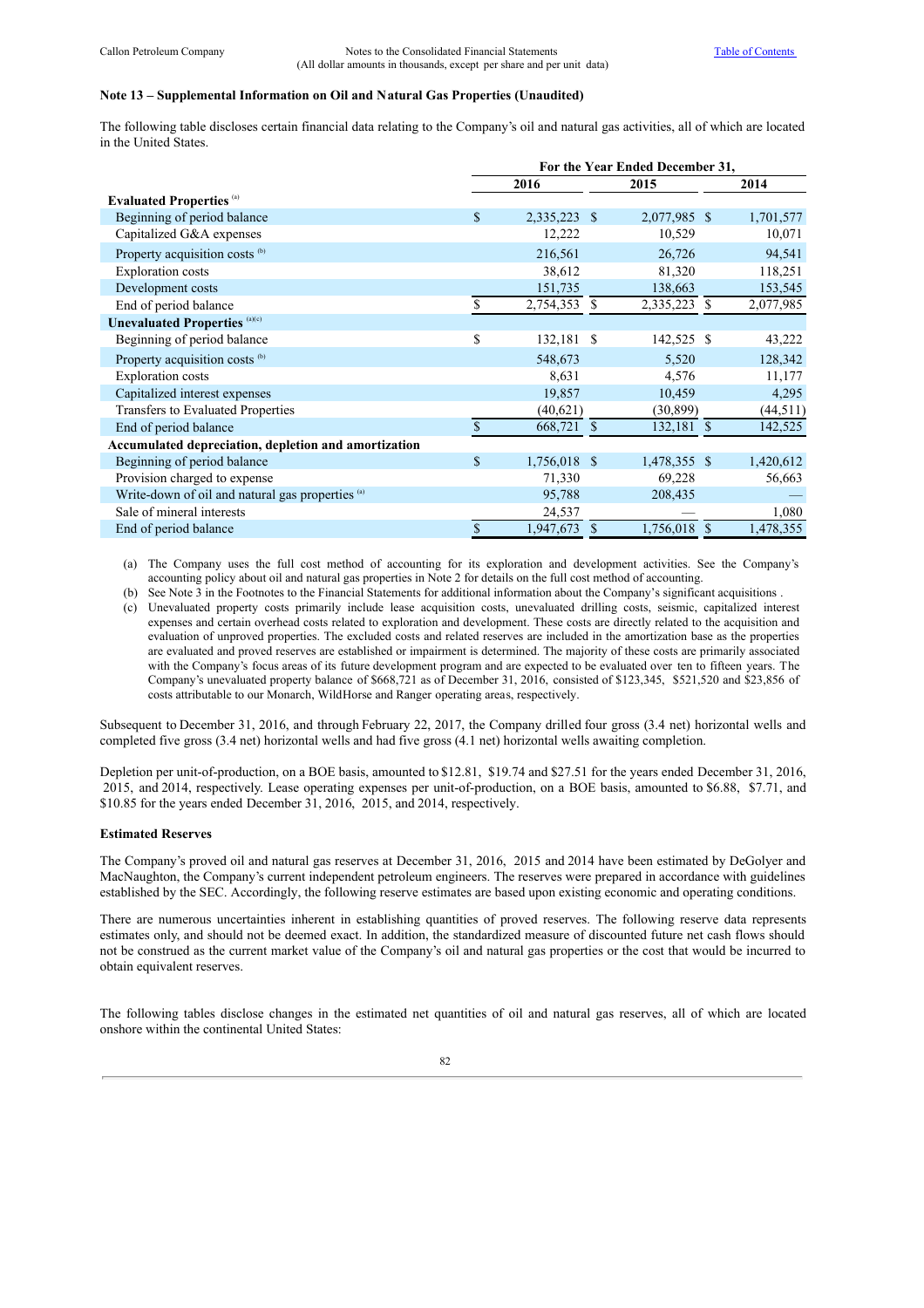#### Callon Petroleum Company Notes to the Consolidated Financial Statements (All dollar amounts in thousands, except per share and per unit data)

|                                            |         | For the Year Ended December 31, |         |  |  |  |  |
|--------------------------------------------|---------|---------------------------------|---------|--|--|--|--|
| Proved developed and undeveloped reserves: | 2016    | 2015                            | 2014    |  |  |  |  |
| Oil (MBbls):                               |         |                                 |         |  |  |  |  |
| Beginning of period                        | 43,348  | 25,733                          | 11,898  |  |  |  |  |
| Revisions to previous estimates            | (5,738) | (1,632)                         | (243)   |  |  |  |  |
| Purchase of reserves in place              | 25,054  | 2,932                           | 3,223   |  |  |  |  |
| Sale of reserves in place                  | (1,718) | (23)                            |         |  |  |  |  |
| Extensions and discoveries                 | 14,479  | 19,127                          | 12,547  |  |  |  |  |
| Production                                 | (4,280) | (2,789)                         | (1,692) |  |  |  |  |
| End of period                              | 71,145  | 43,348                          | 25,733  |  |  |  |  |
| Natural Gas (MMcf):                        |         |                                 |         |  |  |  |  |
| Beginning of period                        | 65,537  | 42,548                          | 17,751  |  |  |  |  |
| Revisions to previous estimates            | 13,929  | 4,870                           | (215)   |  |  |  |  |
| Purchase of reserves in place              | 36,474  | 2,915                           | 8,591   |  |  |  |  |
| Sale of reserves in place                  | (2,765) | (105)                           |         |  |  |  |  |
| Extensions and discoveries                 | 17,194  | 19,621                          | 18,641  |  |  |  |  |
| Production                                 | (7,758) | (4,312)                         | (2,220) |  |  |  |  |
| End of period                              | 122,611 | 65,537                          | 42,548  |  |  |  |  |

|                                   | For the Year Ended December 31, |        |        |  |  |  |
|-----------------------------------|---------------------------------|--------|--------|--|--|--|
| <b>Proved developed reserves:</b> | 2016                            | 2015   | 2014   |  |  |  |
| Oil (MBbls):                      |                                 |        |        |  |  |  |
| Beginning of period               | 22,257                          | 14,006 | 5,960  |  |  |  |
| End of period                     | 32,920                          | 22,257 | 14,006 |  |  |  |
| Natural gas (MMcf):               |                                 |        |        |  |  |  |
| Beginning of period               | 38,157                          | 25,171 | 9,059  |  |  |  |
| End of period                     | 61,871                          | 38,157 | 25,171 |  |  |  |
| MBOE:                             |                                 |        |        |  |  |  |
| Beginning of period               | 28,617                          | 18,201 | 7,470  |  |  |  |
| End of period                     | 43,232                          | 28,617 | 18,201 |  |  |  |
| Proved undeveloped reserves:      |                                 |        |        |  |  |  |
| Oil (MBbls):                      |                                 |        |        |  |  |  |
| Beginning of period               | 21,091                          | 11,727 | 5,938  |  |  |  |
| End of period                     | 38,225                          | 21,091 | 11,727 |  |  |  |
| Natural gas (MMcf):               |                                 |        |        |  |  |  |
| Beginning of period               | 27,380                          | 17,377 | 8,692  |  |  |  |
| End of period                     | 60,740                          | 27,380 | 17,377 |  |  |  |
| MBOE:                             |                                 |        |        |  |  |  |
| Beginning of period               | 25,654                          | 14,623 | 7,387  |  |  |  |
| End of period                     | 48,348                          | 25,654 | 14,623 |  |  |  |

*Total Proved Reserves:* The Company ended 2016 with estimated net proved reserves of 91,580 MBOE, representing a 69% increase over 2015 year-end estimated net proved reserves of 54,271 MBOE. The Company added 48,477 MBOE primarily from the Company's acquisition and development efforts in the Permian Basin, where it drilled a total of 29 gross (20.9 net) wells. This increase was primarily offset by 11,168 MBOE related to divestitures, 2016 production and revisions primarily due to pricing.

The Company ended 2015 with estimated net proved reserves of 54,271 MBOE, representing a 65% increase over 2014 year-end estimated net proved reserves of 32,824 MBOE. The increase was primarily due the Company's development of its properties in the Permian Basin, where it drilled a total of 36 gross (27.1 net) wells, and acquisitions made during 2015. This increase was primarily offset by 2015 production and revisions.

The Company ended 2014 with estimated net proved reserves of 32,824 MBOE, representing a 121% increase over 2013 year-end estimated net proved reserves of 14,857 MBOE. The increase was primarily due the Company's development of its properties in the Permian Basin, where it drilled a total of 34 gross (28.7 net) wells, and acquisitions made during 2014. This increase was primarily offset by 2014 production and revisions.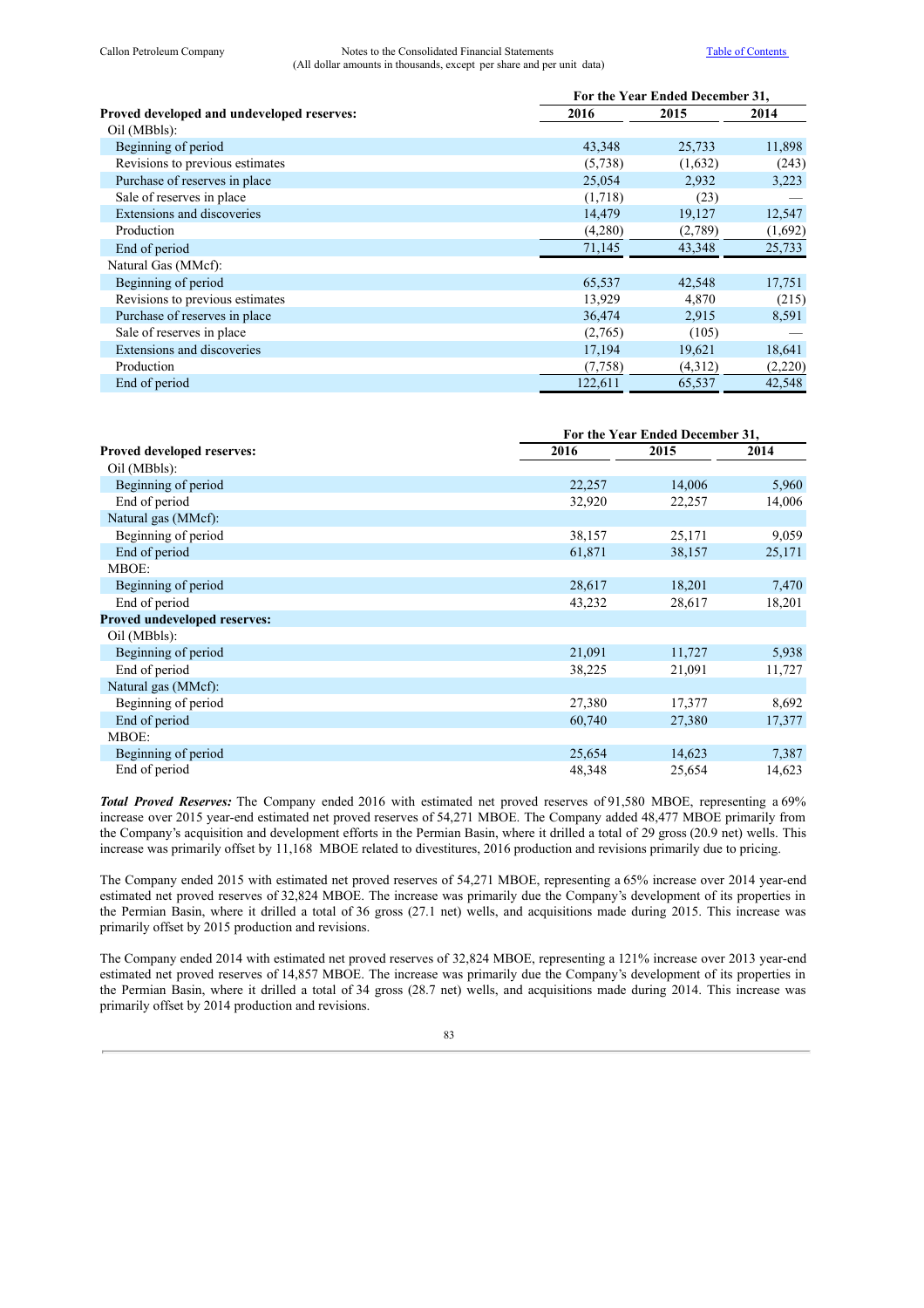Extrapolation of performance history and material balance estimates were utilized by the Company's independent petroleum and geological firm to project future recoverable reserves for the producing properties where sufficient history existed to suggest performance trends and where these methods were applicable to the subject reservoirs. The projections for the remaining producing properties were necessarily based on volumetric calculations and/or analogy to nearby producing completions. Reserves assigned to nonproducing zones and undeveloped locations were projected on the basis of volumetric calculations and analogy to nearby production, and to a small extent, horizontal PDP and PUD categories.

*Proved Undeveloped Reserves:* The Company annually reviews its proved undeveloped reserves ("PUDs") to ensure an appropriate plan for development exists. Generally, reserves for the Company's properties are booked as PUDs only if the Company has plans to convert the PUDs into proved developed reserves within five years of the date they are first booked as PUDs. The Company's PUDs increased 88% to 48,348 MBOE from 25,654 MBOE at December 31, 2016 and 2015, respectively. The Company added 17,482 MBOE to its PUDs, primarily from acquisitions in the Permian Basin, net of divestitures, and added 12,035 MBOE from the continued horizontal development of its Permian Basin properties, net of revisions. The increase in Permian Basin PUDs was partially offset by the reclassification of 6,823 MBOE, or 27%, included in the year-end 2015 PUDs, to PDPs as a result of our horizontal development of Permian Basin properties at a total cost of approximately \$43,415, net.

The Company's PUDs increased 75% to 25,654 MBOE from 14,623 MBOE at December 31, 2015 and 2014, respectively. The Company added 13,774 MBOE to its PUDs, net of revisions, primarily from the continued horizontal development of its Permian Basin properties and from acquisitions in the Permian Basin. The increase in Permian Basin PUDs was partially offset by the reclassification of 2,742 MBOE, or 19%, included in the year-end 2014 PUDs, to PDPs as a result of our horizontal development of Permian Basin properties at a total cost of approximately \$55,933, net.

The Company's PUDs increased 98% to 14,623 MBOE from 7,387 MBOE at December 31, 2014 and 2013, respectively. The Company added 10,125 MBOE to its PUDs, net of revisions, primarily from the continued horizontal development of its Permian Basin properties and from acquisitions in the Permian Basin. The increase in Permian Basin PUDs was partially offset by the reclassification of 1,757 MBOE, or 24%, included in the year-end 2013 PUD reserves, to PDPs as a result of our horizontal development of Permian Basin properties at a total cost of approximately \$34,619, net. Also offsetting the increase was the removal of 1,132 MBOE of PUDs, including the impact from the reclassification of previous vertical PUDs to the horizontal probable category given our focus on horizontal development.

## **Standardized Measure**

The following tables present the standardized measure of future net cash flows related to estimated proved oil and natural gas reserves together with changes therein, including a reduction for estimated plugging and abandonment costs that are also reflected as a liability on the balance sheet at December 31, 2016. You should not assume that the future net cash flows or the discounted future net cash flows, referred to in the tables below, represent the fair value of our estimated oil and natural gas reserves. Prices are based on the preceding 12-months' average price based on closing prices on the first day of each month. The following table summarizes the average 12-month oil and natural gas prices net of differentials for the respective periods:

|                                                                                     | 2016    | 2015    | 2014  |
|-------------------------------------------------------------------------------------|---------|---------|-------|
| Average 12-month price, net of differentials, per Mcf of natural gas <sup>(a)</sup> | 2.71 \$ | 2.73 \$ | 6.38  |
| Average 12-month price, net of differentials, per barrel of oil $\phi$              | 40.03 S | 47.25 S | 86.30 |

(a) Includes a high Btu content of separator natural gas and adjustments to reflect the Btu content, transportation charges and other fees specific to the individual properties.

(b) Includes adjustments to reflect all wellhead deductions and premiums on a property-by-property basis, including transportation costs, location differentials and crude quality.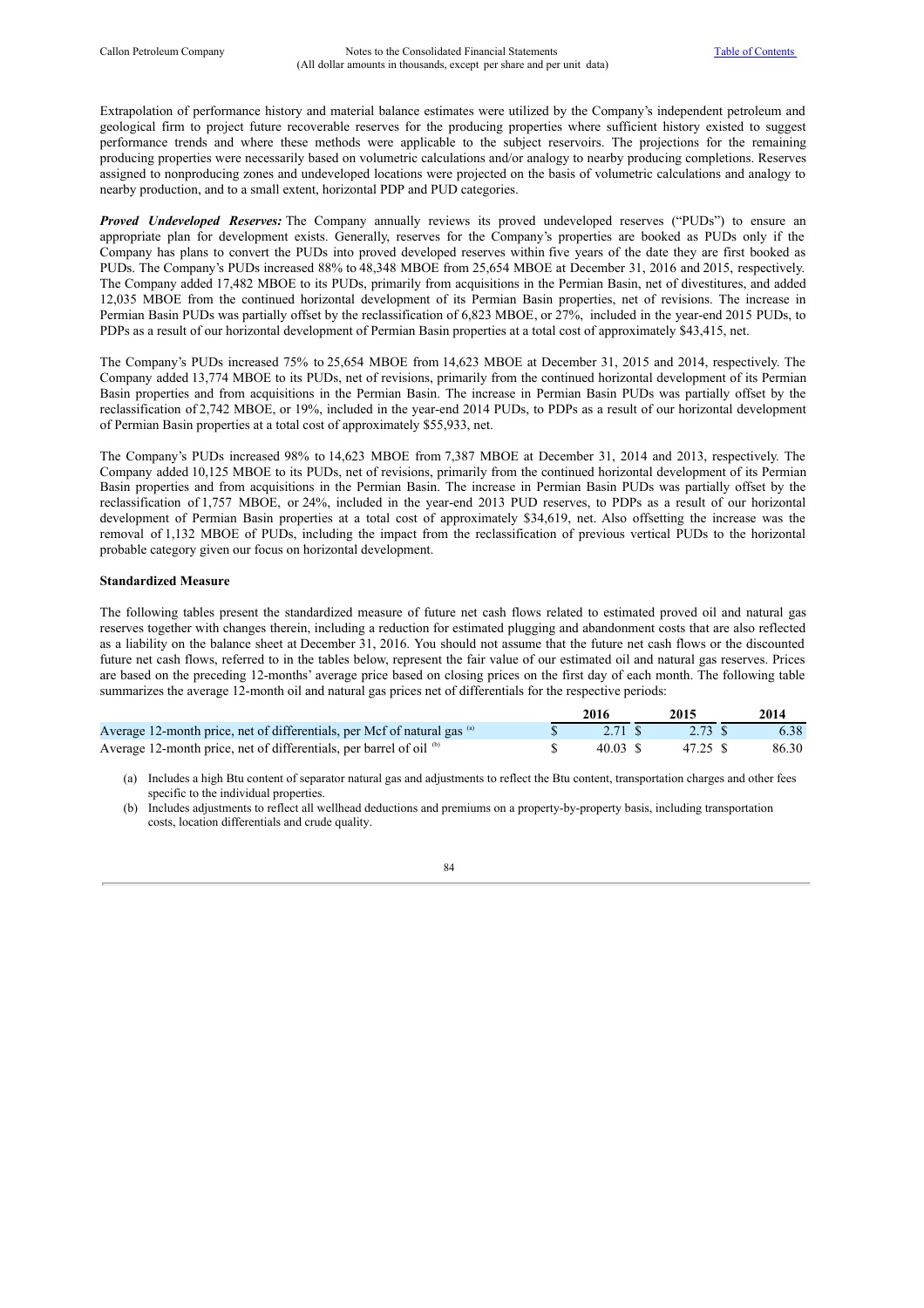#### Callon Petroleum Company Notes to the Consolidated Financial Statements (All dollar amounts in thousands, except per share and per unit data)

Future production and development costs are based on current costs with no escalations. Estimated future cash flows net of future income taxes have been discounted to their present values based on a 10% annual discount rate.

|                                                          |    | <b>Standardized Measure</b><br>For the Year Ended December 31, |              |            |  |  |  |
|----------------------------------------------------------|----|----------------------------------------------------------------|--------------|------------|--|--|--|
|                                                          |    |                                                                |              |            |  |  |  |
|                                                          |    | 2016                                                           | 2015         | 2014       |  |  |  |
| Future cash inflows                                      | S. | 3,180,005 \$                                                   | 2,227,463 \$ | 2,492,178  |  |  |  |
| <b>Future costs</b>                                      |    |                                                                |              |            |  |  |  |
| Production                                               |    | (974, 667)                                                     | (827, 555)   | (873, 469) |  |  |  |
| Development and net abandonment                          |    | (384, 117)                                                     | (239, 100)   | (288,081)  |  |  |  |
| Future net inflows before income taxes                   |    | 1,821,221                                                      | 1,160,808    | 1,330,628  |  |  |  |
| Future income taxes                                      |    | (1,602)                                                        |              | (164, 490) |  |  |  |
| Future net cash flows                                    |    | 1,819,619                                                      | 1,160,808    | 1,166,138  |  |  |  |
| 10% discount factor                                      |    | (1,009,787)                                                    | (589, 918)   | (586, 596) |  |  |  |
| Standardized measure of discounted future net cash flows |    | 809.832 \$                                                     | 570,890 \$   | 579,542    |  |  |  |

|                                                                          | <b>Changes in Standardized Measure</b><br>For the Year Ended December 31, |            |            |            |  |  |
|--------------------------------------------------------------------------|---------------------------------------------------------------------------|------------|------------|------------|--|--|
|                                                                          |                                                                           |            |            |            |  |  |
|                                                                          |                                                                           | 2016       | 2015       | 2014       |  |  |
| Standardized measure at the beginning of the period                      |                                                                           | 570,890 \$ | 579,542 \$ | 283,946    |  |  |
| Sales and transfers, net of production costs                             |                                                                           | (150, 628) | (110, 476) | (120, 518) |  |  |
| Net change in sales and transfer prices, net of production costs         |                                                                           | (103, 136) | (286,660)  | (156,066)  |  |  |
| Net change due to purchases and sales of in place reserves               |                                                                           | 260,859    | 37,616     | 111,331    |  |  |
| Extensions, discoveries, and improved recovery, net of future production |                                                                           |            |            |            |  |  |
| and development costs incurred                                           |                                                                           | 180,228    | 184,469    | 299,192    |  |  |
| Changes in future development cost                                       |                                                                           | 82,320     | 108,216    | 186,605    |  |  |
| Revisions of quantity estimates                                          |                                                                           | (35,938)   | (12,625)   | (7,673)    |  |  |
| Accretion of discount                                                    |                                                                           | 57,091     | 62,968     | 30,114     |  |  |
| Net change in income taxes                                               |                                                                           | 16         | 35,407     | (32,940)   |  |  |
| Changes in production rates, timing and other                            |                                                                           | (51, 870)  | (27, 567)  | (14, 449)  |  |  |
| Aggregate change                                                         |                                                                           | 238,942    | (8,652)    | 295,596    |  |  |
| Standardized measure at the end of period                                |                                                                           | 809,832 \$ | 570,890 \$ | 579,542    |  |  |
|                                                                          |                                                                           |            |            |            |  |  |

# **Note 14 – Other**

#### *Commitments and contingencies*

The Company is involved in various claims and lawsuits incidental to its business. In the opinion of management, the ultimate liability hereunder, if any, will not have a material adverse effect on the financial position or results of operations of the Company.

The Company's activities are subject to federal, state and local laws and regulations governing environmental quality and pollution control. Although no assurances can be made, the Company believes that, absent the occurrence of an extraordinary event, compliance with existing federal, state and local laws, rules and regulations governing the release of materials into the environment or otherwise relating to the protection of the environment are not expected to have a material effect upon the capital expenditures, earnings or the competitive position of the Company with respect to its existing assets and operations. The Company cannot predict what effect additional regulation or legislation, enforcement policies hereunder, and claims for damages to property, employees, other persons and the environment resulting from the Company's operations could have on its activities.

# *Operating leases*

As of December 31, 2016, the Company had contracts for three horizontal drilling rigs (the "Cactus 1 Rig", "Cactus 2 Rig" and "Cactus 3 Rig"). The contract terms, as amended through December 31, 2016, of the Cactus 1 Rig and Cactus 2 Rig will end in July 2018 and August 2018, respectively. Effective October 27, 2016, the Company entered into a contract for the Cactus 3 Rig, which commenced drilling in mid-January 2017. The contract terms of the Cactus 3 Rig will end in July 2017.

The rig lease agreements include early termination provisions that obligate the Company to reduced minimum rentals for the remaining term of the agreement. These payments would be reduced assuming the lessor is able to re-charter the rig and staffing personnel to another lessee. In January 2016, the Company decided to place the Cactus 1 Rig on standby and was required to pay a "standby" day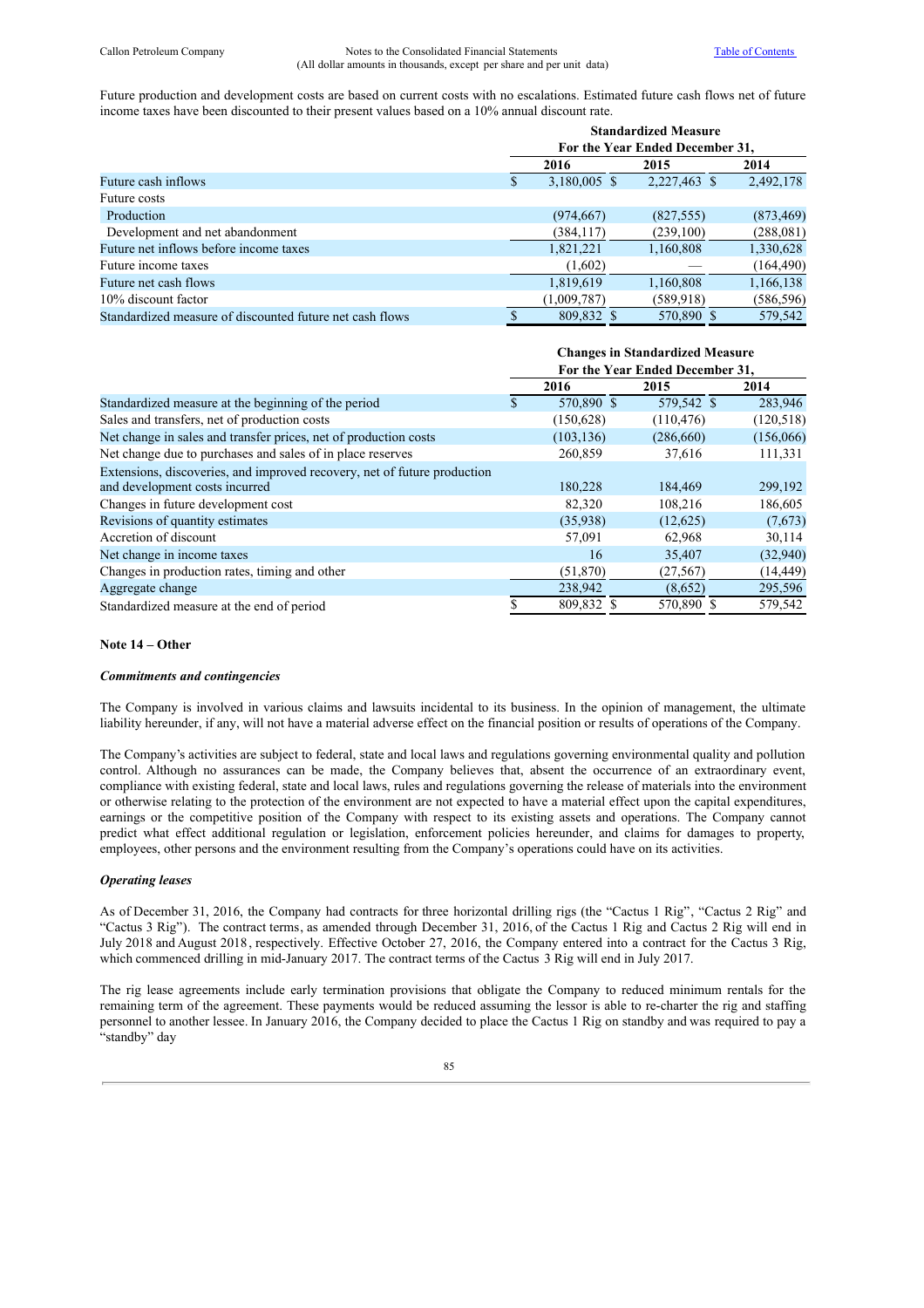rate of \$15,000 per day, pursuant to the terms of the agreement, allowing the Company to retain the option to return the rig to service under the contract terms. In August 2016, the Company returned its Cactus 1 Rig to service.

In March 2015, the Company decided to terminate its one-year contract for a vertical rig (effective April 2015). The Company paid approximately \$3,075 in reduced rental payments over the remainder of the lease term, which ended November 2015. The amount was recognized as rig termination fee on the consolidated statements of operations for the year ended December 31, 2015.

# **Note 15 – Summarized Quarterly Financial Information (Unaudited)**

| 2016                                         |    | <b>First Quarter</b> | <b>Second Quarter</b> | <b>Third Quarter</b> | <b>Fourth Quarter</b> |
|----------------------------------------------|----|----------------------|-----------------------|----------------------|-----------------------|
| Total revenues                               | S  | 30.698 \$            | 45.145 \$             | 55,927 \$            | 69,081                |
| Income (loss) from operations $\binom{a}{b}$ |    | (34,767)             | (50, 529)             | 16.651               | 21,168                |
| Net income $(\text{loss})^{\text{(a)}}$      |    | (41,109)             | (70,097)              | 21,139               | (1,746)               |
| Income (loss) available to common shares     |    | (42, 933)            | (71, 920)             | 19.315               | (3,570)               |
| Income (loss) per common share - basic       | S  | $(0.51)$ \$          | $(0.61)$ \$           | 0.14S                | (0.02)                |
| Income (loss) per common share - diluted     | \$ | $(0.51)$ \$          | $(0.61)$ \$           | 0.14S                | (0.02)                |

(a) Loss from operations and net loss for the three months ended March, 31, 2016 and June 30, 2016 included write-downs of oil and natural gas properties of \$34,776 and \$61,012, respectively.

| 2015                                |    | <b>First Quarter</b> | <b>Second Quarter</b> | <b>Third Quarter</b> | <b>Fourth Quarter</b> |
|-------------------------------------|----|----------------------|-----------------------|----------------------|-----------------------|
| Total revenues                      | S  | 30.391 \$            | 39.242 \$             | 34,316 \$            | 33,563                |
| Income (loss) from operations $(4)$ |    | (12, 889)            | 6.231                 | (83,910)             | (118, 542)            |
| Net $loss$ <sup>(a)</sup>           |    | (10, 197)            | (4,967)               | (111, 805)           | (113, 170)            |
| Loss available to common shares     |    | (12, 171)            | (6.940)               | (113,779)            | (115, 144)            |
| Loss per common share - basic       | \$ | $(0.21)$ \$          | $(0.11)$ \$           | $(1.72)$ \$          | (1.58)                |
| Loss per common share - diluted     | \$ | $(0.21)$ \$          | $(0.11)$ \$           | $(1.72)$ \$          | (1.58)                |

(a) Loss from operations and net loss for the three months ended September 30, 2015 and December 31, 2015 included write-downs of oil and natural gas properties of \$87,301 and \$121,134, respectively.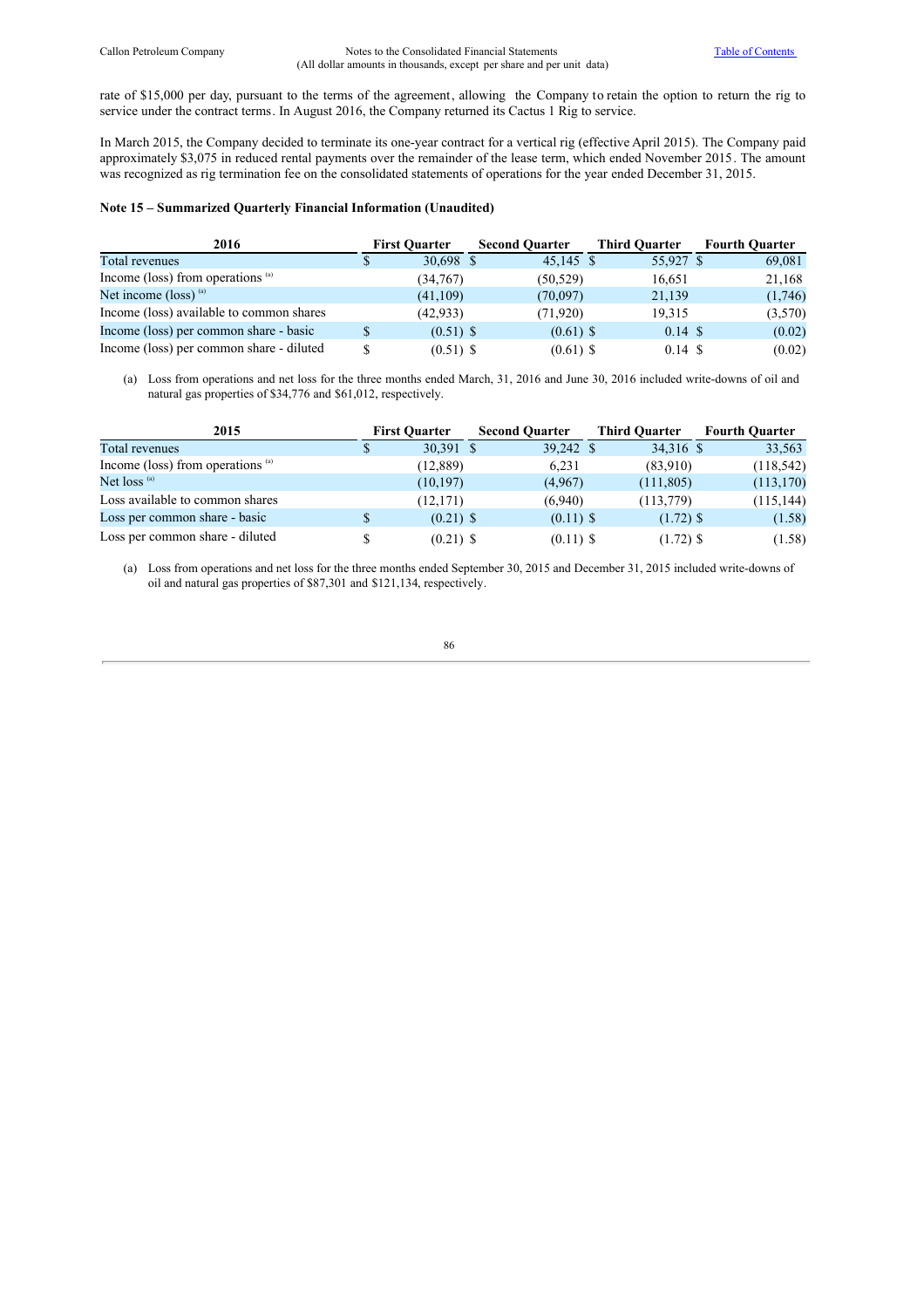### **ITEM 9. Changes In and Disagreements with Accountants on Accounting and Financial Disclosure**

On January 11, 2016, the Audit Committee of the Board of Directors of Callon Petroleum Company (the "Company") approved the engagement of Grant Thornton LLP ("GT") as the Company's independent registered public accounting firm for the year ending December 31, 2016. GT informed the Company that it completed the prospective client evaluation process on January 14, 2016. In connection with the selection of GT, also on January 11, 2016, the Audit Committee informed Ernst & Young LLP ("E&Y") that they would no longer serve as the Company's independent registered public accounting firm no later than the date of the filing of the Company's Form 10-K for the 2015 fiscal year. The Audit Committee made its decision in connection with its annual review of the Company's independent registered public accounting firm and after soliciting proposals from several accounting firms, including E&Y.

During the year ended December 31, 2014 and through January 11, 2016, neither the Company nor anyone on its behalf consulted with GT with respect to either (i) the application of accounting principles to a specified transaction, either completed or proposed, or the type of audit opinion that might be rendered on the Registrant's consolidated financial statements, and neither written nor oral advice was provided to the Company that GT concluded was an important factor considered by the Company in reaching a decision as to any accounting, auditing or financial reporting issue; (ii) any matter that was either the subject of disagreement (as defined in Item 304(a)(l)(iv) of Regulation S-K and the related instructions to Item 304 of Regulations S-K) or a reportable event (as defined by Item  $304(a)(1)(v)$  of Regulation S-K).

The report of E&Y on the Company's consolidated financial statements for the year s ended December 31, 2015 and 2014, did not contain an adverse opinion or disclaimer of an opinion, and was not qualified or modified as to uncertainty, audit scope or accounting principles.

## **Item 9A. Controls and Procedures**

*Disclosure controls and procedures.* Disclosure controls and procedures include, without limitation, controls and procedures designed to ensure that information required to be disclosed by an issuer in the reports that it files or submits under the Securities Exchange Act of 1934, as amended (the "Exchange Act"), is accumulated and communicated to the issuer's management, including its principal executive and financial officers, or persons performing similar functions, as appropriate to allow timely decisions regarding required disclosure. Our Chief Executive Officer and Chief Financial Officer performed an evaluation of our disclosure controls and procedures (as defined in Rules 13a-15(e) and 15d-15(e) under the Exchange Act). Based on this evaluation, our principal executive and principal financial officers have concluded that the Company's disclosure controls and procedures were effective as of December 31, 2016.

*Management's report on internal control over financial reporting.* Management is responsible for establishing and maintaining adequate internal control over financial reporting, as such term is defined in Exchange Act Rules 13a-15(f) and 15d-15(f). Our internal control structure is designed to provide reasonable assurance to our management and Board of Directors regarding the reliability of financial reporting and the preparation and fair presentation of our financial statements prepared for external purposes in accordance with U.S. generally accepted accounting principles. Under the supervision and with the participation of our management, including our CEO and CFO, we conducted an evaluation of the effectiveness of our internal control over financial reporting as of December 31, 2016 based on the framework in *Internal Control – Integrated Framework* published by the Committee of Sponsoring Organizations (COSO) of the Treadway Commission (2013 framework)(the COSO criteria). Based on that evaluation, management concluded that our internal control over financial reporting was effective as of December 31, 2016.

Because of its inherent limitations, internal control over financial reporting can provide only reasonable assurance that the objectives of the control system are met and may not prevent or detect misstatements. In addition, any evaluation of the effectiveness of internal controls over financial reporting in future periods is subject to risk that those internal controls may become inadequate because of changes in conditions, or that the degree of compliance with the policies or procedures may deteriorate.

The Company's independent registered public accounting firm has issued an attestation report regarding its assessment of the Company's internal control over financial reporting as of December 31, 2016, which follows Part II, Item 9B of this filing. Additionally, the financial statements for the year ended December 31, 2016, covered in this Annual Report on Form 10-K, have been audited by an independent registered public accounting firm, Grant Thornton LLP, whose report is presented immediately preceding the Company's financial statements included in Part II, Item 8 of this Annual Report on Form 10 -K. The financial statements for the years ended December 31, 2015 and 2014 were audited by the independent registered public accounting firm, Ernst & Young LLP, whose report is presented immediately preceding the company's financial statements included in Part II, Item 8 of this Annual Report on Form 10-K.

*Changes in internal control over financial reporting*. There were no changes to our internal control over financial reporting during our last fiscal quarter that have materially affected, or are reasonable likely to materially affect, our internal control over financial reporting.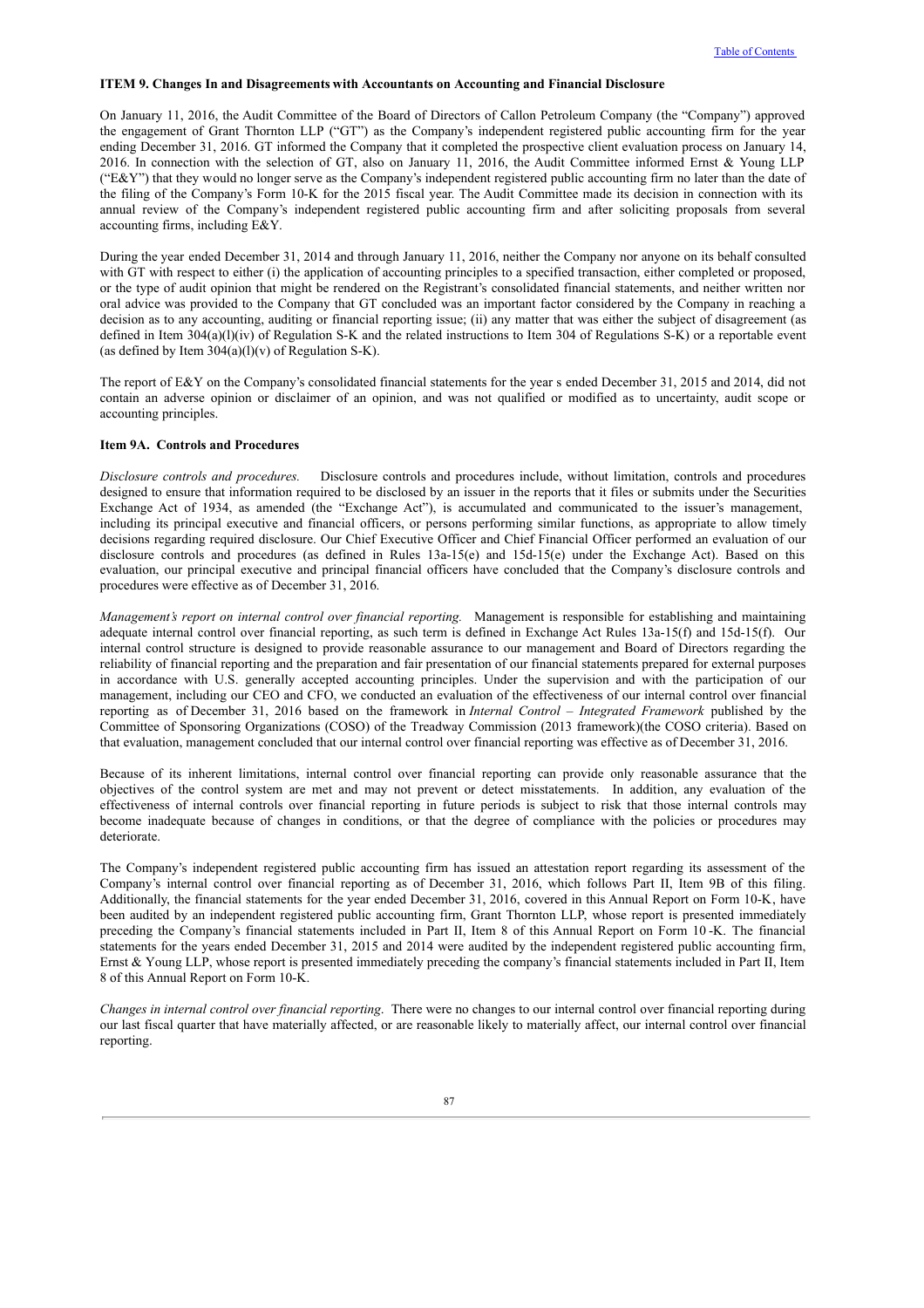# **ITEM 9A (T). Controls and Procedures**

See Item 9A.

# **ITEM 9B. Other Information**

*Submissions of matters to a vote of the security holders.*

None.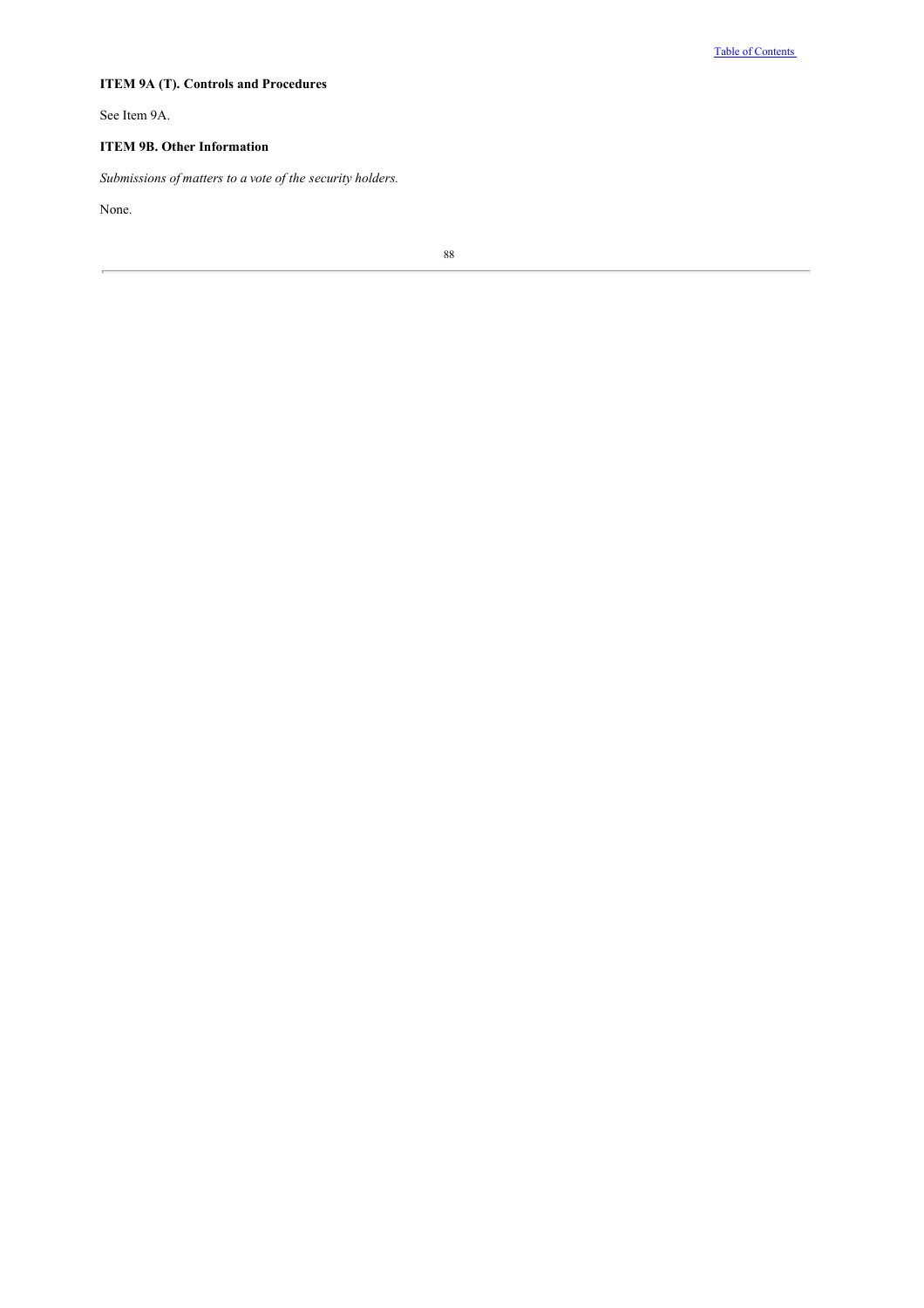Board of Directors and Stockholders Callon Petroleum Company

We have audited the internal control over financial reporting of Callon Petroleum Company (a Delaware corporation) and subsidiaries (the "Company") as of December 31, 2016, based on criteria established in the 2013 *Internal Control—Integrated Framework* issued by the Committee of Sponsoring Organizations of the Treadway Commission (COSO). The Company's management is responsible for maintaining effective internal control over financial reporting and for its assessment of the effectiveness of internal control over financial reporting, included in the accompanying Management's report on internal control over financial reporting. Our responsibility is to express an opinion on the Company's internal control over financial reporting based on our audit.

We conducted our audit in accordance with the standards of the Public Company Accounting Oversight Board (United States). Those standards require that we plan and perform the audit to obtain reasonable assurance about whether effective internal control over financial reporting was maintained in all material respects. Our audit included obtaining an understanding of internal control over financial reporting, assessing the risk that a material weakness exists, testing and evaluating the design and operating effectiveness of internal control based on the assessed risk, and performing such other procedures as we considered necessary in the circumstances. We believe that our audit provides a reasonable basis for our opinion.

A company's internal control over financial reporting is a process designed to provide reasonable assurance regarding the reliability of financial reporting and the preparation of financial statements for external purposes in accordance with generally accepted accounting principles. A company's internal control over financial reporting includes those policies and procedures that (1) pertain to the maintenance of records that, in reasonable detail, accurately and fairly reflect the transactions and dispositions of the assets of the company; (2) provide reasonable assurance that transactions are recorded as necessary to permit preparation of financial statements in accordance with generally accepted accounting principles, and that receipts and expenditures of the company are being made only in accordance with authorizations of management and directors of the company; and (3) provide reasonable assurance regarding prevention or timely detection of unauthorized acquisition, use, or disposition of the company's assets that could have a material effect on the financial statements.

Because of its inherent limitations, internal control over financial reporting may not prevent or detect misstatements. Also, projections of any evaluation of effectiveness to future periods are subject to the risk that controls may become inadequate because of changes in conditions, or that the degree of compliance with the policies or procedures may deteriorate.

In our opinion, the Company maintained, in all material respects, effective internal control over financial reporting as of December 31, 2016, based on criteria established in the 2013 *Internal Control—Integrated Framework* issued by COSO.

We also have audited, in accordance with the standards of the Public Company Accounting Oversight Board (United States), the consolidated financial statements of the Company as of and for the year ended December 31, 2016, and our report dated February 27, 2017 expressed an unqualified opinion on those financial statements.

/s/ GRANT THORNTON LLP

Houston, Texas February 27, 2017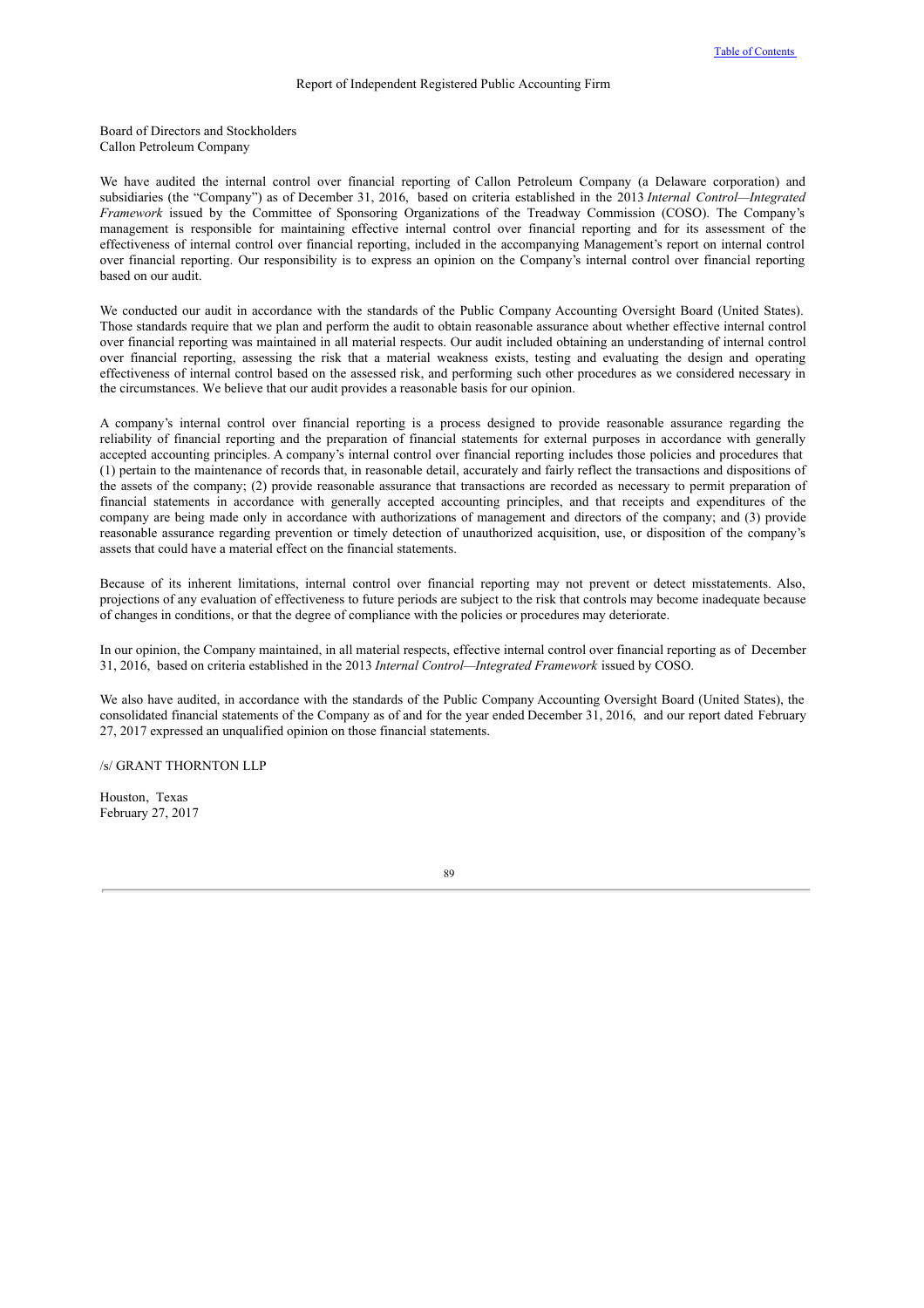# **PART III.**

# **ITEM 10. Directors, Executive Officers and Corporate Governance**

For information concerning Item 10, see the definitive proxy statement of Callon Petroleum Company relating to the Annual Meeting of Stockholders to be held on May 11, 2017, which will be filed with the Securities and Exchange Commission and is incorporated herein by reference.

The Company has adopted a code of ethics that applies to the Company's chief executive officer, chief financial officer and chief accounting officer. The full text of such code of ethics has been posted on the Company's website at www.callon.com, and is available free of charge in print to any shareholder who requests it. Request for copies should be addressed to the Secretary at mailing address Post Office Box 1287, Natchez, Mississippi 39121.

# **ITEM 11. Executive Compensation**

For information concerning Item 11, see the definitive proxy statement of Callon Petroleum Company relating to the Annual Meeting of Stockholders to be held on May 11, 2017, which will be filed with the Securities and Exchange Commission and is incorporated herein by reference.

#### **ITEM 12. Security Ownership of Certain Beneficial Owners and Management and Related Stockholder Matters**

For information concerning the security ownership of certain beneficial owners and management, see the definitive proxy statement of Callon Petroleum Company relating to the Annual Meeting of Stockholders to be held on May 11, 2017, which will be filed with the Securities and Exchange Commission and is incorporated herein by reference.

#### **ITEM 13. Certain Relationships and Related Transactions and Director Independence**

For information concerning Item 13, see the definitive proxy statement of Callon Petroleum Company relating to the Annual Meeting of Stockholders to be held on May 11, 2017, which will be filed with the Securities and Exchange Commission and is incorporated herein by reference.

## **ITEM 14. Principal Accountant Fees and Services**

For information concerning Item 14, see the definitive proxy statement of Callon Petroleum Company relating to the Annual Meeting of Stockholders to be held on May 11, 2017, which will be filed with the Securities and Exchange Commission and is incorporated herein by reference.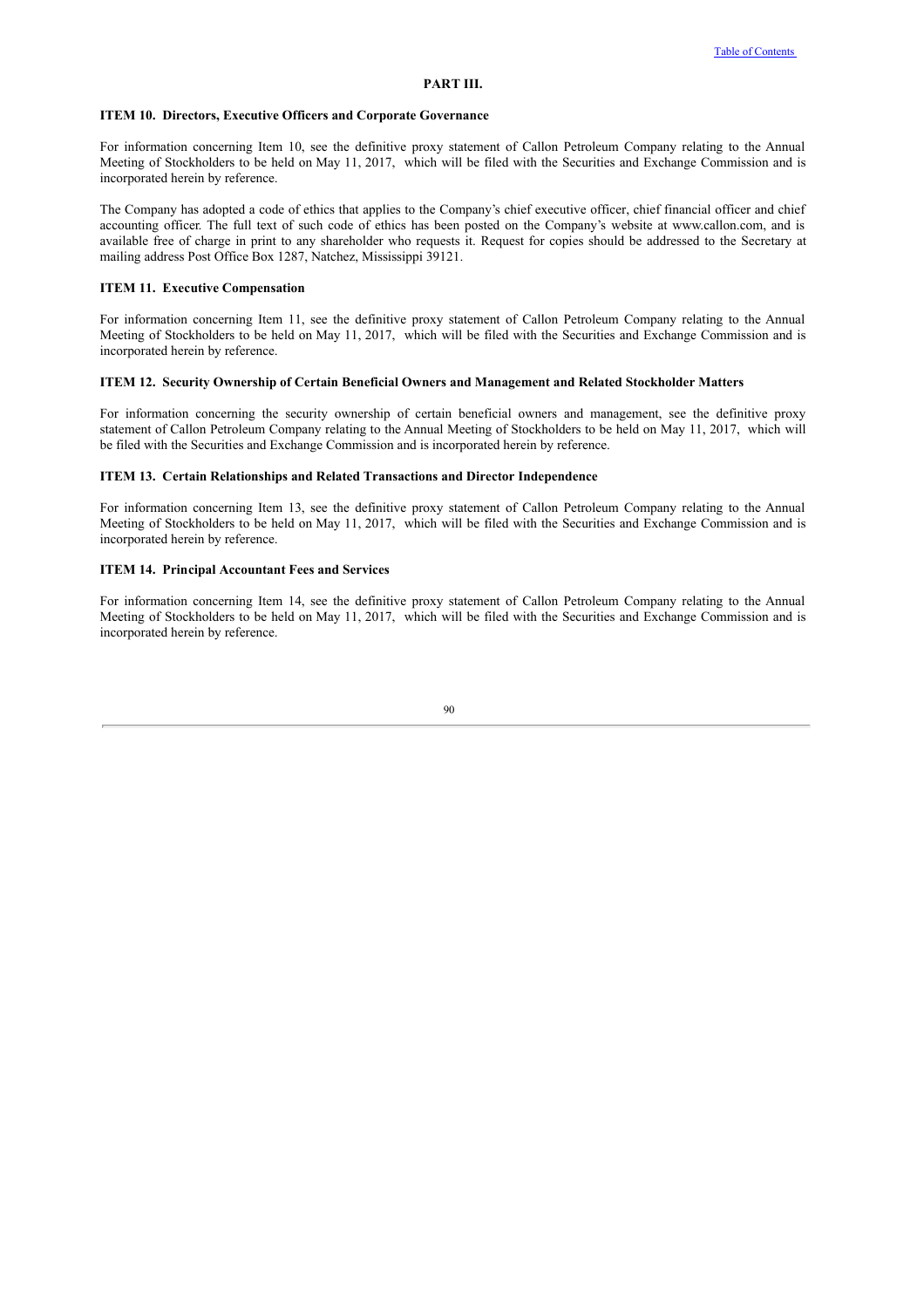# **Item 15. Exhibits**

The following is an index to the financial statements and financial statement schedules that are filed in Part II, Item 8 of this report on Form 10-K.

|     | <b>Exhibit Number</b> | <b>Description</b>                                                                                                                                                                                                                                                                                                                                                                                                                                                                                                                                                                                                                                                                                                          |
|-----|-----------------------|-----------------------------------------------------------------------------------------------------------------------------------------------------------------------------------------------------------------------------------------------------------------------------------------------------------------------------------------------------------------------------------------------------------------------------------------------------------------------------------------------------------------------------------------------------------------------------------------------------------------------------------------------------------------------------------------------------------------------------|
|     |                       | Reports of Independent Registered Public Accounting Firm s<br>Consolidated Balance Sheets as of December 31, 2016 and 2015<br>Consolidated Statements of Operations for each of the three years in the period ended December 31, 2016<br>Consolidated Statements of Stockholders' Equity (Deficit) for each of the three years in the period ended December 31, 2016<br>Consolidated Statements of Cash Flows for each of the three years in the period ended December 31, 2016<br>Notes to Consolidated Financial Statements<br>Schedules other than those listed above are omitted because they are not required, not applicable or the required information is<br>included in the financial statements or notes thereto. |
| 2.  |                       | Plan of acquisition, reorganization, arrangement, liquidation or succession                                                                                                                                                                                                                                                                                                                                                                                                                                                                                                                                                                                                                                                 |
| 3.  | 3.1                   | Articles of Incorporation and Bylaws<br>Certificate of Incorporation of the Company, as amended through May 12, 2016 (incorporated by reference to Exhibit 3.1 of the                                                                                                                                                                                                                                                                                                                                                                                                                                                                                                                                                       |
|     |                       | Company's Quarterly Report on Form 10-Q, filed on November 3, 2016)                                                                                                                                                                                                                                                                                                                                                                                                                                                                                                                                                                                                                                                         |
|     | 3.2                   | Certificate of Designation of Rights and Preferences of 10.00% Series A Cumulative Preferred Stock (incorporated by reference to<br>Exhibit 3.5 of the Company's Form 8-A, filed on May 23, 2013)                                                                                                                                                                                                                                                                                                                                                                                                                                                                                                                           |
|     | 3.3                   | Bylaws of the Company (incorporated by reference from Exhibit 3.2 of the Company's Registration Statement on Form S-4, filed                                                                                                                                                                                                                                                                                                                                                                                                                                                                                                                                                                                                |
| 4.  |                       | on August 4, 1994, Reg. No. 33-82408)<br>Instruments defining the rights of security holders, including indentures                                                                                                                                                                                                                                                                                                                                                                                                                                                                                                                                                                                                          |
|     | 4.1                   | Specimen Common Stock Certificate (incorporated by reference from Exhibit 4.1 of the Company's Registration Statement on                                                                                                                                                                                                                                                                                                                                                                                                                                                                                                                                                                                                    |
|     |                       | Form S-4, filed on August 4, 1994, Reg. No. 33-82408)                                                                                                                                                                                                                                                                                                                                                                                                                                                                                                                                                                                                                                                                       |
|     | 4.2                   | Certificate for the Company's 10.00% Series A Cumulative Preferred Stock (incorporated by reference to Exhibit 4.1 of the<br>Company's Form 8-A, filed on May 23, 2013)                                                                                                                                                                                                                                                                                                                                                                                                                                                                                                                                                     |
|     | 4.3                   | Indenture of 6.125% Senior Notes Due 2024, dated as of October 3, 2016, among Callon Petroleum Company, the Guarantors party<br>thereto and U.S. Bank National Association, as Trustee (incorporated by reference to Exhibit 4.1 of the Company's Current Report<br>on Form 8-K, filed on October 4, 2016)                                                                                                                                                                                                                                                                                                                                                                                                                  |
|     | 4.4                   | Registration Rights Agreement of 6.125% Senior Notes Due 2024, dated October 3, 2016, among Callon Petroleum Company,<br>Callon Petroleum Operating Company and J.P. Morgan Securities LLC, as representative of the Intitial Purchasers named on<br>Annex E thereto (incorporated by reference to Ehibit 4.2 of the Company's Current Report on Form 8-K, filed on October 4, 2016)                                                                                                                                                                                                                                                                                                                                        |
| 9.  |                       | Voting trust agreement<br>None                                                                                                                                                                                                                                                                                                                                                                                                                                                                                                                                                                                                                                                                                              |
| 10. |                       | Material contracts                                                                                                                                                                                                                                                                                                                                                                                                                                                                                                                                                                                                                                                                                                          |
|     | 10.1                  | Callon Petroleum Company 2002 Stock Incentive Plan (incorporated by reference to Exhibit 10.13 of the Company's Annual<br>Report on Form 10-K for the year ended December 31, 2001, filed on April 1, 2002)                                                                                                                                                                                                                                                                                                                                                                                                                                                                                                                 |
|     | 10.2                  | Amendment No. 1 to the Callon Petroleum Company 2002 Stock Incentive Plan (incorporated by reference from Exhibit 10.2 of<br>the Company's Current Report on Form 8-K, filed on January 5, 2009)                                                                                                                                                                                                                                                                                                                                                                                                                                                                                                                            |
|     | 10.3                  | Callon Petroleum Company 2010 Phantom Share Plan, adopted May 4, 2010 (incorporated by reference to Exhibit 10.1 of the<br>Company's Current Report on Form 8-K, filed on May 7, 2010)                                                                                                                                                                                                                                                                                                                                                                                                                                                                                                                                      |
|     | 10.4                  | Form of Callon Petroleum Company Phantom Share Award Agreement, adopted May 4, 2010 (incorporated by reference to Exhibit<br>10.2 of the Company's Current Report on Form 8-K, filed on May 7, 2010)                                                                                                                                                                                                                                                                                                                                                                                                                                                                                                                        |
|     | 10.5                  | Deferred Compensation Plan for Outside Directors - Callon Petroleum Company, effective as of January 1, 2011 (incorporated by<br>reference to Exhibit 10.17 of the Company's Annual Report on Form 10-K for the year ended December 31, 2010, filed on March<br>15, 2011)                                                                                                                                                                                                                                                                                                                                                                                                                                                   |
|     | 10.6                  | Amended and Restated Severance Compensation Agreement, dated as of March 15, 2011 and effective as of January 1, 2011, by<br>and between Fred L. Callon and Callon Petroleum Company (incorporated by reference to Exhibit 10.1 of the Company's Current<br>Report on Form 8-K, filed on March 18, 2011)                                                                                                                                                                                                                                                                                                                                                                                                                    |
|     | 10.7                  | Form of Amended and Restated Severance Compensation Agreement, dated as of March 15, 2011 and effective as of January 1,<br>2011, by and between Callon Petroleum Company and its executive officers (incorporated by reference to Exhibit 10.2 of the<br>Company's Current Report on Form 8-K, filed on March 18, 2011)                                                                                                                                                                                                                                                                                                                                                                                                    |
|     | 10.8                  | Callon Petroleum Company 2011 Omnibus Incentive Plan (incorporated by reference from Exhibit A of the Company's Definitive<br>Proxy Statement on Schedule 14A, filed on March 21, 2011)                                                                                                                                                                                                                                                                                                                                                                                                                                                                                                                                     |
|     | 10.9                  | Agreement, dated March 9, 2014, among the Company and Lone Star Value Investors, L.P., Lone Star Value Co-Invest I, L.P.,<br>Lone Star Value Investors GP, LLC, Lone Star Value Management, LLC, Jeffery E. Eberwein and Matthew R. Bob (incorporated<br>by reference from Exhibit 10.1 of the Company's Current Report on Form 8-K, filed on March 10, 2014)                                                                                                                                                                                                                                                                                                                                                               |
|     | 10.10                 | Fifth Amended and Restated Credit Agreement, dated March 11, 2014, among Callon Petroleum Company, JPMorgan Chase Bank,<br>National Association, as administrative agent and the Lenders party thereto (incorporated by reference to Exhibit 10.1 of the<br>Company's Quarterly Report on Form 10-Q/A, filed on June 11, 2014)                                                                                                                                                                                                                                                                                                                                                                                              |
|     | 10.11                 | Amendment No. 2 to Fifth Amended and Restated Credit Agreement, effective as of October 8, 2014, among Callon Petroleum<br>Company, JPMorgan Chase Bank, National Association, as administrative agent and the Lenders party thereto (incorporated by                                                                                                                                                                                                                                                                                                                                                                                                                                                                       |
|     | 10.12                 | reference to Exhibit 10.4 of the Company's Current Report on Form 8-K, filed on October 14, 2014)<br>Second Lien Credit Agreement, dated October 8, 2014, among Callon Petroleum Company, Royal Bank of Canada and the Lenders                                                                                                                                                                                                                                                                                                                                                                                                                                                                                              |
|     | 10.13                 | party thereto (incorporated by reference to Exhibit 10.5 of the Company's Current Report on Form 8-K, filed on October 14, 2014)<br>Second Lien Intercreditor Agreement, dated October 8, 2014, among Callon Petroleum Company, JPMorgan Chase Bank, National<br>Association, Royal Bank of Canada, and the other parties named therein(incorporated by reference to Exhibit 10.6 of the<br>Company's Current Report on Form 8-K, filed on October 14, 2014)                                                                                                                                                                                                                                                                |
|     | 10.14                 | Severance Compensation Agreement, dated as of February 13, 2015, by and between Bob Weatherly and Callon Petroleum                                                                                                                                                                                                                                                                                                                                                                                                                                                                                                                                                                                                          |
|     | 10.15                 | Company (incorporated by reference to Exhibit 10.1 of the Company's Quarterly Report on Form 10-Q, filed on May 7, 2015)<br>Agreement, dated March 21, 2015, among the Company and Lone Star Value Investors, L.P., Lone Star Value Co-Invest I, L.P.,<br>Lone Star Value Investors GP, LLC, Lone Star Value Management, LLC, Jeffery E. Eberwein and Michael L. Finch (incorporated                                                                                                                                                                                                                                                                                                                                        |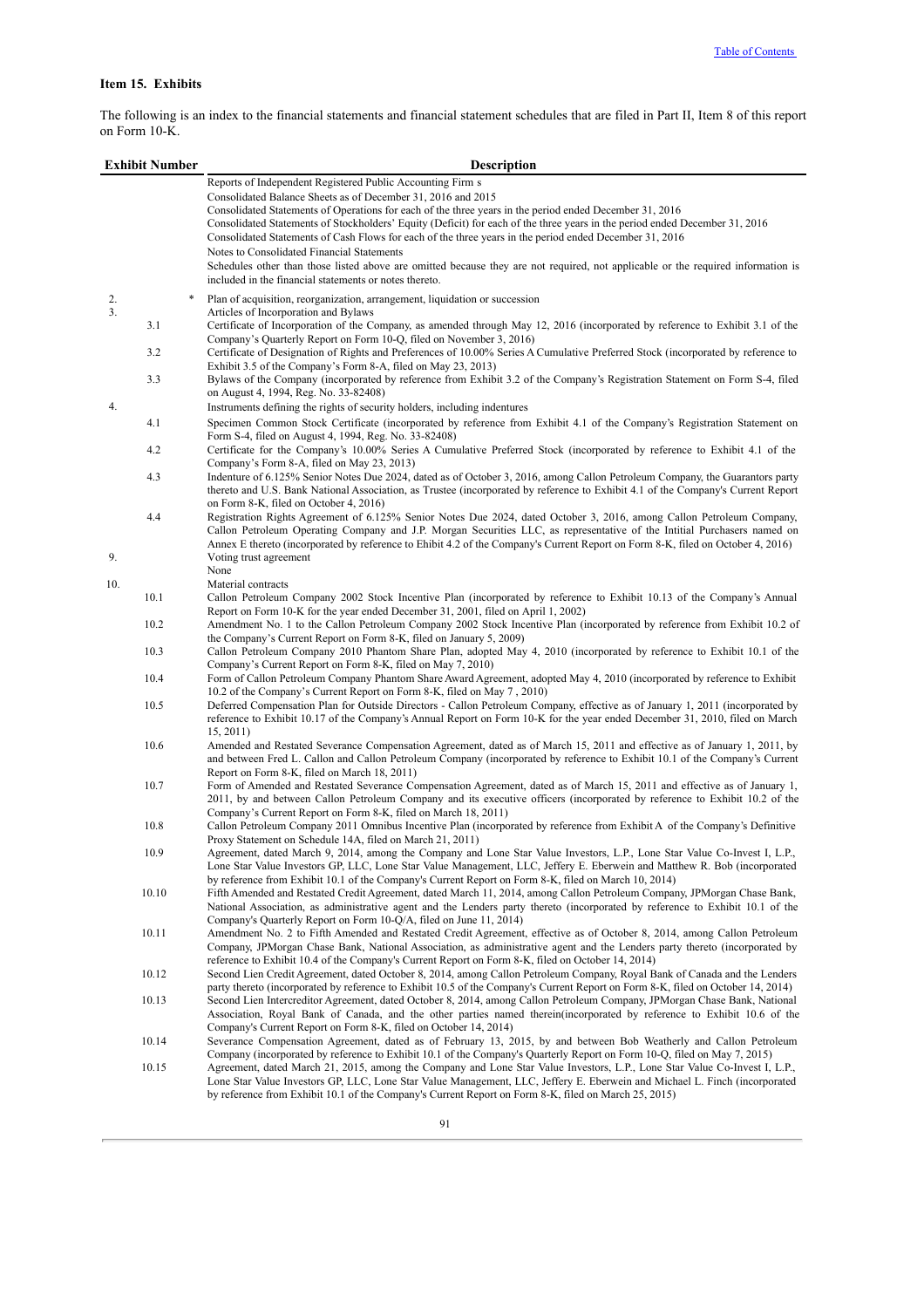|        | 10.16 |        | Form of Callon Petroleum Company Restricted Stock Unit Award Agreement, adopted on March 12, 2015                                 |
|--------|-------|--------|-----------------------------------------------------------------------------------------------------------------------------------|
|        | 10.17 |        | Form of Callon Petroleum Company Phantom Share Award Agreement, adopted on March 12, 2015                                         |
|        | 10.18 |        | Form of Callon Petroleum Company Phantom Share Award Agreement, adopted on March 12, 2015                                         |
|        | 10.19 |        | Form of Callon Petroleum Company Phantom Share Award Agreement, adopted on March 12, 2015                                         |
|        | 10.20 |        | First Amendment to the Callon Petroleum Company 2011 Omnibus Incentive Plan (incorporated by reference to Exhibit 10.1 of the     |
|        |       |        | Company's Quarterly Report on Form 10-Q, filed on November 5, 2015)                                                               |
|        | 10.21 |        | Agreement, dated February 25, 2016, among the Company and Lone Star Value Investors, L.P., Lone Star Value Co-Invest I, L.P.,     |
|        |       |        | Lone Star Value Investors GP, LLC, Lone Star Value Management, LLC, and Jeffery E. Eberwein (incorporated by reference from       |
|        |       |        | Exhibit 10.1 of the Company's Current Report on Form 8-K, filed on March 1, 2016)                                                 |
|        | 10.22 |        | Purchase and Sale Agreement, dated April 19, 2016, among BSM Energy LP, Crux Energy, LP and Zaniah Energy, LP, as Sellers,        |
|        |       |        |                                                                                                                                   |
|        |       |        | and Callon Petroleum Operating Company, as Purchaser, and Callon Petroleum Company, as Purchaser Parent (incorporated by          |
|        |       |        | reference to Exhibit 2.1 of the Company's Current Report on Form 8-K, filed on April 19, 2016)                                    |
|        | 10.23 |        | Registration Rights Agreement, dated May 26, 2016, among Callon Petroleum Company and each of the Persons set forth on            |
|        |       |        | Schedule A therein (incorporated by reference to Exhibit 10.1 of the Company's Current Report on Form 8-K, filed on May 31,       |
|        |       |        | 2016)                                                                                                                             |
|        | 10.24 |        | Amendment No. 3 to Fifth Amended and Restated Credit Agreement, effective as of July 11, 2016, among Callon Petroleum             |
|        |       |        | Company, JPMorgan Chase Bank, National Association, as administrative agent and the Lenders party thereto (incorporated by        |
|        |       |        | reference to Exhibit 10.4 of the Company's Current Report on Form 8-K, filed on August 8, 2016)                                   |
|        | 10.25 |        | Purchase and Sale Agreement, dated September 1, 2016, between Plymouth Petroleum, LLC, as Seller, and Callon Petroleum            |
|        |       |        | Operating Company, as Buyer (incorporated by reference to Exhibit 2.1 of the Company's Current Report on Form 8-K, filed on       |
|        |       |        | September $6, 2016$                                                                                                               |
|        | 10.26 |        | Amendment No. 4 to Fifth Amended and Restated Credit Agreement, effective as of September 9, 2016, among Callon Petroleum         |
|        |       |        | Company, JPMorgan Chase Bank, National Association, as administrative agent and the Lenders party thereto (incorporated by        |
|        |       |        | reference to Exhibit 10.1 of the Company's Current Report on Form 8-K, filed on September 12, 2016)                               |
|        | 10.27 |        | Purchase Agreement, dated September 15, 2016, among Callon Petroleum Company, Callon Petroleum Operating Company and              |
|        |       |        | J.P. Morgan Securities LLC, as representative of the several initial purchasers (incorporated by reference to Exhibit 10.1 of the |
|        |       |        | Company's Current Report on Form 8-K, filed on September 16, 2016)                                                                |
|        | 10.28 |        | Purchase and Sale Agreement, dated December 13, 2016, between American Resource Development LLC, American Resource                |
|        |       |        | Development Upstream LLC and American Resource Development Midstream LLC, collectively, as Seller, and Callon Petroleum           |
|        |       |        | Operating Company, as Purchaser (incorporated by reference to Exhibit 2.1 of the Company's Form 8-K, filed on December 13,        |
|        |       |        | 2016)                                                                                                                             |
| 11.    |       | *      | Statement re computation of per share earnings                                                                                    |
| 12.    |       |        | Statements re computation of ratios                                                                                               |
| 13.    |       | *      | Annual Report to security holders, Form 10-Q or quarterly reports                                                                 |
| 14.    |       |        | Code of Ethics                                                                                                                    |
|        | 14.1  |        | Code of Ethics for Chief Executive Officers and Senior Financial Officers (incorporated by reference to Exhibit 14.1 of the       |
|        |       |        | Company's Annual Report on Form 10-K for the year ended December 31, 2003, filed on March 15, 2004)                               |
| 16.    |       |        | Letter re change in certifying accountant                                                                                         |
|        | 16.1  |        | Letter from E&Y dated January 15, 2016 (incorporated by reference to Exhibit 16.1 of the Company's Current Report on Form 8-      |
|        |       |        | K, filed on January 15, 2016)                                                                                                     |
| 18.    |       | $\ast$ | Letter re change in accounting principles                                                                                         |
| 21.    |       |        | Subsidiaries of the Company                                                                                                       |
|        | 21.1  |        | (a) Subsidiaries of the Company                                                                                                   |
| 22.    |       | *      | Published report regarding matters submitted to vote of security holders                                                          |
| 23.    |       |        | Consents of experts and counsel                                                                                                   |
|        | 23.1  |        | (a) Consent of Grant Thornton LLP                                                                                                 |
|        | 23.2  |        |                                                                                                                                   |
|        | 23.3  |        | (a) Consent of Ernst & Young LLP                                                                                                  |
|        |       |        | (a) Consent of DeGolyer and MacNaughton, Inc.                                                                                     |
| 24.    |       |        | Power of attorney                                                                                                                 |
| 31.    |       |        | Rule 13a-14(a) Certifications                                                                                                     |
|        | 31.1  |        | (a) Certification of Chief Executive Officer pursuant to Rule $13(a) - 14(a)$                                                     |
|        | 31.2  |        | (a) Certification of Chief Financial Officer pursuant to Rule $13(a)-14(a)$                                                       |
| 32.    |       |        | (b) Section 1350 Certifications of Chief Executive and Financial Officers pursuant to Rule 13(a)-14(b)                            |
| 99.    |       |        | <b>Additional Exhibits</b>                                                                                                        |
|        | 99.1  | (a)    | Reserve Report Summary prepared by DeGolyer and MacNaughton, Inc. as of December 31, 2016                                         |
| 101.   |       |        | (c) Interactive Data Files                                                                                                        |
| $\ast$ |       |        | Not applicable to this filing                                                                                                     |

(a) Filed herewith.

(b) Furnished herewith. Pursuant to SEC Release No. 33-8212, this certification will be treated as "accompanying" this report and not "filed" as part of such report for purposes of Section 18 of the Exchange Act or otherwise subject to the liability of Section 18 of the Exchange Act, and this certification will not be deemed to be incorporated by reference into any filing under the Securities Act of 1933, except to the extent that the registrant specifically incorporates it by reference.

(c) Pursuant to Rule 406T of Regulation S-T, these interactive data files are being furnished herewith and are not deemed filed or part of a registration statement or prospectus for purposes of Sections 11 or 12 of the Securities Act of 1933, as amended, or Section 18 of the Securities Exchange Act of 1934, as amended, and otherwise are not subject to liability.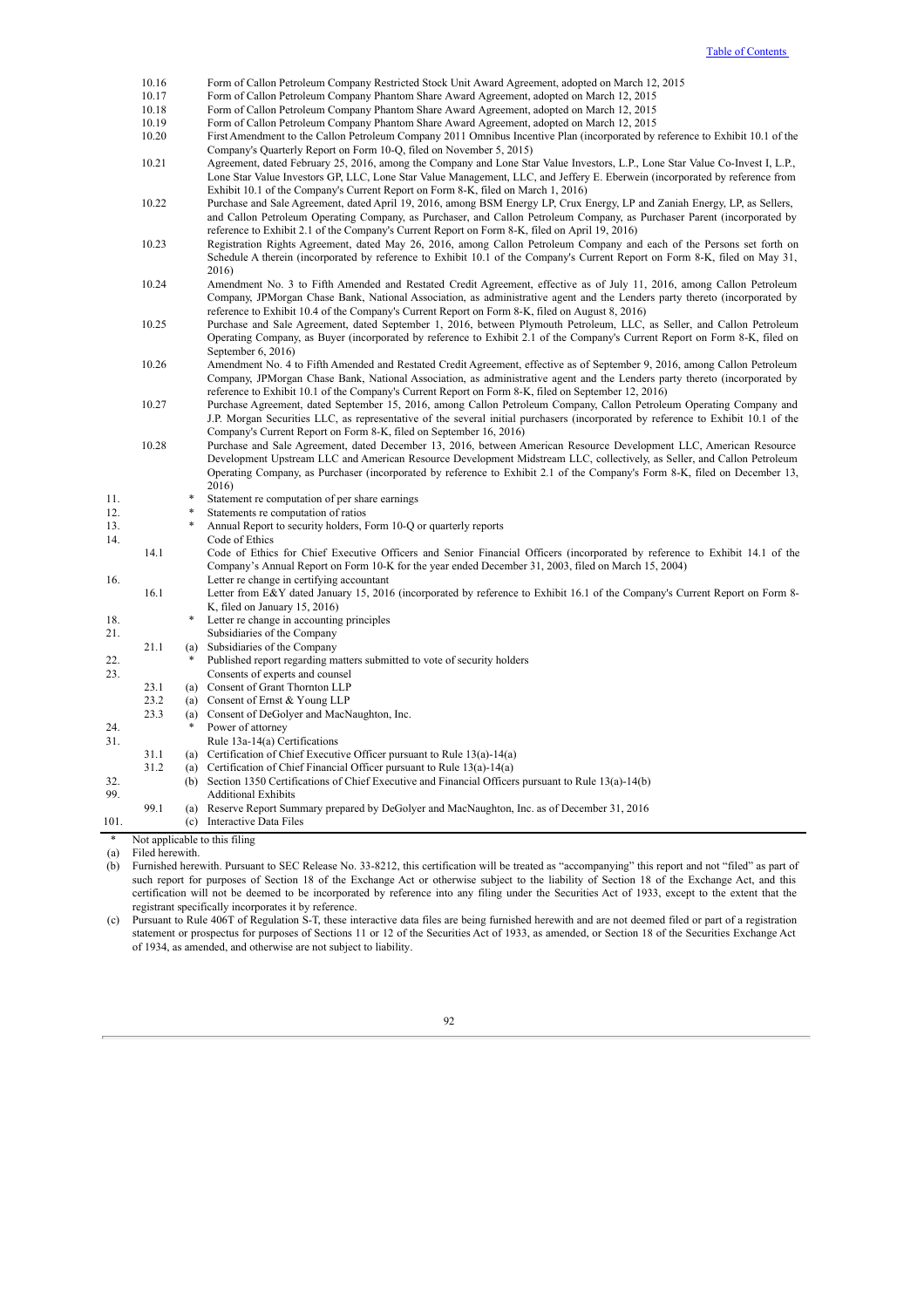# **SIGNATURES**

Pursuant to the requirements of Section 13 or 15(d) of the Securities Exchange Act of 1934, the registrant has duly caused this report to be signed on its behalf by the undersigned, thereunto duly authorized.

|       |                      | Callon Petroleum Company                                                                                                                                                                                         |
|-------|----------------------|------------------------------------------------------------------------------------------------------------------------------------------------------------------------------------------------------------------|
|       | February 27,         |                                                                                                                                                                                                                  |
| Date: | 2017                 | /s/ Joseph C. Gatto, Jr.                                                                                                                                                                                         |
|       |                      | By: Joseph C. Gatto, Jr., President,                                                                                                                                                                             |
|       |                      | Chief Financial Officer (principal financial officer) and Treasurer                                                                                                                                              |
|       |                      | Pursuant to the requirements of the Securities Exchange Act of 1934, this report has been signed below by the following<br>persons on behalf of the registrant and in the capacities and on the dates indicated. |
|       | February 27,         |                                                                                                                                                                                                                  |
| Date: | 2017                 | /s/ Fred L. Callon                                                                                                                                                                                               |
|       |                      | Fred L. Callon (principal executive officer, director)                                                                                                                                                           |
|       |                      |                                                                                                                                                                                                                  |
|       | February 27,         | /s/ Joseph C. Gatto, Jr.                                                                                                                                                                                         |
| Date: | 2017                 | Joseph C. Gatto, Jr. (principal financial officer)                                                                                                                                                               |
|       |                      |                                                                                                                                                                                                                  |
|       |                      |                                                                                                                                                                                                                  |
| Date: | February 27,<br>2017 | /s/ Mitzi P. Conn                                                                                                                                                                                                |
|       |                      | Mitzi P. Conn (principal accounting officer)                                                                                                                                                                     |
|       |                      |                                                                                                                                                                                                                  |
|       | February 27,         |                                                                                                                                                                                                                  |
| Date: | 2017                 | /s/ L. Richard Flury                                                                                                                                                                                             |
|       |                      | L. Richard Flury (director)                                                                                                                                                                                      |
|       |                      |                                                                                                                                                                                                                  |
|       | February 27,         | /s/ John C. Wallace                                                                                                                                                                                              |
| Date: | 2017                 |                                                                                                                                                                                                                  |
|       |                      | John C. Wallace (director)                                                                                                                                                                                       |
|       |                      |                                                                                                                                                                                                                  |
| Date: | February 27,<br>2017 | /s/ Anthony J. Nocchiero                                                                                                                                                                                         |
|       |                      | Anthony J. Nocchiero (director)                                                                                                                                                                                  |
|       |                      |                                                                                                                                                                                                                  |
|       | February 27,         |                                                                                                                                                                                                                  |
| Date: | 2017                 | /s/ Larry D. McVay                                                                                                                                                                                               |
|       |                      | Larry McVay (director)                                                                                                                                                                                           |
|       |                      |                                                                                                                                                                                                                  |
| Date: | February 27,         | /s/ Matthew R. Bob                                                                                                                                                                                               |
|       | 2017                 | Matthew R. Bob (director)                                                                                                                                                                                        |
|       |                      |                                                                                                                                                                                                                  |
|       |                      |                                                                                                                                                                                                                  |
| Date: | February 27,<br>2017 | /s/ James M. Trimble                                                                                                                                                                                             |
|       |                      | James M. Trimble (director)                                                                                                                                                                                      |
|       |                      |                                                                                                                                                                                                                  |
| Date: | February 27,         | /s/ Michael L. Finch                                                                                                                                                                                             |
|       | 2017                 | Michael L. Finch (director)                                                                                                                                                                                      |
|       |                      |                                                                                                                                                                                                                  |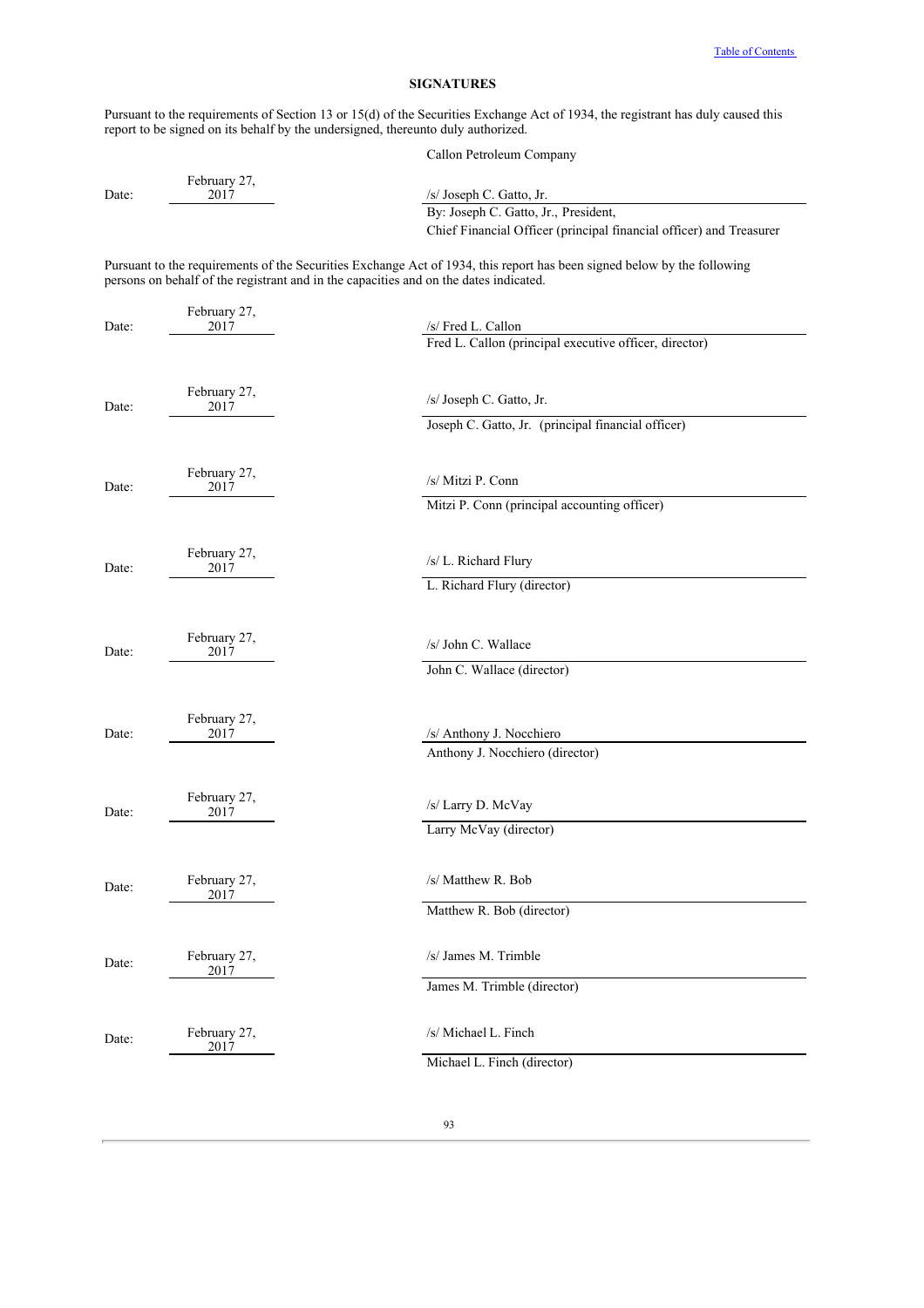# **Subsidiaries of Callon Petroleum Company**

| Callon Offshore Production, Inc.   | Mississippi |
|------------------------------------|-------------|
| Callon Petroleum Operating Company | Delaware    |
| Mississippi Marketing, Inc.        | Mississippi |

**Name State** of **Incorporation**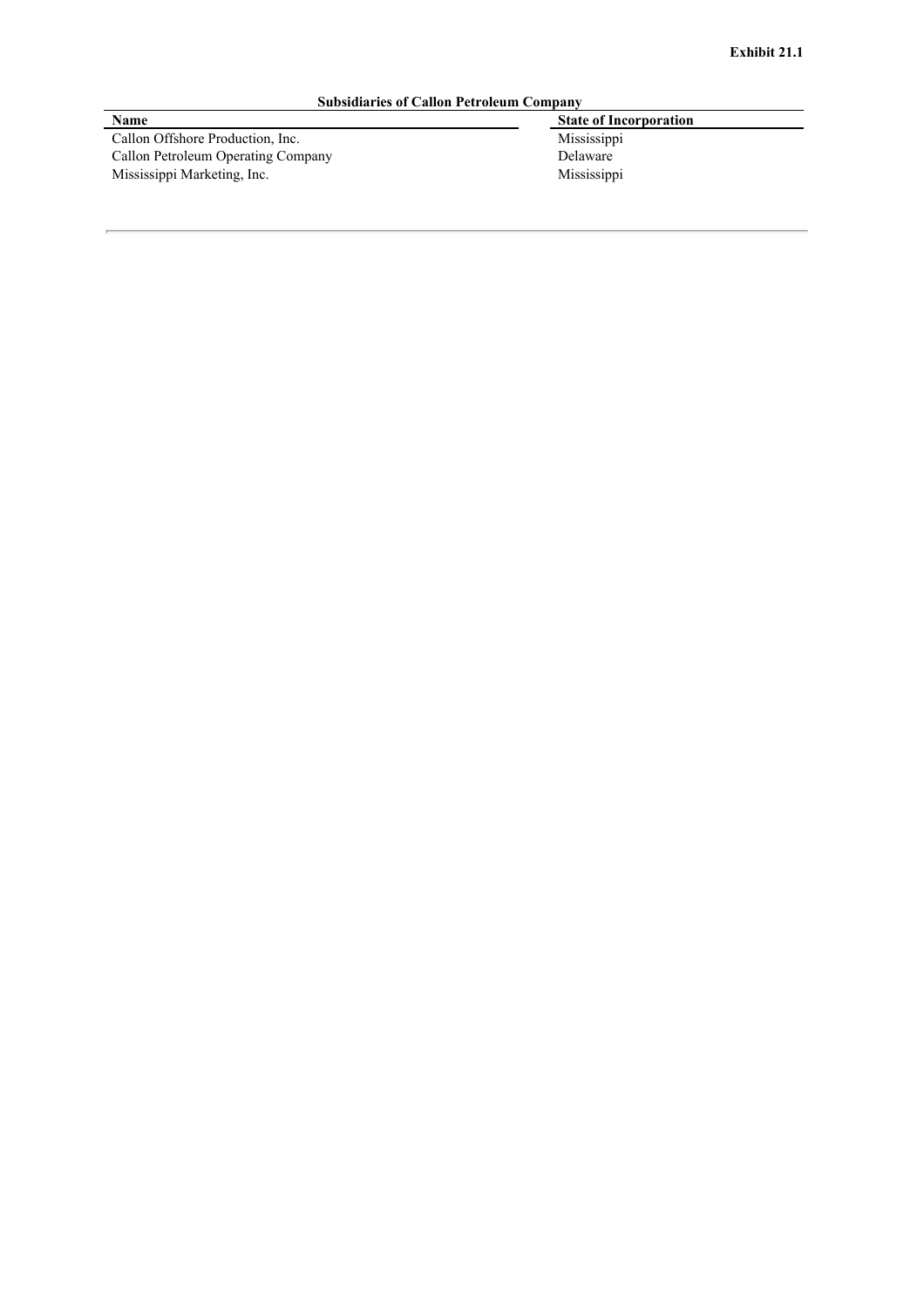# **CONSENT OF INDEPENDENT REGISTERED PUBLIC ACCOUNTING FIRM**

We have issued our reports dated February 27, 2017, with respect to the consolidated financial statements and internal control over financial reporting included in the Annual Report of Callon Petroleum Company on Form 10-K for the year ended December 31, 2016. We consent to the incorporation by reference of said reports in the following Registration Statements of Callon Petroleum Company on Form S-3 (File No. 333-202038), Form S-3ASR (File No. 333-210612), and on Forms S-8 (File No. 333-176061, File No. 333-212044, File No. 333-100646, File No. 109744 and File No. 333- 188008).

/s/ GRANT THORNTON LLP

Houston, Texas February 27, 2017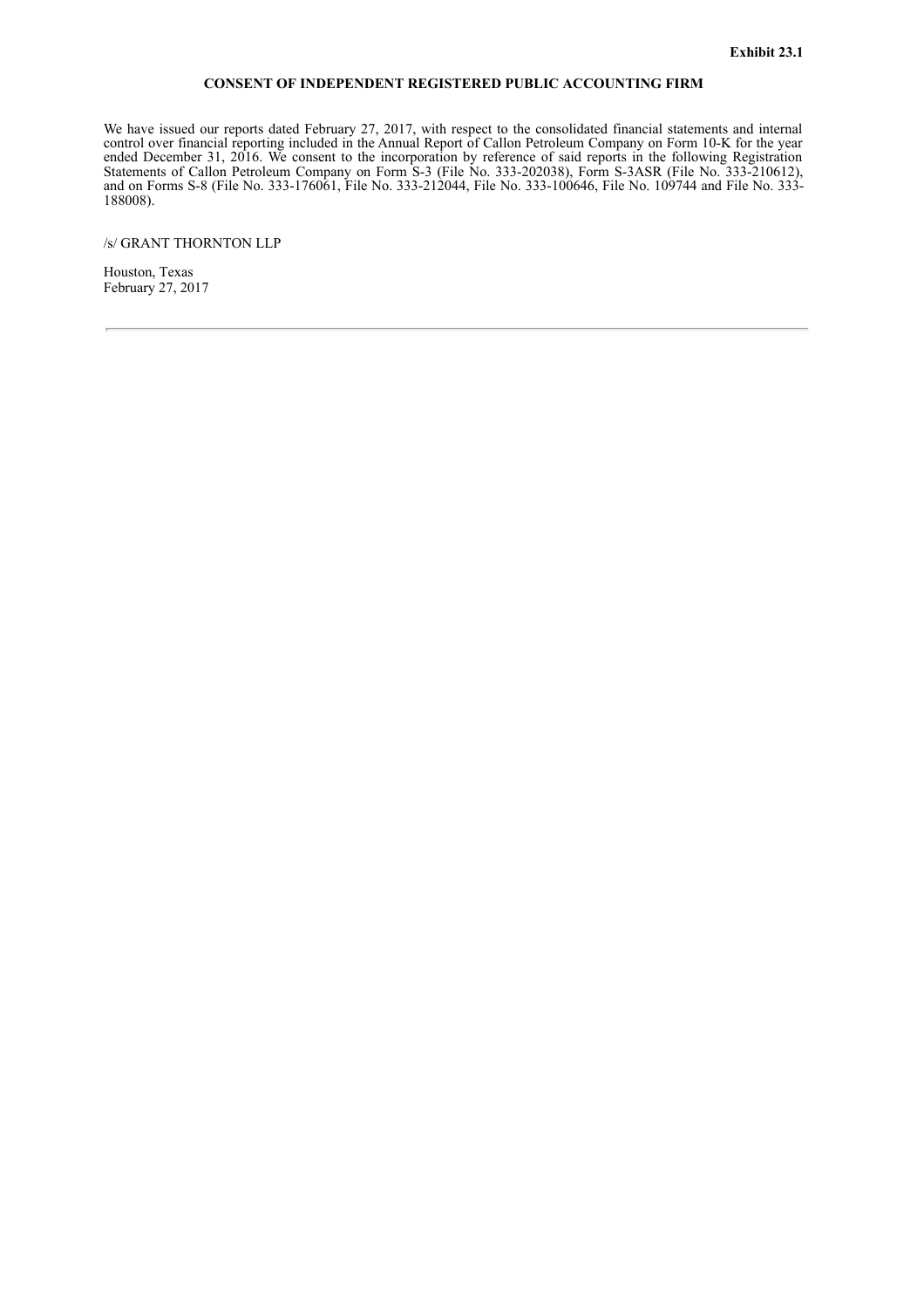# **CONSENT OF INDEPENDENT REGISTERED PUBLIC ACCOUNTING FIRM**

We consent to the incorporation by reference in the following Registration Statements:

- 1) Registration Statement (Form S-3 No. 333-210612) of Callon Petroleum Company and the related Prospectus,
- 2) Registration Statement (Form S-3 No. 333-202038) of Callon Petroleum Company and the related Prospectus,
- 3) Form S-8 (File No. 333-176061) pertaining to the Callon Petroleum Company 2011 Omnibus Incentive Plan,
- 4) Form S-8 (File No. 333-212044) pertaining to the Callon Petroleum Company 2011 Omnibus Incentive Plan,
- 5) Form S-8 (File No. 333-100646) pertaining to the Callon Petroleum Company 2002 Stock Incentive Plan,
- 6) Form S-8 (File No. 333-109744) pertaining to the Callon Petroleum Company Employee Savings and Protection Plan, and
- 7) Form S-8 (File No. 333-188008) pertaining to the Callon Petroleum Company Employee Savings and Protection Plan;

of our report dated March 2, 2016, with respect to the consolidated financial statements of Callon Petroleum Company, included in the Annual Report (Form 10-K) of Callon Petroleum Company for the year ended December 31, 2016.

/s/ Ernst & Young LLP

New Orleans, Louisiana February 27, 2017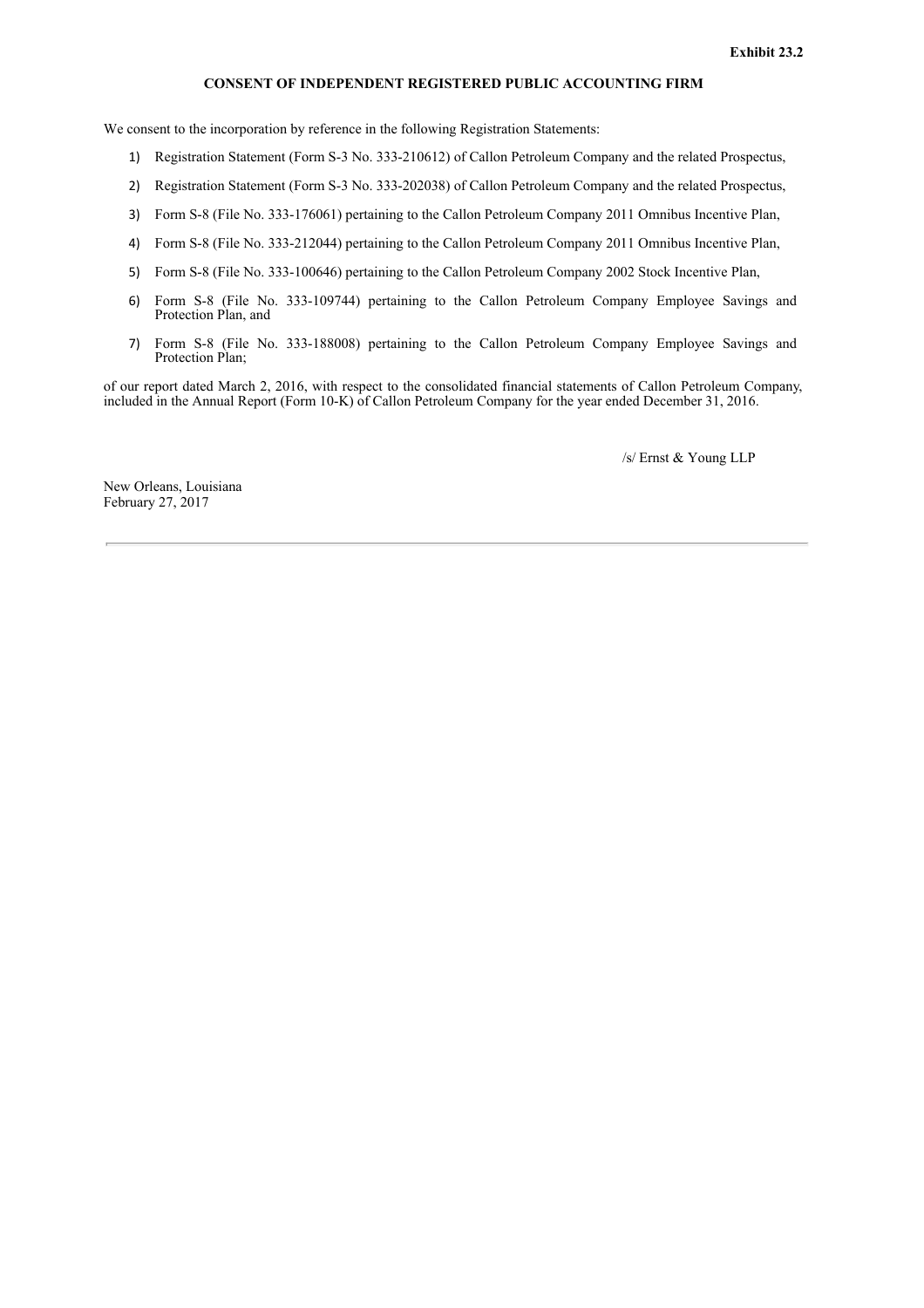February 27, 2017

Callon Petroleum Company 200 North Canal Street Natchez, Mississippi 39120

Ladies and Gentlemen:

We hereby consent to the use of the name DeGolyer and MacNaughton, to the references to us and to our reserves reports for the years ended December 31, 2014, 2015, and 2016 in Callon Petroleum Company's Annual Report on Form 10-K for the year ended December 31, 2016, references to DeGolyer and MacNaughton as an independent petroleum engineering consulting firm, to references to our third-party letter report dated January 23, 2017, containing our opinion on the proved reserves attributable to certain properties that Callon Petroleum Company has represented that it owns, as of December 31, 2016 (our Report), and to the inclusion of our Report as an exhibit in Callon Petroleum Company's Annual Report on Form 10-K for the year ended December 31, 2016. We also consent to all such references and to the incorporation by reference of our Report in the Registration Statements to be filed by Callon Petroleum Company on its Form S-3 (Nos. 333-210612 and 333-202038) and Form S-8 (Nos. 333-109744, 333-176061, 333-100646, 333-188008, and 333-212044).

Very truly yours,

/s/ DeGolyer and MacNaughton

DeGOLYER and MacNAUGHTON Texas Registered Engineering Firm F-716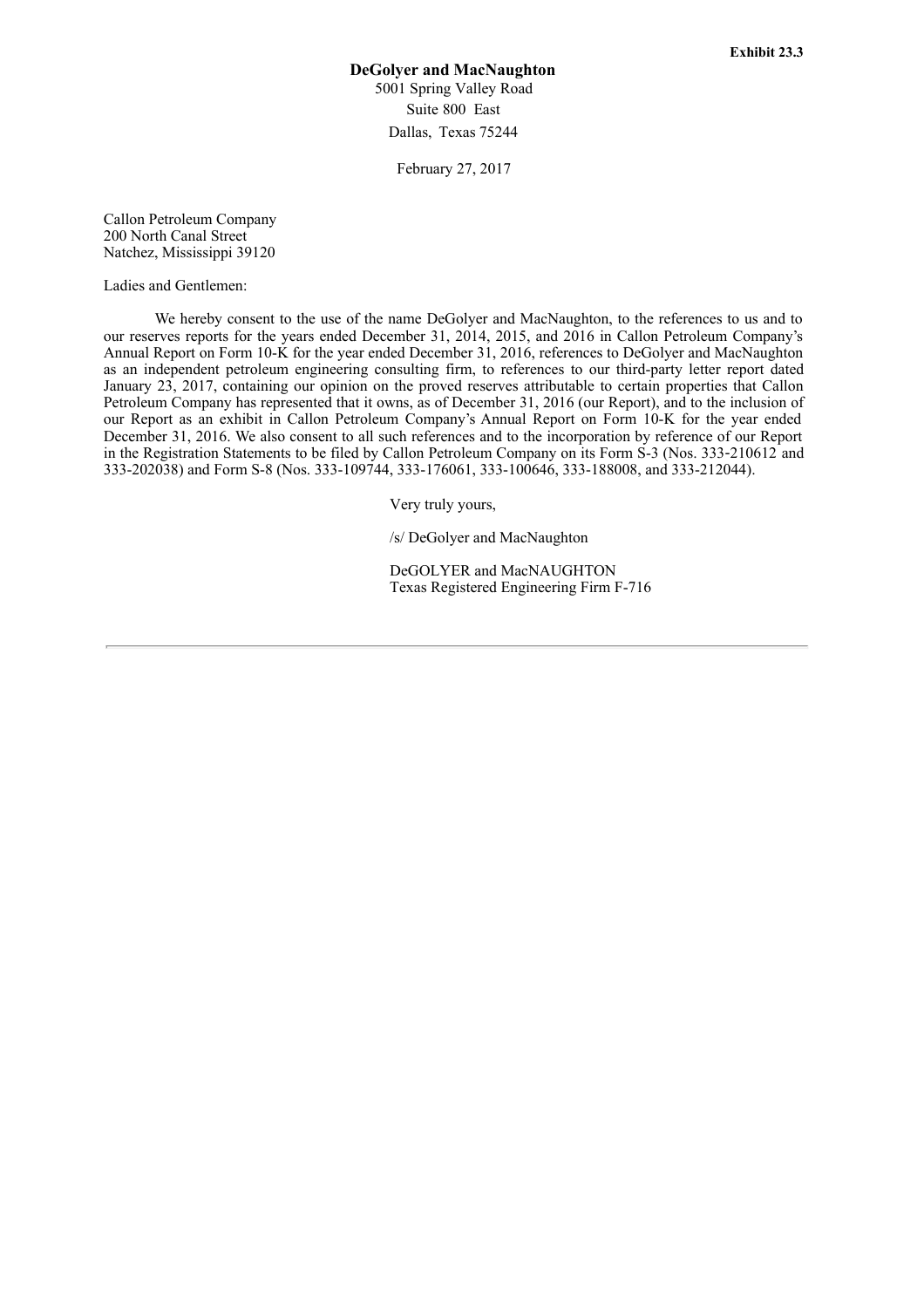I, Fred L. Callon, certify that:

- 1. I have reviewed this Annual Report on Form 10-K of Callon Petroleum Company;
- 2. Based on my knowledge, this report does not contain any untrue statement of a material fact or omit to state a material fact necessary to make the statements made, in light of the circumstances under which such statements were made, not misleading with respect to the period covered by this report;

**CERTIFICATIONS**

- 3. Based on my knowledge, the financial statements, and other financial information included in this report, fairly present in all material respects the financial condition, results of operations and cash flows of the registrant as of, and for, the periods presented in this report;
- 4. The registrant's other certifying officers and I are responsible for establishing and maintaining disclosure controls and procedures (as defined in Exchange Act Rules 13a-15(e) and 15d-15(e)) and internal control over financial reporting (as defined in Exchange Act Rules 13a-15(f) and 15d-15(f)) for the registrant and have:
	- a. Designed such disclosure controls and procedures, or caused such disclosure controls and procedures to be designed under our supervision, to ensure that material information relating to the registrant, including its consolidated subsidiaries, is made known to us by others within those entities, particularly during the period in which this report is being prepared;
	- b. Designed such internal control over financial reporting, or caused such internal control over financial reporting to be designed under our supervision, to provide reasonable assurance regarding the reliability of financial reporting and the preparation of financial statements for external purposes in accordance with generally accepted accounting principles;
	- c. Evaluated the effectiveness of the registrant's disclosure controls and procedures and presented in this report our conclusions about the effectiveness of the disclosure controls and procedures as of the end of the period covered by this report based on such evaluation; and
	- d. Disclosed in this report any change in the registrant's internal control over financial reporting that occurred during the registrant's most recent fiscal quarter that has materially affected, or is reasonably likely to materially affect, the registrant's internal control over financial reporting; and
- 5. The registrant's other certifying officers and I have disclosed, based on our most recent evaluation of internal control over financial reporting, to the registrant's auditors and the audit committee of registrant's board of directors (or persons performing the equivalent function):
	- a. All significant deficiencies and material weaknesses in the design or operation of internal control over financial reporting which are reasonably likely to adversely affect the registrant's ability to record, process, summarize and report financial information; and
	- b. Any fraud, whether or not material, that involves management or other employees who have a significant role in the registrant's internal controls over financial reporting;

Date: February 27, 2017 /s/ Fred L. Callon

Fred L. Callon, Chief Executive Officer (Principal executive officer)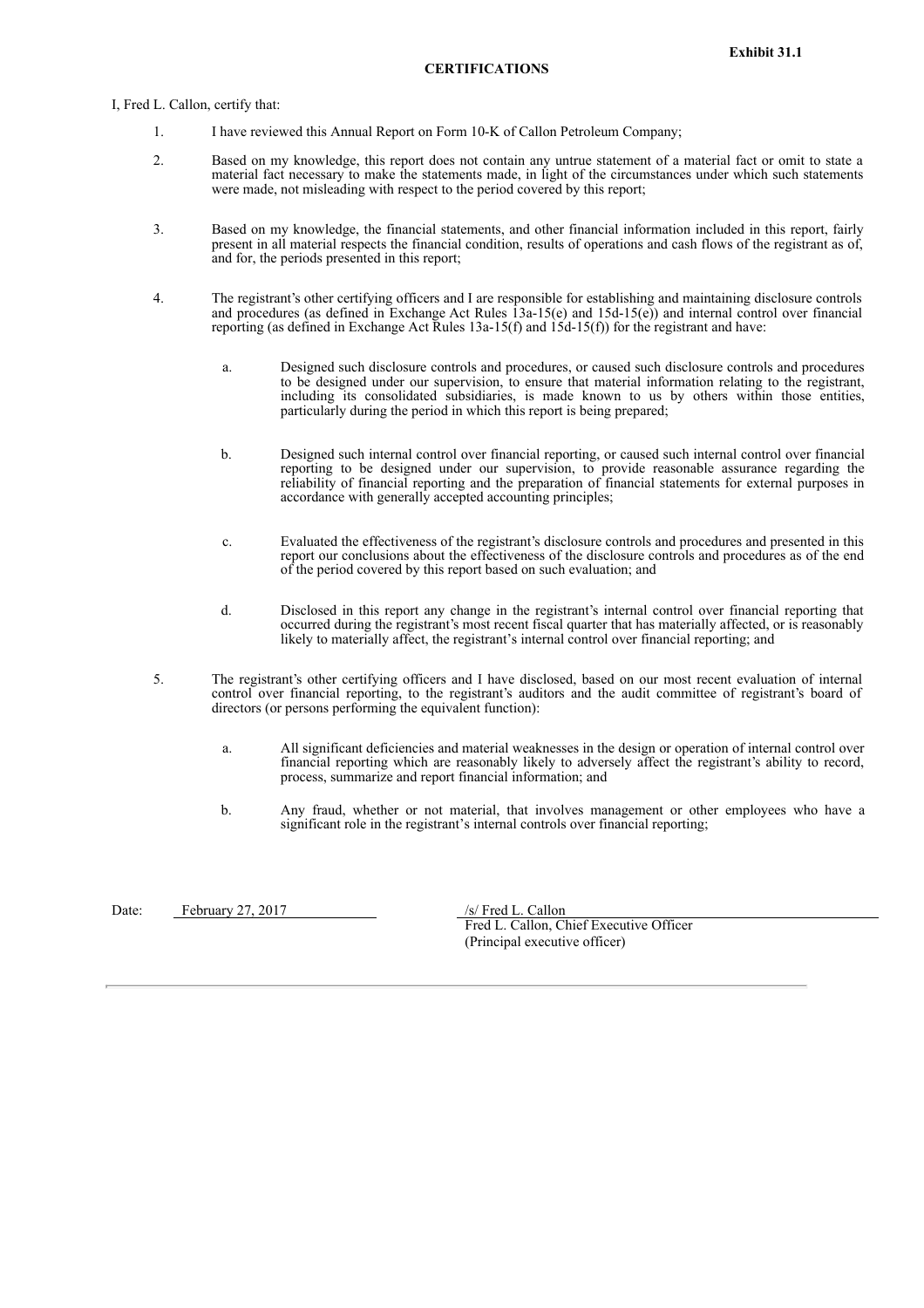I, Joseph C. Gatto, Jr., certify that:

- 1. I have reviewed this Annual Report on Form 10-K of Callon Petroleum Company;
- 2. Based on my knowledge, this report does not contain any untrue statement of a material fact or omit to state a material fact necessary to make the statements made, in light of the circumstances under which such statements were made, not misleading with respect to the period covered by this report;
- 3. Based on my knowledge, the financial statements, and other financial information included in this report, fairly present in all material respects the financial condition, results of operations and cash flows of the registrant as of, and for, the periods presented in this report;
- 4. The registrant's other certifying officers and I are responsible for establishing and maintaining disclosure controls and procedures (as defined in Exchange Act Rules 13a-15(e) and 15d-15(e)) and internal control over financial reporting (as defined in Exchange Act Rules 13a-15(f) and 15d-15(f)) for the registrant and have:
	- a. Designed such disclosure controls and procedures, or caused such disclosure controls and procedures to be designed under our supervision, to ensure that material information relating to the registrant, including its consolidated subsidiaries, is made known to us by others within those entities, particularly during the period in which this report is being prepared;
	- b. Designed such internal control over financial reporting, or caused such internal control over financial reporting to be designed under our supervision, to provide reasonable assurance regarding the reliability of financial reporting and the preparation of financial statements for external purposes in accordance with generally accepted accounting principles;
	- c. Evaluated the effectiveness of the registrant's disclosure controls and procedures and presented in this report our conclusions about the effectiveness of the disclosure controls and procedures as of the end of the period covered by this report based on such evaluation; and
	- d. Disclosed in this report any change in the registrant's internal control over financial reporting that occurred during the registrant's most recent fiscal quarter that has materially affected, or is reasonably likely to materially affect, the registrant's internal control over financial reporting; and
- 5. The registrant's other certifying officers and I have disclosed, based on our most recent evaluation of internal control over financial reporting, to the registrant's auditors and the audit committee of registrant's board of directors (or persons performing the equivalent function):
	- a. All significant deficiencies and material weaknesses in the design or operation of internal control over financial reporting which are reasonably likely to adversely affect the registrant's ability to record, process, summarize and report financial information; and
	- b. Any fraud, whether or not material, that involves management or other employees who have a significant role in the registrant's internal controls over financial reporting;

Date: February 27, 2017 /s/ Joseph C. Gatto, Jr.

Joseph C. Gatto, Jr., President, Chief Financial Officer and Treasurer (Principal Financial Officer)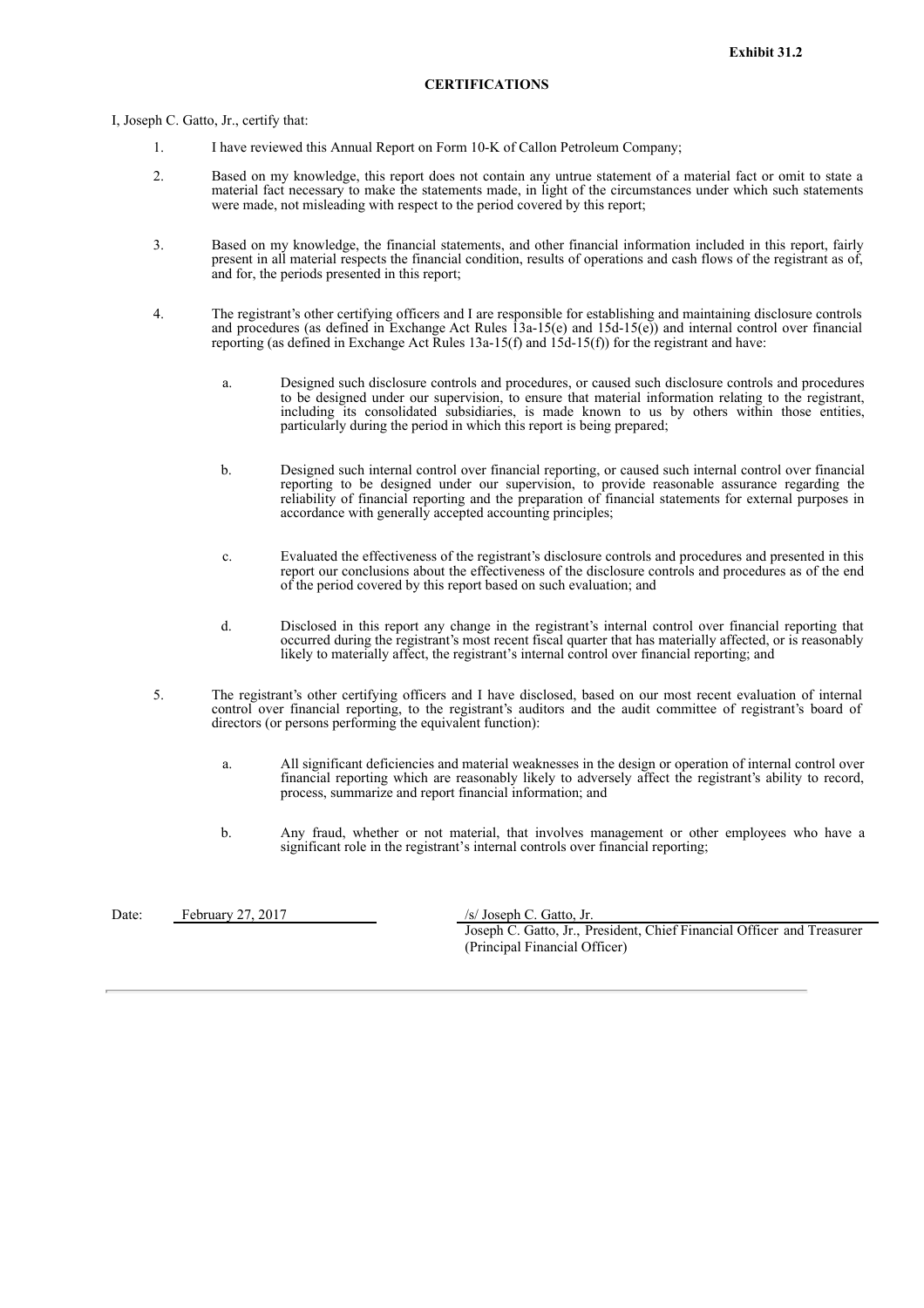# **CERTIFICATION PURSUANT TO 18 U.S.C. SECTION 1350**

In connection with the Annual Report on Form 10-K of Callon Petroleum Company for the year ended December 31, 201 6, as filed with the Securities and Exchange Commission on the date hereof (the "Report"), the undersigned, in the capacities and on the dates indicated below, each hereby certify pursuant to 18 U.S.C. section 1350, as adopted pursuant to Section 906 of the Sarbanes-Oxley Act of 2002, that the Report fully complies with requirements of Section 13(a) of 15(d) of the Securities Exchange Act of 1934 and the information contained in the Report fairly presents, in all material respects, the financial condition and results of operations of the Company.

| Date: | February 27, 2017 | /s/ Fred L. Callon                                     |
|-------|-------------------|--------------------------------------------------------|
|       |                   | Fred L. Callon (Principal Executive Officer, Director) |
|       |                   |                                                        |
| Date: | February 27, 2017 | /s/ Joseph C. Gatto, Jr.                               |
|       |                   | Joseph C. Gatto, Jr. (Principal Financial Officer)     |
|       |                   |                                                        |

The foregoing certification is being furnished as an exhibit to the Report pursuant to Item 601(b)(32) of Regulation S-K and Section 906 of the Sarbanes-Oxley Act of 2002 (subsections (a) and (b) of Section 1350, Chapter 63 of Title 18, United States Code) and, accordingly, is not being filed as part of the Report for purposes of Section 18 of the Securities Exchange Act of 1934, as amended, and is not incorporated by reference into any filing of the Company, whether made before or after the date hereof, regardless of any general incorporation language in such filing.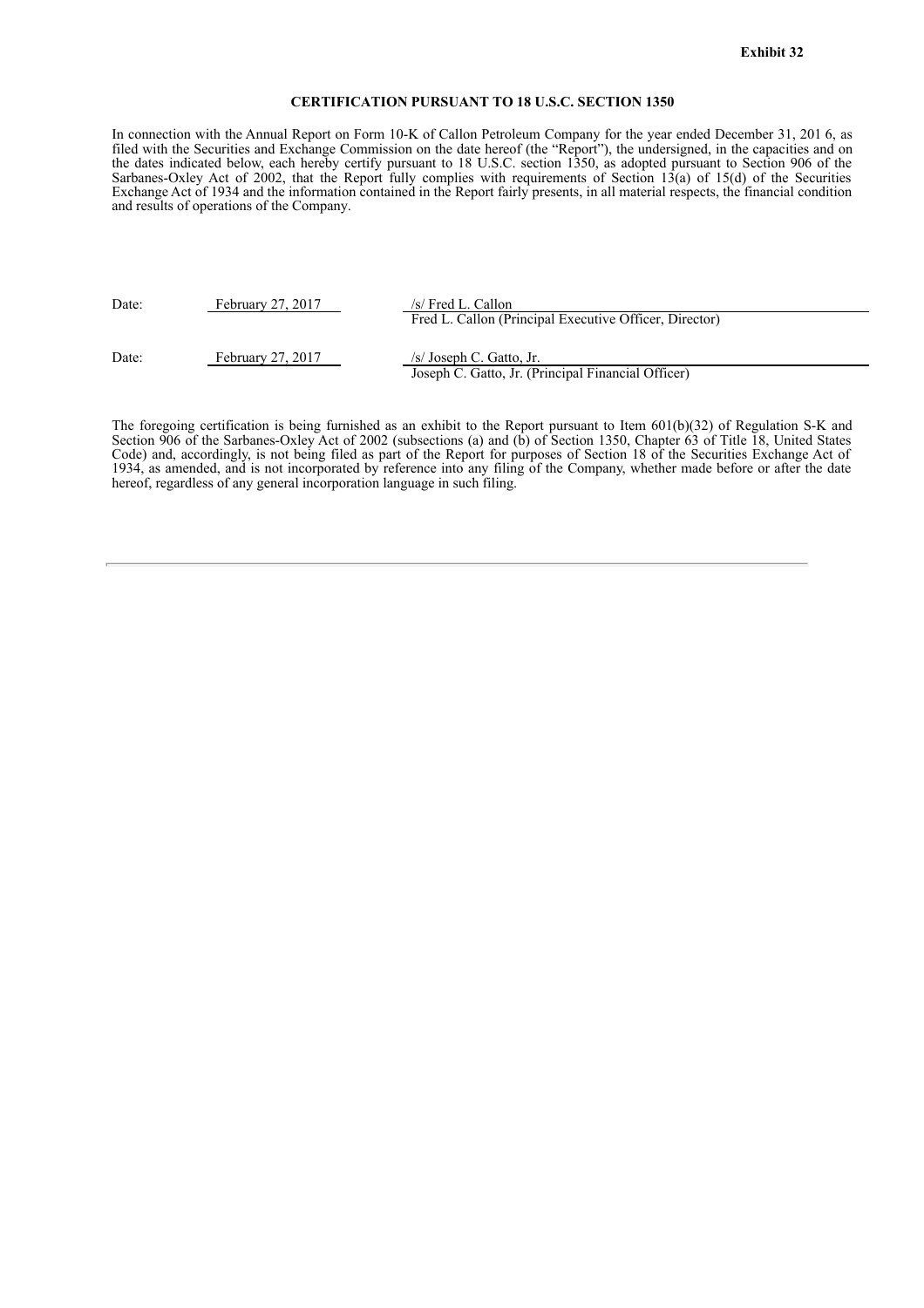January 23, 2017

Callon Petroleum Company <sup>200</sup> North Canal Street Natchez, Mississippi <sup>39120</sup>

Ladies and Gentlemen:

Pursuant to the request of Callon Petroleum Company (Callon), we have prepared estimates of the extent and value of the axportion and gas reserves, as of December 31, 2016, of certain<br>properties that Callon Petroleum Compa

Reserves estimates included herein are expressed as net reserves. Gross reserves are defined as the total estimated petroleum to be produced from these properties after December 31, 2016. Net reserves are defined as that p

Estimates of oil and gas reserves and future net revenue should be regarded only as estimates that may change as further production history and additional information become available. Not only are such estrumes based on t

Data used in this evaluation were obtained from reviews with Callon personnel, from Callon files, from records on file with the appropriate regulatory agencies, and from public sources. In the propration of this report we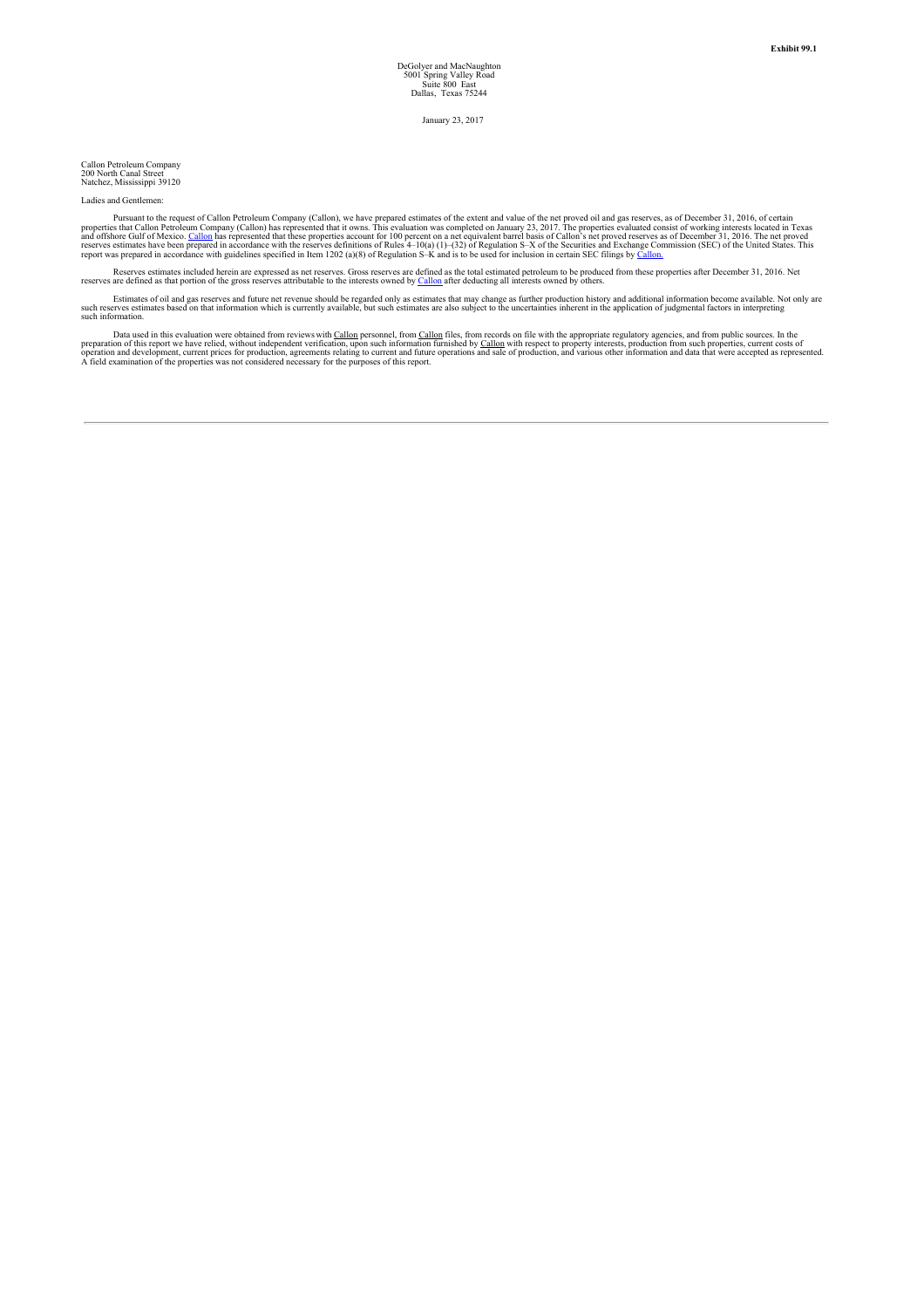#### **Methodology and Procedures**

Estimates of reserves were prepared by the use of appropriate geologic, petroleum engineering, and evaluation principles and techniques that are in accordance with practices generally recognized by the use of appropriate g

Based on the current stage of field development, production performance, the development plans provided by Callon, and the analyses of areas offsetting existing wells with test or production data, reserves were classified as proved.

For developed producing wells whose performance disclosed a reliable decline in producing-rate trends or other diagnostic characteristics, reserves were estimated using decline-curve analysis.<br>Reserves were estimated using

For depletion-type reservoirs or those whose performance disclosed a reliable decline in producing-rate trends or other diagnostic characteristics, reserves were estimated by the application of application of application o

In certain cases, when the previously named methods could not be used, reserves were estimated by analogy with similar wells or reservoirs for which more complete data were available.

Gas reserves estimated herein are expressed as sales gas. Sales gas is defined as that portion of the total gas to be delivered into a gas pipeline for sale after field separation, processing, fuel use, and flare fields ex

#### **Definition of Reserves**

Petroleum reserves included in this report are classified by degree of proof as proved. Only proved reserves have been evaluated for this report in strevers exassifications used in this report are in<br>accordance with the re

*Proved oil and gas reserves* – Proved oil and gas reserves are those quantities of oil and gas, which, by analysis of geoscience and engineering data, can be estimated with reasonable certainty to be economically producib

(i) The area of the reservoir considered as proved includes: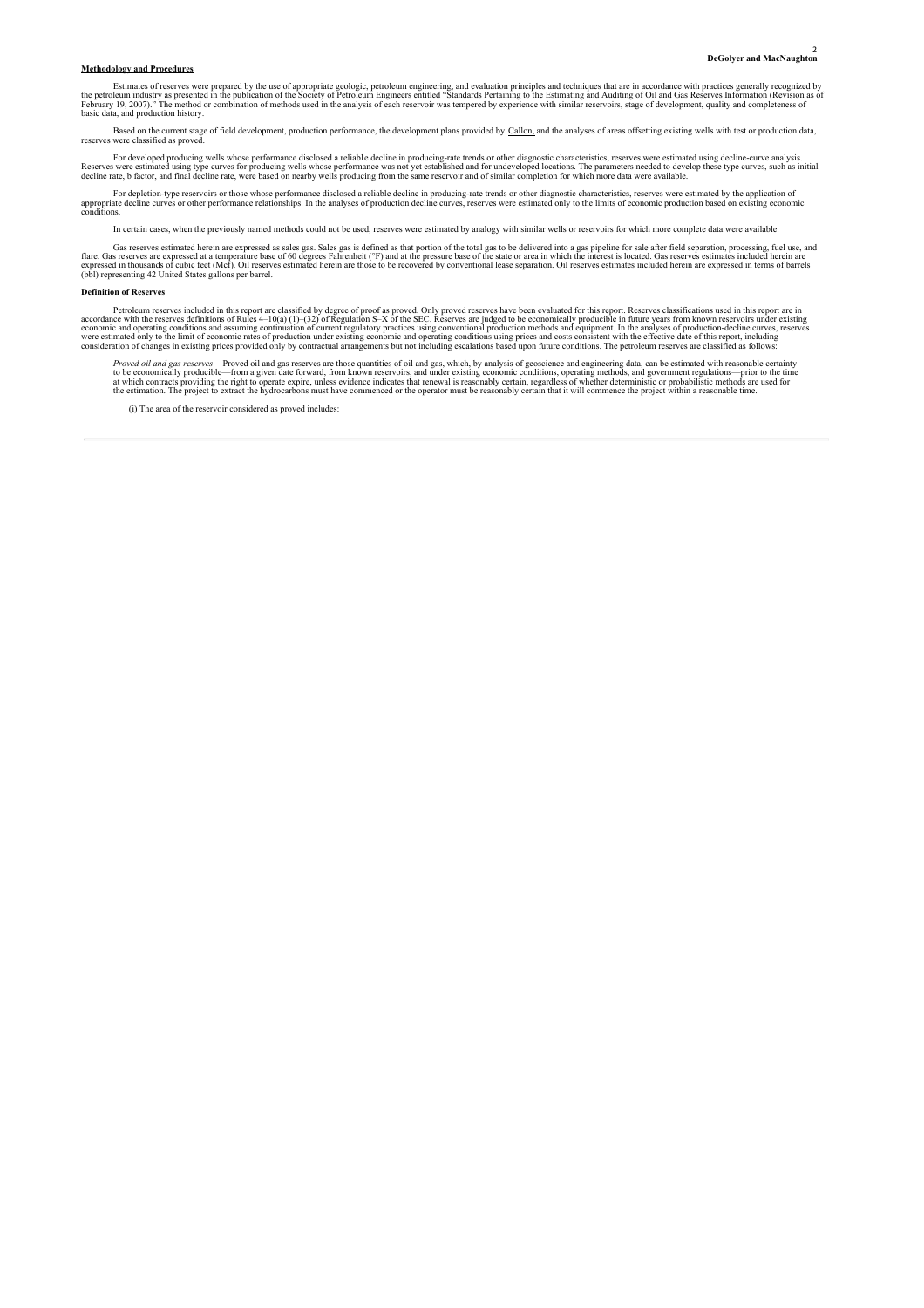(ii) In the absence of data on fluid contacts, proved quantities in a reservoir are limited by the lowest known hydrocarbons (LKH) as seen in a well penetration unless geoscience,<br>engineering, or performance data and relia

(iii) Where direct observation from well penetrations has defined a highest known oil (HKO) elevation and the potential exists for an associated gas cap, proved oil reserves may be<br>assigned in the structurally higher porti assigned is

(iv) Reserves which can be produced economically through application of improved recovery techniques (including, but not limited to, fluid injection) are included in the proved<br>classification when:<br>(A) Successful testing b

(v) Existing economic conditions include prices and costs at which economic producibility from a reservoir is to be determined. The price shall be the average price during the<br>12-month period prior to the ending date of th

*Developed oil and gas reserves* – Developed oil and gas reserves are reserves of any category that can be expected to be recovered:

(i) Through existing wells with existing equipment and operating methods or in which the cost of the required equipment is relatively minor compared to the cost of a new well; and

(ii) Through installed extraction equipment and infrastructure operational at the time of the reserves estimate if the extraction is by means not involving a well.

Undeveloped oil and gas reserves - Undeveloped oil and gas reserves are reserves of any category that are expected to be recovered from new wells on undrilled acreage, or from existing<br>wells where a relatively major expend

(i) Reserves on undrilled acreage shall be limited to those directly offsetting development spacing areas that are reasonably certain of production when drilled, unless evidence using<br>reliable technology exists that establ

(ii) Undrilled locations can be classified as having undeveloped reserves only if a development plan has been adopted indicating that they are scheduled to be drilled within five years,<br>unless the specific circumstances ju

(iii) Under no circumstances shall estimates for undeveloped reserves be attributable to any acreage for which an application of fluid injection or other improved recovery technique is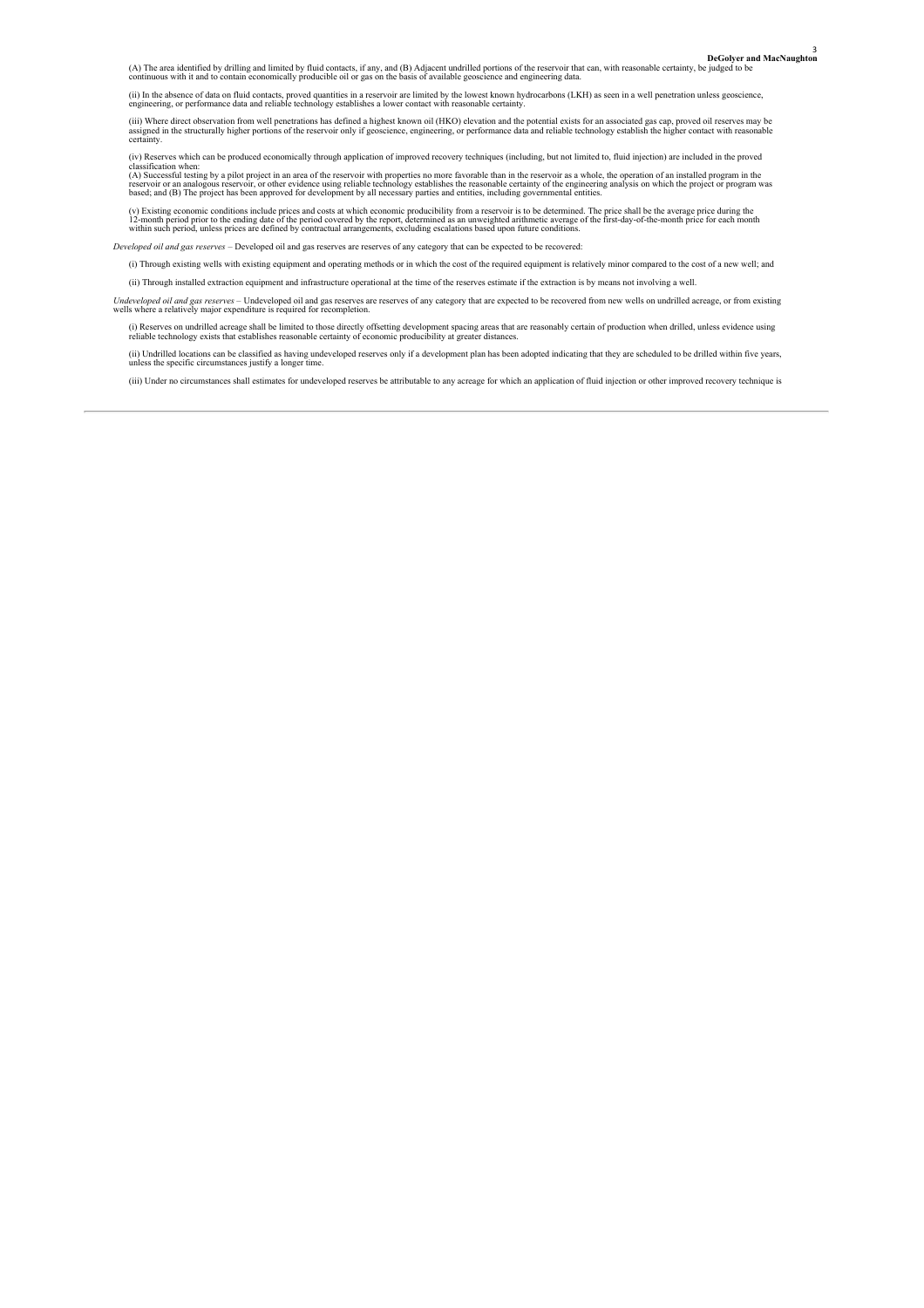The development status shown herein represents the status applicable on December 31, 2016. In the preparation of this study, data available from wells drilled on the evaluated properties through<br>December 31, 2016, were use

Our estimates of Callon's net proved reserves attributable to the reviewed properties are based on the definition of proved reserves of the SEC and are as follows, expressed in thousands of barrels (Mbbl), millions of cubi

|                                        |                  | <b>Estimated by DeGolver and MacNaughton</b><br>Net Proved Reserves as of<br><b>December 31, 2016</b> |                             |  |
|----------------------------------------|------------------|-------------------------------------------------------------------------------------------------------|-----------------------------|--|
|                                        | Oil<br>(Mbbl)    | <b>Sales</b><br>Gas<br>(MMcf)                                                                         | Oil<br>Equivalent<br>(Mboe) |  |
| Proved Developed<br>Proved Undeveloped | 32,920<br>38,225 | 61.871<br>60,740                                                                                      | 43,232<br>48,348            |  |
| <b>Total Proved</b>                    | 71,145           | 122.611                                                                                               | 91,580                      |  |

Note: Gas is converted to oil equivalent using an energy equivalent factor of 6,000 cubic feet of gas per 1 barrel of oil equivalent.

#### **Primary Economic Assumptions**

Values shown herein are expressed in terms of future gross revenue, future net revenue, and present worth. Future gross revenue is that revenue which will accrue to the evaluated interests from the production and sale of t

Revenue values in this report were estimated using the initial prices and costs specified by Callon. Future prices were estimated using guidelines established by the SEC and the Financial Accounting Standards Board (FASB).

*Oil Prices*

Callon has represented that the oil prices were based on a reference price, calculated as the unweighted arithmetic average of the first-day-of-the-<br>month price for each month within the 12-<br>month period prior to the end o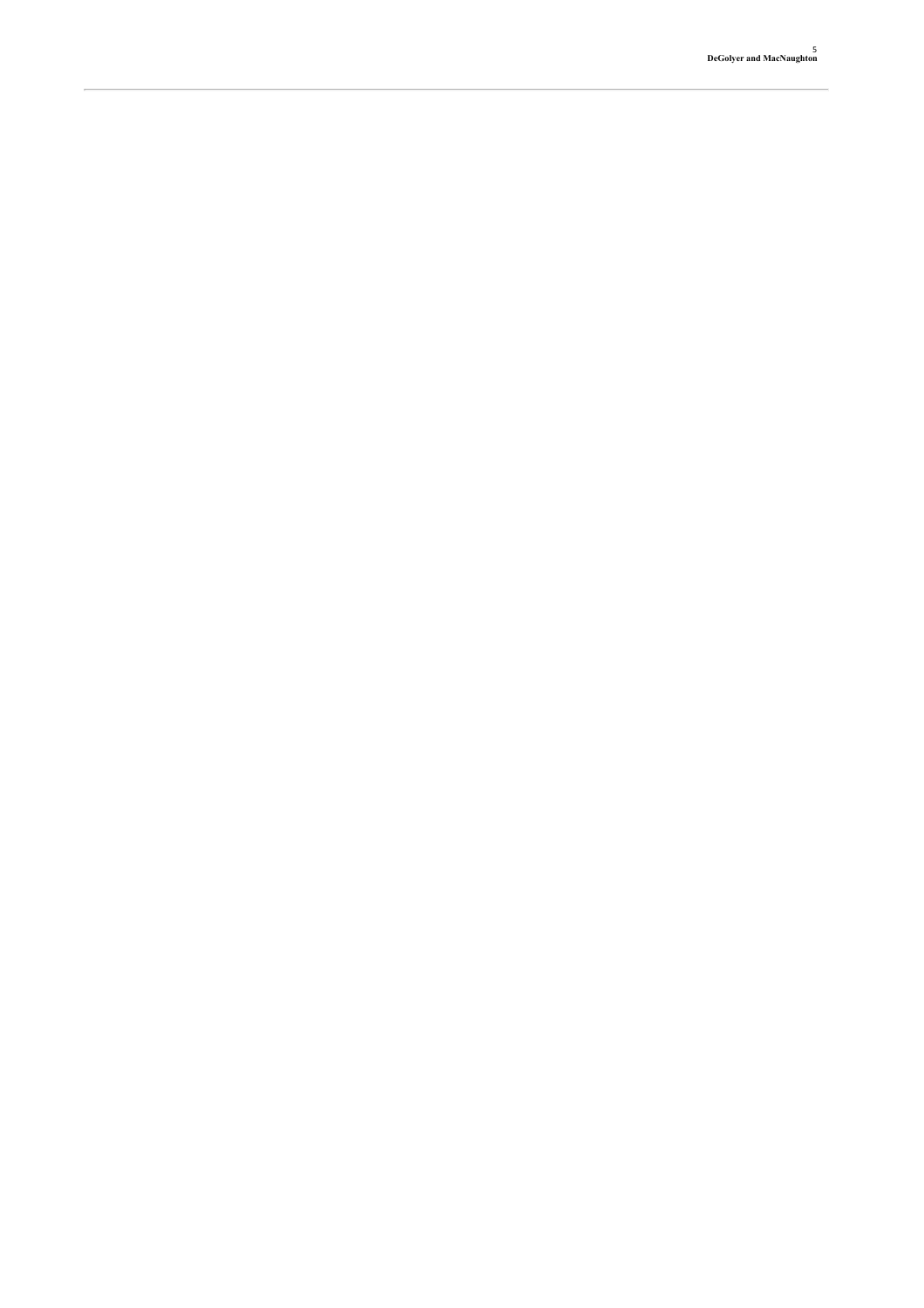#### *Gas Prices*

Callon has represented that the gas prices were based on a reference price, calculated as the unweighted arithmetic average of the first-day-of-the-month price for each month within the 12-month price for each month within

#### *Production and Ad Valorem Taxes*

Production taxes were calculated using the rates for the state or area in which the reserves are located. Ad valorem taxes were calculated using rates provided by Callon based on recent payments.

*Operating Expenses, Capital Costs, and Abandonment Costs*

Current operating expenses and future capital and abandonment costs were based on information<br>provided by Callon, These expenses and costs were used in estimating future expenses and costs required to operate the propertie

The estimated future revenue to be derived from the production and sale of Callon's net proved reserves, as of December 31, 2016, of the properties evaluated, expressed in thousands of dollars (M\$), is summarized as follows:

| Proved                          |                                    |                     |                         |  |
|---------------------------------|------------------------------------|---------------------|-------------------------|--|
| Developed<br>Producing<br>(M\$) | Developed<br>Non-Producing<br>(MS) | Undeveloped<br>(MS) | Total<br>Proved<br>(MS) |  |
| 1.486.845                       |                                    | 1.693.160           | 3.180.005               |  |
| 104.521                         |                                    | 120,080             | 224,601                 |  |
| 492.145                         |                                    | 222.255             | 714,400                 |  |
| 31.353                          |                                    | 388,430             | 419.783                 |  |
| 858,826                         |                                    | 962,395             | 1,821,221               |  |
| 501,098                         |                                    | 308,734             | 809.832                 |  |
|                                 |                                    |                     |                         |  |

Note: Future income taxes were not taken into account in the preparation of these estimates.

While the oil and gas industry may be subject to regulatory changes from time to time that could affect an industry participant's ability to recover its oil and gas reserves, we are not aware of any such governmental actio

In our opinion, the information relating to estimated proved reserves, estimated future net revenue from proved reserves, and present worth of estimated future net revenue from proved reserves of oil and gas contained in t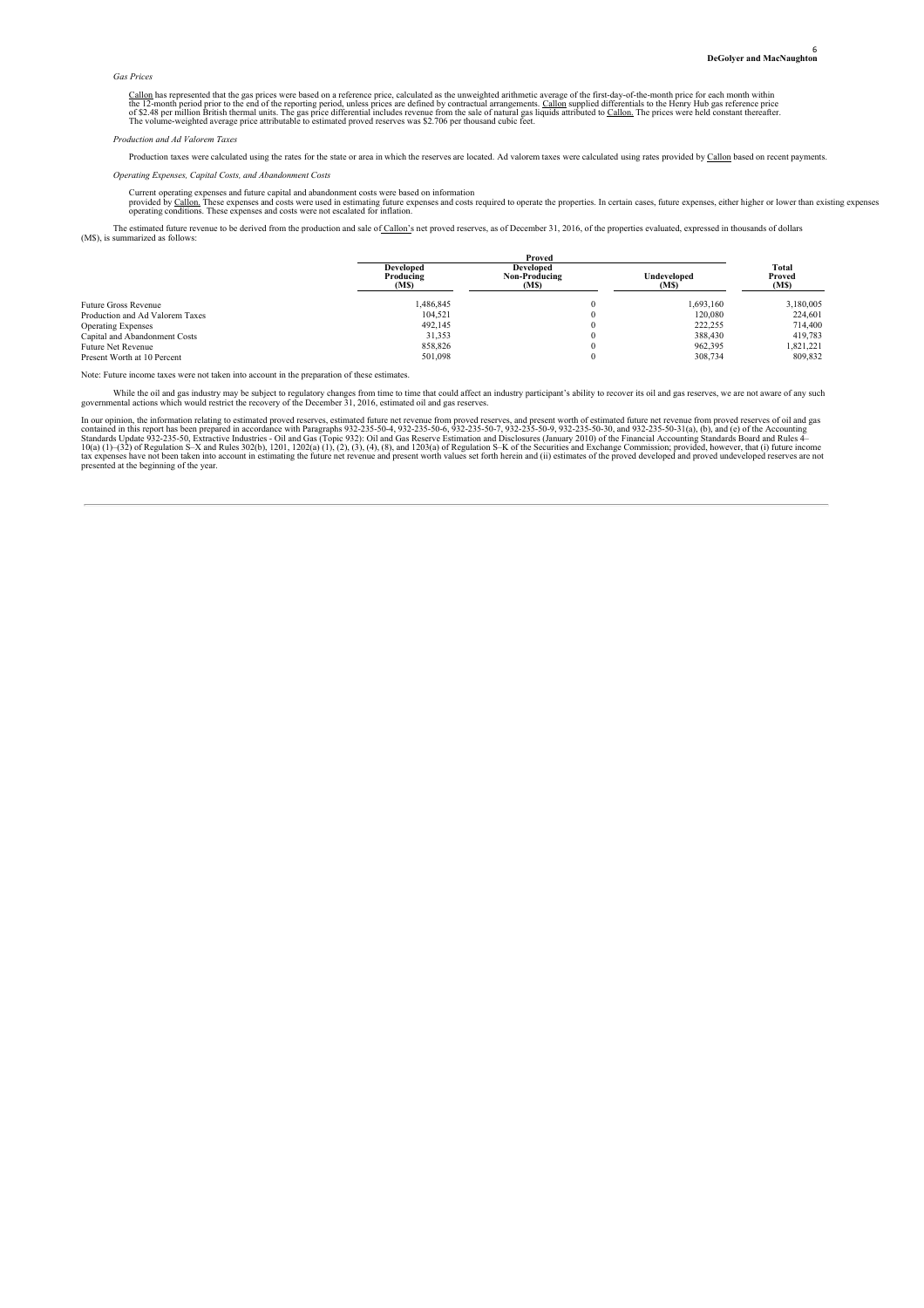To the extent the above-enumerated rules, regulations, and statements require determinations of an accounting or legal nature, we, as engineers, are necessarily unable to express an opinion as to whether the above-describe

DeGolyer and MacNaughton is an independent petroleum engineering consulting firm that has been providing petroleum consulting services throughout the world since 1936. DeGolyer and<br>MacNaughton does not have any financial i

Submitted,

/s/ DeGolyer and MacNaughton DeGOLYER and MacNAUGHTON Texas Registered Engineering Firm F-716

/s/ Gregory K. Graves Gregory K. Graves, P.E. [Seal] Senior Vice President DeGolyer and MacNaughton